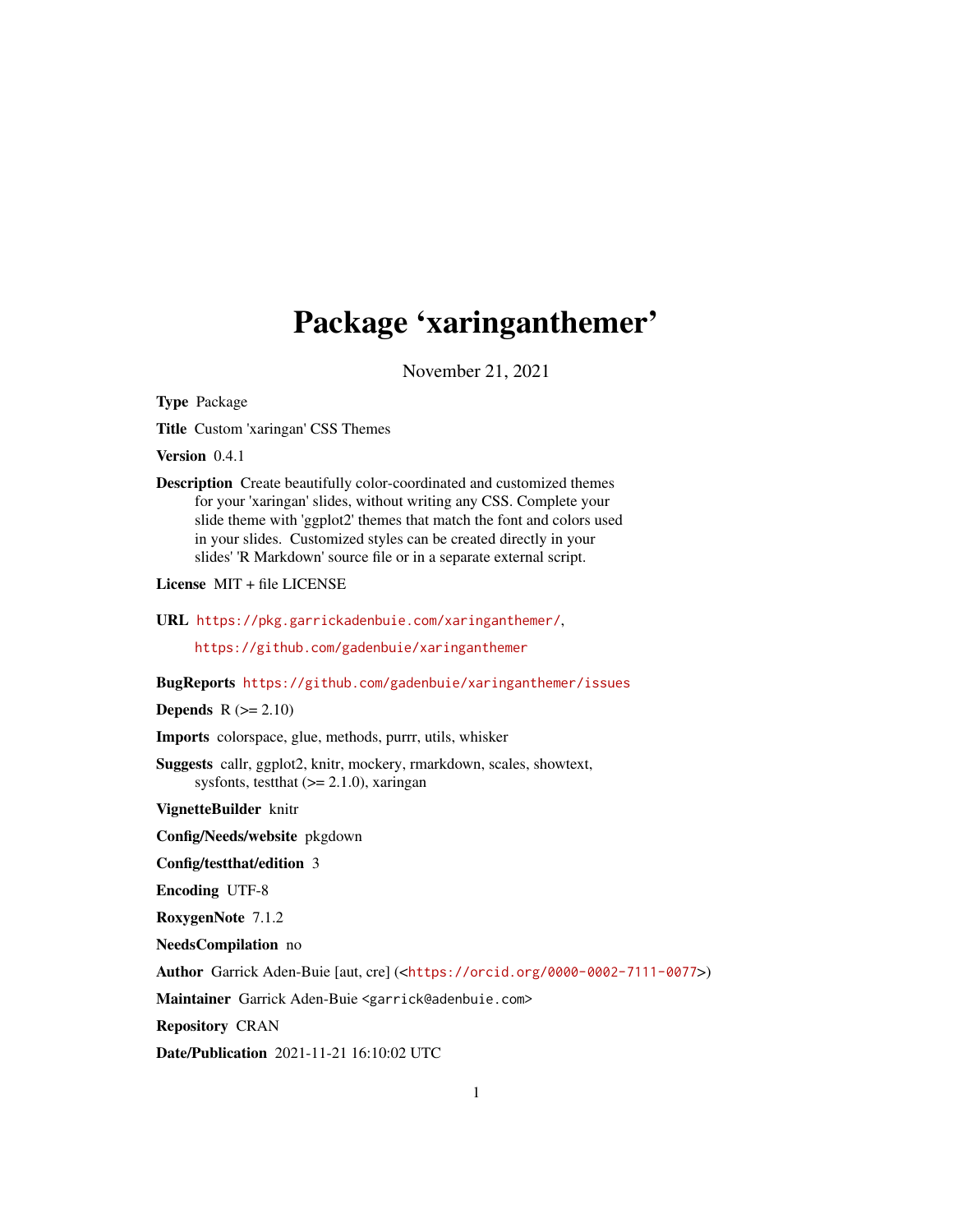# <span id="page-1-0"></span>R topics documented:

|       | theme_xaringan_get_value $\ldots \ldots \ldots \ldots \ldots \ldots \ldots \ldots \ldots \ldots \ldots \ldots \ldots$ 87 |     |
|-------|--------------------------------------------------------------------------------------------------------------------------|-----|
|       |                                                                                                                          |     |
|       |                                                                                                                          |     |
|       |                                                                                                                          |     |
| Index |                                                                                                                          | 102 |
|       |                                                                                                                          |     |

apply\_alpha *Add alpha to hex color*

# Description

Applies alpha (or opacity) to a color in hexadecimal form by converting opacity in the [0, 1] range to hex in the [0, 255] range and appending to the hex color.

# Usage

```
apply_alpha(color\_hex, opacity = 0.5)
```
# Arguments

| color_hex | A character string representing a hex color |
|-----------|---------------------------------------------|
| opacity   | Desired opacity of the output color         |

# Value

A character string with added opacity level as hexadecimal characters.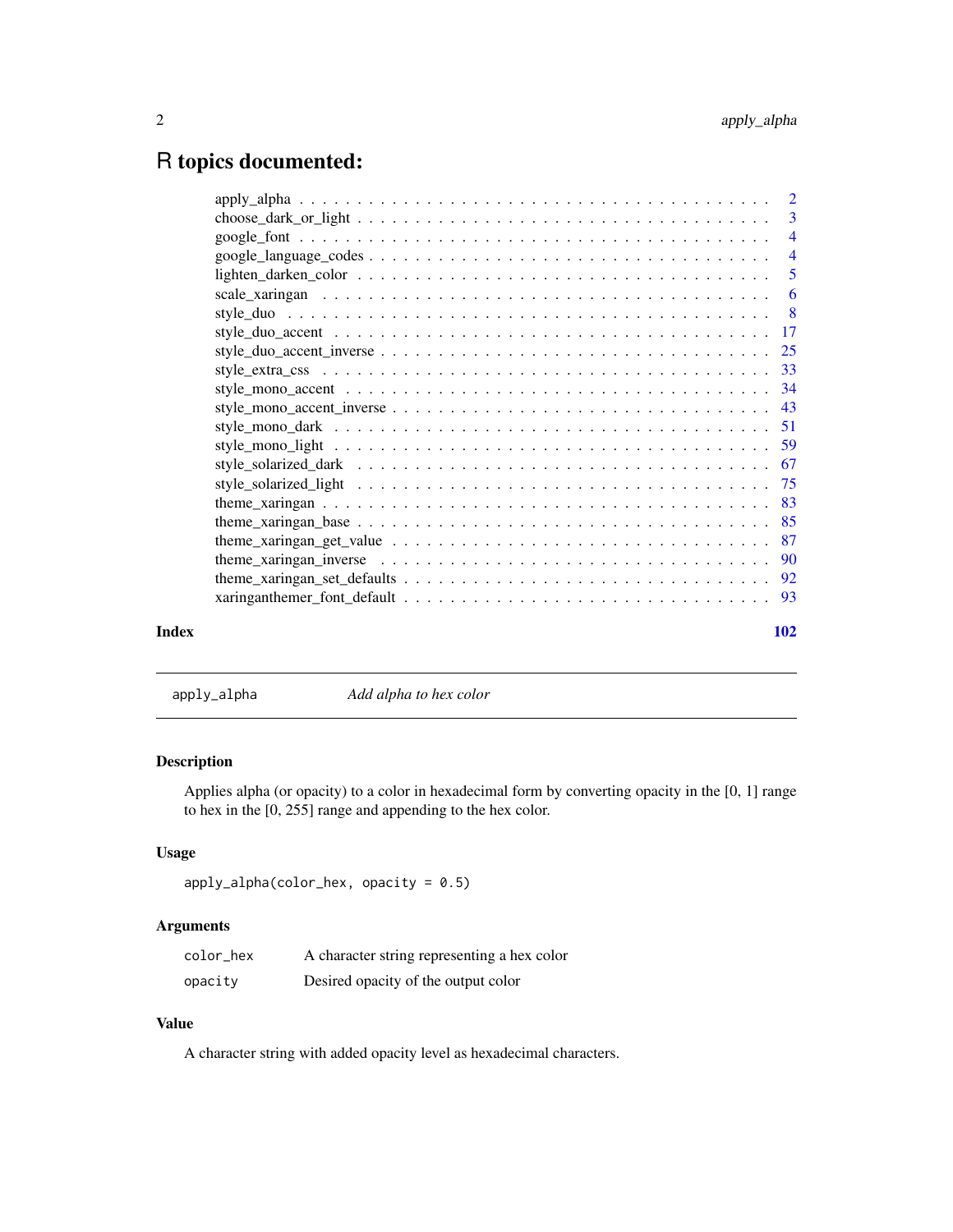# <span id="page-2-0"></span>choose\_dark\_or\_light 3

# Examples

```
blue <- "#0e6ba8"
blue_transparent <- apply_alpha(blue)
if (requireNamespace("scales", quietly = TRUE)) {
  scales::show_col(c(blue, blue_transparent))
}
```
choose\_dark\_or\_light *Choose dark or light color*

# Description

Takes a color input as x and returns either the black or white color (or expression) if dark or light text should be used over the input color for best contrast. Follows W3C Recommendations.

#### Usage

```
choose\_dark\_or\_light(x, black = "#000000", white = "#FFFFFF")
```
#### Arguments

| $\times$ | The background color (hex)                                                                                                             |
|----------|----------------------------------------------------------------------------------------------------------------------------------------|
| black    | Text or foreground color, e.g. "#222" or substitute (darken_color( $x, 0.8$ )),<br>if black text provides the best contrast.           |
| white    | Text or foreground color or expression, e.g. "#EEE" or substitute (lighten_color(x,0.8)),<br>if white text provides the best contrast. |

# Value

The black color or white color according to which color provides the greates contrast with the input color.

# References

<https://stackoverflow.com/a/3943023/2022615>

# Examples

```
light_green <- "#c4d6b0"
contrast_green <- choose_dark_or_light(light_green)
dark_purple <- "#381d2a"
contrast_purple <- choose_dark_or_light(dark_purple)
if (requireNamespace("scales", quietly = TRUE)) {
  scales::show_col(c(light_green, contrast_green, dark_purple, contrast_purple))
}
```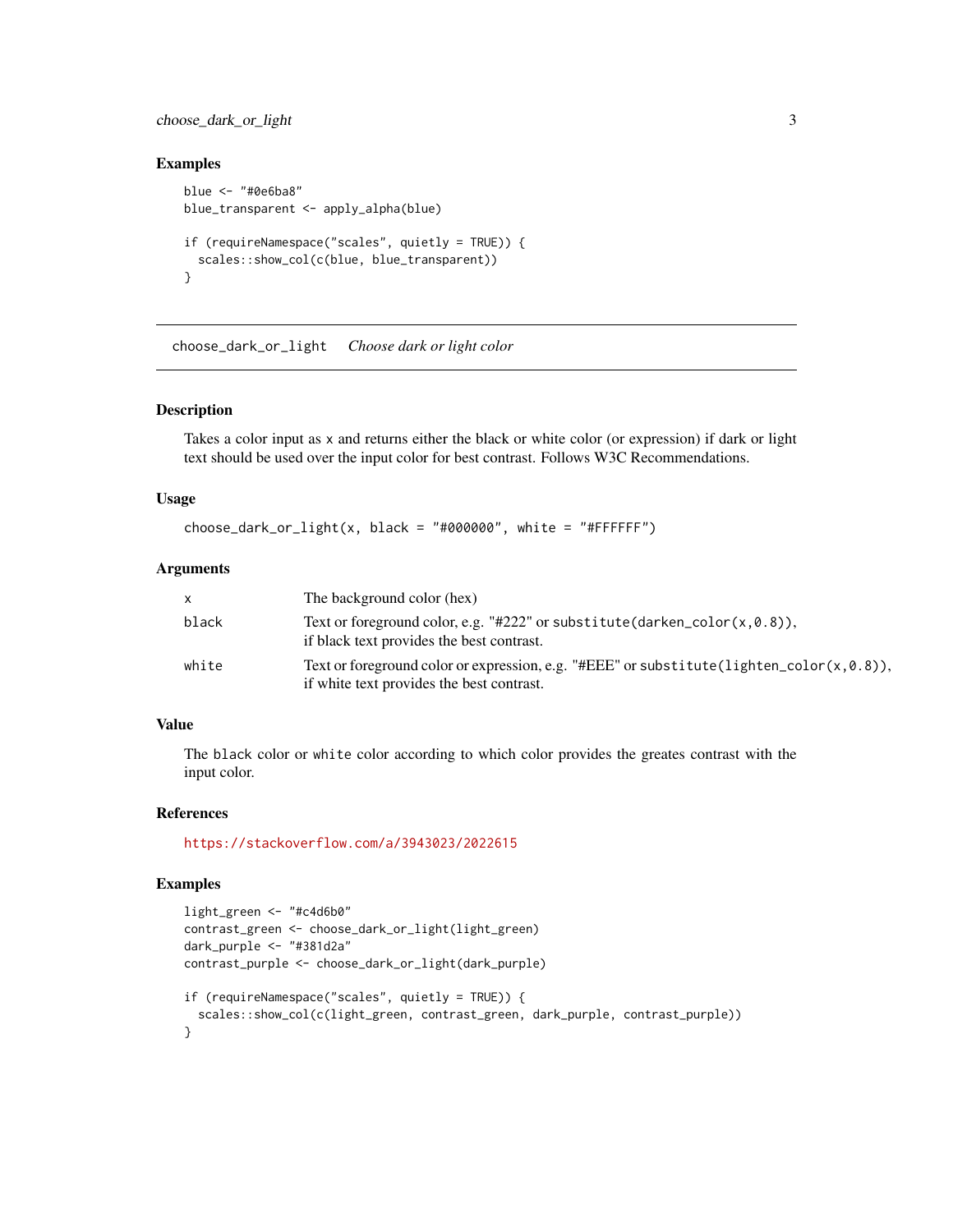<span id="page-3-2"></span><span id="page-3-0"></span>

#### Description

Builds Google Fonts URL from family name. Extra weights are given in the ... parameters. Languages can be specified in languages and must one or more of the language codes as given by google\_language\_codes().

#### Usage

```
google_font(family, ..., languages = NULL)
```
# Arguments

| family                  | Font family                                                                     |
|-------------------------|---------------------------------------------------------------------------------|
| $\cdot$ $\cdot$ $\cdot$ | Font weights to include, example "400", "400i"                                  |
| languages               | Font languages to include (dependent on the font.) See google_language_codes(). |

# Value

A "google\_font" object.

# Examples

```
google_font("Josefin Sans", "400", "400i", "600i", "700")
google_font("Josefin Sans", languages = c("latin-ext", "vietnamese"))
```
<span id="page-3-1"></span>google\_language\_codes *List Valid Google Language Codes*

# Description

Gives a list of valid Language Codes for Google Fonts, or validates that the language codes given are valid.

#### Usage

```
google_language_codes(
 language_codes = c("latin", "latin-ext", "sinhala", "greek", "hebrew", "vietnamese",
  "cyrillic", "cyrillic-ext", "devanagari", "arabic", "khmer", "tamil", "greek-ext",
  "thai", "bengali", "gujarati", "oriya", "malayalam", "gurmukhi", "kannada", "telugu",
    "myanmar")
\mathcal{L}
```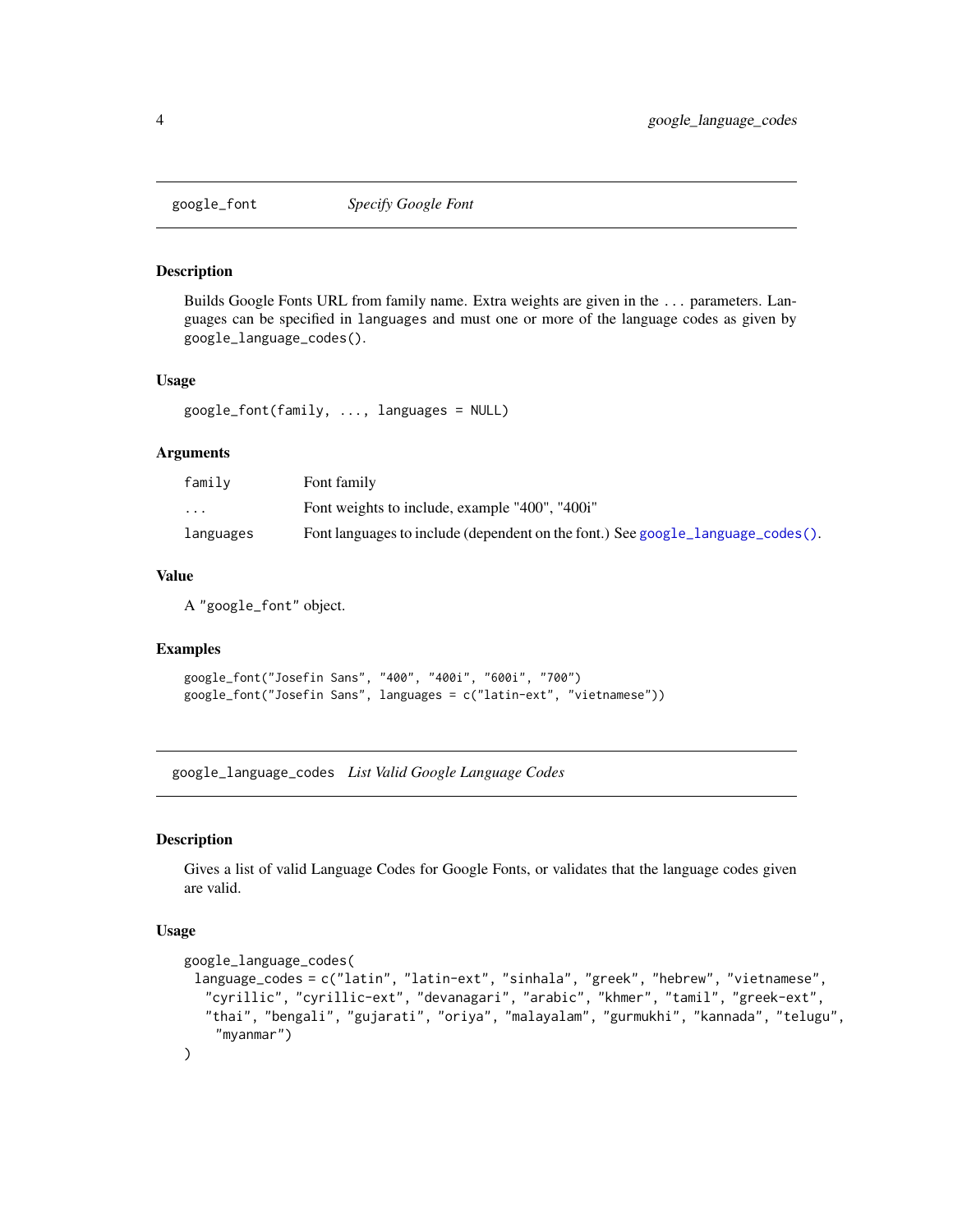<span id="page-4-0"></span>language\_codes Vector of potential Google language codes

# Value

A vector of Google Font language codes matching language\_codes.

#### See Also

[google\\_font\(\)](#page-3-2)

lighten\_darken\_color *Generate lighter or darker version of a color*

# Description

Produces a linear blend of the color with white or black.

#### Usage

```
lighten_color(color_hex, strength = 0.7)
```

```
darken_color(color_hex, strength = 0.8)
```
# Arguments

| color hex | A character string representing a hex color                                         |
|-----------|-------------------------------------------------------------------------------------|
| strength  | The "strength" of the blend with white or black, where 0 is entirely the original   |
|           | color and 1 is entirely white $(l$ ighten_color $(l)$ or black $(darken\_color()$ . |

# Value

A character string with the lightened or darkened color in hexadecimal format.

# Examples

```
blue <- "#0e6ba8"
blue_light <- lighten_color(blue, strength = 0.33)
blue_dark <- darken_color(blue, strength = 0.33)
if (requireNamespace("scales", quietly = TRUE)) {
  scales::show_col(c(blue_light, blue, blue_dark))
}
```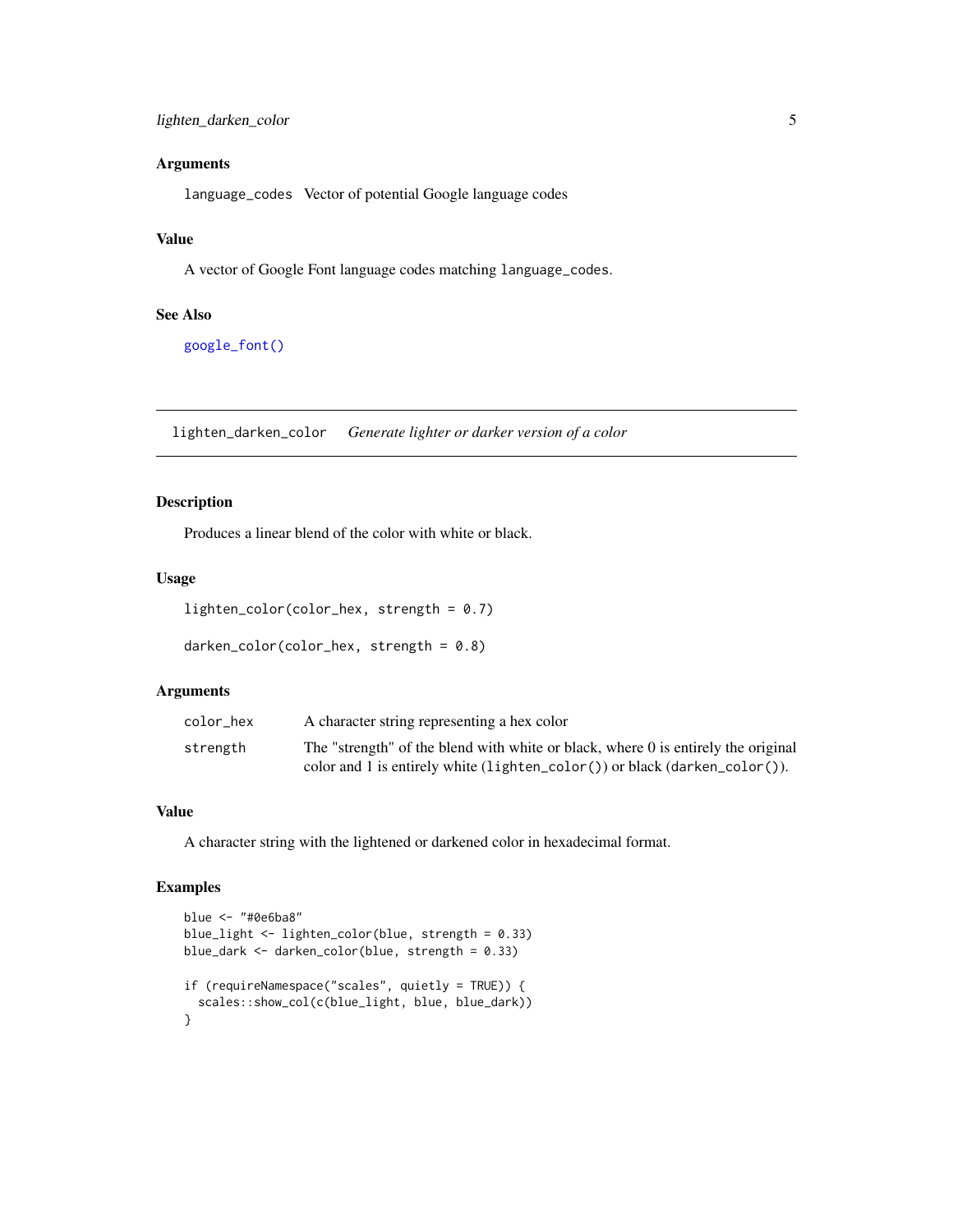<span id="page-5-0"></span>

# Description

#### [Maturing]

Color and fill single-color scales for discrete and continuous values, created using the primary accent color of the xaringanthemer styles. See vignette("ggplot2-themes") for more information and examples of xaringanthemer's ggplot2-related functions.

# Usage

```
scale_xaringan_discrete(
  aes_type = c("color", "colour", "fill"),
  ...,
  color = NULL,
 direction = 1,
  inverse = FALSE
)
scale_xaringan_fill_discrete(..., color = NULL, direction = 1, inverse = FALSE)
scale_xaringan_color_discrete(
  ...,
 color = NULL,
 direction = 1,
  inverse = FALSE
\lambdascale_xaringan_colour_discrete(
  ...,
 color = NULL,
 direction = 1,
  inverse = FALSE
)
scale_xaringan_continuous(
  aes_type = c("color", "colour", "fill"),
  ...,
 color = NULL,
 begin = 0,
 end = 1,
  inverse = FALSE
)
```
scale\_xaringan\_fill\_continuous(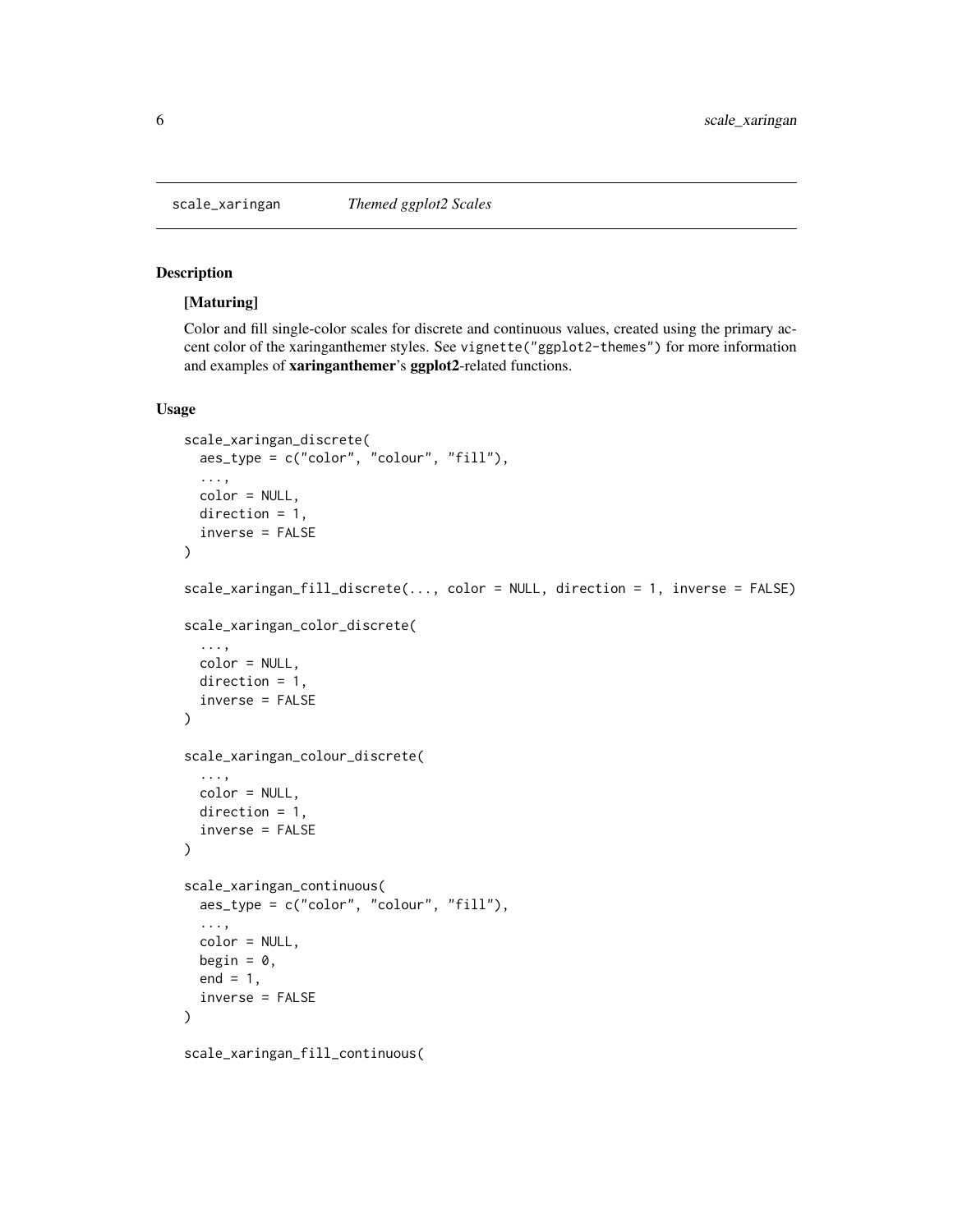```
...,
 color = NULL,
 begin = 0,
 end = 1,
 inverse = FALSE
\mathcal{L}scale_xaringan_color_continuous(
  ...,
 color = NULL,
 begin = 0,
 end = 1,
 inverse = FALSE
)
scale_xaringan_colour_continuous(
  ...,
 color = NULL,
 begin = 0,
 end = 1,
 inverse = FALSE
)
```

| aes_type  | The type of aesthetic to which the scale is being applied. One of "color",<br>"colour", or "fill".                                                                                                                                                                                                                        |
|-----------|---------------------------------------------------------------------------------------------------------------------------------------------------------------------------------------------------------------------------------------------------------------------------------------------------------------------------|
| $\cdots$  | Arguments passed on to either the <b>colorspace</b> scale functions — one of colorspace: : scale_color_dise<br>colorspace::scale_color_continuous_sequential(),colorspace::scale_fill_discrete_sequ<br>or colorspace::scale_fill_continuous_sequential() — or to ggplot2::continuous_scale<br>or ggplot2::discrete_scale. |
| color     | A color value, in hex, to override the default color. Otherwise, the primary color<br>of the resulting scale is chosen from the xaringanthemer slide styles.                                                                                                                                                              |
| direction | Direction of the discrete scale. Use values less than 0 to reverse the direction,<br>e.g. direction $= -1$ .                                                                                                                                                                                                              |
| inverse   | If color is not supplied and inverse = TRUE, a primary color is chosen to work<br>well with the inverse slide styles, namely the value of inverse_header_color                                                                                                                                                            |
| begin     | Number in the range of $[0, 1]$ indicating to which point in the color scale the<br>smallest data value should be mapped.                                                                                                                                                                                                 |
| end       | Number in the range of $[0,1]$ indicating to which point in the color scale the<br>largest data value should be mapped.                                                                                                                                                                                                   |
|           |                                                                                                                                                                                                                                                                                                                           |

# Examples

```
# Requires ggplot2
has_ggplot2 <- requireNamespace("ggplot2", quietly = TRUE)
```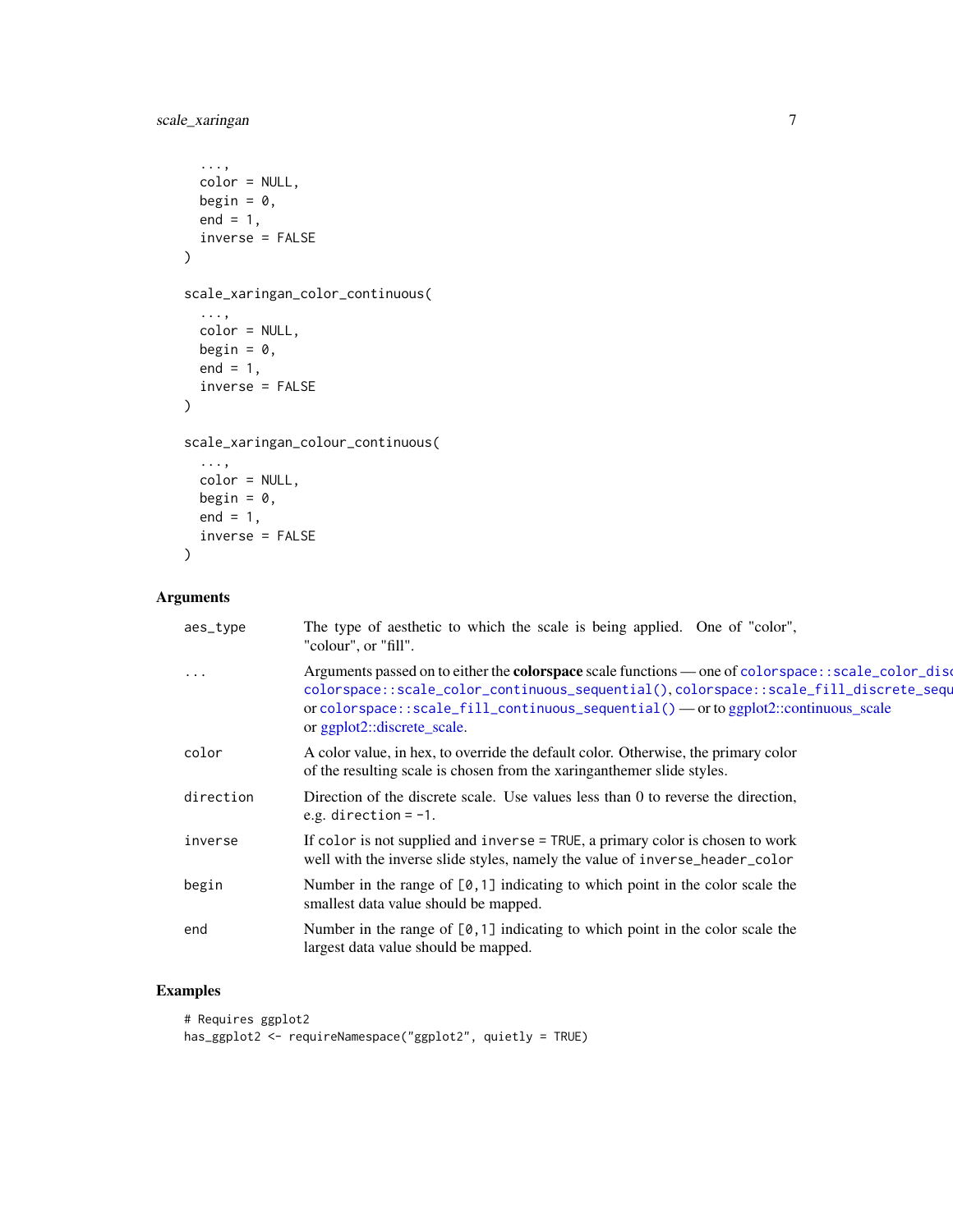```
if (has_ggplot2) {
 library(ggplot2)
 # Saving the theme to a temp file because this is an example
 path_to_css_file <- tempfile(fileext = ".css")
 # Create the xaringan theme: dark blue background with teal green accents
 style_duo(
   primary_color = "#002b36",
   secondary_color = "#31b09e",
   # Using basic fonts for this example, but the plot theme will
    # automatically use your theme font if you use Google fonts
    text_font_family = "sans",
   header_font_family = "serif",
   outfile = path_to_css_file
 )
 # Here's some very basic example data
 ex <- data.frame(
   name = c("Couple", "Few", "Lots", "Many"),
   n = c(2, 3, 5, 7))
 # Fill color scales demo
 ggplot(ex) +
   aes(name, n, fill = n) +geom_col() +
   ggtitle("Matching fill scales") +
    # themed to match the slides: dark blue background with teal text
    theme_xaringan() +
    # Fill color matches teal text
    scale_xaringan_fill_continuous()
 # Color scales demo
 ggplot(ex) +
   aes(name, y = 1, color = name) +geom_point(size = 10) +
   ggtitle("Matching color scales") +
   # themed to match the slides: dark blue background with teal text
    theme_xaringan() +
    # Fill color matches teal text
   scale_xaringan_color_discrete(direction = -1)
}
```
style\_duo *Duotone Theme*

#### Description

A duotone theme designed to work well with two complementary colors.

<span id="page-7-0"></span>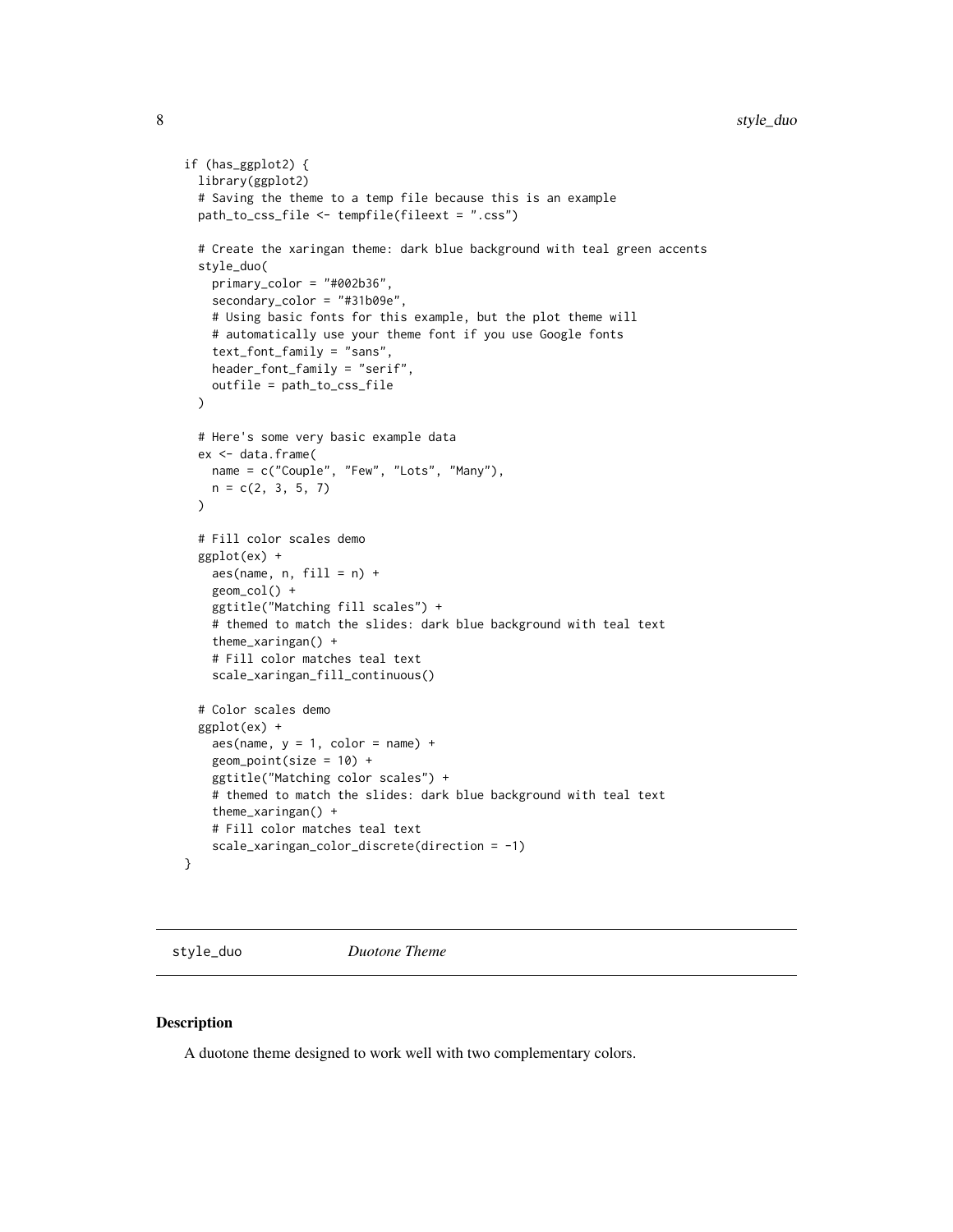#### style\_duo 9

#### Usage

```
style_duo(
  primary\_color = "#1F4257",secondary_color = "#F97B64",
 text_color = choose_dark_or_light(primary_color, darken_color(primary_color, 0.9),
    lighten_color(secondary_color, 0.99)),
  header_color = secondary_color,
  background_color = primary_color,
  link_color = secondary_color,
  text_bold_color = secondary_color,
  text_slide_number_color = text_color,
  padding = "16px 64px 16px 64px",background_image = NULL,
  background_size = NULL,
  background_position = NULL,
  code_{\text{highlight\_color}} = "rgba(255, 255, 0, 0.5)code_inline_color = secondary_color,
  code_inline_background_color = NULL,
  code_inline_font_size = "1em",
  inverse_background_color = secondary_color,
  inverse_text_color = primary_color,
  inverse_text_shadow = FALSE,
  inverse_header_color = primary_color,
  inverse_link_color = link_color,
  title_slide_text_color = secondary_color,
  title_slide_background_color = primary_color,
  title_slide_background_image = NULL,
  title_slide_background_size = NULL,
  title_slide_background_position = NULL,
  footnote_color = NULL,
  footnote_font_size = "0.9em",
  footnote_position_bottom = "60px",
  left_column_subtle_color = apply_alpha(secondary_color, 0.6),
  left_column_selected_color = secondary_color,
  blockquote_left_border_color = apply_alpha(secondary_color, 0.5),
  table_border_color = "#666",
  table_row_border_color = "#ddd",
  table_row_even_background_color = lighten_color(primary_color, 0.9),
  base_font_size = "20px",
  text_font_size = "1rem",
  header_h1_font_size = "2.75rem",
  header_h2_font_size = "2.25rem",
  header_h3_font_size = "1.75rem",
  header_background_auto = FALSE,
  header_background_color = header_color,
  header_background_text_color = background_color,
  header_background_padding = NULL,
  header_background_content_padding_top = "7rem",
```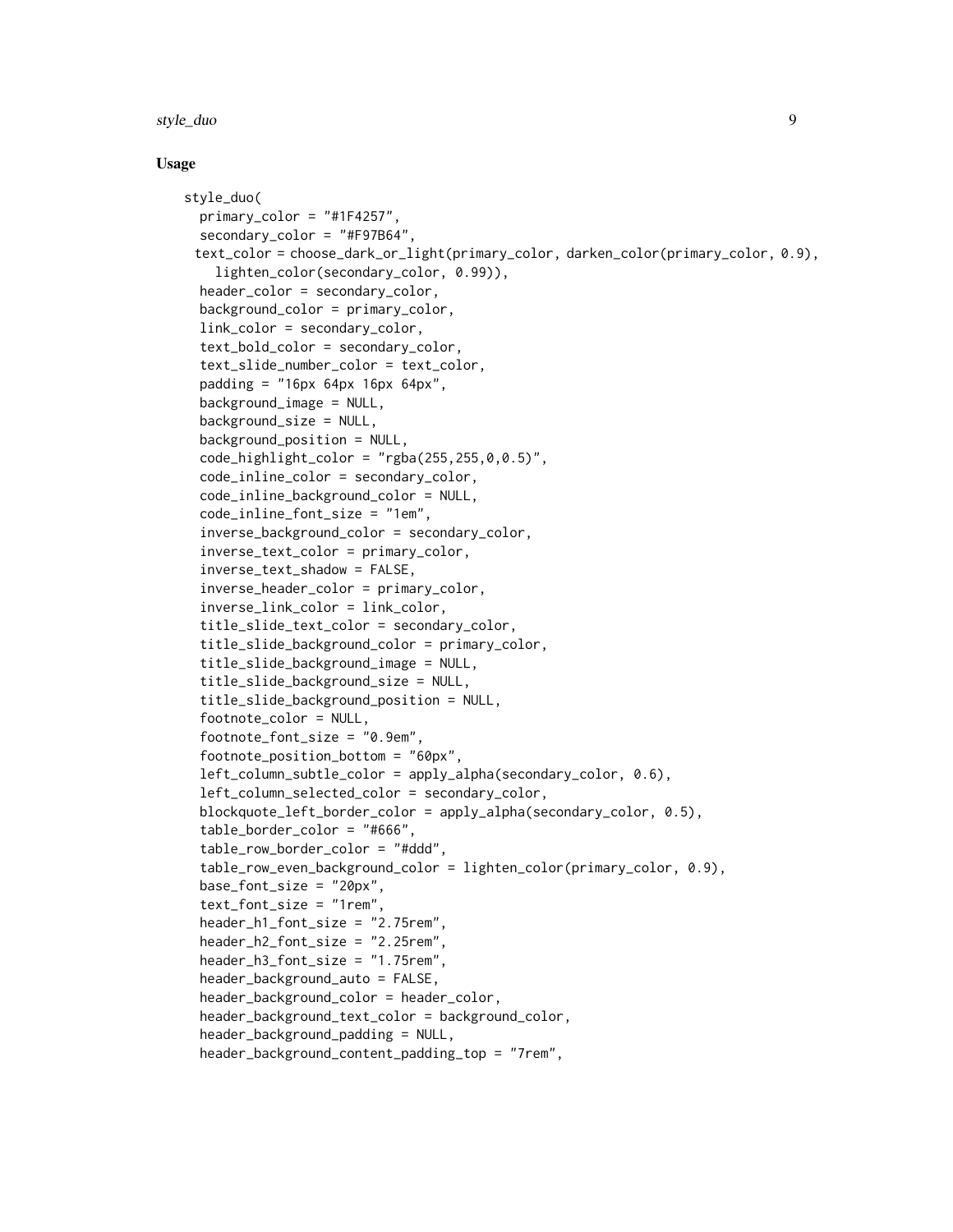```
header_background_ignore_classes = c("normal", "inverse", "title", "middle",
  "bottom"),
text_slide_number_font_size = "0.9rem",
text_font_google = NULL,
text_font_family = xaringanthemer_font_default("text_font_family"),
text_font_weight = xaringanthemer_font_default("text_font_weight"),
text_bold_font_weight = "bold",
text_font_url = xaringanthemer_font_default("text_font_url"),
text_font_family_fallback = xaringanthemer_font_default("text_font_family_fallback"),
text_font_base = "sans-serif",
header_font_google = NULL,
header_font_family = xaringanthemer_font_default("header_font_family"),
header_font_weight = xaringanthemer_font_default("header_font_weight"),
header_font_family_fallback = "Georgia, serif",
header_font_url = xaringanthemer_font_default("header_font_url"),
code_font_google = NULL,
code_font_family = xaringanthemer_font_default("code_font_family"),
code_font_size = "0.9rem",
code_font_url = xaringanthemer_font_default("code_font_url"),
code_font_family_fallback = xaringanthemer_font_default("code_font_family_fallback"),
link_decoration = "none",
colors = NULL,
extra_css = NULL,
extra_fonts = NULL,
outfile = "xaringan-themer.css"
```
 $\mathcal{L}$ 

| primary_color    | Duotone Primary Color. Defaults to #1F4257. Used in multiple CSS rules. The                                                                                                                                                                                                                    |
|------------------|------------------------------------------------------------------------------------------------------------------------------------------------------------------------------------------------------------------------------------------------------------------------------------------------|
|                  | value of this variable is also stored as a CSS variable that can be referenced with                                                                                                                                                                                                            |
|                  | var (--primary) in any argument of a style function or in custom CSS.                                                                                                                                                                                                                          |
| secondary_color  |                                                                                                                                                                                                                                                                                                |
|                  | Duotone Secondary Color. Defaults to #F97B64. Used in multiple CSS rules.<br>The value of this variable is also stored as a CSS variable that can be referenced<br>with var (--secondary) in any argument of a style function or in custom CSS.                                                |
| text_color       | Text Color. Defaults to choose_dark_or_light(primary_color,darken_color(primary_color,0.9<br>Modifies the body element. The value of this variable is also stored as a CSS<br>variable that can be referenced with var (--text_color) in any argument of a<br>style function or in custom CSS. |
| header_color     | Header Color. Defaults to secondary_color. Modifies the h1, h2, h3 elements.<br>The value of this variable is also stored as a CSS variable that can be referenced<br>with var (--header-color) in any argument of a style function or in custom<br>CSS.                                       |
| background_color |                                                                                                                                                                                                                                                                                                |
|                  | Slide Background Color. Defaults to primary_color. Modifies the .remark-slide-content                                                                                                                                                                                                          |
|                  | class. The value of this variable is also stored as a CSS variable that can be ref-                                                                                                                                                                                                            |
|                  | erenced with var (--background-color) in any argument of a style function                                                                                                                                                                                                                      |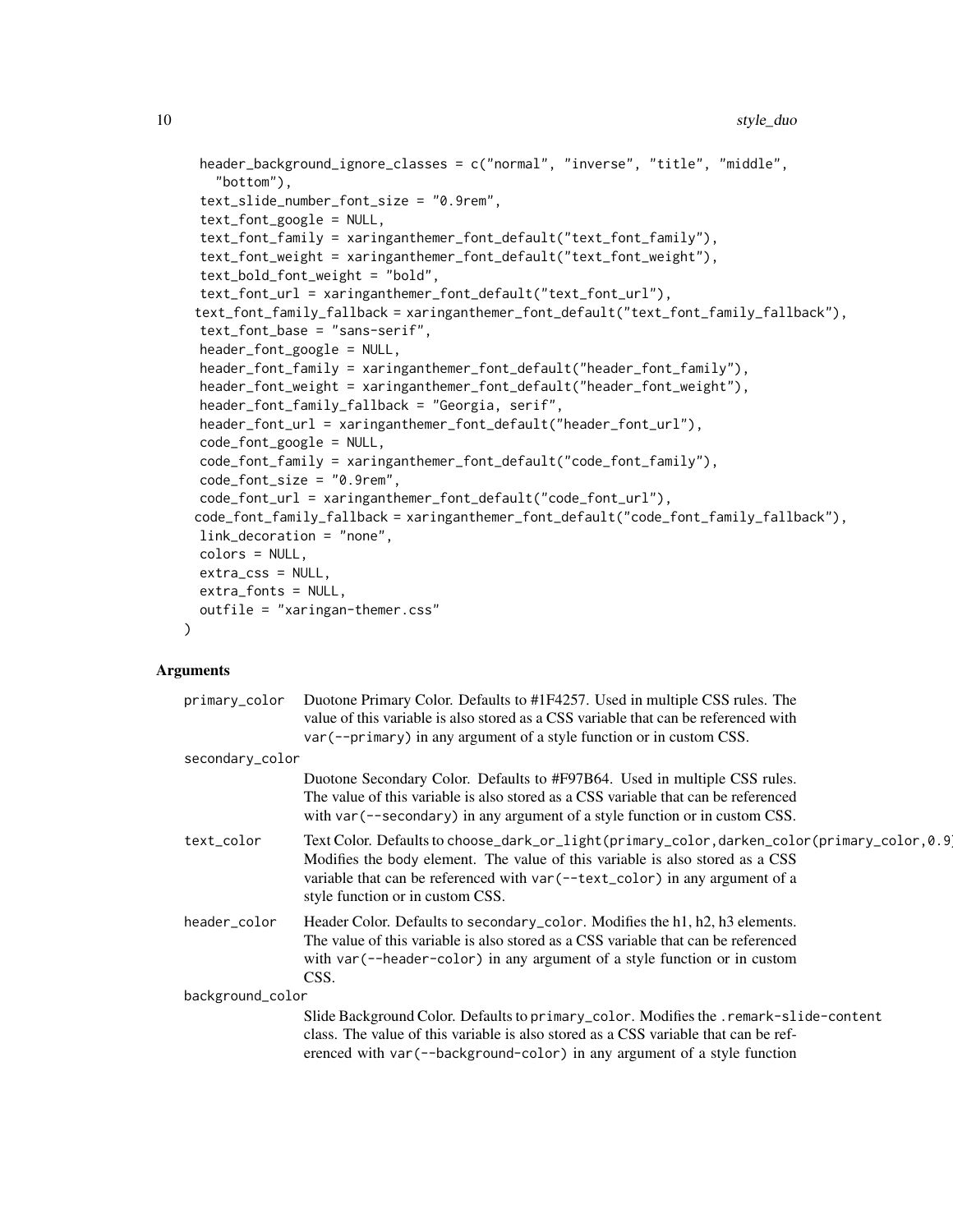or in custom CSS.

| link_color                   | Link Color. Defaults to secondary_color. Modifies the a, a > code elements.<br>The value of this variable is also stored as a CSS variable that can be referenced<br>with var (--link-color) in any argument of a style function or in custom CSS.                                                                                                                            |
|------------------------------|-------------------------------------------------------------------------------------------------------------------------------------------------------------------------------------------------------------------------------------------------------------------------------------------------------------------------------------------------------------------------------|
| text_bold_color              |                                                                                                                                                                                                                                                                                                                                                                               |
|                              | Bold Text Color. Defaults to secondary_color. Modifies the strong element.<br>The value of this variable is also stored as a CSS variable that can be refer-<br>enced with var (--text-bold-color) in any argument of a style function or in<br>custom CSS.                                                                                                                   |
| text_slide_number_color      | Slide Number Color. Defaults to text_color. Modifies the . remark-slide-number<br>class.                                                                                                                                                                                                                                                                                      |
| padding                      | Slide Padding in top right [bottom left] format. Defaults to 16px 64px 16px<br>64px. Modifies the .remark-slide-content class. Accepts CSS padding<br>property values.                                                                                                                                                                                                        |
| background_image             |                                                                                                                                                                                                                                                                                                                                                                               |
|                              | Background image applied to each and every slide. Set title_slide_background_image<br>= "none" to remove the background image from the title slide. Defaults to NULL.<br>Modifies the .remark-slide-content class.                                                                                                                                                            |
| background_size              |                                                                                                                                                                                                                                                                                                                                                                               |
|                              | Background image size, requires background_image to be set. If background_image<br>is set, background_size will default to cover so the background fills the screen.<br>If both background_image and background_position are set, will default to<br>100 percent. Defaults to NULL. Modifies the .remark-slide-content class.<br>Accepts CSS background-size property values. |
| background_position          |                                                                                                                                                                                                                                                                                                                                                                               |
|                              | Background image position, requires background_image to be set, and it is rec-<br>ommended to adjust background_size. Defaults to NULL. Modifies the . remark-slide-content<br>class. Accepts CSS background-position property values.                                                                                                                                        |
| code_highlight_color         |                                                                                                                                                                                                                                                                                                                                                                               |
|                              | Code Line Highlight. Defaults to rgba(255,255,0,0.5). Modifies the .remark-code-line-highlighted<br>class. The value of this variable is also stored as a CSS variable that can be refer-<br>enced with var (--code-highlight-color) in any argument of a style function<br>or in custom CSS.                                                                                 |
| code_inline_color            |                                                                                                                                                                                                                                                                                                                                                                               |
|                              | Inline Code Color. Defaults to secondary_color. Modifies the . remark-inline-code<br>class.                                                                                                                                                                                                                                                                                   |
| code_inline_background_color | Inline Code Background Color. Defaults to NULL. Modifies the . remark-inline-code<br>class.                                                                                                                                                                                                                                                                                   |
| code_inline_font_size        |                                                                                                                                                                                                                                                                                                                                                                               |
|                              | Inline Code Text Font Size. Defaults to 1em. Modifies the . remark-inline-code<br>class. Accepts CSS font-size property values. The value of this variable is also<br>stored as a CSS variable that can be referenced with var (--code-inline-font-size)<br>in any argument of a style function or in custom CSS.                                                             |
|                              |                                                                                                                                                                                                                                                                                                                                                                               |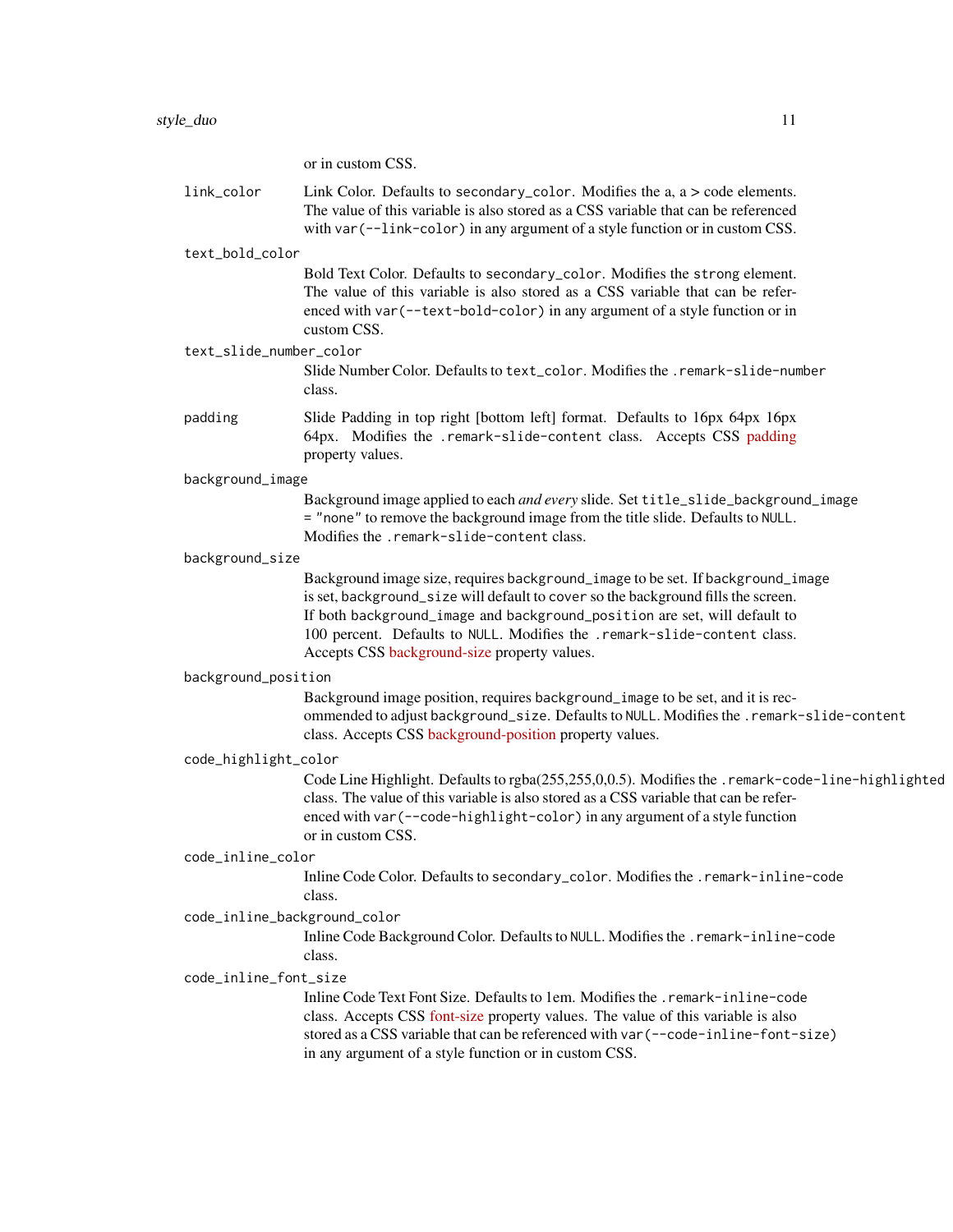#### inverse\_background\_color

Inverse Background Color. Defaults to secondary\_color. Modifies the .inverse class. The value of this variable is also stored as a CSS variable that can be referenced with var(--inverse-background-color) in any argument of a style function or in custom CSS.

#### inverse\_text\_color

Inverse Text Color. Defaults to primary\_color. Modifies the .inverse class. The value of this variable is also stored as a CSS variable that can be referenced with var(--inverse-text-color) in any argument of a style function or in custom CSS.

#### inverse\_text\_shadow

Enables Shadow on text of inverse slides. Defaults to FALSE. Modifies the .inverse class.

#### inverse\_header\_color

Inverse Header Color. Defaults to primary\_color. Modifies the .inverse h1, .inverse h2, .inverse h3 classes. The value of this variable is also stored as a CSS variable that can be referenced with var(--inverse-header-color) in any argument of a style function or in custom CSS.

#### inverse\_link\_color

Inverse Link Color. Defaults to link\_color. Modifies the .inverse a, .inverse  $a > \text{code classes}$ . The value of this variable is also stored as a CSS variable that can be referenced with var(--inverse-link-color) in any argument of a style function or in custom CSS.

# title\_slide\_text\_color

Title Slide Text Color. Defaults to secondary\_color. Modifies the .title-slide class. The value of this variable is also stored as a CSS variable that can be referenced with var(--title-slide-text-color) in any argument of a style function or in custom CSS.

# title\_slide\_background\_color

Title Slide Background Color. Defaults to primary\_color. Modifies the .title-slide class. The value of this variable is also stored as a CSS variable that can be referenced with var(--title-slide-background-color) in any argument of a style function or in custom CSS.

#### title\_slide\_background\_image

Title Slide Background Image URL. Defaults to NULL. Modifies the .title-slide class.

# title\_slide\_background\_size

Title Slide Background Image Size, defaults to "cover" if background image is set. Defaults to NULL. Modifies the .title-slide class. Accepts CSS [backgroun](https://developer.mozilla.org/en-US/docs/Web/CSS/background-size)d[size](https://developer.mozilla.org/en-US/docs/Web/CSS/background-size) property values.

#### title\_slide\_background\_position

Title Slide Background Image Position. Defaults to NULL. Modifies the .title-slide class. Accepts CSS [background-position](https://developer.mozilla.org/en-US/docs/Web/CSS/background-position) property values.

footnote\_color Footnote text color (if NA, then it will be the same color as text\_color). Defaults to NULL. Modifies the . footnote class.

#### footnote\_font\_size

Footnote font size. Defaults to 0.9em. Modifies the .footnote class. Accepts CSS [font-size](https://developer.mozilla.org/en-US/docs/Web/CSS/font-size) property values.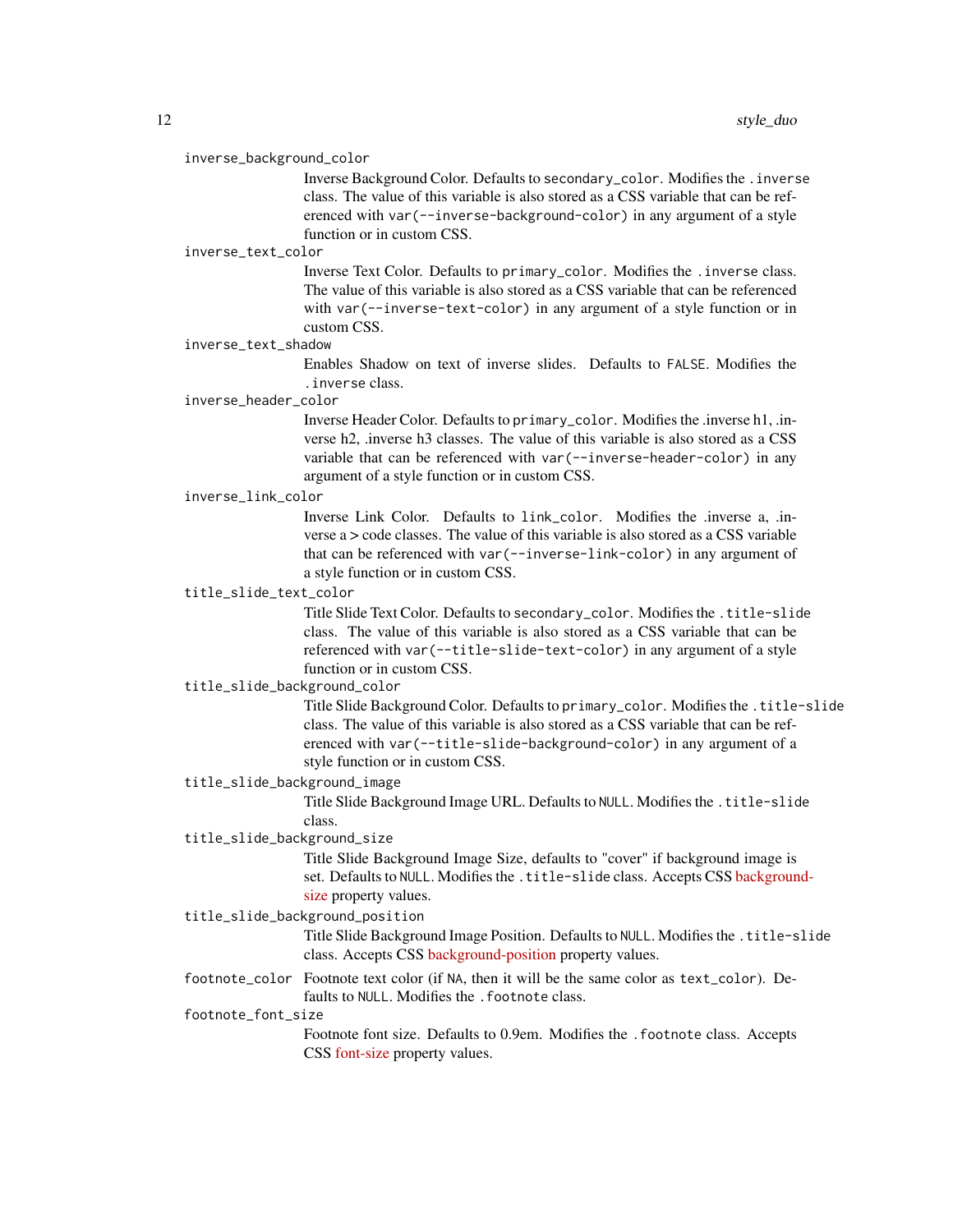footnote\_position\_bottom

Footnote location from bottom of screen. Defaults to 60px. Modifies the . footnote class. Accepts CSS [position](https://developer.mozilla.org/en-US/docs/Web/CSS/position_value) property values.

#### left\_column\_subtle\_color

Left Column Text (not last). Defaults to apply\_alpha(secondary\_color, 0.6). Modifies the .left-column h2, .left-column h3 classes.

#### left\_column\_selected\_color

Left Column Current Selection. Defaults to secondary\_color. Modifies the .left-column h2:last-of-type, .left-column h3:last-child classes.

blockquote\_left\_border\_color

Blockquote Left Border Color. Defaults to apply\_alpha(secondary\_color,0.5). Modifies the blockquote element.

#### table\_border\_color

Table top/bottom border. Defaults to #666. Modifies the table: border-top, border-bottom elements.

#### table\_row\_border\_color

Table row inner bottom border. Defaults to #ddd. Modifies the table thead th: border-bottom elements.

- table\_row\_even\_background\_color Table Even Row Background Color. Defaults to lighten\_color(primary\_color,0.9). Modifies the thead, tfoot, tr:nth-child(even) elements.
- base\_font\_size Base Font Size for All Slide Elements (must be px). Defaults to 20px. Modifies the html element. The value of this variable is also stored as a CSS variable that can be referenced with var(--base-font-size) in any argument of a style function or in custom CSS.
- text\_font\_size Slide Body Text Font Size. Defaults to 1rem. Modifies the .remark-slide-content class. Accepts CSS [font-size](https://developer.mozilla.org/en-US/docs/Web/CSS/font-size) property values. The value of this variable is also stored as a CSS variable that can be referenced with var(--text-font-size) in any argument of a style function or in custom CSS.

#### header\_h1\_font\_size

h1 Header Text Font Size. Defaults to 2.75rem. Modifies the .remark-slidecontent h1 class. Accepts CSS [font-size](https://developer.mozilla.org/en-US/docs/Web/CSS/font-size) property values. The value of this variable is also stored as a CSS variable that can be referenced with var(--header-h1-font-size) in any argument of a style function or in custom CSS.

# header\_h2\_font\_size

h2 Header Text Font Size. Defaults to 2.25rem. Modifies the .remark-slidecontent h2 class. Accepts CSS [font-size](https://developer.mozilla.org/en-US/docs/Web/CSS/font-size) property values. The value of this variable is also stored as a CSS variable that can be referenced with var(--header-h2-font-size) in any argument of a style function or in custom CSS.

#### header\_h3\_font\_size

h3 Header Text Font Size. Defaults to 1.75rem. Modifies the .remark-slidecontent h3 class. Accepts CSS [font-size](https://developer.mozilla.org/en-US/docs/Web/CSS/font-size) property values. The value of this variable is also stored as a CSS variable that can be referenced with var(--header-h3-font-size) in any argument of a style function or in custom CSS.

#### header\_background\_auto

Add background under slide title automatically for h1 header elements. If not enabled, use class: header\_background to enable. Defaults to FALSE.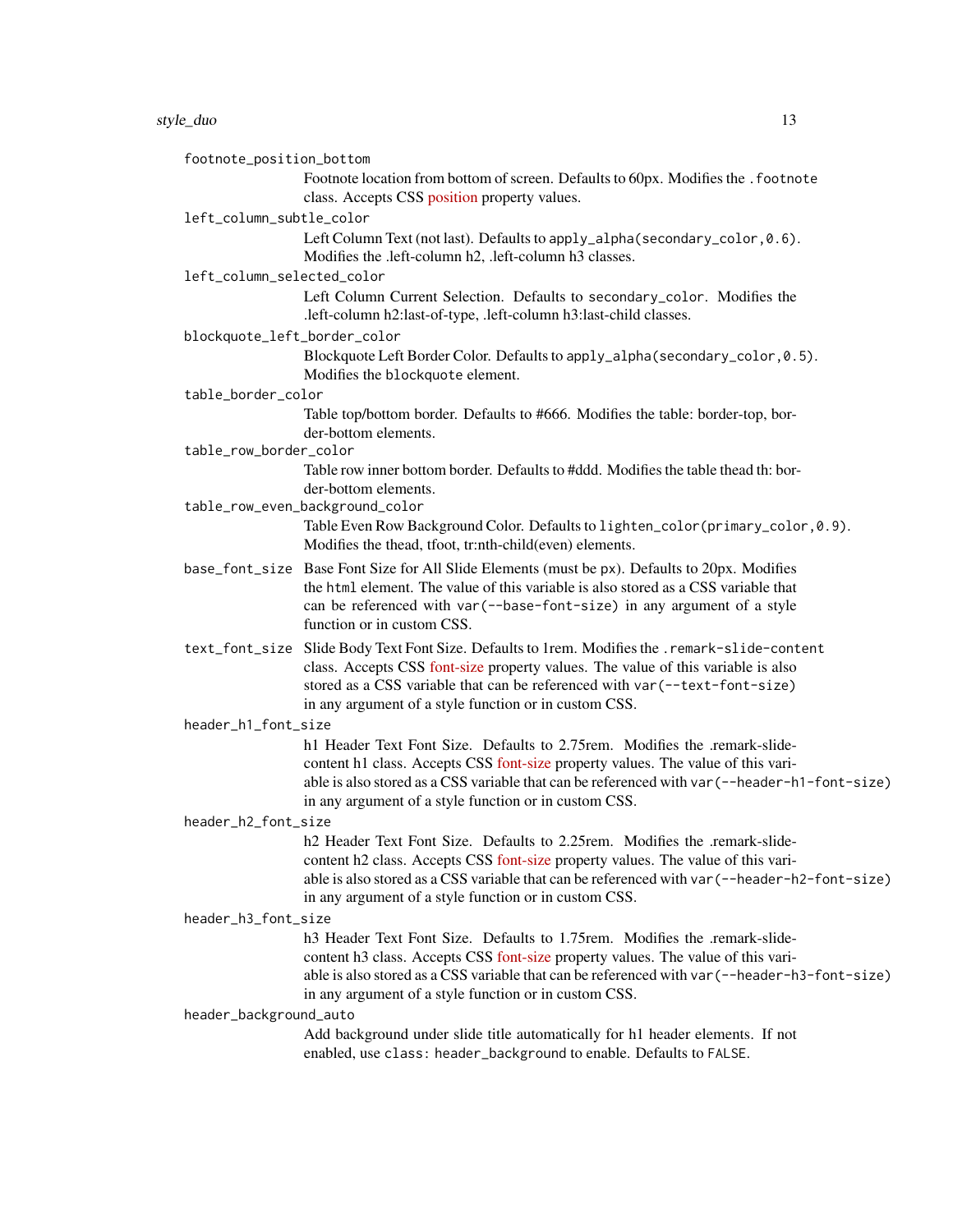| header_background_color |                              |                                                                                                                                                                                              |
|-------------------------|------------------------------|----------------------------------------------------------------------------------------------------------------------------------------------------------------------------------------------|
|                         |                              | Background Color for h1 Header with Background. Defaults to header_color.                                                                                                                    |
|                         |                              | Modifies the .remark-slide-content h1 class. The value of this variable is also                                                                                                              |
|                         |                              | stored as a CSS variable that can be referenced with var (--header-background-color)                                                                                                         |
|                         |                              | in any argument of a style function or in custom CSS.                                                                                                                                        |
|                         | header_background_text_color |                                                                                                                                                                                              |
|                         |                              | Text Color for h1 Header with Background. Defaults to background_color.                                                                                                                      |
|                         |                              | Modifies the .remark-slide-content h1 class. The value of this variable is also                                                                                                              |
|                         |                              | stored as a CSS variable that can be referenced with var (--header-background-text-color)                                                                                                    |
|                         |                              | in any argument of a style function or in custom CSS.                                                                                                                                        |
|                         | header_background_padding    |                                                                                                                                                                                              |
|                         |                              | Padding for h1 Header with Background. Defaults to NULL. Modifies the .re-<br>mark-slide-content h1 class. Accepts CSS padding property values.                                              |
|                         |                              | header_background_content_padding_top                                                                                                                                                        |
|                         |                              | Top Padding for Content in Slide with Header with Background. Defaults to<br>7rem. Modifies the .remark-slide-content class.                                                                 |
|                         |                              | header_background_ignore_classes                                                                                                                                                             |
|                         |                              | Slide Classes Where Header with Background will not be Applied. Defaults to                                                                                                                  |
|                         |                              | c('normal','inverse','title','middle','bottom'). Modifies the .remark-slide-content                                                                                                          |
|                         |                              | class.                                                                                                                                                                                       |
|                         | text_slide_number_font_size  |                                                                                                                                                                                              |
|                         |                              | Slide Number Text Font Size. Defaults to 0.9rem. Modifies the . remark-slide-number<br>class. Accepts CSS font-size property values.                                                         |
|                         | text_font_google             |                                                                                                                                                                                              |
|                         |                              | Use google_font() to specify body font. Defaults to NULL. Modifies the body<br>element.                                                                                                      |
|                         | text_font_family             |                                                                                                                                                                                              |
|                         |                              | Body Text Font Family (xaringan default is 'Droid Serif'). Defaults to xaringanthemer_font_defaul                                                                                            |
|                         |                              | Modifies the body element. The value of this variable is also stored as a CSS                                                                                                                |
|                         |                              | variable that can be referenced with var (--text-font-family) in any argu-                                                                                                                   |
|                         |                              | ment of a style function or in custom CSS.                                                                                                                                                   |
| text_font_weight        |                              |                                                                                                                                                                                              |
|                         |                              | Body Text Font Weight. Defaults to xaringanthemer_font_default("text_font_weight").<br>Modifies the body element. Accepts CSS font-weight property values.                                   |
|                         | text_bold_font_weight        |                                                                                                                                                                                              |
|                         |                              | Body Bold Text Font Weight. Defaults to bold. Modifies the strong element.                                                                                                                   |
|                         | text_font_url                | Body Text Font URL(s). Defaults to xaringanthemer_font_default("text_font_url").<br>Modifies the @import url() elements.                                                                     |
|                         | text_font_family_fallback    |                                                                                                                                                                                              |
|                         |                              |                                                                                                                                                                                              |
|                         |                              |                                                                                                                                                                                              |
|                         |                              | Modifies the body element. The value of this variable is also stored as a CSS                                                                                                                |
|                         |                              | variable that can be referenced with var (--text-font-family-fallback) in                                                                                                                    |
|                         |                              | any argument of a style function or in custom CSS.                                                                                                                                           |
|                         |                              | Body Text Font Fallbacks. Defaults to xaringanthemer_font_default("text_font_family_fallbac<br>text_font_base Body Text Base Font (Total Failure Fallback). Defaults to sans-serif. Modifies |
|                         |                              | the body element. The value of this variable is also stored as a CSS variable that                                                                                                           |
|                         |                              | can be referenced with var (--text-font-base) in any argument of a style<br>function or in custom CSS.                                                                                       |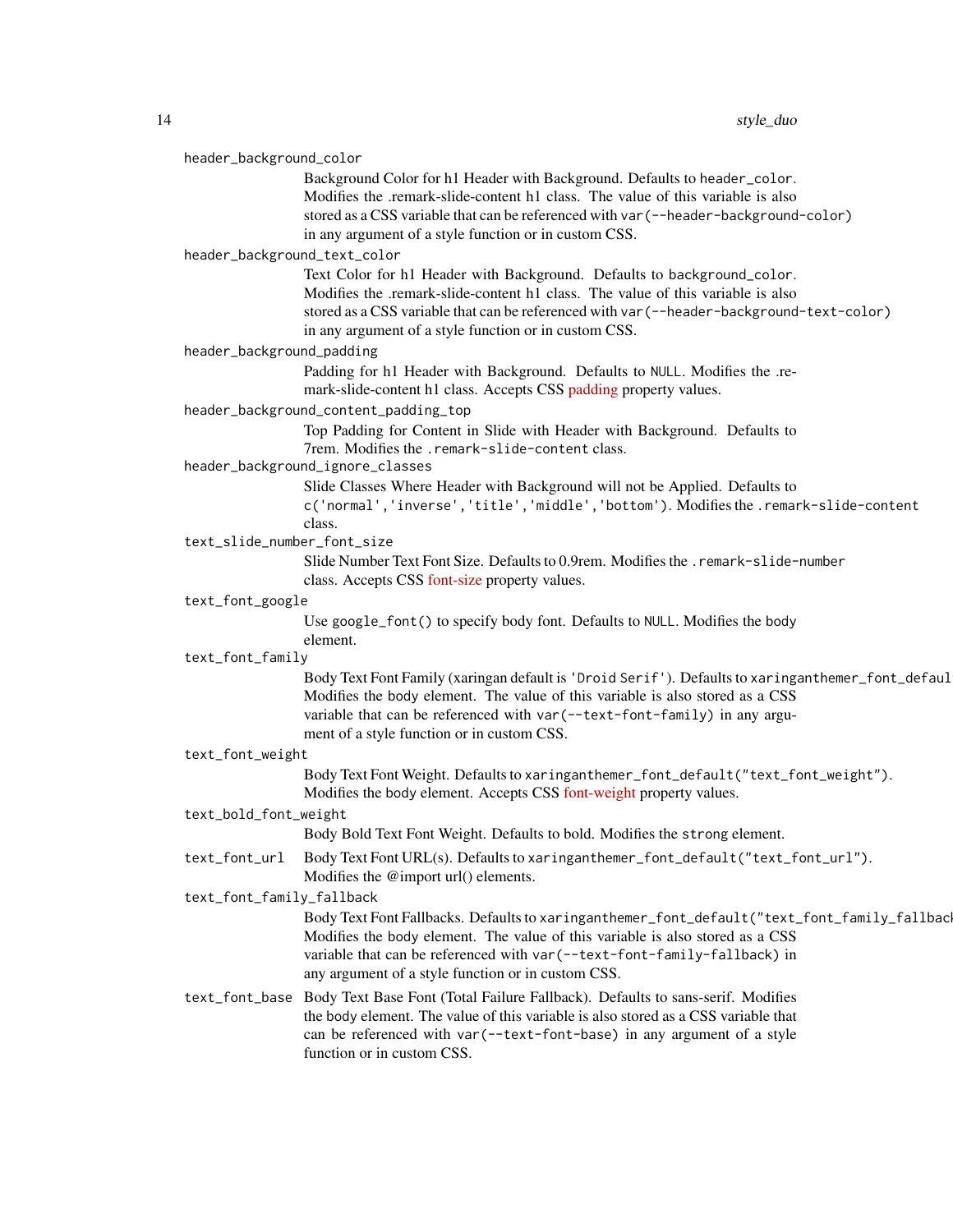#### style\_duo 15

header\_font\_google

Use google\_font() to specify header font. Defaults to NULL. Modifies the body element.

# header\_font\_family

Header Font Family (xaringan default is 'Yanone Kaffeesatz'). Defaults to xaringanthemer\_font\_default("header\_font\_family"). Modifies the h1, h2, h3 elements. The value of this variable is also stored as a CSS variable that can be referenced with var(--header-font-family) in any argument of a style function or in custom CSS.

header\_font\_weight

Header Font Weight. Defaults to xaringanthemer\_font\_default("header\_font\_weight"). Modifies the h1, h2, h3 elements. Accepts CSS [font-weight](https://developer.mozilla.org/en-US/docs/Web/CSS/font-weight) property values.

header\_font\_family\_fallback

Header Font Family Fallback. Defaults to Georgia, serif. Modifies the h1, h2, h3 elements. The value of this variable is also stored as a CSS variable that can be referenced with var(--header-font-family-fallback) in any argument of a style function or in custom CSS.

header\_font\_url

Header Font URL. Defaults to xaringanthemer\_font\_default("header\_font\_url"). Modifies the @import url elements.

#### code\_font\_google

Use google\_font() to specify code font. Defaults to NULL. Modifies the body element.

#### code\_font\_family

Code Font Family. Defaults to xaringanthemer\_font\_default("code\_font\_family"). Modifies the .remark-code, .remark-inline-code classes. The value of this variable is also stored as a CSS variable that can be referenced with var(--code-font-family) in any argument of a style function or in custom CSS.

- code\_font\_size Code Text Font Size. Defaults to 0.9rem. Modifies the .remark-inline class. Accepts CSS [font-size](https://developer.mozilla.org/en-US/docs/Web/CSS/font-size) property values. The value of this variable is also stored as a CSS variable that can be referenced with var(--code-font-size) in any argument of a style function or in custom CSS.
- code\_font\_url Code Font URL. Defaults to xaringanthemer\_font\_default("code\_font\_url"). Modifies the @import url elements.

code\_font\_family\_fallback

Code Font Fallback. Defaults to xaringanthemer\_font\_default("code\_font\_family\_fallback"). Modifies the .remark-code, .remark-inline-code classes.

#### link\_decoration

Text decoration of links. Defaults to none. Modifies the a, a > code elements. Accepts CSS [text-decoration](https://developer.mozilla.org/en-US/docs/Web/CSS/text-decoration) property values.

colors A named vector of custom colors. The names of the colors become CSS variables and classes that can be used within your slides. For example, colors = c(blue = "#bad4ed") adds a CSS variable --blue, a .blue CSS class that applies the color to the text or foreground color, and a .bg-blue CSS class that applies the color to the background.

# extra\_css A named list of CSS definitions each containing a named list of CSS propertyvalue pairs, i.e. list(".class-id" = list("css-property" = "value")).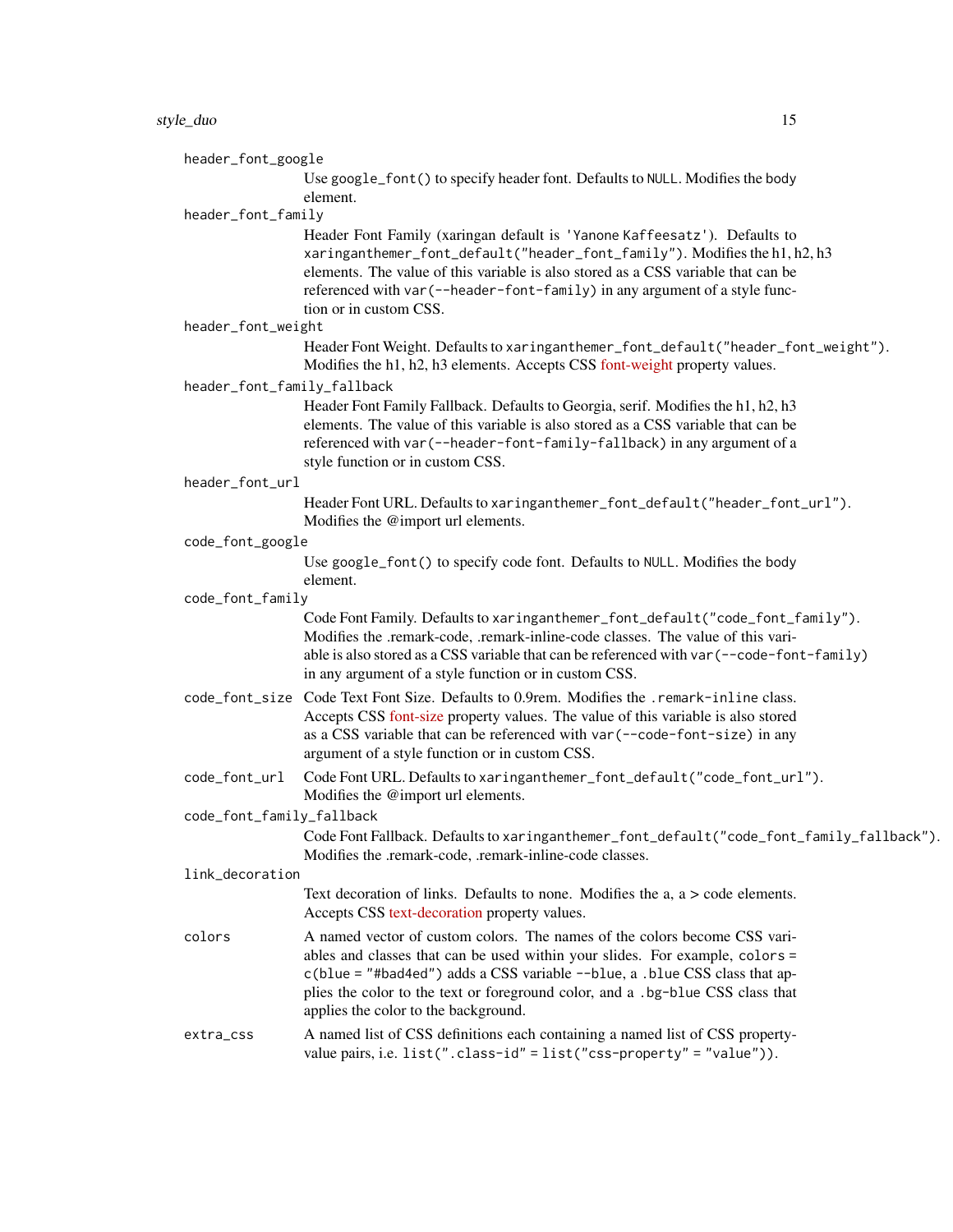| extra_fonts | A list of additional fonts to import, each list element can be either a URL<br>as a character string or a call to google_font(). To use a font imported in                                                      |
|-------------|-----------------------------------------------------------------------------------------------------------------------------------------------------------------------------------------------------------------|
|             | extra_fonts, you will need to write custom CSS rules that apply the font to<br>an element or class with the font-family property. See the <b>Fonts</b> section of<br>vignette("xaringanthemer") for an example. |
| outfile     | Customized xaringan CSS output file name, default is "xaringan-themer.css"                                                                                                                                      |

# Value

The CSS styles are written to the file path provided in outfile (by default to xaringan-themer.css). If outfile is NULL, the CSS is returned directly as a character string.

# Usage

To use the styles created by this theme function, make sure that you use xaringan-themer.css as your CSS file in your slides' YAML header. If you change the name of the output file using the outfile argument, use that name instead of the default file name.

output: xaringan::moon\_reader: css: xaringan-themer.css

# See Also

Other themes: [style\\_duo\\_accent\\_inverse\(](#page-24-1)), [style\\_duo\\_accent\(](#page-16-1)), [style\\_mono\\_accent\\_inverse\(](#page-42-1)), [style\\_mono\\_accent\(](#page-33-1)), [style\\_mono\\_dark\(](#page-50-1)), [style\\_mono\\_light\(](#page-58-1)), [style\\_solarized\\_dark\(](#page-66-1)), [style\\_solarized\\_light\(](#page-74-1)), [xaringanthemer\\_font\\_default\(](#page-92-1))

Other Duotone themes: [style\\_duo\\_accent\\_inverse\(](#page-24-1)), [style\\_duo\\_accent\(](#page-16-1))

# Examples

```
# Create a xaringan style in a temporary file
xaringan_themer_css <- tempfile("xaringan-themer-", fileext = ".css")
style_duo(
  primary_color = "#1f4257",
  secondary_color = "#f97b64",
  outfile = xaringan_themer_css # omit in your slides to write the
                                # styles to xaringan-themer.css
)
# View the CSS:
# file.edit(xaringan_themer_css)
```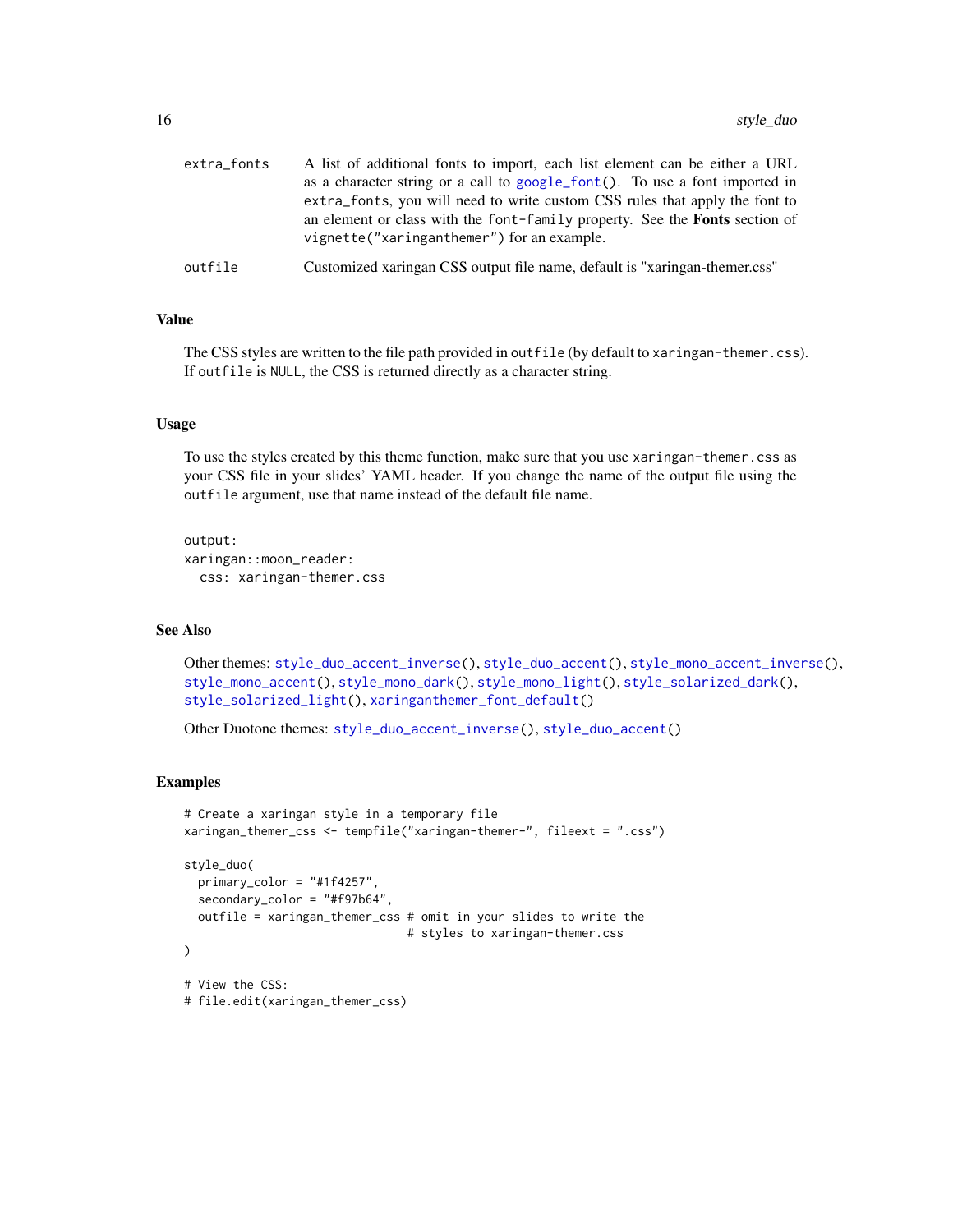<span id="page-16-1"></span><span id="page-16-0"></span>style\_duo\_accent *Duotone Accent Theme*

#### Description

An default xaringan theme with a two colors used for color accents on select elements (headers, bold text, etc.).

#### Usage

```
style_duo_accent(
  primary_color = "#035AA6",
  secondary_color = "#03A696",
  white_color = "#FFFFFF",
  black_color = "#000000",
  text_color = black_color,
  header_color = primary_color,
  background_color = white_color,
 link_color = choose_dark_or_light(secondary_color, primary_color, secondary_color),
  text_bold_color = choose_dark_or_light(secondary_color, primary_color,
    secondary_color),
  text_slide_number_color = primary_color,
  padding = "16px 64px 16px 64px",background_image = NULL,
  background_size = NULL,
  background_position = NULL,
  code_light_color = "rgba(255, 255, 0, 0.5)".
  code_inline_color = choose_dark_or_light(secondary_color, primary_color,
    secondary_color),
  code_inline_background_color = NULL,
  code_inline_font_size = "1em",
  inverse_background_color = secondary_color,
 inverse_text_color = choose_dark_or_light(secondary_color, black_color, white_color),
  inverse_text_shadow = FALSE,
  inverse_header_color = choose_dark_or_light(secondary_color, black_color,
    white_color),
  inverse_link_color = link_color,
  title_slide_text_color = choose_dark_or_light(primary_color, black_color,
    white_color),
  title_slide_background_color = primary_color,
  title_slide_background_image = NULL,
  title_slide_background_size = NULL,
  title_slide_background_position = NULL,
  footnote_color = NULL,
  footnote_font_size = "0.9em",
  footnote_position_bottom = "60px",
  left_column_subtle_color = apply_alpha(primary_color, 0.6),
```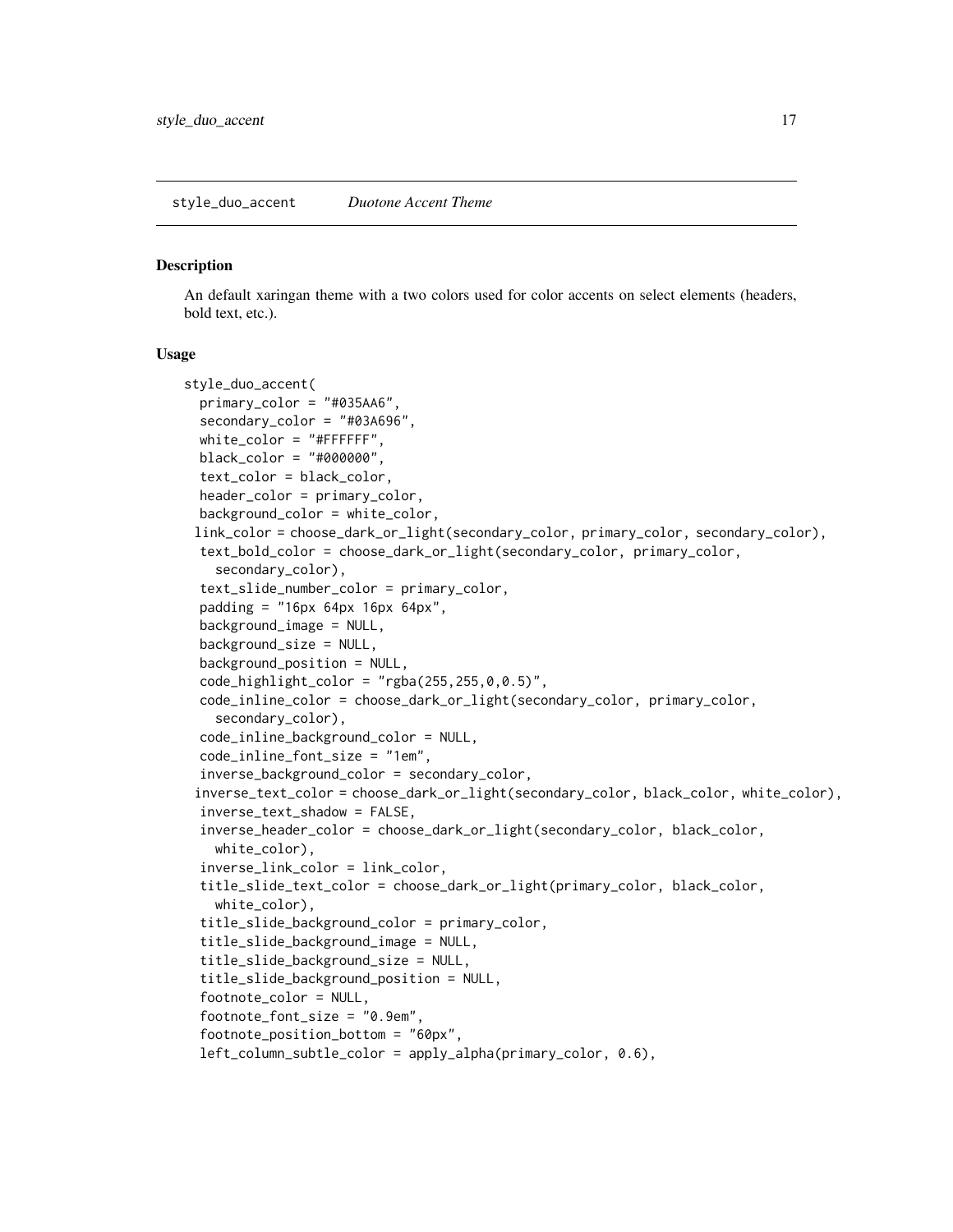```
left_column_selected_color = primary_color,
blockquote_left_border_color = apply_alpha(secondary_color, 0.5),
table_border_color = "#666",
table_row_border_color = "#ddd",
table_row_even_background_color = lighten_color(secondary_color, 0.8),
base_font_size = "20px",
text_font_size = "1rem",
header_h1_font_size = "2.75rem",
header_h2_font_size = "2.25rem",
header_h3_font_size = "1.75rem",
header_background_auto = FALSE,
header_background_color = header_color,
header_background_text_color = background_color,
header_background_padding = NULL,
header_background_content_padding_top = "7rem",
header_background_ignore_classes = c("normal", "inverse", "title", "middle",
  "bottom"),
text_slide_number_font_size = "0.9rem",
text_font_google = NULL,
text_font_family = xaringanthemer_font_default("text_font_family"),
text_font_weight = xaringanthemer_font_default("text_font_weight"),
text_bold_font_weight = "bold",
text_font_url = xaringanthemer_font_default("text_font_url"),
text_font_family_fallback = xaringanthemer_font_default("text_font_family_fallback"),
text_font_base = "sans-serif",
header_font_google = NULL,
header_font_family = xaringanthemer_font_default("header_font_family"),
header_font_weight = xaringanthemer_font_default("header_font_weight"),
header_font_family_fallback = "Georgia, serif",
header_font_url = xaringanthemer_font_default("header_font_url"),
code_font_google = NULL,
code_font_family = xaringanthemer_font_default("code_font_family"),
code_font_size = "0.9rem",
code_font_url = xaringanthemer_font_default("code_font_url"),
code_font_family_fallback = xaringanthemer_font_default("code_font_family_fallback"),
link_decoration = "none",
colors = NULL,
extra_css = NULL,
extra_fonts = NULL,
outfile = "xaringan-themer.css"
```
 $\lambda$ 

primary\_color Duotone Primary Color. Defaults to #035AA6. Used in multiple CSS rules. The value of this variable is also stored as a CSS variable that can be referenced with var(--primary) in any argument of a style function or in custom CSS.

secondary\_color

Duotone Secondary Color. Defaults to #03A696. Used in multiple CSS rules.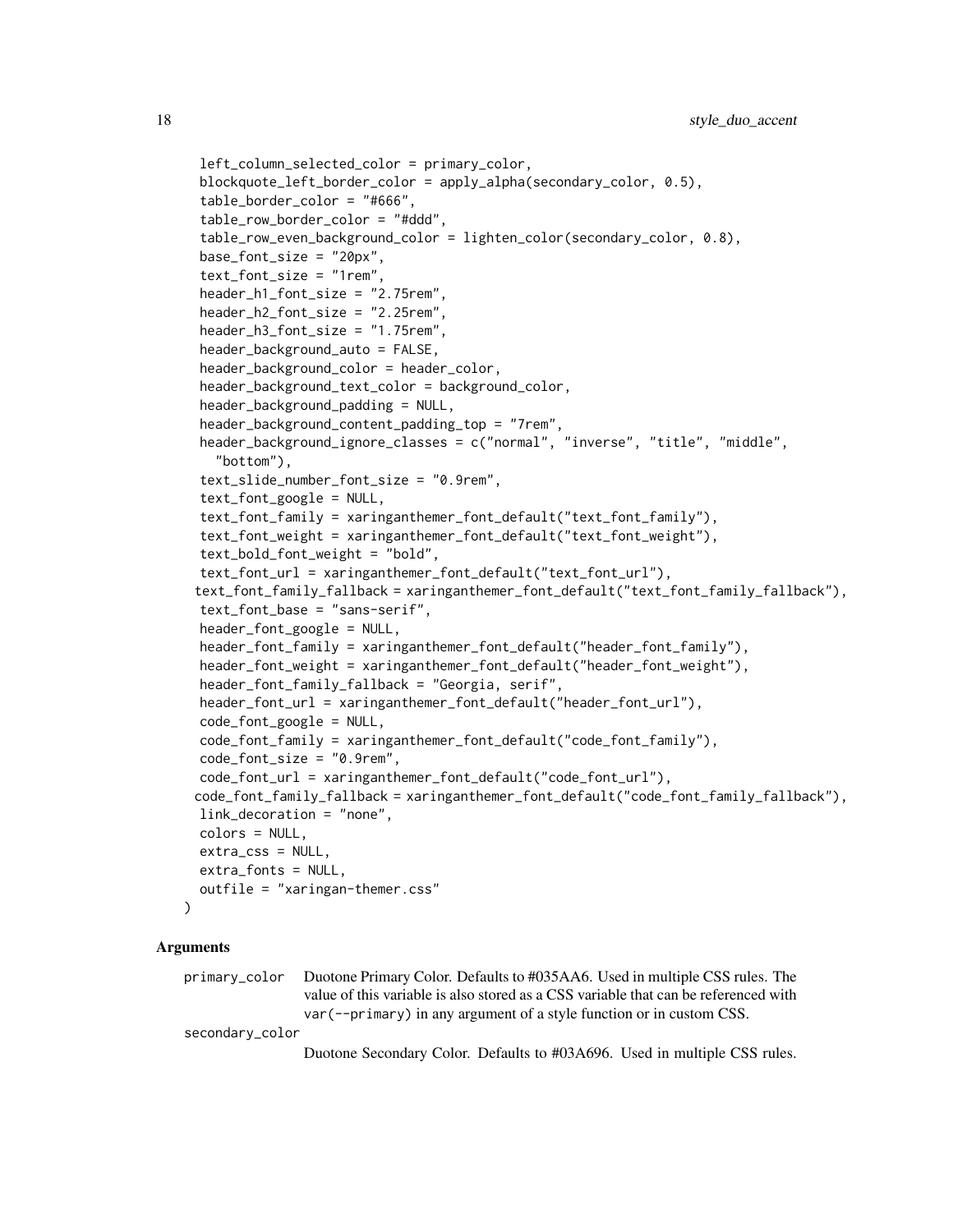|                         | The value of this variable is also stored as a CSS variable that can be referenced<br>with var (--secondary) in any argument of a style function or in custom CSS.                                                                                                                                                                                                            |
|-------------------------|-------------------------------------------------------------------------------------------------------------------------------------------------------------------------------------------------------------------------------------------------------------------------------------------------------------------------------------------------------------------------------|
| white_color             | Brightest color used. Defaults to #FFFFFF. Used in multiple CSS rules. The<br>value of this variable is also stored as a CSS variable that can be referenced with<br>var (--white) in any argument of a style function or in custom CSS.                                                                                                                                      |
| black_color             | Darkest color used. Defaults to #000000. Used in multiple CSS rules. The<br>value of this variable is also stored as a CSS variable that can be referenced with<br>var (--black) in any argument of a style function or in custom CSS.                                                                                                                                        |
| text_color              | Text Color. Defaults to black_color. Modifies the body element. The value<br>of this variable is also stored as a CSS variable that can be referenced with<br>var (--text_color) in any argument of a style function or in custom CSS.                                                                                                                                        |
| header_color            | Header Color. Defaults to primary_color. Modifies the h1, h2, h3 elements.<br>The value of this variable is also stored as a CSS variable that can be referenced<br>with var (--header-color) in any argument of a style function or in custom<br>CSS.                                                                                                                        |
| background_color        |                                                                                                                                                                                                                                                                                                                                                                               |
|                         | Slide Background Color. Defaults to white_color. Modifies the .remark-slide-content<br>class. The value of this variable is also stored as a CSS variable that can be ref-<br>erenced with var (--background-color) in any argument of a style function<br>or in custom CSS.                                                                                                  |
| link_color              | Link Color. Defaults to choose_dark_or_light(secondary_color, primary_color, secondary_colo<br>Modifies the $a, a >$ code elements. The value of this variable is also stored as a<br>CSS variable that can be referenced with var (--link-color) in any argument<br>of a style function or in custom CSS.                                                                    |
| text_bold_color         |                                                                                                                                                                                                                                                                                                                                                                               |
|                         | Bold Text Color. Defaults to choose_dark_or_light(secondary_color, primary_color, secondary_<br>Modifies the strong element. The value of this variable is also stored as a CSS<br>variable that can be referenced with var (--text-bold-color) in any argument<br>of a style function or in custom CSS.                                                                      |
| text_slide_number_color |                                                                                                                                                                                                                                                                                                                                                                               |
|                         | Slide Number Color. Defaults to primary_color. Modifies the .remark-slide-number<br>class.                                                                                                                                                                                                                                                                                    |
| padding                 | Slide Padding in top right [bottom left] format. Defaults to 16px 64px 16px<br>64px. Modifies the .remark-slide-content class. Accepts CSS padding<br>property values.                                                                                                                                                                                                        |
| background_image        |                                                                                                                                                                                                                                                                                                                                                                               |
|                         | Background image applied to each and every slide. Set title_slide_background_image<br>= "none" to remove the background image from the title slide. Defaults to NULL.<br>Modifies the .remark-slide-content class.                                                                                                                                                            |
| background_size         |                                                                                                                                                                                                                                                                                                                                                                               |
|                         | Background image size, requires background_image to be set. If background_image<br>is set, background_size will default to cover so the background fills the screen.<br>If both background_image and background_position are set, will default to<br>100 percent. Defaults to NULL. Modifies the .remark-slide-content class.<br>Accepts CSS background-size property values. |
|                         |                                                                                                                                                                                                                                                                                                                                                                               |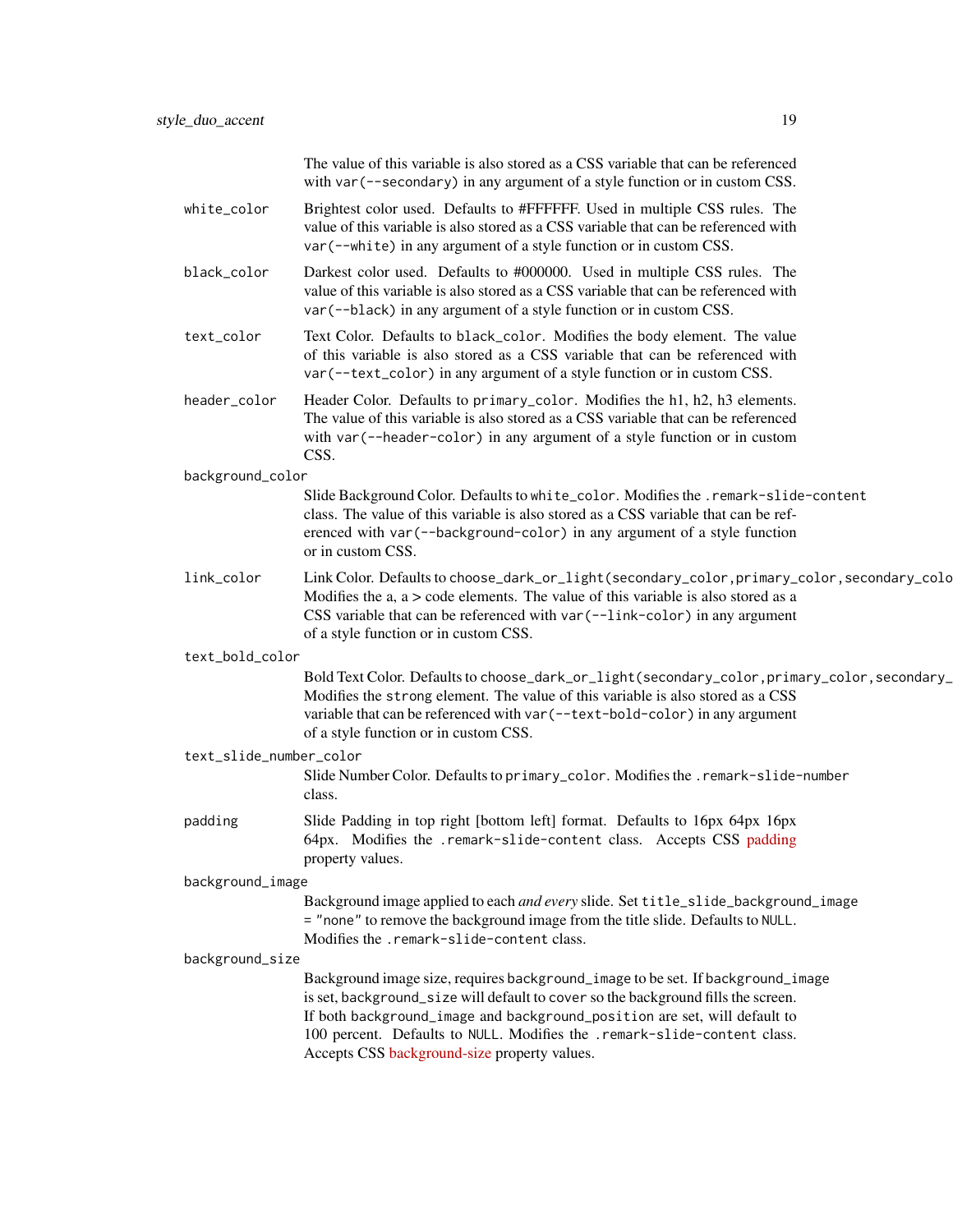#### background\_position

Background image position, requires background\_image to be set, and it is recommended to adjust background\_size. Defaults to NULL. Modifies the .remark-slide-content class. Accepts CSS [background-position](https://developer.mozilla.org/en-US/docs/Web/CSS/background-position) property values.

#### code\_highlight\_color

Code Line Highlight. Defaults to rgba(255,255,0,0.5). Modifies the .remark-code-line-highlighted class. The value of this variable is also stored as a CSS variable that can be referenced with var(--code-highlight-color) in any argument of a style function or in custom CSS.

#### code\_inline\_color

Inline Code Color. Defaults to choose\_dark\_or\_light(secondary\_color,primary\_color,secondary Modifies the .remark-inline-code class.

# code\_inline\_background\_color

Inline Code Background Color. Defaults to NULL. Modifies the .remark-inline-code class.

#### code\_inline\_font\_size

Inline Code Text Font Size. Defaults to 1em. Modifies the .remark-inline-code class. Accepts CSS [font-size](https://developer.mozilla.org/en-US/docs/Web/CSS/font-size) property values. The value of this variable is also stored as a CSS variable that can be referenced with var(--code-inline-font-size) in any argument of a style function or in custom CSS.

#### inverse\_background\_color

Inverse Background Color. Defaults to secondary\_color. Modifies the .inverse class. The value of this variable is also stored as a CSS variable that can be referenced with var(--inverse-background-color) in any argument of a style function or in custom CSS.

#### inverse\_text\_color

Inverse Text Color. Defaults to choose\_dark\_or\_light(secondary\_color,black\_color,white\_color). Modifies the .inverse class. The value of this variable is also stored as a CSS variable that can be referenced with var(--inverse-text-color) in any argument of a style function or in custom CSS.

#### inverse\_text\_shadow

Enables Shadow on text of inverse slides. Defaults to FALSE. Modifies the .inverse class.

#### inverse\_header\_color

Inverse Header Color. Defaults to choose\_dark\_or\_light(secondary\_color,black\_color,white\_color). Modifies the .inverse h1, .inverse h2, .inverse h3 classes. The value of this variable is also stored as a CSS variable that can be referenced with var(--inverse-header-color) in any argument of a style function or in custom CSS.

#### inverse\_link\_color

Inverse Link Color. Defaults to link\_color. Modifies the .inverse a, .inverse a > code classes. The value of this variable is also stored as a CSS variable that can be referenced with var(--inverse-link-color) in any argument of a style function or in custom CSS.

# title\_slide\_text\_color

Title Slide Text Color. Defaults to choose\_dark\_or\_light(primary\_color,black\_color,white\_color). Modifies the .title-slide class. The value of this variable is also stored as a CSS variable that can be referenced with var(--title-slide-text-color) in any argument of a style function or in custom CSS.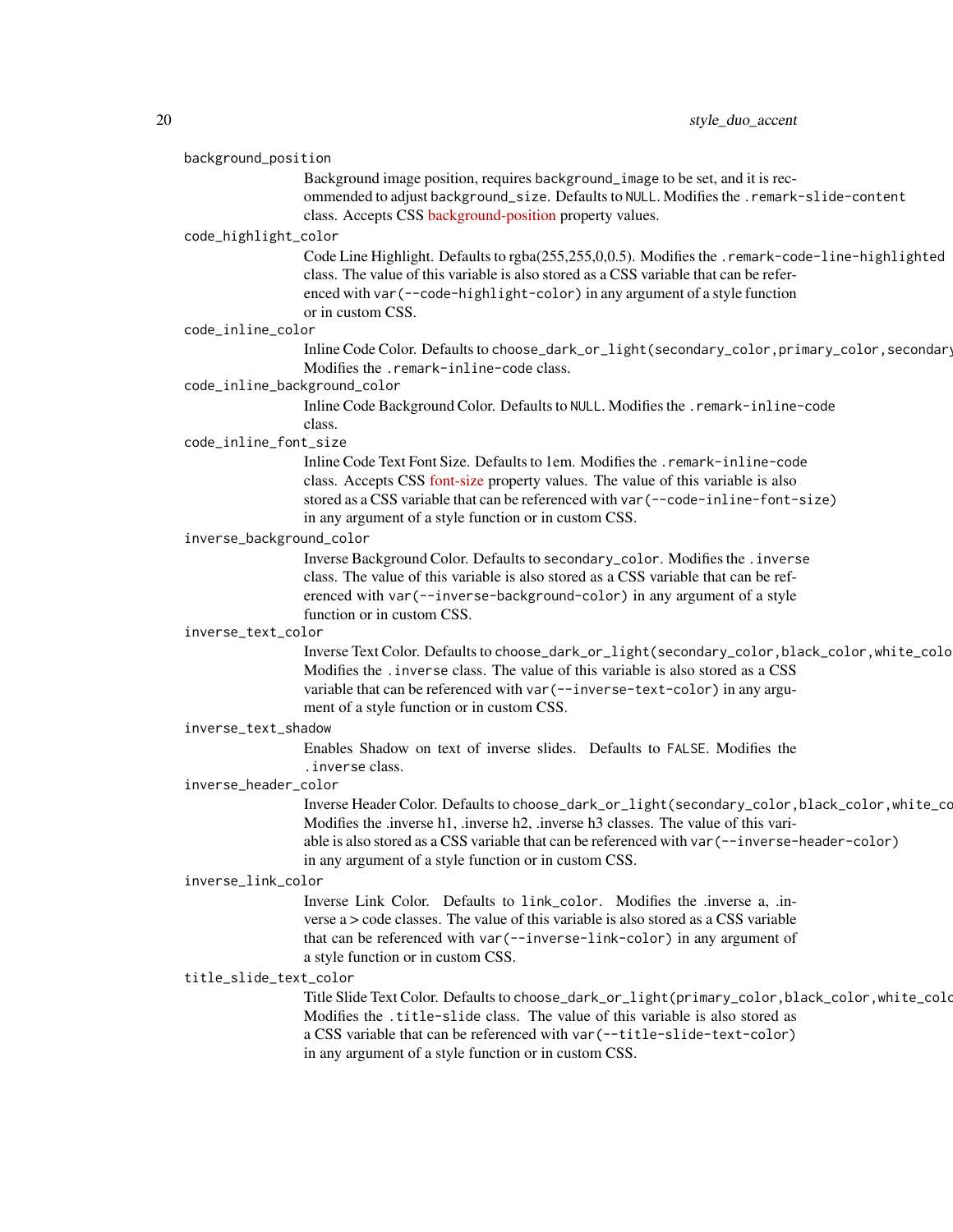title\_slide\_background\_color

Title Slide Background Color. Defaults to primary\_color. Modifies the .title-slide class. The value of this variable is also stored as a CSS variable that can be referenced with var(--title-slide-background-color) in any argument of a style function or in custom CSS.

# title\_slide\_background\_image

Title Slide Background Image URL. Defaults to NULL. Modifies the .title-slide class.

title\_slide\_background\_size

Title Slide Background Image Size, defaults to "cover" if background image is set. Defaults to NULL. Modifies the .title-slide class. Accepts CSS [backgroun](https://developer.mozilla.org/en-US/docs/Web/CSS/background-size)d[size](https://developer.mozilla.org/en-US/docs/Web/CSS/background-size) property values.

title\_slide\_background\_position

Title Slide Background Image Position. Defaults to NULL. Modifies the .title-slide class. Accepts CSS [background-position](https://developer.mozilla.org/en-US/docs/Web/CSS/background-position) property values.

footnote\_color Footnote text color (if NA, then it will be the same color as text\_color). Defaults to NULL. Modifies the . footnote class.

footnote\_font\_size

Footnote font size. Defaults to 0.9em. Modifies the .footnote class. Accepts CSS [font-size](https://developer.mozilla.org/en-US/docs/Web/CSS/font-size) property values.

# footnote\_position\_bottom

Footnote location from bottom of screen. Defaults to 60px. Modifies the .footnote class. Accepts CSS [position](https://developer.mozilla.org/en-US/docs/Web/CSS/position_value) property values.

#### left\_column\_subtle\_color

Left Column Text (not last). Defaults to apply\_alpha(primary\_color, 0.6). Modifies the .left-column h2, .left-column h3 classes.

#### left\_column\_selected\_color

Left Column Current Selection. Defaults to primary\_color. Modifies the .leftcolumn h2:last-of-type, .left-column h3:last-child classes.

#### blockquote\_left\_border\_color

Blockquote Left Border Color. Defaults to apply\_alpha(secondary\_color,0.5). Modifies the blockquote element.

#### table\_border\_color

Table top/bottom border. Defaults to #666. Modifies the table: border-top, border-bottom elements.

# table\_row\_border\_color

Table row inner bottom border. Defaults to #ddd. Modifies the table thead th: border-bottom elements.

# table\_row\_even\_background\_color

Table Even Row Background Color. Defaults to lighten\_color(secondary\_color,0.8). Modifies the thead, tfoot, tr:nth-child(even) elements.

base\_font\_size Base Font Size for All Slide Elements (must be px). Defaults to 20px. Modifies the html element. The value of this variable is also stored as a CSS variable that can be referenced with var(--base-font-size) in any argument of a style function or in custom CSS.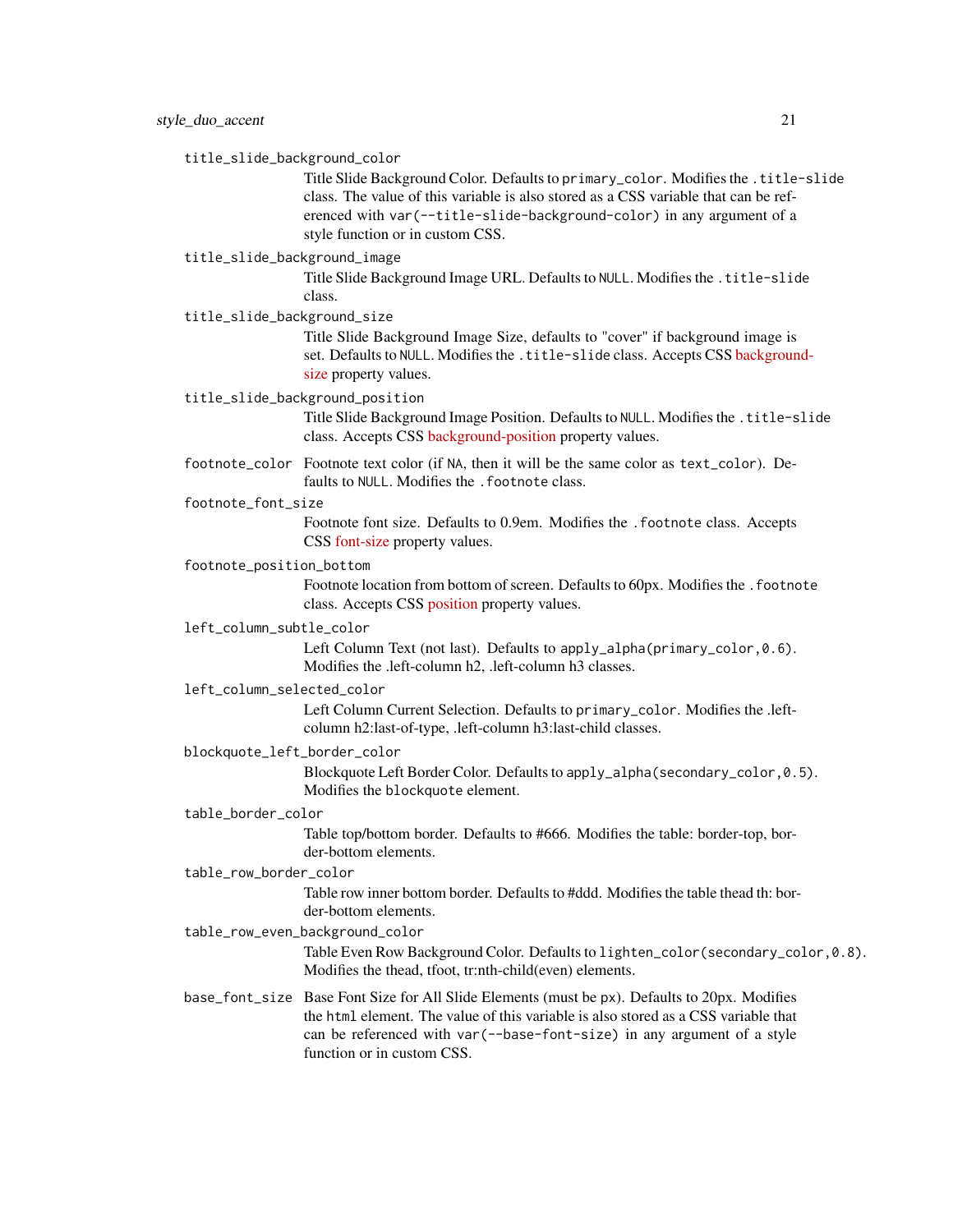|                              | text_font_size Slide Body Text Font Size. Defaults to 1rem. Modifies the .remark-slide-content<br>class. Accepts CSS font-size property values. The value of this variable is also |
|------------------------------|------------------------------------------------------------------------------------------------------------------------------------------------------------------------------------|
|                              | stored as a CSS variable that can be referenced with var (--text-font-size)                                                                                                        |
|                              | in any argument of a style function or in custom CSS.                                                                                                                              |
| header_h1_font_size          |                                                                                                                                                                                    |
|                              | h 1 Header Text Font Size. Defaults to 2.75 rem. Modifies the .remark-slide-<br>content h1 class. Accepts CSS font-size property values. The value of this vari-                   |
|                              | able is also stored as a CSS variable that can be referenced with var (--header-h1-font-size)                                                                                      |
|                              | in any argument of a style function or in custom CSS.                                                                                                                              |
| header_h2_font_size          |                                                                                                                                                                                    |
|                              | h2 Header Text Font Size. Defaults to 2.25rem. Modifies the .remark-slide-                                                                                                         |
|                              | content h2 class. Accepts CSS font-size property values. The value of this vari-                                                                                                   |
|                              | able is also stored as a CSS variable that can be referenced with var (--header-h2-font-size)                                                                                      |
| header_h3_font_size          | in any argument of a style function or in custom CSS.                                                                                                                              |
|                              | h3 Header Text Font Size. Defaults to 1.75rem. Modifies the .remark-slide-                                                                                                         |
|                              | content h3 class. Accepts CSS font-size property values. The value of this vari-                                                                                                   |
|                              | able is also stored as a CSS variable that can be referenced with var (--header-h3-font-size)                                                                                      |
|                              | in any argument of a style function or in custom CSS.                                                                                                                              |
| header_background_auto       |                                                                                                                                                                                    |
|                              | Add background under slide title automatically for h1 header elements. If not                                                                                                      |
|                              | enabled, use class: header_background to enable. Defaults to FALSE.                                                                                                                |
| header_background_color      |                                                                                                                                                                                    |
|                              | Background Color for h1 Header with Background. Defaults to header_color.                                                                                                          |
|                              | Modifies the .remark-slide-content h1 class. The value of this variable is also                                                                                                    |
|                              | stored as a CSS variable that can be referenced with var (--header-background-color)                                                                                               |
|                              | in any argument of a style function or in custom CSS.                                                                                                                              |
| header_background_text_color |                                                                                                                                                                                    |
|                              | Text Color for h1 Header with Background. Defaults to background_color.<br>Modifies the .remark-slide-content h1 class. The value of this variable is also                         |
|                              | stored as a CSS variable that can be referenced with var (--header-background-text-color)                                                                                          |
|                              | in any argument of a style function or in custom CSS.                                                                                                                              |
| header_background_padding    |                                                                                                                                                                                    |
|                              | Padding for h1 Header with Background. Defaults to NULL. Modifies the .re-                                                                                                         |
|                              | mark-slide-content h1 class. Accepts CSS padding property values.                                                                                                                  |
|                              | header_background_content_padding_top                                                                                                                                              |
|                              | Top Padding for Content in Slide with Header with Background. Defaults to                                                                                                          |
|                              | 7rem. Modifies the .remark-slide-content class.                                                                                                                                    |
|                              | header_background_ignore_classes                                                                                                                                                   |
|                              | Slide Classes Where Header with Background will not be Applied. Defaults to                                                                                                        |
|                              | c('normal','inverse','title','middle','bottom'). Modifies the .remark-slide-content<br>class.                                                                                      |
| text_slide_number_font_size  |                                                                                                                                                                                    |
|                              | Slide Number Text Font Size. Defaults to 0.9rem. Modifies the . remark-slide-number                                                                                                |
|                              | class. Accepts CSS font-size property values.                                                                                                                                      |
| text_font_google             |                                                                                                                                                                                    |
|                              | Use google_font() to specify body font. Defaults to NULL. Modifies the body                                                                                                        |
|                              | element.                                                                                                                                                                           |
|                              |                                                                                                                                                                                    |
|                              |                                                                                                                                                                                    |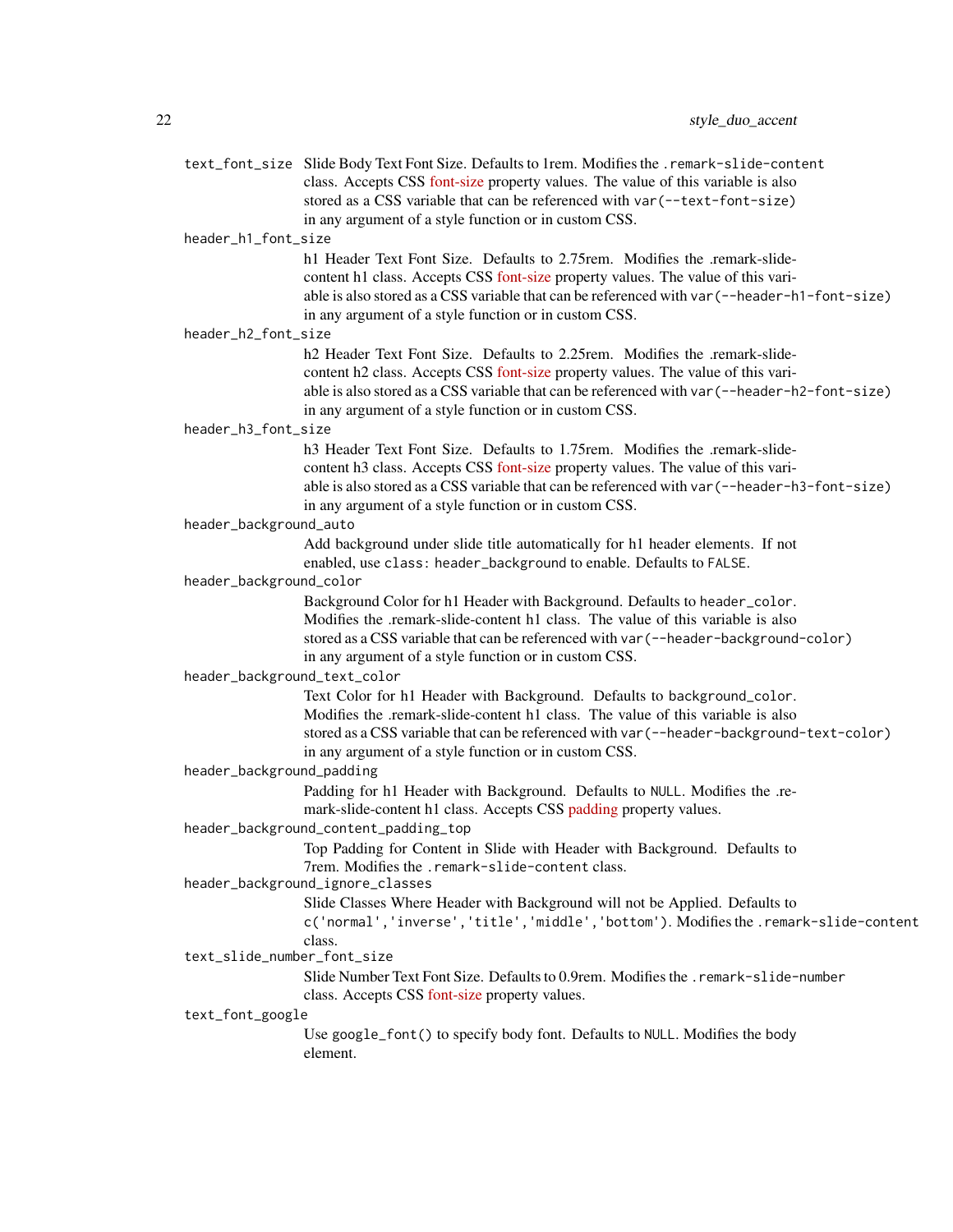| text_font_family            |                                                                                                                                                                                                                                                                                                                                                       |
|-----------------------------|-------------------------------------------------------------------------------------------------------------------------------------------------------------------------------------------------------------------------------------------------------------------------------------------------------------------------------------------------------|
|                             | Body Text Font Family (xaringan default is 'Droid Serif'). Defaults to xaringanthemer_font_defaul<br>Modifies the body element. The value of this variable is also stored as a CSS                                                                                                                                                                    |
|                             | variable that can be referenced with var (--text-font-family) in any argu-<br>ment of a style function or in custom CSS.                                                                                                                                                                                                                              |
| text_font_weight            |                                                                                                                                                                                                                                                                                                                                                       |
|                             | Body Text Font Weight. Defaults to xaringanthemer_font_default("text_font_weight").<br>Modifies the body element. Accepts CSS font-weight property values.                                                                                                                                                                                            |
| text_bold_font_weight       |                                                                                                                                                                                                                                                                                                                                                       |
|                             | Body Bold Text Font Weight. Defaults to bold. Modifies the strong element.                                                                                                                                                                                                                                                                            |
| text_font_url               | Body Text Font URL(s). Defaults to xaringanthemer_font_default("text_font_url").<br>Modifies the @import url() elements.                                                                                                                                                                                                                              |
| text_font_family_fallback   |                                                                                                                                                                                                                                                                                                                                                       |
|                             | Body Text Font Fallbacks. Defaults to xaringanthemer_font_default("text_font_family_fallbac<br>Modifies the body element. The value of this variable is also stored as a CSS<br>variable that can be referenced with var (--text-font-family-fallback) in<br>any argument of a style function or in custom CSS.                                       |
|                             | text_font_base Body Text Base Font (Total Failure Fallback). Defaults to sans-serif. Modifies<br>the body element. The value of this variable is also stored as a CSS variable that<br>can be referenced with var (--text-font-base) in any argument of a style<br>function or in custom CSS.                                                         |
| header_font_google          |                                                                                                                                                                                                                                                                                                                                                       |
|                             | Use google_font() to specify header font. Defaults to NULL. Modifies the body<br>element.                                                                                                                                                                                                                                                             |
| header_font_family          |                                                                                                                                                                                                                                                                                                                                                       |
|                             | Header Font Family (xaringan default is 'Yanone Kaffeesatz'). Defaults to<br>xaringanthemer_font_default("header_font_family"). Modifies the h1, h2, h3<br>elements. The value of this variable is also stored as a CSS variable that can be<br>referenced with var (--header-font-family) in any argument of a style func-<br>tion or in custom CSS. |
| header_font_weight          |                                                                                                                                                                                                                                                                                                                                                       |
|                             | Header Font Weight. Defaults to xaringanthemer_font_default("header_font_weight").<br>Modifies the h1, h2, h3 elements. Accepts CSS font-weight property values.                                                                                                                                                                                      |
| header_font_family_fallback |                                                                                                                                                                                                                                                                                                                                                       |
|                             | Header Font Family Fallback. Defaults to Georgia, serif. Modifies the h1, h2, h3<br>elements. The value of this variable is also stored as a CSS variable that can be<br>referenced with var (--header-font-family-fallback) in any argument of a<br>style function or in custom CSS.                                                                 |
| header_font_url             |                                                                                                                                                                                                                                                                                                                                                       |
|                             | Header Font URL. Defaults to xaringanthemer_font_default("header_font_url").<br>Modifies the @import url elements.                                                                                                                                                                                                                                    |
| code_font_google            |                                                                                                                                                                                                                                                                                                                                                       |
|                             | Use google_font() to specify code font. Defaults to NULL. Modifies the body<br>element.                                                                                                                                                                                                                                                               |
| code_font_family            |                                                                                                                                                                                                                                                                                                                                                       |
|                             | Code Font Family. Defaults to xaringanthemer_font_default("code_font_family").                                                                                                                                                                                                                                                                        |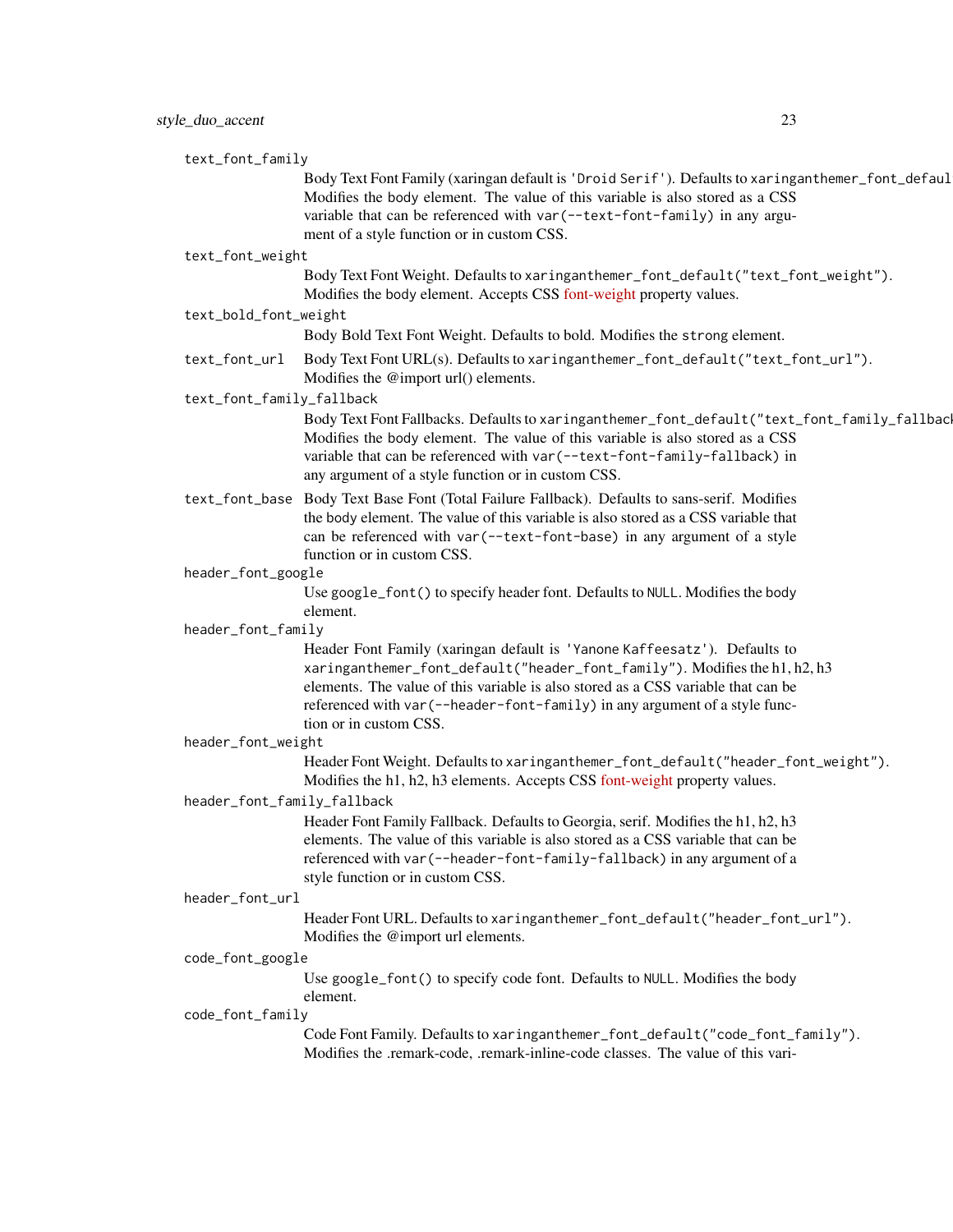|                           | able is also stored as a CSS variable that can be referenced with var (--code-font-family)<br>in any argument of a style function or in custom CSS.                                                                                                                                                                                                                    |  |  |
|---------------------------|------------------------------------------------------------------------------------------------------------------------------------------------------------------------------------------------------------------------------------------------------------------------------------------------------------------------------------------------------------------------|--|--|
|                           | code_font_size Code Text Font Size. Defaults to 0.9rem. Modifies the .remark-inline class.<br>Accepts CSS font-size property values. The value of this variable is also stored<br>as a CSS variable that can be referenced with var (--code-font-size) in any<br>argument of a style function or in custom CSS.                                                        |  |  |
| code_font_url             | Code Font URL. Defaults to xaringanthemer_font_default("code_font_url").<br>Modifies the @import url elements.                                                                                                                                                                                                                                                         |  |  |
| code_font_family_fallback |                                                                                                                                                                                                                                                                                                                                                                        |  |  |
|                           | Code Font Fallback. Defaults to xaringanthemer_font_default("code_font_family_fallback").<br>Modifies the .remark-code, .remark-inline-code classes.                                                                                                                                                                                                                   |  |  |
| link_decoration           |                                                                                                                                                                                                                                                                                                                                                                        |  |  |
|                           | Text decoration of links. Defaults to none. Modifies the $a$ , $a >$ code elements.<br>Accepts CSS text-decoration property values.                                                                                                                                                                                                                                    |  |  |
| colors                    | A named vector of custom colors. The names of the colors become CSS vari-<br>ables and classes that can be used within your slides. For example, colors =<br>c(blue = "#bad4ed") adds a CSS variable --blue, a .blue CSS class that ap-<br>plies the color to the text or foreground color, and a .bg-blue CSS class that<br>applies the color to the background.      |  |  |
| extra_css                 | A named list of CSS definitions each containing a named list of CSS property-<br>value pairs, i.e. $list("class-id" = list("css-property" = "value"))$ .                                                                                                                                                                                                               |  |  |
| extra_fonts               | A list of additional fonts to import, each list element can be either a URL<br>as a character string or a call to google_font(). To use a font imported in<br>extra_fonts, you will need to write custom CSS rules that apply the font to<br>an element or class with the font-family property. See the Fonts section of<br>vignette("xaringanthemer") for an example. |  |  |
| outfile                   | Customized xaringan CSS output file name, default is "xaringan-themer.css"                                                                                                                                                                                                                                                                                             |  |  |

# Value

The CSS styles are written to the file path provided in outfile (by default to xaringan-themer.css). If outfile is NULL, the CSS is returned directly as a character string.

# Usage

To use the styles created by this theme function, make sure that you use xaringan-themer.css as your CSS file in your slides' YAML header. If you change the name of the output file using the outfile argument, use that name instead of the default file name.

```
output:
xaringan::moon_reader:
 css: xaringan-themer.css
```
# See Also

Other themes: [style\\_duo\\_accent\\_inverse\(](#page-24-1)), [style\\_duo\(](#page-7-1)), [style\\_mono\\_accent\\_inverse\(](#page-42-1)), [style\\_mono\\_accent\(](#page-33-1)), [style\\_mono\\_dark\(](#page-50-1)), [style\\_mono\\_light\(](#page-58-1)), [style\\_solarized\\_dark\(](#page-66-1)), [style\\_solarized\\_light\(](#page-74-1)), [xaringanthemer\\_font\\_default\(](#page-92-1))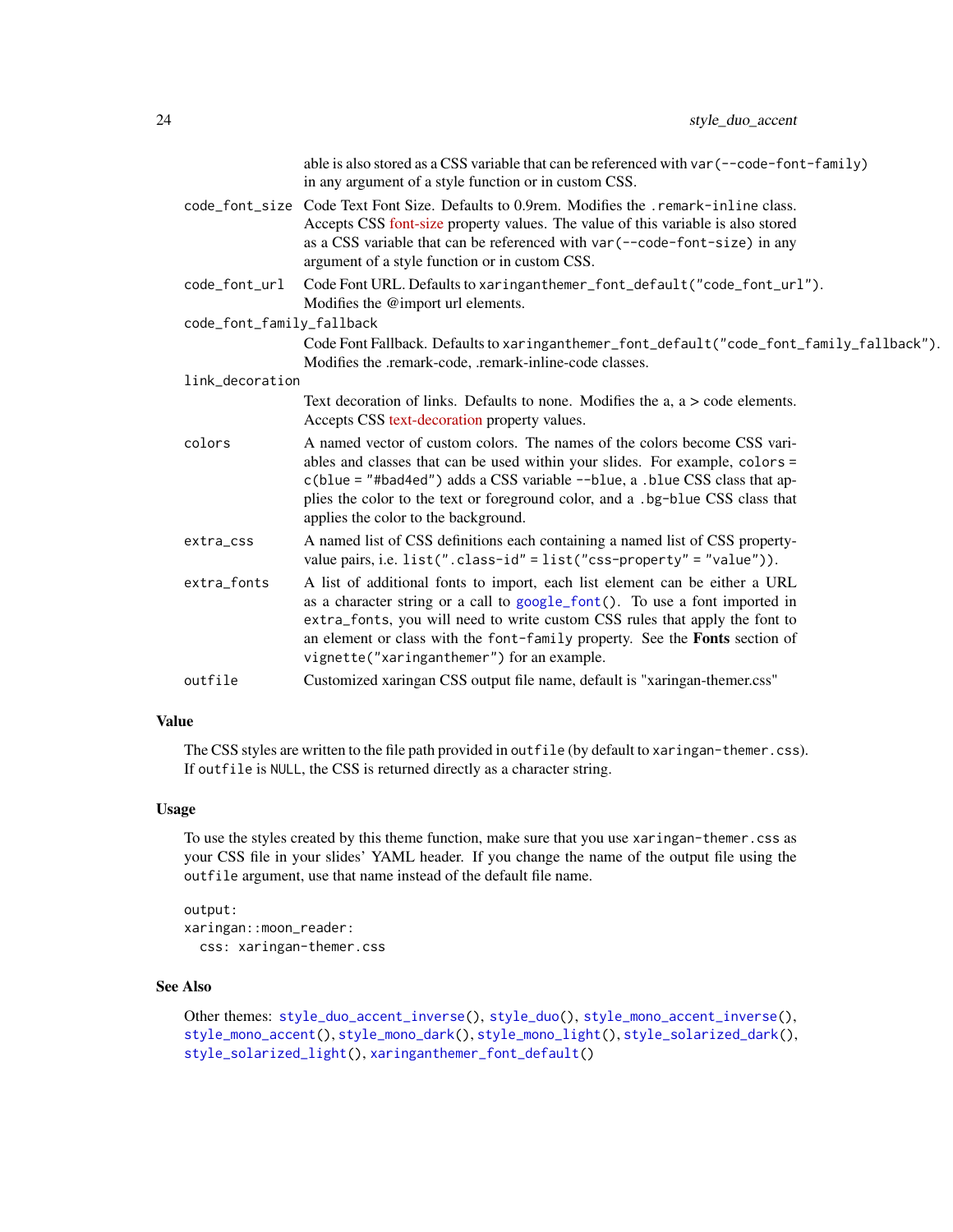<span id="page-24-0"></span>Other Duotone themes: [style\\_duo\\_accent\\_inverse\(](#page-24-1)), [style\\_duo\(](#page-7-1))

#### Examples

```
# Create a xaringan style in a temporary file
xaringan_themer_css <- tempfile("xaringan-themer-", fileext = ".css")
style_duo_accent(
 primary_color = "#006747",
 secondary_color = "#cfc493"
 outfile = xaringan_themer_css # omit in your slides to write the
                                # styles to xaringan-themer.css
)
# View the CSS:
# file.edit(xaringan_themer_css)
```
<span id="page-24-1"></span>style\_duo\_accent\_inverse

*Duotone Accent Inverse Theme*

#### Description

An "inverted" default xaringan theme with a two colors used for color accents on select elements (headers, bold text, etc.).

# Usage

```
style_duo_accent_inverse(
  primary_color = "#035AA6",
  secondary_color = "#03A696",
  white_color = "#FFFFFF",
 black_color = "#000000",
  text_color = white_color,
  header_color = primary_color,
  background_color = black_color,
 link_color = choose_dark_or_light(secondary_color, secondary_color, primary_color),
  text_bold_color = choose_dark_or_light(secondary_color, secondary_color,
    primary_color),
  text_slide_number_color = primary_color,
  padding = "16px 64px 16px 64px",
  background_image = NULL,
  background_size = NULL,
  background_position = NULL,
  code_light_color = "rgba(255, 255, 0, 0.5)".
  code_inline_color = choose_dark_or_light(secondary_color, secondary_color,
    primary_color),
  code_inline_background_color = NULL,
```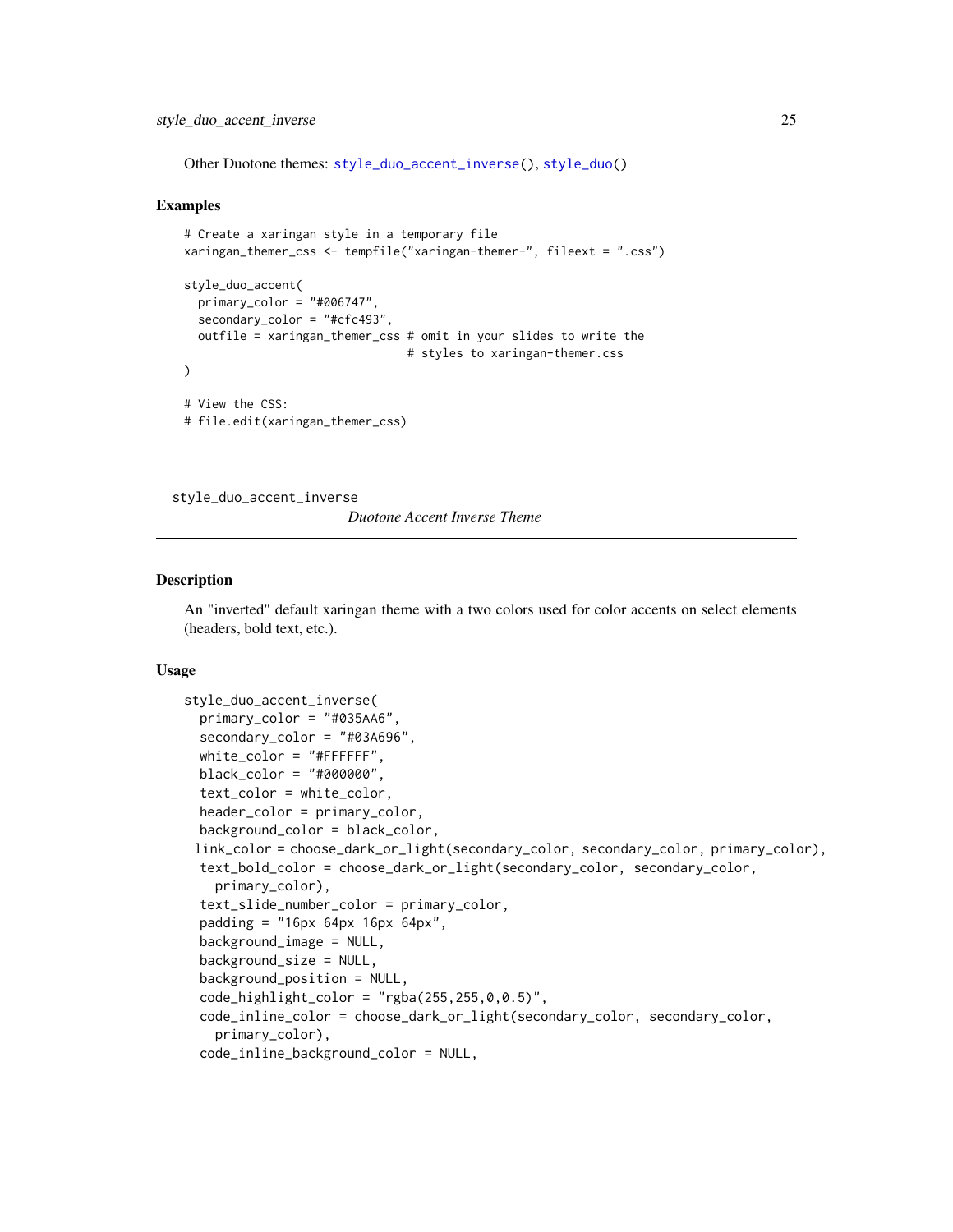```
code_inline_font_size = "1em",
inverse_background_color = secondary_color,
inverse_text_color = choose_dark_or_light(secondary_color, black_color, white_color),
inverse_text_shadow = FALSE,
inverse_header_color = choose_dark_or_light(secondary_color, black_color,
  white_color),
inverse_link_color = link_color,
title_slide_text_color = choose_dark_or_light(primary_color, black_color,
  white_color),
title_slide_background_color = primary_color,
title_slide_background_image = NULL,
title_slide_background_size = NULL,
title_slide_background_position = NULL,
footnote_color = NULL,
footnote_font_size = "0.9em",
footnote_position_bottom = "60px",
left_column_subtle_color = apply_alpha(primary_color, 0.6),
left_column_selected_color = primary_color,
blockquote_left_border_color = apply_alpha(secondary_color, 0.5),
table_border_color = "#666",
table_row_border_color = "#ddd",
table_row_even_background_color = darken_color(choose_dark_or_light(primary_color,
  secondary_color, primary_color), 0.2),
base_font_size = "20px",
text_font_size = "1rem",
header_h1_font_size = "2.75rem",
header_h2_font_size = "2.25rem",
header_h3_font_size = "1.75rem",
header_background_auto = FALSE,
header_background_color = header_color,
header_background_text_color = background_color,
header_background_padding = NULL,
header_background_content_padding_top = "7rem",
header_background_ignore_classes = c("normal", "inverse", "title", "middle",
  "bottom"),
text_slide_number_font_size = "0.9rem",
text_font_google = NULL,
text_font_family = xaringanthemer_font_default("text_font_family"),
text_font_weight = xaringanthemer_font_default("text_font_weight"),
text_bold_font_weight = "bold",
text_font_url = xaringanthemer_font_default("text_font_url"),
text_font_family_fallback = xaringanthemer_font_default("text_font_family_fallback"),
text_font_base = "sans-serif",
header_font_google = NULL,
header_font_family = xaringanthemer_font_default("header_font_family"),
header_font_weight = xaringanthemer_font_default("header_font_weight"),
header_font_family_fallback = "Georgia, serif",
header_font_url = xaringanthemer_font_default("header_font_url"),
```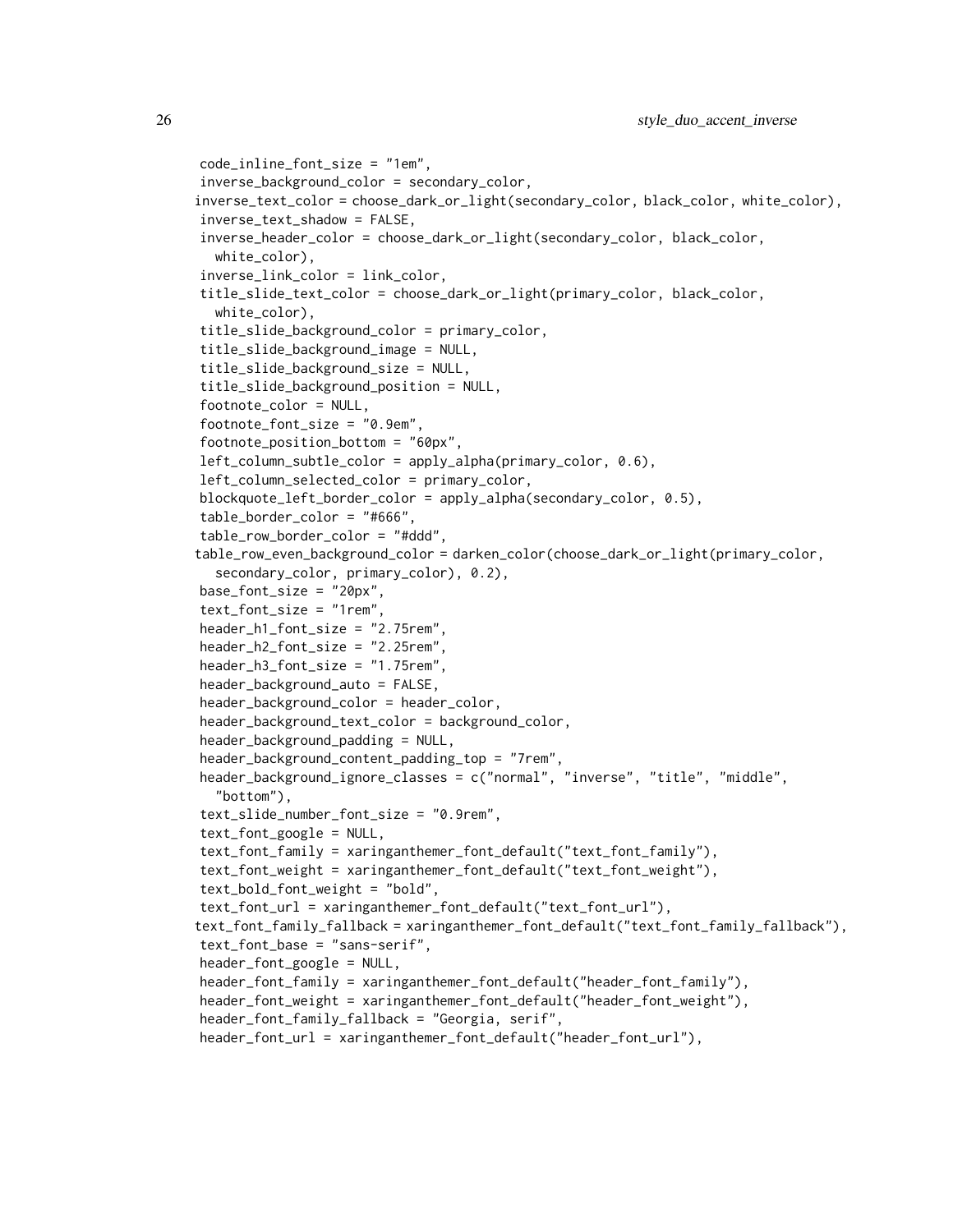```
code_font_google = NULL,
code_font_family = xaringanthemer_font_default("code_font_family"),
code_font_size = "0.9rem",
code_font_url = xaringanthemer_font_default("code_font_url"),
code_font_family_fallback = xaringanthemer_font_default("code_font_family_fallback"),
link_decoration = "none",
colors = NULL,
extra_css = NULL,
extra_fonts = NULL,
outfile = "xaringan-themer.css"
```
 $\mathcal{L}$ 

| primary_color    | Duotone Primary Color. Defaults to #035AA6. Used in multiple CSS rules. The                                                                                |
|------------------|------------------------------------------------------------------------------------------------------------------------------------------------------------|
|                  | value of this variable is also stored as a CSS variable that can be referenced with                                                                        |
|                  | var (--primary) in any argument of a style function or in custom CSS.                                                                                      |
| secondary_color  |                                                                                                                                                            |
|                  | Duotone Secondary Color. Defaults to #03A696. Used in multiple CSS rules.                                                                                  |
|                  | The value of this variable is also stored as a CSS variable that can be referenced                                                                         |
|                  | with $var(-$ -secondary) in any argument of a style function or in custom CSS.                                                                             |
| white_color      | Brightest color used. Defaults to #FFFFFF. Used in multiple CSS rules. The                                                                                 |
|                  | value of this variable is also stored as a CSS variable that can be referenced with<br>var (--white) in any argument of a style function or in custom CSS. |
|                  |                                                                                                                                                            |
| black_color      | Darkest color used. Defaults to #000000. Used in multiple CSS rules. The                                                                                   |
|                  | value of this variable is also stored as a CSS variable that can be referenced with                                                                        |
|                  | var (--black) in any argument of a style function or in custom CSS.                                                                                        |
| text_color       | Text Color. Defaults to white_color. Modifies the body element. The value                                                                                  |
|                  | of this variable is also stored as a CSS variable that can be referenced with                                                                              |
|                  | var (--text_color) in any argument of a style function or in custom CSS.                                                                                   |
| header_color     | Header Color. Defaults to primary_color. Modifies the h1, h2, h3 elements.                                                                                 |
|                  | The value of this variable is also stored as a CSS variable that can be referenced                                                                         |
|                  | with var (--header-color) in any argument of a style function or in custom                                                                                 |
| background_color | CSS.                                                                                                                                                       |
|                  | Slide Background Color. Defaults to black_color. Modifies the .remark-slide-content                                                                        |
|                  | class. The value of this variable is also stored as a CSS variable that can be ref-                                                                        |
|                  | erenced with var (--background-color) in any argument of a style function                                                                                  |
|                  | or in custom CSS.                                                                                                                                          |
| link_color       | Link Color. Defaults to choose_dark_or_light(secondary_color, secondary_color, primary_colo                                                                |
|                  | Modifies the $a$ , $a >$ code elements. The value of this variable is also stored as a                                                                     |
|                  | CSS variable that can be referenced with var (--link-color) in any argument                                                                                |
|                  | of a style function or in custom CSS.                                                                                                                      |
| text_bold_color  |                                                                                                                                                            |
|                  | Bold Text Color. Defaults to choose_dark_or_light(secondary_color, secondary_color, primary_                                                               |
|                  | Modifies the strong element. The value of this variable is also stored as a CSS                                                                            |
|                  | variable that can be referenced with var (--text-bold-color) in any argument                                                                               |
|                  | of a style function or in custom CSS.                                                                                                                      |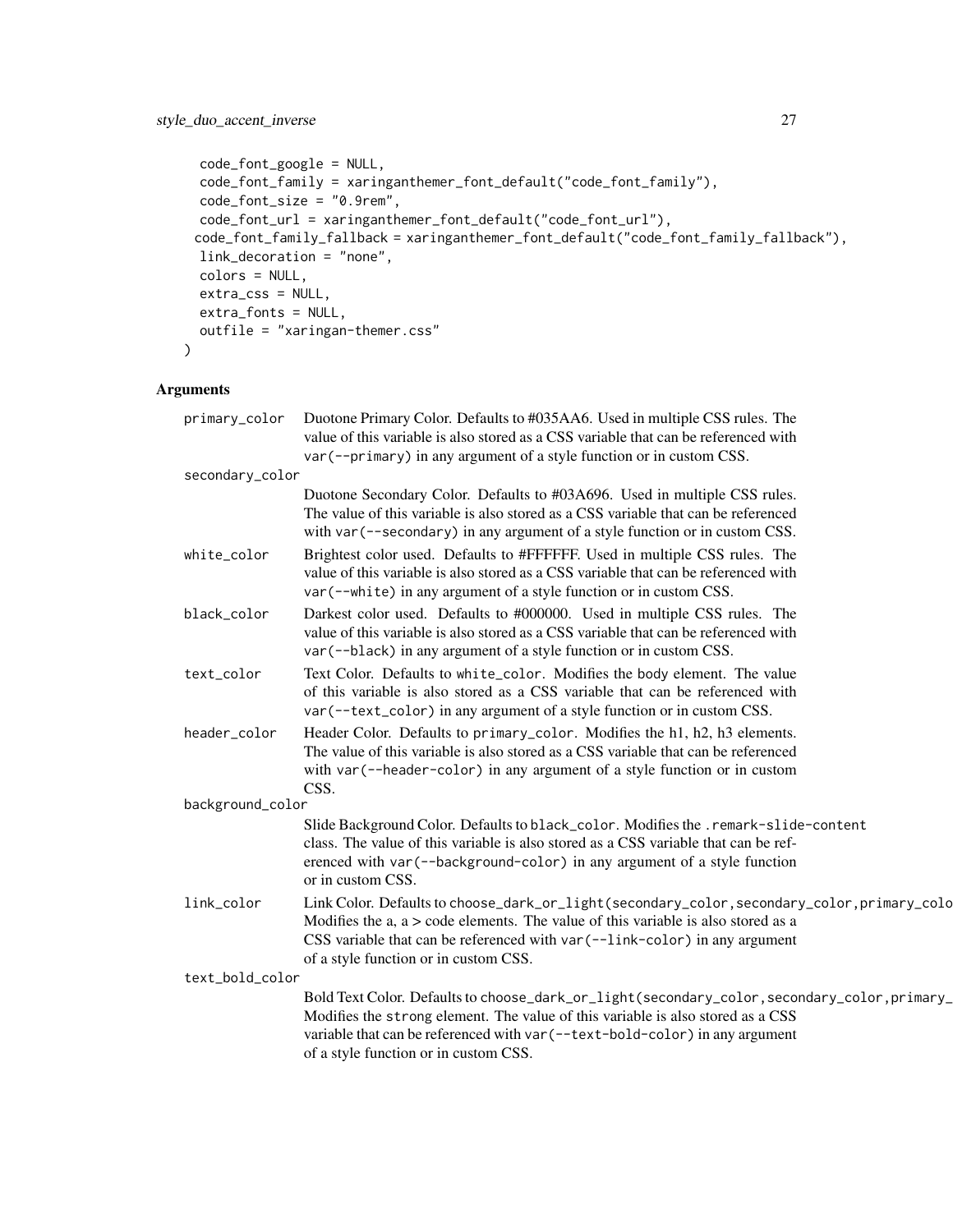| text_slide_number_color |                                                                                                                                                                                                                                                                                                                                                                               |
|-------------------------|-------------------------------------------------------------------------------------------------------------------------------------------------------------------------------------------------------------------------------------------------------------------------------------------------------------------------------------------------------------------------------|
|                         | Slide Number Color. Defaults to primary_color. Modifies the .remark-slide-number<br>class.                                                                                                                                                                                                                                                                                    |
| padding                 | Slide Padding in top right [bottom left] format. Defaults to 16px 64px 16px<br>64px. Modifies the .remark-slide-content class. Accepts CSS padding<br>property values.                                                                                                                                                                                                        |
| background_image        |                                                                                                                                                                                                                                                                                                                                                                               |
|                         | Background image applied to each and every slide. Set title_slide_background_image<br>= "none" to remove the background image from the title slide. Defaults to NULL.<br>Modifies the .remark-slide-content class.                                                                                                                                                            |
| background_size         |                                                                                                                                                                                                                                                                                                                                                                               |
|                         | Background image size, requires background_image to be set. If background_image<br>is set, background_size will default to cover so the background fills the screen.<br>If both background_image and background_position are set, will default to<br>100 percent. Defaults to NULL. Modifies the .remark-slide-content class.<br>Accepts CSS background-size property values. |
| background_position     |                                                                                                                                                                                                                                                                                                                                                                               |
|                         | Background image position, requires background_image to be set, and it is rec-<br>ommended to adjust background_size. Defaults to NULL. Modifies the . remark-slide-content<br>class. Accepts CSS background-position property values.                                                                                                                                        |
| code_highlight_color    |                                                                                                                                                                                                                                                                                                                                                                               |
|                         | Code Line Highlight. Defaults to rgba(255,255,0,0.5). Modifies the .remark-code-line-highlighted<br>class. The value of this variable is also stored as a CSS variable that can be refer-<br>enced with var (--code-highlight-color) in any argument of a style function<br>or in custom CSS.                                                                                 |
| code_inline_color       |                                                                                                                                                                                                                                                                                                                                                                               |
|                         | Inline Code Color. Defaults to choose_dark_or_light(secondary_color,secondary_color,primary<br>Modifies the .remark-inline-code class.                                                                                                                                                                                                                                        |
|                         | code_inline_background_color                                                                                                                                                                                                                                                                                                                                                  |
|                         | Inline Code Background Color. Defaults to NULL. Modifies the . remark-inline-code<br>class.                                                                                                                                                                                                                                                                                   |
| code_inline_font_size   |                                                                                                                                                                                                                                                                                                                                                                               |
|                         | Inline Code Text Font Size. Defaults to 1em. Modifies the . remark-inline-code<br>class. Accepts CSS font-size property values. The value of this variable is also<br>stored as a CSS variable that can be referenced with var (--code-inline-font-size)<br>in any argument of a style function or in custom CSS.                                                             |
|                         | inverse_background_color                                                                                                                                                                                                                                                                                                                                                      |
|                         | Inverse Background Color. Defaults to secondary_color. Modifies the . inverse<br>class. The value of this variable is also stored as a CSS variable that can be ref-<br>erenced with var (--inverse-background-color) in any argument of a style<br>function or in custom CSS.                                                                                                |
| inverse_text_color      |                                                                                                                                                                                                                                                                                                                                                                               |
|                         | Inverse Text Color. Defaults to choose_dark_or_light(secondary_color,black_color,white_colo<br>Modifies the . inverse class. The value of this variable is also stored as a CSS<br>variable that can be referenced with var (--inverse-text-color) in any argu-<br>ment of a style function or in custom CSS.                                                                 |
|                         |                                                                                                                                                                                                                                                                                                                                                                               |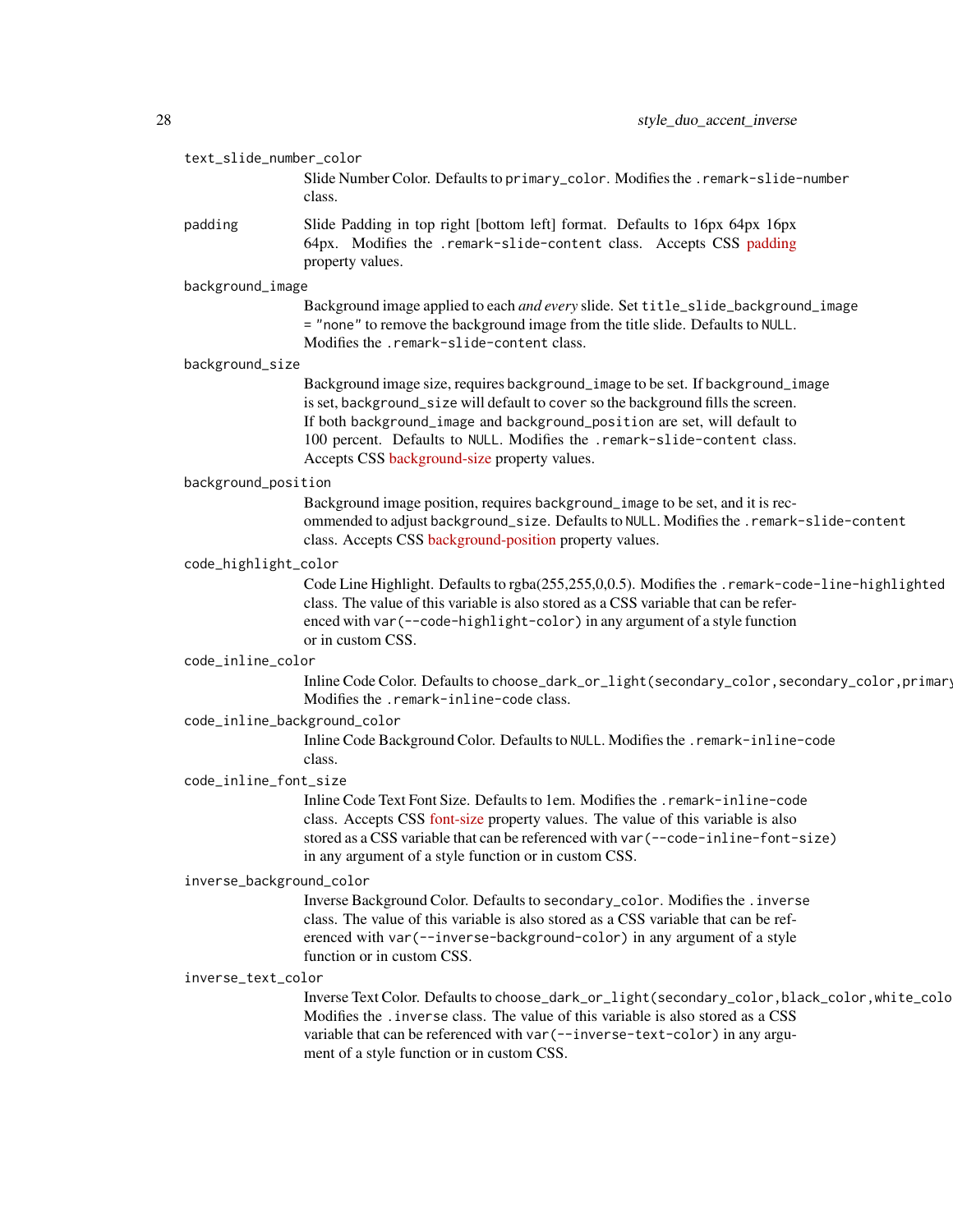inverse\_text\_shadow

Enables Shadow on text of inverse slides. Defaults to FALSE. Modifies the .inverse class.

#### inverse\_header\_color

Inverse Header Color. Defaults to choose\_dark\_or\_light(secondary\_color,black\_color,white\_color). Modifies the .inverse h1, .inverse h2, .inverse h3 classes. The value of this variable is also stored as a CSS variable that can be referenced with var(--inverse-header-color) in any argument of a style function or in custom CSS.

#### inverse\_link\_color

Inverse Link Color. Defaults to link\_color. Modifies the .inverse a, .inverse  $a >$  code classes. The value of this variable is also stored as a CSS variable that can be referenced with var(--inverse-link-color) in any argument of a style function or in custom CSS.

# title\_slide\_text\_color

Title Slide Text Color. Defaults to choose\_dark\_or\_light(primary\_color,black\_color,white\_color). Modifies the .title-slide class. The value of this variable is also stored as a CSS variable that can be referenced with var(--title-slide-text-color) in any argument of a style function or in custom CSS.

#### title\_slide\_background\_color

Title Slide Background Color. Defaults to primary\_color. Modifies the .title-slide class. The value of this variable is also stored as a CSS variable that can be referenced with var(--title-slide-background-color) in any argument of a style function or in custom CSS.

# title\_slide\_background\_image

Title Slide Background Image URL. Defaults to NULL. Modifies the .title-slide class.

#### title\_slide\_background\_size

Title Slide Background Image Size, defaults to "cover" if background image is set. Defaults to NULL. Modifies the .title-slide class. Accepts CSS [backgroun](https://developer.mozilla.org/en-US/docs/Web/CSS/background-size)d[size](https://developer.mozilla.org/en-US/docs/Web/CSS/background-size) property values.

#### title\_slide\_background\_position

Title Slide Background Image Position. Defaults to NULL. Modifies the .title-slide class. Accepts CSS [background-position](https://developer.mozilla.org/en-US/docs/Web/CSS/background-position) property values.

# footnote\_color Footnote text color (if NA, then it will be the same color as text\_color). Defaults to NULL. Modifies the . footnote class.

#### footnote\_font\_size

Footnote font size. Defaults to 0.9em. Modifies the .footnote class. Accepts CSS [font-size](https://developer.mozilla.org/en-US/docs/Web/CSS/font-size) property values.

# footnote\_position\_bottom

Footnote location from bottom of screen. Defaults to 60px. Modifies the . footnote class. Accepts CSS [position](https://developer.mozilla.org/en-US/docs/Web/CSS/position_value) property values.

#### left\_column\_subtle\_color

Left Column Text (not last). Defaults to apply\_alpha(primary\_color,0.6). Modifies the .left-column h2, .left-column h3 classes.

#### left\_column\_selected\_color

Left Column Current Selection. Defaults to primary\_color. Modifies the .leftcolumn h2:last-of-type, .left-column h3:last-child classes.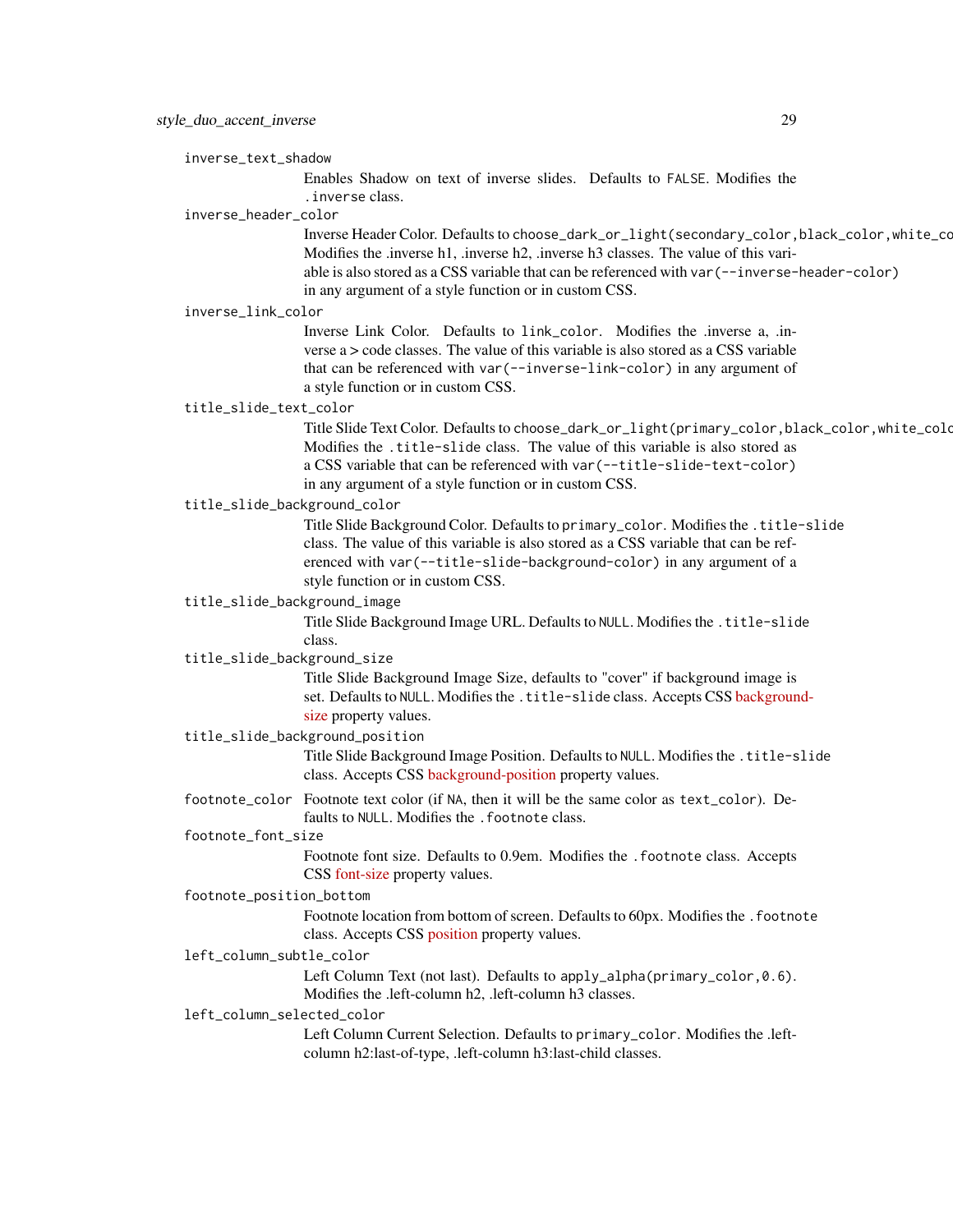| blockquote_left_border_color    |                                                                                                                                                                                   |  |
|---------------------------------|-----------------------------------------------------------------------------------------------------------------------------------------------------------------------------------|--|
|                                 | Blockquote Left Border Color. Defaults to apply_alpha(secondary_color, 0.5).                                                                                                      |  |
|                                 | Modifies the blockquote element.                                                                                                                                                  |  |
| table_border_color              |                                                                                                                                                                                   |  |
|                                 | Table top/bottom border. Defaults to #666. Modifies the table: border-top, bor-                                                                                                   |  |
| table_row_border_color          | der-bottom elements.                                                                                                                                                              |  |
|                                 | Table row inner bottom border. Defaults to #ddd. Modifies the table thead th: bor-                                                                                                |  |
|                                 | der-bottom elements.                                                                                                                                                              |  |
| table_row_even_background_color |                                                                                                                                                                                   |  |
|                                 | Table Even Row Background Color. Defaults to darken_color(choose_dark_or_light(primary_colo<br>Modifies the thead, tfoot, tr:nth-child(even) elements.                            |  |
|                                 | base_font_size Base Font Size for All Slide Elements (must be px). Defaults to 20px. Modifies                                                                                     |  |
|                                 | the html element. The value of this variable is also stored as a CSS variable that                                                                                                |  |
|                                 | can be referenced with var (--base-font-size) in any argument of a style                                                                                                          |  |
|                                 | function or in custom CSS.                                                                                                                                                        |  |
|                                 | text_font_size Slide Body Text Font Size. Defaults to 1rem. Modifies the .remark-slide-content                                                                                    |  |
|                                 | class. Accepts CSS font-size property values. The value of this variable is also                                                                                                  |  |
|                                 | stored as a CSS variable that can be referenced with var (--text-font-size)                                                                                                       |  |
|                                 | in any argument of a style function or in custom CSS.                                                                                                                             |  |
| header_h1_font_size             |                                                                                                                                                                                   |  |
|                                 | h1 Header Text Font Size. Defaults to 2.75rem. Modifies the .remark-slide-                                                                                                        |  |
|                                 | content h1 class. Accepts CSS font-size property values. The value of this vari-<br>able is also stored as a CSS variable that can be referenced with var (--header-h1-font-size) |  |
|                                 | in any argument of a style function or in custom CSS.                                                                                                                             |  |
| header_h2_font_size             |                                                                                                                                                                                   |  |
|                                 | h2 Header Text Font Size. Defaults to 2.25rem. Modifies the .remark-slide-                                                                                                        |  |
|                                 | content h2 class. Accepts CSS font-size property values. The value of this vari-                                                                                                  |  |
|                                 | able is also stored as a CSS variable that can be referenced with var (--header-h2-font-size)                                                                                     |  |
|                                 | in any argument of a style function or in custom CSS.                                                                                                                             |  |
| header_h3_font_size             |                                                                                                                                                                                   |  |
|                                 | h3 Header Text Font Size. Defaults to 1.75rem. Modifies the .remark-slide-                                                                                                        |  |
|                                 | content h3 class. Accepts CSS font-size property values. The value of this vari-                                                                                                  |  |
|                                 | able is also stored as a CSS variable that can be referenced with var (--header-h3-font-size)                                                                                     |  |
|                                 | in any argument of a style function or in custom CSS.                                                                                                                             |  |
| header_background_auto          | Add background under slide title automatically for h1 header elements. If not                                                                                                     |  |
|                                 | enabled, use class: header_background to enable. Defaults to FALSE.                                                                                                               |  |
| header_background_color         |                                                                                                                                                                                   |  |
|                                 | Background Color for h1 Header with Background. Defaults to header_color.                                                                                                         |  |
|                                 | Modifies the .remark-slide-content h1 class. The value of this variable is also                                                                                                   |  |
|                                 | stored as a CSS variable that can be referenced with var (--header-background-color)                                                                                              |  |
|                                 | in any argument of a style function or in custom CSS.                                                                                                                             |  |
| header_background_text_color    |                                                                                                                                                                                   |  |
|                                 | Text Color for h1 Header with Background. Defaults to background_color.                                                                                                           |  |
|                                 | Modifies the .remark-slide-content h1 class. The value of this variable is also                                                                                                   |  |
|                                 | stored as a CSS variable that can be referenced with var (--header-background-text-color)                                                                                         |  |
|                                 | in any argument of a style function or in custom CSS.                                                                                                                             |  |
|                                 |                                                                                                                                                                                   |  |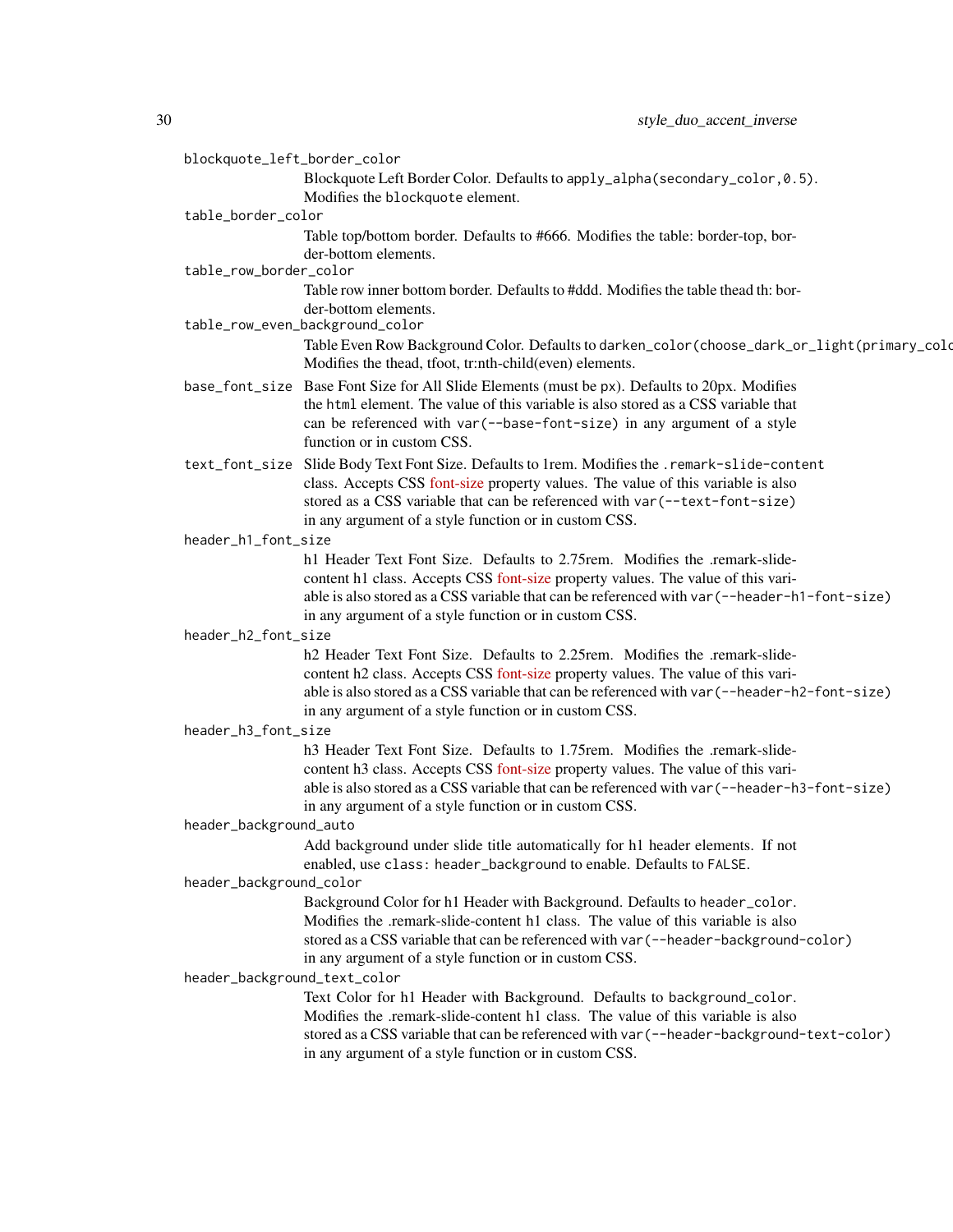header\_background\_padding

Padding for h1 Header with Background. Defaults to NULL. Modifies the .remark-slide-content h1 class. Accepts CSS [padding](https://developer.mozilla.org/en-US/docs/Web/CSS/padding) property values.

#### header\_background\_content\_padding\_top

Top Padding for Content in Slide with Header with Background. Defaults to 7rem. Modifies the .remark-slide-content class.

# header\_background\_ignore\_classes

Slide Classes Where Header with Background will not be Applied. Defaults to c('normal','inverse','title','middle','bottom'). Modifies the .remark-slide-content class.

# text\_slide\_number\_font\_size

Slide Number Text Font Size. Defaults to 0.9rem. Modifies the .remark-slide-number class. Accepts CSS [font-size](https://developer.mozilla.org/en-US/docs/Web/CSS/font-size) property values.

#### text\_font\_google

Use google\_font() to specify body font. Defaults to NULL. Modifies the body element.

#### text\_font\_family

Body Text Font Family (xaringan default is 'Droid Serif'). Defaults to xaringanthemer\_font\_defaul Modifies the body element. The value of this variable is also stored as a CSS variable that can be referenced with var(--text-font-family) in any argument of a style function or in custom CSS.

#### text\_font\_weight

Body Text Font Weight. Defaults to xaringanthemer\_font\_default("text\_font\_weight"). Modifies the body element. Accepts CSS [font-weight](https://developer.mozilla.org/en-US/docs/Web/CSS/font-weight) property values.

#### text\_bold\_font\_weight

Body Bold Text Font Weight. Defaults to bold. Modifies the strong element.

text\_font\_url Body Text Font URL(s). Defaults to xaringanthemer\_font\_default("text\_font\_url"). Modifies the @import url() elements.

#### text\_font\_family\_fallback

Body Text Font Fallbacks. Defaults to xaringanthemer\_font\_default("text\_font\_family\_fallback"). Modifies the body element. The value of this variable is also stored as a CSS variable that can be referenced with var(--text-font-family-fallback) in any argument of a style function or in custom CSS.

text\_font\_base Body Text Base Font (Total Failure Fallback). Defaults to sans-serif. Modifies the body element. The value of this variable is also stored as a CSS variable that can be referenced with var(--text-font-base) in any argument of a style function or in custom CSS.

#### header\_font\_google

Use google\_font() to specify header font. Defaults to NULL. Modifies the body element.

# header\_font\_family

Header Font Family (xaringan default is 'Yanone Kaffeesatz'). Defaults to xaringanthemer\_font\_default("header\_font\_family"). Modifies the h1, h2, h3 elements. The value of this variable is also stored as a CSS variable that can be referenced with var(--header-font-family) in any argument of a style function or in custom CSS.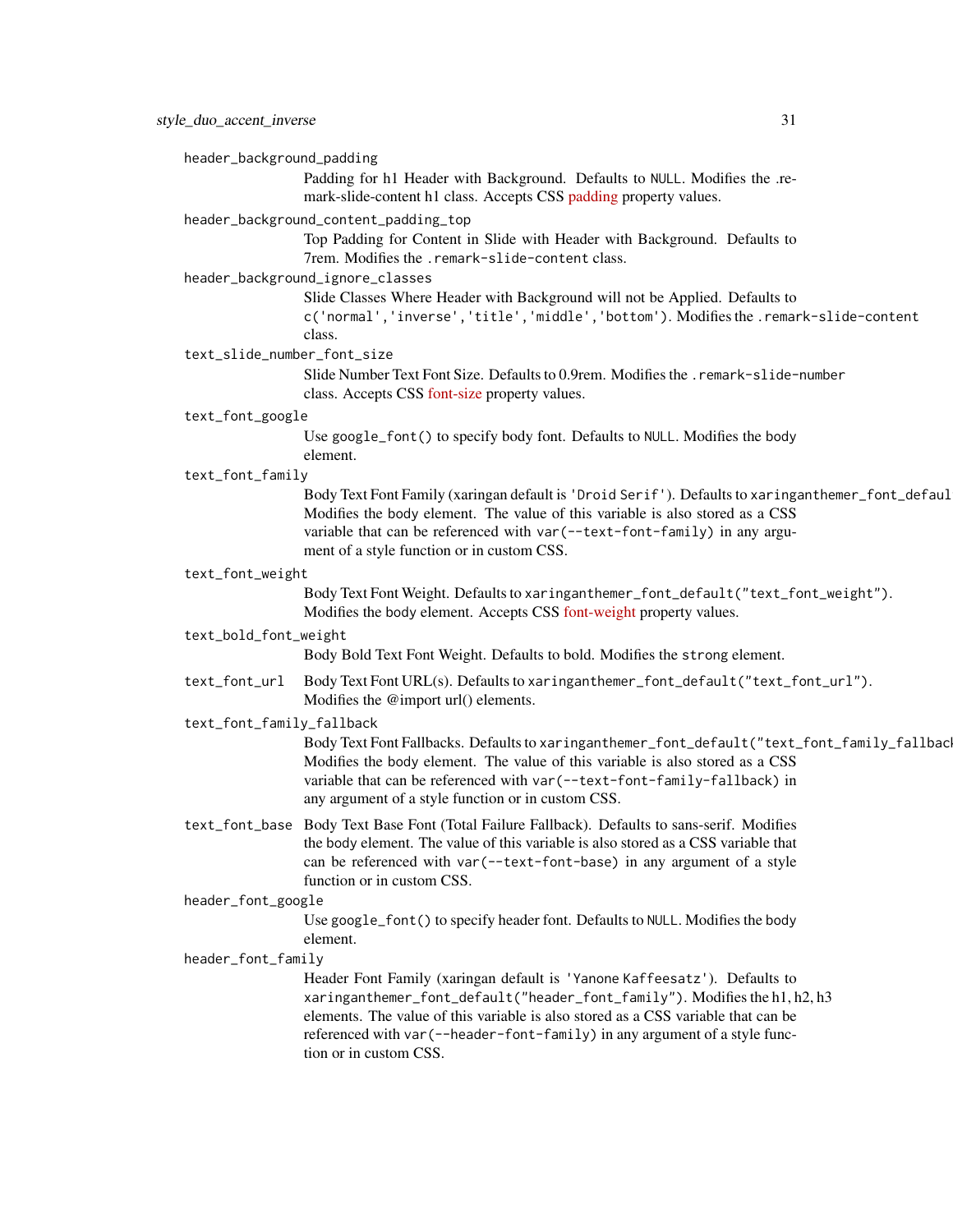#### header\_font\_weight

Header Font Weight. Defaults to xaringanthemer\_font\_default("header\_font\_weight"). Modifies the h1, h2, h3 elements. Accepts CSS [font-weight](https://developer.mozilla.org/en-US/docs/Web/CSS/font-weight) property values.

#### header\_font\_family\_fallback

Header Font Family Fallback. Defaults to Georgia, serif. Modifies the h1, h2, h3 elements. The value of this variable is also stored as a CSS variable that can be referenced with var(--header-font-family-fallback) in any argument of a style function or in custom CSS.

| header_font_url |  |  |
|-----------------|--|--|
|-----------------|--|--|

Header Font URL. Defaults to xaringanthemer\_font\_default("header\_font\_url"). Modifies the @import url elements.

- code\_font\_google
	- Use google\_font() to specify code font. Defaults to NULL. Modifies the body element.

#### code\_font\_family

Code Font Family. Defaults to xaringanthemer\_font\_default("code\_font\_family"). Modifies the .remark-code, .remark-inline-code classes. The value of this variable is also stored as a CSS variable that can be referenced with var(--code-font-family) in any argument of a style function or in custom CSS.

- code\_font\_size Code Text Font Size. Defaults to 0.9rem. Modifies the .remark-inline class. Accepts CSS [font-size](https://developer.mozilla.org/en-US/docs/Web/CSS/font-size) property values. The value of this variable is also stored as a CSS variable that can be referenced with var(--code-font-size) in any argument of a style function or in custom CSS.
- code\_font\_url Code Font URL. Defaults to xaringanthemer\_font\_default("code\_font\_url"). Modifies the @import url elements.

code\_font\_family\_fallback

Code Font Fallback. Defaults to xaringanthemer\_font\_default("code\_font\_family\_fallback"). Modifies the .remark-code, .remark-inline-code classes.

#### link\_decoration

Text decoration of links. Defaults to none. Modifies the a, a > code elements. Accepts CSS [text-decoration](https://developer.mozilla.org/en-US/docs/Web/CSS/text-decoration) property values.

- colors A named vector of custom colors. The names of the colors become CSS variables and classes that can be used within your slides. For example, colors = c(blue = "#bad4ed") adds a CSS variable --blue, a .blue CSS class that applies the color to the text or foreground color, and a .bg-blue CSS class that applies the color to the background.
- extra\_css A named list of CSS definitions each containing a named list of CSS propertyvalue pairs, i.e. list(".class-id" = list("css-property" = "value")).
- extra\_fonts A list of additional fonts to import, each list element can be either a URL as a character string or a call to [google\\_font\(](#page-3-2)). To use a font imported in extra\_fonts, you will need to write custom CSS rules that apply the font to an element or class with the font-family property. See the Fonts section of vignette("xaringanthemer") for an example.

# outfile Customized xaringan CSS output file name, default is "xaringan-themer.css"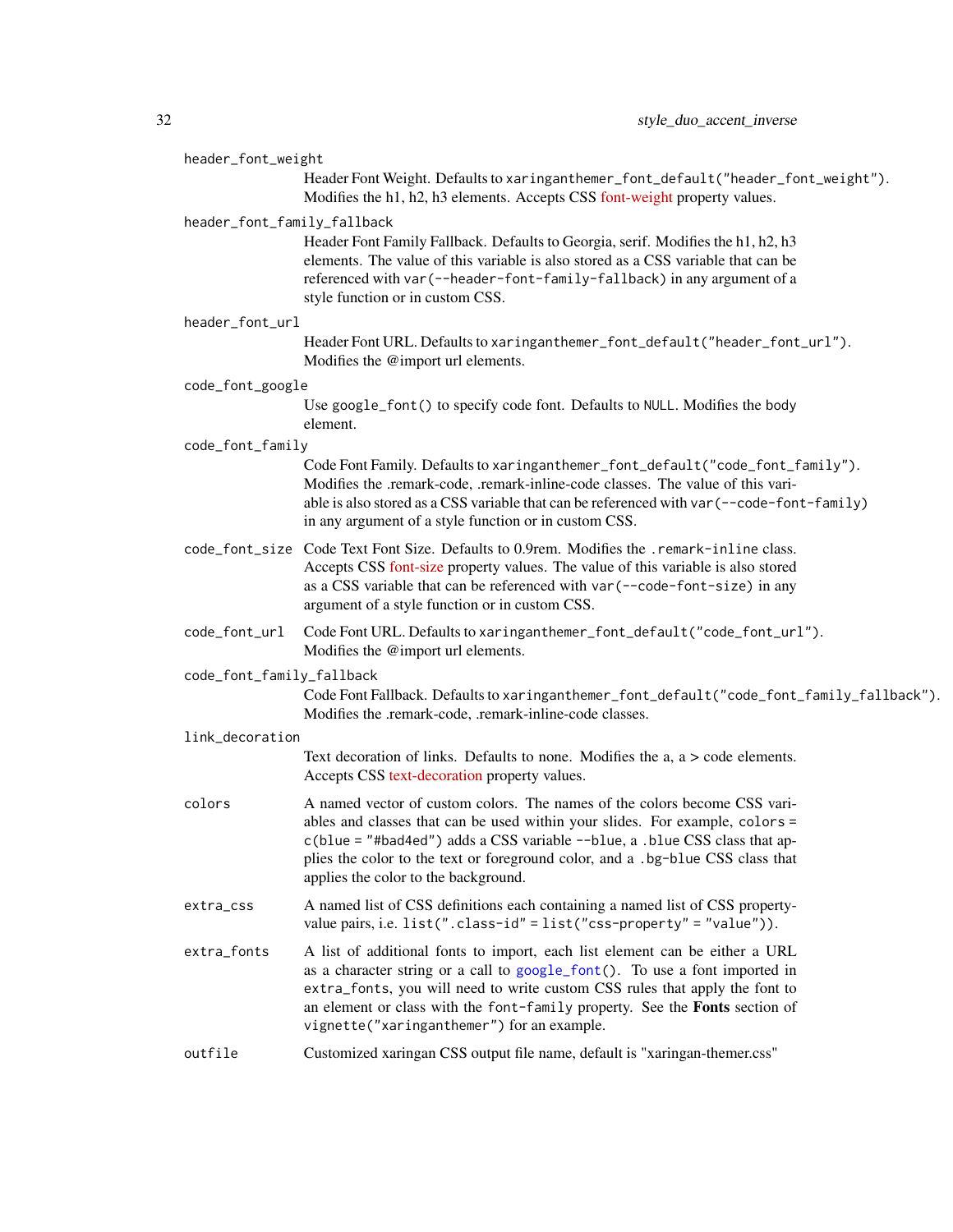# <span id="page-32-0"></span>Value

The CSS styles are written to the file path provided in outfile (by default to xaringan-themer.css). If outfile is NULL, the CSS is returned directly as a character string.

# Usage

To use the styles created by this theme function, make sure that you use xaringan-themer.css as your CSS file in your slides' YAML header. If you change the name of the output file using the outfile argument, use that name instead of the default file name.

```
output:
xaringan::moon_reader:
  css: xaringan-themer.css
```
# See Also

Other themes: [style\\_duo\\_accent\(](#page-16-1)), [style\\_duo\(](#page-7-1)), [style\\_mono\\_accent\\_inverse\(](#page-42-1)), [style\\_mono\\_accent\(](#page-33-1)), [style\\_mono\\_dark\(](#page-50-1)), [style\\_mono\\_light\(](#page-58-1)), [style\\_solarized\\_dark\(](#page-66-1)), [style\\_solarized\\_light\(](#page-74-1)), [xaringanthemer\\_font\\_default\(](#page-92-1))

Other Duotone themes: [style\\_duo\\_accent\(](#page-16-1)), [style\\_duo\(](#page-7-1))

# Examples

```
# Create a xaringan style in a temporary file
xaringan_themer_css <- tempfile("xaringan-themer-", fileext = ".css")
style_duo_accent_inverse(
  primary_color = "#006747"
  secondary_color = "#cfc493",
  outfile = xaringan_themer_css # omit in your slides to write the
                                # styles to xaringan-themer.css
)
# View the CSS:
# file.edit(xaringan_themer_css)
```
style\_extra\_css *Add Extra CSS Styles*

# Description

Adds css elements to target outfile, typically a xaringanthemer css file. The css argument takes a list of CSS classes and definitions (see examples below) and appends CSS rules to outfile.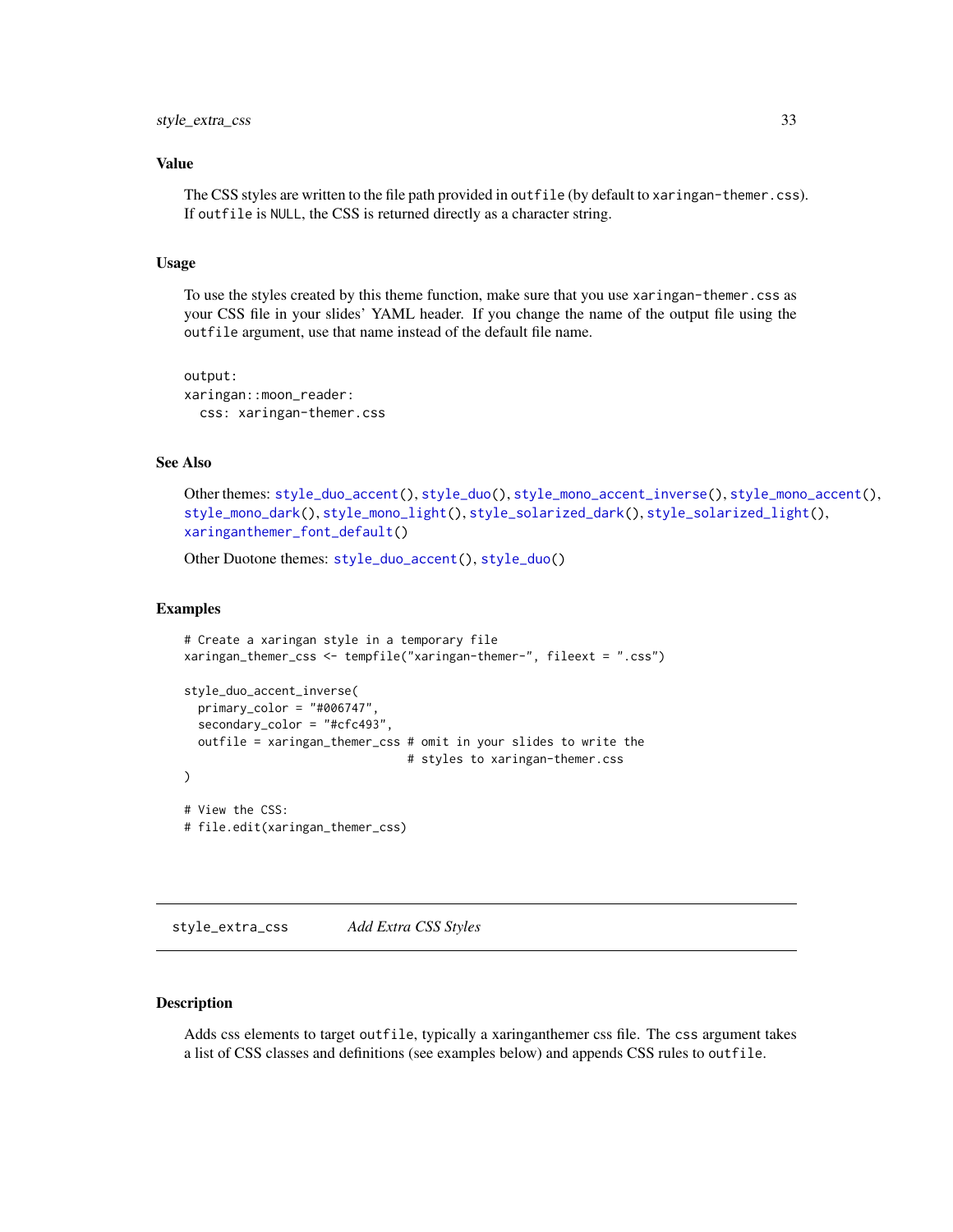# Usage

```
style_extra_css(
  css,
 outfile = "xaringan-themer.css",
 append = TRUE,heading = "Extra CSS"
)
```
# Arguments

| CSS.    | A named list of CSS definitions each containing a named list of CSS property-<br>value pairs, i.e. $list("class-id" = list("cs-s property" = "value"))$ |
|---------|---------------------------------------------------------------------------------------------------------------------------------------------------------|
| outfile | Customized xaringan CSS output file name, default is "xaringan-themer.css"                                                                              |
| append  | If TRUE output will be appended to outfile; otherwise, it will overwrite the<br>contents of outfile.                                                    |
| heading | Heading added above extra CSS. Use NULL to disable.                                                                                                     |

# css list

The css input must be a named list of css properties and values within a named list of class identifiers, for example list(".class-id" = list("css-property" = "value")).

# Examples

```
style_extra_css(
  outfile = stdout(),
  \csc = \text{list}(".red" = list(color = "red"),
    ".small" = list("font-size" = "90%"),
    ".full-width" = list(
      display = "flex",
      width = "100%",
      flex = "1 1 auto"
    )
 )
\mathcal{L}
```
<span id="page-33-1"></span>style\_mono\_accent *Monotone Accent Theme*

# Description

The default xaringan theme with a single color used for color accents on select elements (headers, bold text, etc.).

<span id="page-33-0"></span>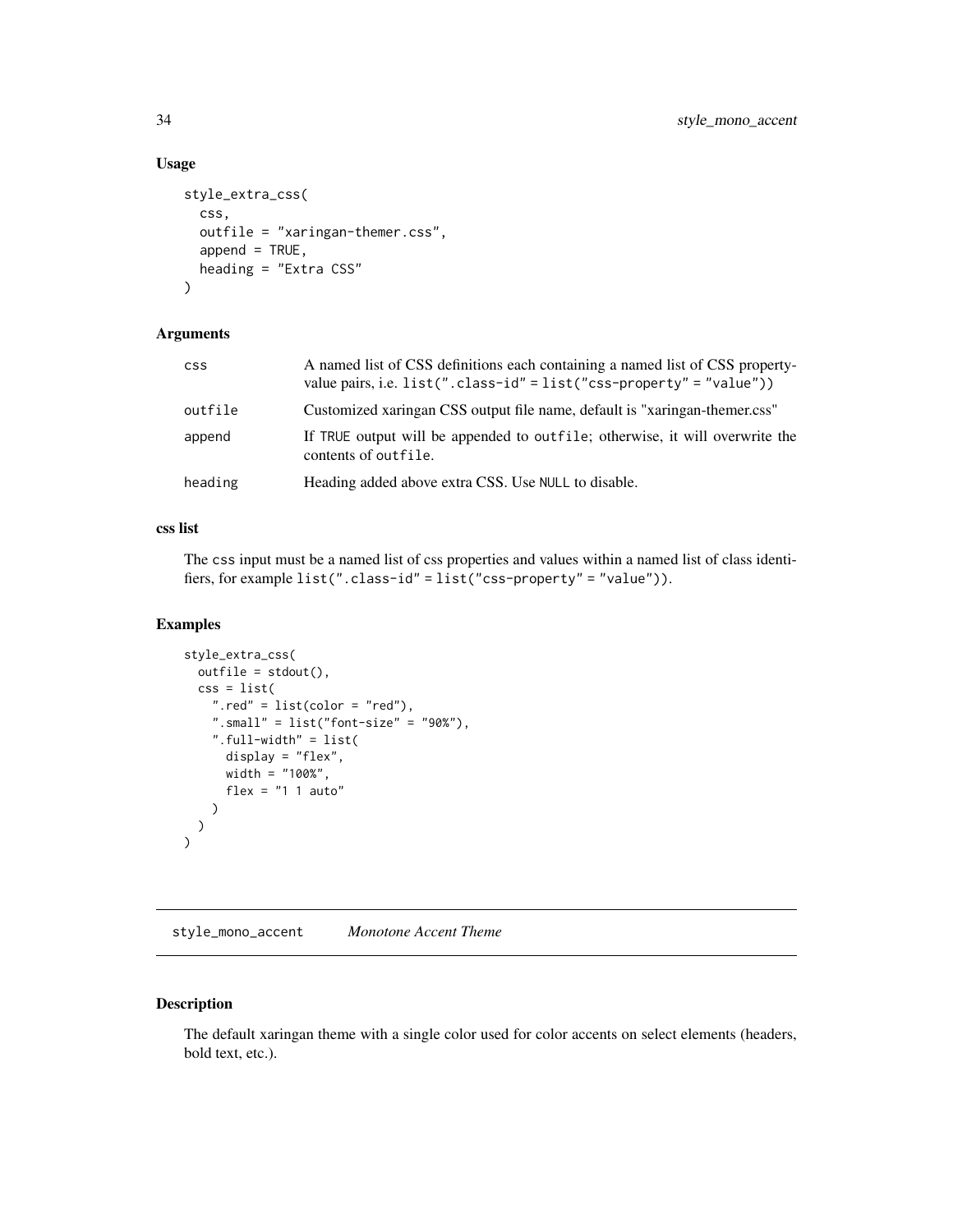style\_mono\_accent 35

#### Usage

```
style_mono_accent(
  base\_color = "#43418A",white\_color = "#FFFFFF",black_color = "#272822",
  text_color = black_color,
  header_color = base_color,
  background_color = white_color,
  link_color = base_color,
  text_bold_color = base_color,
  text_slide_number_color = base_color,
  padding = "16px 64px 16px 64px",background_image = NULL,
  background_size = NULL,
  background_position = NULL,
  code_highlight\_color = "rgba(255, 255, 0, 0.5)",
  code_inline_color = base_color,
  code_inline_background_color = NULL,
  code_inline_font_size = "1em",
  inverse_background_color = base_color,
  inverse_text_color = white_color,
  inverse_text_shadow = FALSE,
  inverse_header_color = white_color,
  inverse_link_color = link_color,
  title_slide_text_color = inverse_text_color,
  title_slide_background_color = inverse_background_color,
  title_slide_background_image = NULL,
  title_slide_background_size = NULL,
  title_slide_background_position = NULL,
  footnote_color = NULL,
  footnote_font_size = "0.9em",
  footnote_position_bottom = "60px",
  left_column_subtle_color = apply_alpha(base_color, 0.6),
  left_column_selected_color = base_color,
  blockquote_left_border_color = apply_alpha(base_color, 0.5),
  table_border_color = "#666",
  table_row_border_color = "#ddd",
  table_row_even_background_color = lighten_color(base_color, 0.8),
  base_font_size = "20px",
  text_font_size = "1rem",
  header_h1_font_size = "2.75rem",
  header_h2_font_size = "2.25rem",
  header_h3_font_size = "1.75rem",
  header_background_auto = FALSE,
  header_background_color = header_color,
  header_background_text_color = background_color,
  header_background_padding = NULL,
  header_background_content_padding_top = "7rem",
```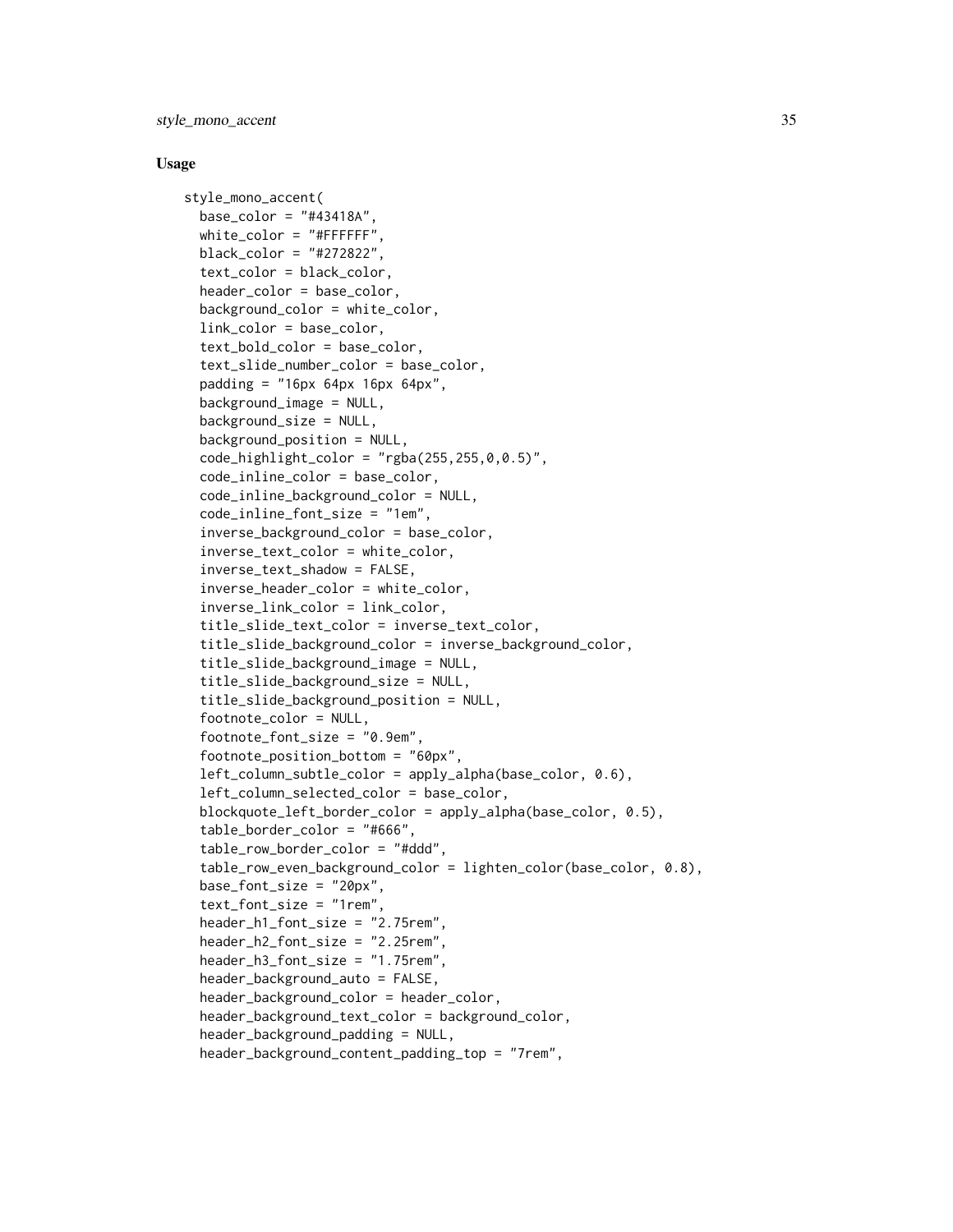```
header_background_ignore_classes = c("normal", "inverse", "title", "middle",
  "bottom"),
text_slide_number_font_size = "0.9rem",
text_font_google = NULL,
text_font_family = xaringanthemer_font_default("text_font_family"),
text_font_weight = xaringanthemer_font_default("text_font_weight"),
text_bold_font_weight = "bold",
text_font_url = xaringanthemer_font_default("text_font_url"),
text_font_family_fallback = xaringanthemer_font_default("text_font_family_fallback"),
text_font_base = "sans-serif",
header_font_google = NULL,
header_font_family = xaringanthemer_font_default("header_font_family"),
header_font_weight = xaringanthemer_font_default("header_font_weight"),
header_font_family_fallback = "Georgia, serif",
header_font_url = xaringanthemer_font_default("header_font_url"),
code_font_google = NULL,
code_font_family = xaringanthemer_font_default("code_font_family"),
code_font_size = "0.9rem",
code_font_url = xaringanthemer_font_default("code_font_url"),
code_font_family_fallback = xaringanthemer_font_default("code_font_family_fallback"),
link_decoration = "none",
colors = NULL,
extra_css = NULL,
extra_fonts = NULL,
outfile = "xaringan-themer.css"
```
 $\mathcal{L}$ 

| base color       | Monotone Base Color, works best with a strong color. Defaults to #43418A.<br>Used in multiple CSS rules. The value of this variable is also stored as a CSS<br>variable that can be referenced with var $(-$ -base) in any argument of a style<br>function or in custom CSS. |
|------------------|------------------------------------------------------------------------------------------------------------------------------------------------------------------------------------------------------------------------------------------------------------------------------|
| white color      | Brightest color used. Defaults to #FFFFFF. Used in multiple CSS rules. The<br>value of this variable is also stored as a CSS variable that can be referenced with<br>var (--white) in any argument of a style function or in custom CSS.                                     |
| black color      | Darkest color used. Defaults to #272822. Used in multiple CSS rules. The<br>value of this variable is also stored as a CSS variable that can be referenced with<br>var (--black) in any argument of a style function or in custom CSS.                                       |
| text_color       | Text Color. Defaults to black_color. Modifies the body element. The value<br>of this variable is also stored as a CSS variable that can be referenced with<br>$var(-text{Text\_color})$ in any argument of a style function or in custom CSS.                                |
| header_color     | Header Color. Defaults to base_color. Modifies the h1, h2, h3 elements. The<br>value of this variable is also stored as a CSS variable that can be referenced with<br>var (--header-color) in any argument of a style function or in custom CSS.                             |
| background_color |                                                                                                                                                                                                                                                                              |
|                  | Slide Background Color. Defaults to white_color. Modifies the .remark-slide-content<br>class. The value of this variable is also stored as a CSS variable that can be ref-                                                                                                   |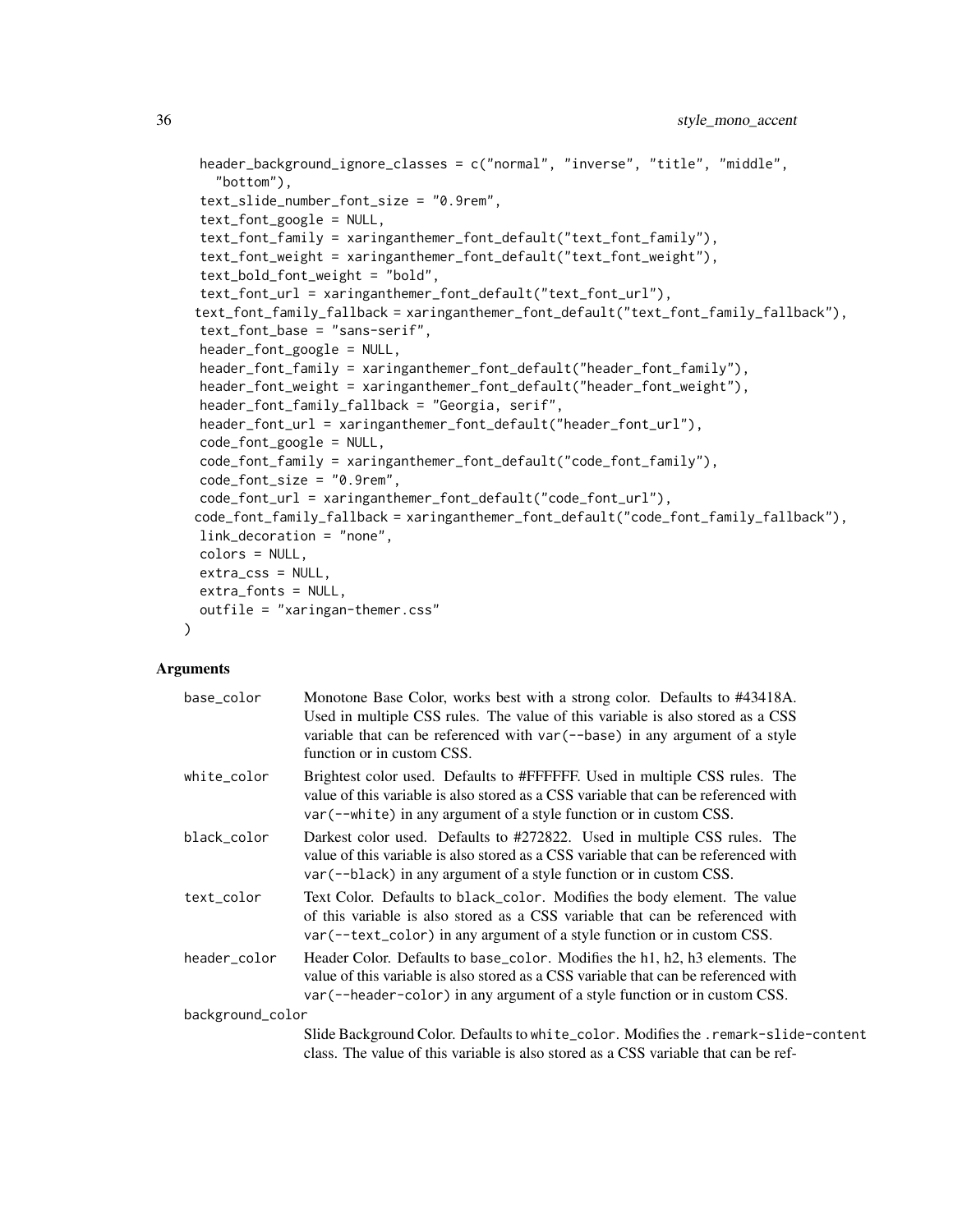| erenced with var (--background-color) in any argument of a style function |
|---------------------------------------------------------------------------|
| or in custom CSS.                                                         |
|                                                                           |

link\_color Link Color. Defaults to base\_color. Modifies the a, a > code elements. The value of this variable is also stored as a CSS variable that can be referenced with var(--link-color) in any argument of a style function or in custom CSS.

#### text\_bold\_color

Bold Text Color. Defaults to base\_color. Modifies the strong element. The value of this variable is also stored as a CSS variable that can be referenced with var(--text-bold-color) in any argument of a style function or in custom CSS.

#### text\_slide\_number\_color

Slide Number Color. Defaults to base\_color. Modifies the .remark-slide-number class.

padding Slide Padding in top right [bottom left] format. Defaults to 16px 64px 16px 64px. Modifies the .remark-slide-content class. Accepts CSS [padding](https://developer.mozilla.org/en-US/docs/Web/CSS/padding) property values.

### background\_image

Background image applied to each *and every* slide. Set title\_slide\_background\_image = "none" to remove the background image from the title slide. Defaults to NULL. Modifies the .remark-slide-content class.

### background\_size

Background image size, requires background\_image to be set. If background\_image is set, background\_size will default to cover so the background fills the screen. If both background\_image and background\_position are set, will default to 100 percent. Defaults to NULL. Modifies the .remark-slide-content class. Accepts CSS [background-size](https://developer.mozilla.org/en-US/docs/Web/CSS/background-size) property values.

### background\_position

Background image position, requires background\_image to be set, and it is recommended to adjust background\_size. Defaults to NULL. Modifies the .remark-slide-content class. Accepts CSS [background-position](https://developer.mozilla.org/en-US/docs/Web/CSS/background-position) property values.

## code\_highlight\_color

Code Line Highlight. Defaults to rgba(255,255,0,0.5). Modifies the .remark-code-line-highlighted class. The value of this variable is also stored as a CSS variable that can be referenced with var(--code-highlight-color) in any argument of a style function or in custom CSS.

#### code\_inline\_color

Inline Code Color. Defaults to base\_color. Modifies the .remark-inline-code class.

#### code\_inline\_background\_color

Inline Code Background Color. Defaults to NULL. Modifies the .remark-inline-code class.

## code\_inline\_font\_size

Inline Code Text Font Size. Defaults to 1em. Modifies the .remark-inline-code class. Accepts CSS [font-size](https://developer.mozilla.org/en-US/docs/Web/CSS/font-size) property values. The value of this variable is also stored as a CSS variable that can be referenced with var(--code-inline-font-size) in any argument of a style function or in custom CSS.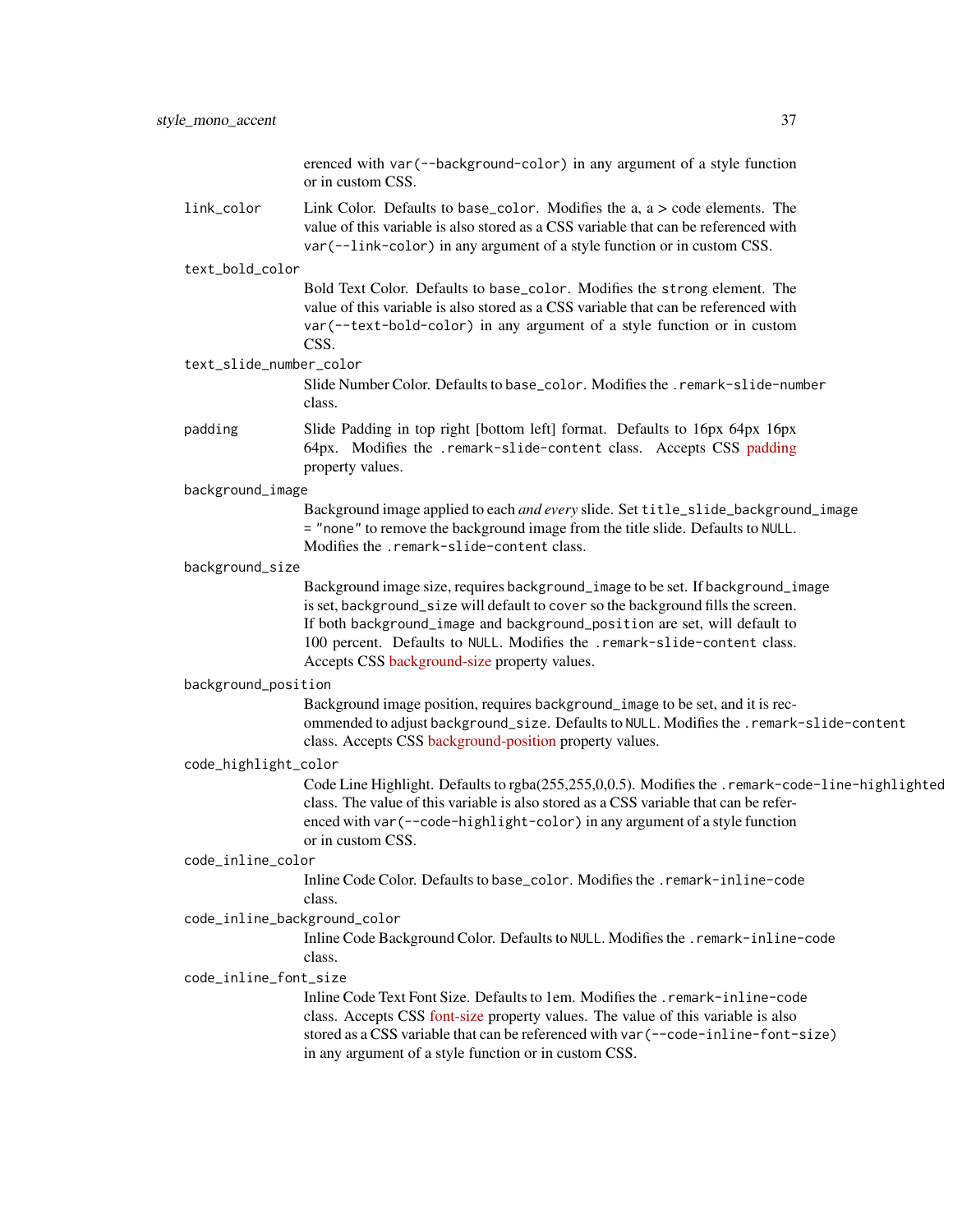#### inverse\_background\_color

Inverse Background Color. Defaults to base\_color. Modifies the .inverse class. The value of this variable is also stored as a CSS variable that can be referenced with var(--inverse-background-color) in any argument of a style function or in custom CSS.

#### inverse\_text\_color

Inverse Text Color. Defaults to white\_color. Modifies the .inverse class. The value of this variable is also stored as a CSS variable that can be referenced with var(--inverse-text-color) in any argument of a style function or in custom CSS.

#### inverse\_text\_shadow

Enables Shadow on text of inverse slides. Defaults to FALSE. Modifies the .inverse class.

#### inverse\_header\_color

Inverse Header Color. Defaults to white\_color. Modifies the .inverse h1, .inverse h2, .inverse h3 classes. The value of this variable is also stored as a CSS variable that can be referenced with var(--inverse-header-color) in any argument of a style function or in custom CSS.

## inverse\_link\_color

Inverse Link Color. Defaults to link\_color. Modifies the .inverse a, .inverse  $a > \text{code classes}$ . The value of this variable is also stored as a CSS variable that can be referenced with var(--inverse-link-color) in any argument of a style function or in custom CSS.

## title\_slide\_text\_color

Title Slide Text Color. Defaults to inverse\_text\_color. Modifies the .title-slide class. The value of this variable is also stored as a CSS variable that can be referenced with var(--title-slide-text-color) in any argument of a style function or in custom CSS.

## title\_slide\_background\_color

Title Slide Background Color. Defaults to inverse\_background\_color. Modifies the .title-slide class. The value of this variable is also stored as a CSS variable that can be referenced with var(--title-slide-background-color) in any argument of a style function or in custom CSS.

#### title\_slide\_background\_image

Title Slide Background Image URL. Defaults to NULL. Modifies the .title-slide class.

### title\_slide\_background\_size

Title Slide Background Image Size, defaults to "cover" if background image is set. Defaults to NULL. Modifies the .title-slide class. Accepts CSS [backgroun](https://developer.mozilla.org/en-US/docs/Web/CSS/background-size)d[size](https://developer.mozilla.org/en-US/docs/Web/CSS/background-size) property values.

## title\_slide\_background\_position

Title Slide Background Image Position. Defaults to NULL. Modifies the .title-slide class. Accepts CSS [background-position](https://developer.mozilla.org/en-US/docs/Web/CSS/background-position) property values.

footnote\_color Footnote text color (if NA, then it will be the same color as text\_color). Defaults to NULL. Modifies the . footnote class.

### footnote\_font\_size

Footnote font size. Defaults to 0.9em. Modifies the .footnote class. Accepts CSS [font-size](https://developer.mozilla.org/en-US/docs/Web/CSS/font-size) property values.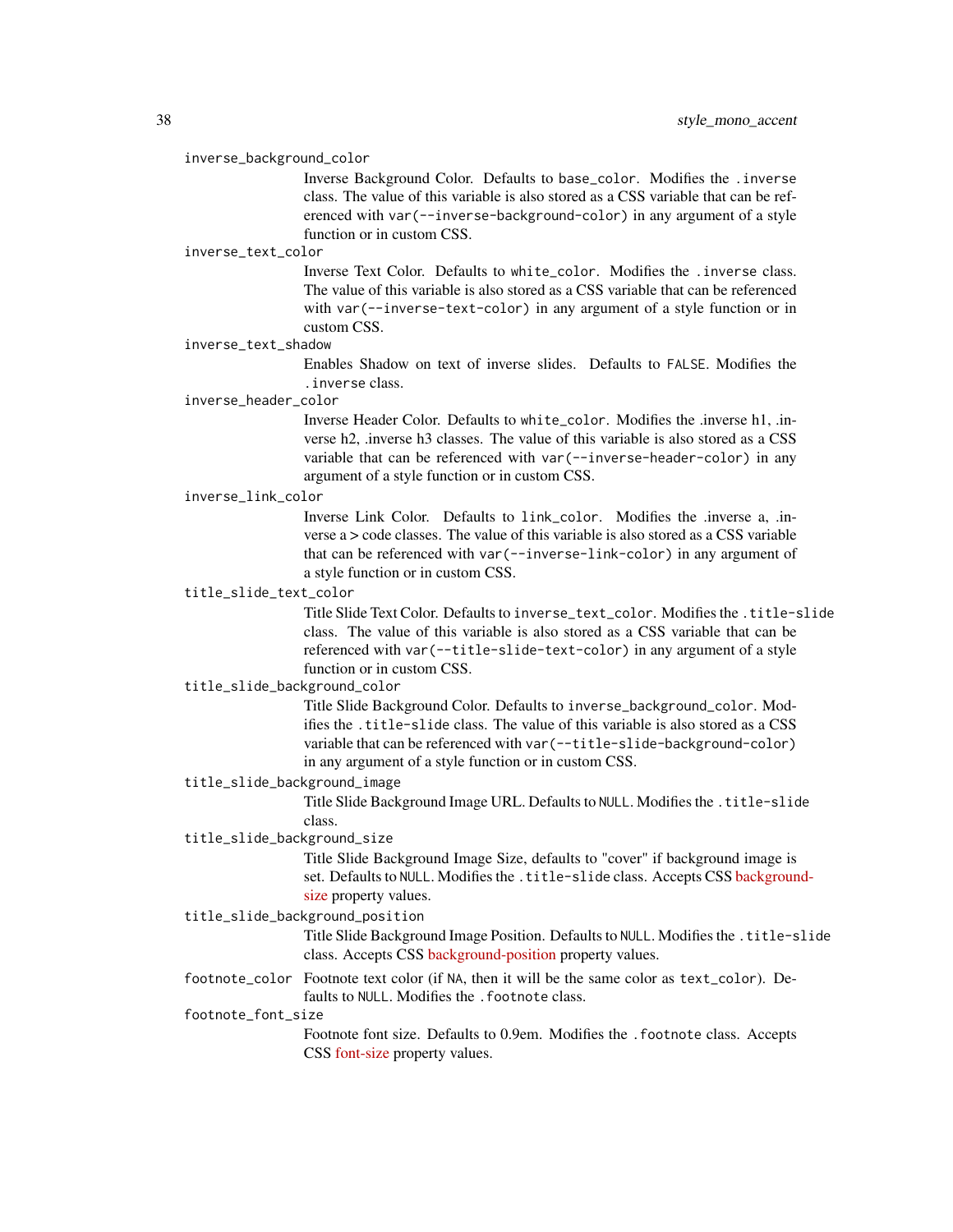footnote\_position\_bottom

Footnote location from bottom of screen. Defaults to 60px. Modifies the . footnote class. Accepts CSS [position](https://developer.mozilla.org/en-US/docs/Web/CSS/position_value) property values.

#### left\_column\_subtle\_color

Left Column Text (not last). Defaults to apply\_alpha(base\_color, 0.6). Modifies the .left-column h2, .left-column h3 classes.

### left\_column\_selected\_color

Left Column Current Selection. Defaults to base\_color. Modifies the .leftcolumn h2:last-of-type, .left-column h3:last-child classes.

blockquote\_left\_border\_color

Blockquote Left Border Color. Defaults to apply\_alpha(base\_color,0.5). Modifies the blockquote element.

#### table\_border\_color

Table top/bottom border. Defaults to #666. Modifies the table: border-top, border-bottom elements.

#### table\_row\_border\_color

Table row inner bottom border. Defaults to #ddd. Modifies the table thead th: border-bottom elements.

- table\_row\_even\_background\_color Table Even Row Background Color. Defaults to lighten\_color(base\_color,0.8). Modifies the thead, tfoot, tr:nth-child(even) elements.
- base\_font\_size Base Font Size for All Slide Elements (must be px). Defaults to 20px. Modifies the html element. The value of this variable is also stored as a CSS variable that can be referenced with var(--base-font-size) in any argument of a style function or in custom CSS.
- text\_font\_size Slide Body Text Font Size. Defaults to 1rem. Modifies the .remark-slide-content class. Accepts CSS [font-size](https://developer.mozilla.org/en-US/docs/Web/CSS/font-size) property values. The value of this variable is also stored as a CSS variable that can be referenced with var(--text-font-size) in any argument of a style function or in custom CSS.

#### header\_h1\_font\_size

h1 Header Text Font Size. Defaults to 2.75rem. Modifies the .remark-slidecontent h1 class. Accepts CSS [font-size](https://developer.mozilla.org/en-US/docs/Web/CSS/font-size) property values. The value of this variable is also stored as a CSS variable that can be referenced with var(--header-h1-font-size) in any argument of a style function or in custom CSS.

## header\_h2\_font\_size

h2 Header Text Font Size. Defaults to 2.25rem. Modifies the .remark-slidecontent h2 class. Accepts CSS [font-size](https://developer.mozilla.org/en-US/docs/Web/CSS/font-size) property values. The value of this variable is also stored as a CSS variable that can be referenced with var(--header-h2-font-size) in any argument of a style function or in custom CSS.

#### header\_h3\_font\_size

h3 Header Text Font Size. Defaults to 1.75rem. Modifies the .remark-slidecontent h3 class. Accepts CSS [font-size](https://developer.mozilla.org/en-US/docs/Web/CSS/font-size) property values. The value of this variable is also stored as a CSS variable that can be referenced with var(--header-h3-font-size) in any argument of a style function or in custom CSS.

#### header\_background\_auto

Add background under slide title automatically for h1 header elements. If not enabled, use class: header\_background to enable. Defaults to FALSE.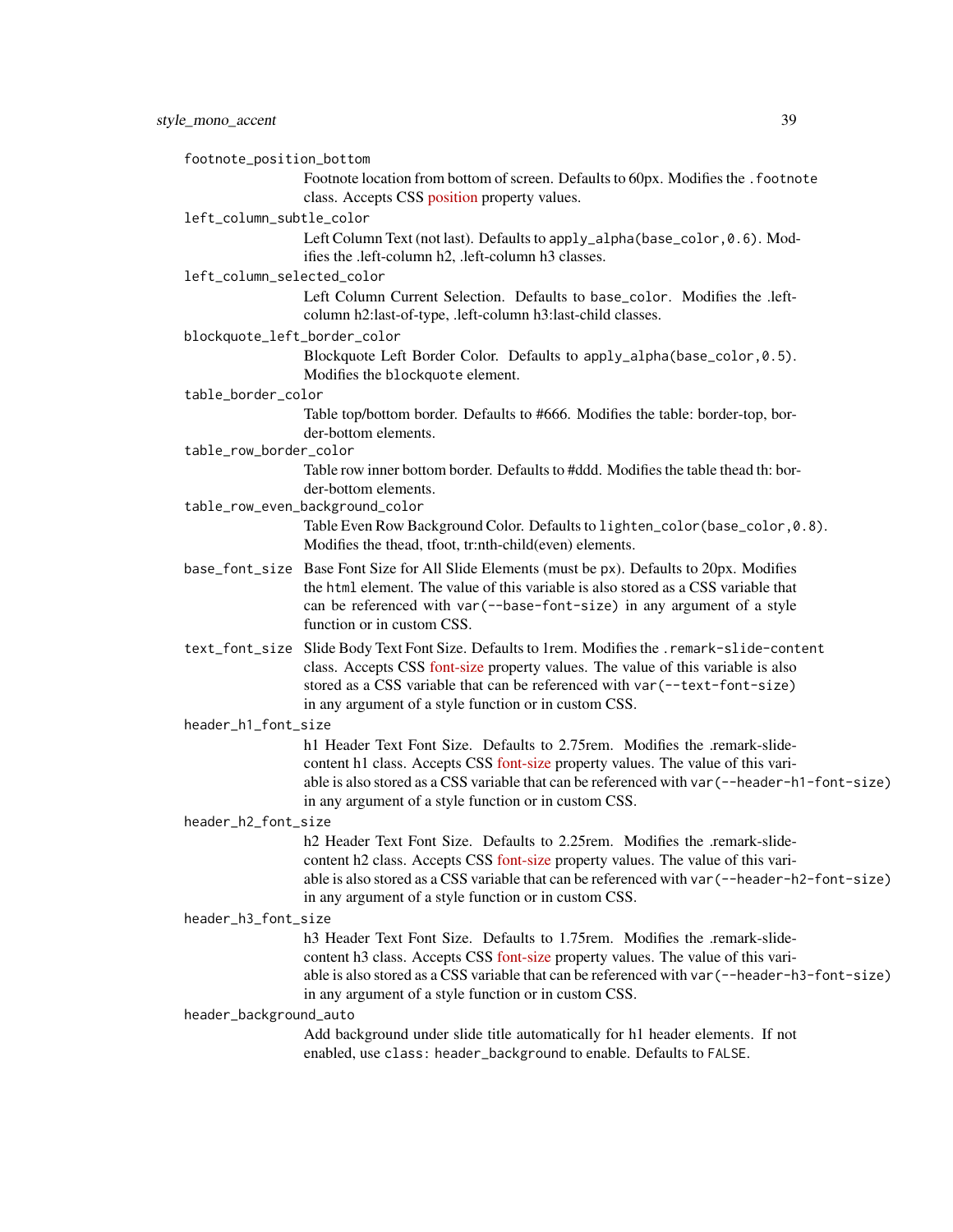| header_background_color |                              |                                                                                                   |
|-------------------------|------------------------------|---------------------------------------------------------------------------------------------------|
|                         |                              | Background Color for h1 Header with Background. Defaults to header_color.                         |
|                         |                              | Modifies the .remark-slide-content h1 class. The value of this variable is also                   |
|                         |                              | stored as a CSS variable that can be referenced with var (--header-background-color)              |
|                         |                              | in any argument of a style function or in custom CSS.                                             |
|                         | header_background_text_color |                                                                                                   |
|                         |                              | Text Color for h1 Header with Background. Defaults to background_color.                           |
|                         |                              | Modifies the .remark-slide-content h1 class. The value of this variable is also                   |
|                         |                              | stored as a CSS variable that can be referenced with var (--header-background-text-color)         |
|                         |                              | in any argument of a style function or in custom CSS.                                             |
|                         | header_background_padding    |                                                                                                   |
|                         |                              | Padding for h1 Header with Background. Defaults to NULL. Modifies the .re-                        |
|                         |                              | mark-slide-content h1 class. Accepts CSS padding property values.                                 |
|                         |                              | header_background_content_padding_top                                                             |
|                         |                              | Top Padding for Content in Slide with Header with Background. Defaults to                         |
|                         |                              | 7rem. Modifies the .remark-slide-content class.                                                   |
|                         |                              | header_background_ignore_classes                                                                  |
|                         |                              | Slide Classes Where Header with Background will not be Applied. Defaults to                       |
|                         |                              | c('normal','inverse','title','middle','bottom'). Modifies the .remark-slide-content               |
|                         | text_slide_number_font_size  | class.                                                                                            |
|                         |                              | Slide Number Text Font Size. Defaults to 0.9rem. Modifies the .remark-slide-number                |
|                         |                              | class. Accepts CSS font-size property values.                                                     |
|                         | text_font_google             |                                                                                                   |
|                         |                              | Use google_font() to specify body font. Defaults to NULL. Modifies the body                       |
|                         |                              | element.                                                                                          |
|                         | text_font_family             |                                                                                                   |
|                         |                              | Body Text Font Family (xaringan default is 'Droid Serif'). Defaults to xaringanthemer_font_defaul |
|                         |                              | Modifies the body element. The value of this variable is also stored as a CSS                     |
|                         |                              | variable that can be referenced with var (--text-font-family) in any argu-                        |
|                         |                              | ment of a style function or in custom CSS.                                                        |
|                         | text_font_weight             |                                                                                                   |
|                         |                              | Body Text Font Weight. Defaults to xaringanthemer_font_default("text_font_weight").               |
|                         |                              | Modifies the body element. Accepts CSS font-weight property values.                               |
|                         | text_bold_font_weight        |                                                                                                   |
|                         |                              | Body Bold Text Font Weight. Defaults to bold. Modifies the strong element.                        |
|                         | text_font_url                | Body Text Font URL(s). Defaults to xaringanthemer_font_default("text_font_url").                  |
|                         |                              | Modifies the @import url() elements.                                                              |
|                         | text_font_family_fallback    |                                                                                                   |
|                         |                              | Body Text Font Fallbacks. Defaults to xaringanthemer_font_default("text_font_family_fallbac       |
|                         |                              | Modifies the body element. The value of this variable is also stored as a CSS                     |
|                         |                              | variable that can be referenced with var (--text-font-family-fallback) in                         |
|                         |                              | any argument of a style function or in custom CSS.                                                |
|                         |                              | text_font_base Body Text Base Font (Total Failure Fallback). Defaults to sans-serif. Modifies     |
|                         |                              | the body element. The value of this variable is also stored as a CSS variable that                |
|                         |                              | can be referenced with var (--text-font-base) in any argument of a style                          |
|                         |                              | function or in custom CSS.                                                                        |
|                         |                              |                                                                                                   |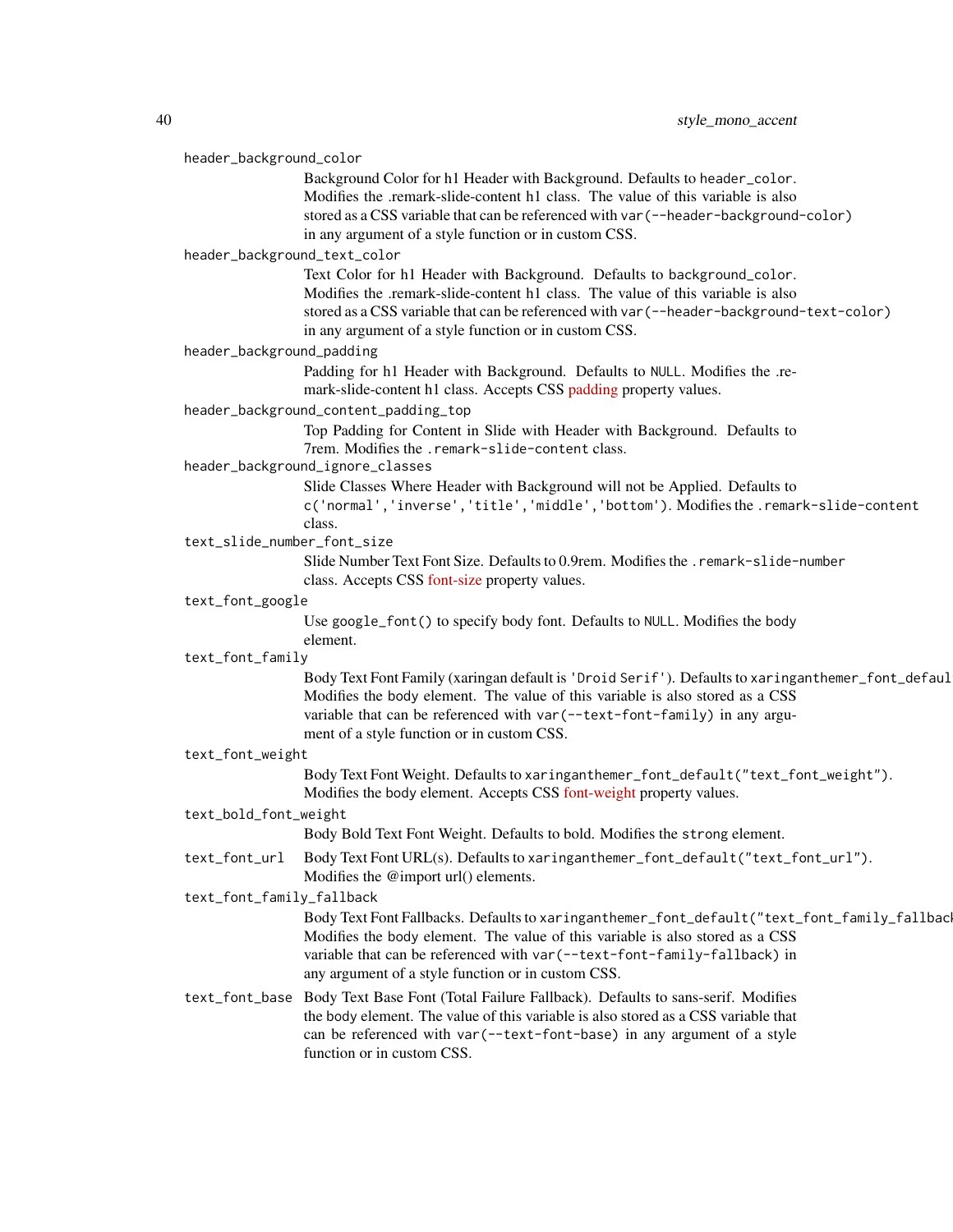header\_font\_google

Use google\_font() to specify header font. Defaults to NULL. Modifies the body element.

### header\_font\_family

Header Font Family (xaringan default is 'Yanone Kaffeesatz'). Defaults to xaringanthemer\_font\_default("header\_font\_family"). Modifies the h1, h2, h3 elements. The value of this variable is also stored as a CSS variable that can be referenced with var(--header-font-family) in any argument of a style function or in custom CSS.

header\_font\_weight

Header Font Weight. Defaults to xaringanthemer\_font\_default("header\_font\_weight"). Modifies the h1, h2, h3 elements. Accepts CSS [font-weight](https://developer.mozilla.org/en-US/docs/Web/CSS/font-weight) property values.

header\_font\_family\_fallback

Header Font Family Fallback. Defaults to Georgia, serif. Modifies the h1, h2, h3 elements. The value of this variable is also stored as a CSS variable that can be referenced with var(--header-font-family-fallback) in any argument of a style function or in custom CSS.

header\_font\_url

Header Font URL. Defaults to xaringanthemer\_font\_default("header\_font\_url"). Modifies the @import url elements.

#### code\_font\_google

Use google\_font() to specify code font. Defaults to NULL. Modifies the body element.

#### code\_font\_family

Code Font Family. Defaults to xaringanthemer\_font\_default("code\_font\_family"). Modifies the .remark-code, .remark-inline-code classes. The value of this variable is also stored as a CSS variable that can be referenced with var(--code-font-family) in any argument of a style function or in custom CSS.

- code\_font\_size Code Text Font Size. Defaults to 0.9rem. Modifies the .remark-inline class. Accepts CSS [font-size](https://developer.mozilla.org/en-US/docs/Web/CSS/font-size) property values. The value of this variable is also stored as a CSS variable that can be referenced with var(--code-font-size) in any argument of a style function or in custom CSS.
- code\_font\_url Code Font URL. Defaults to xaringanthemer\_font\_default("code\_font\_url"). Modifies the @import url elements.

code\_font\_family\_fallback

Code Font Fallback. Defaults to xaringanthemer\_font\_default("code\_font\_family\_fallback"). Modifies the .remark-code, .remark-inline-code classes.

#### link\_decoration

Text decoration of links. Defaults to none. Modifies the a, a > code elements. Accepts CSS [text-decoration](https://developer.mozilla.org/en-US/docs/Web/CSS/text-decoration) property values.

colors A named vector of custom colors. The names of the colors become CSS variables and classes that can be used within your slides. For example, colors = c(blue = "#bad4ed") adds a CSS variable --blue, a .blue CSS class that applies the color to the text or foreground color, and a .bg-blue CSS class that applies the color to the background.

## extra\_css A named list of CSS definitions each containing a named list of CSS propertyvalue pairs, i.e. list(".class-id" = list("css-property" = "value")).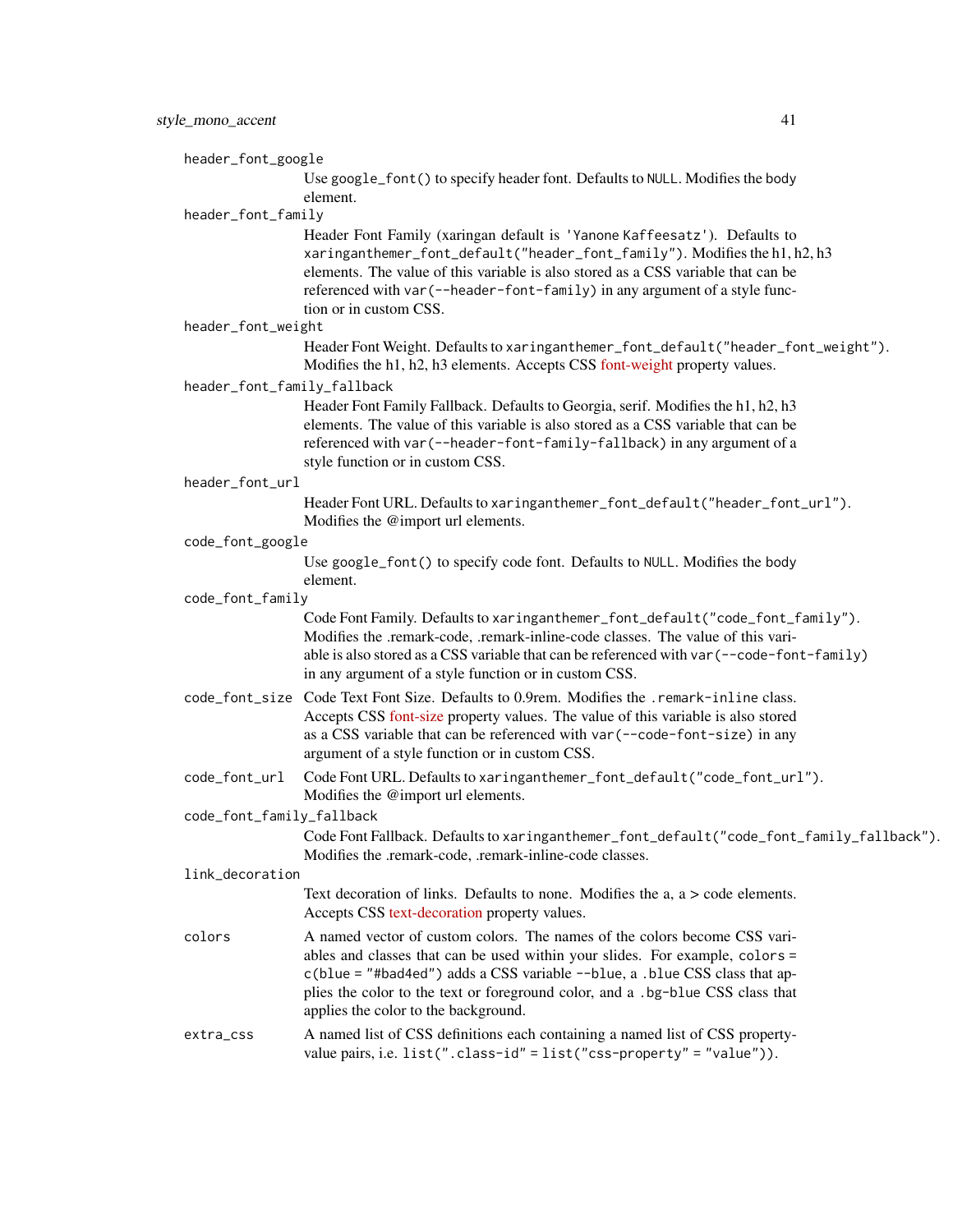| extra_fonts | A list of additional fonts to import, each list element can be either a URL                                                                                |
|-------------|------------------------------------------------------------------------------------------------------------------------------------------------------------|
|             | as a character string or a call to google_font(). To use a font imported in<br>extra_fonts, you will need to write custom CSS rules that apply the font to |
|             | an element or class with the font-family property. See the <b>Fonts</b> section of<br>vignette("xaringanthemer") for an example.                           |
| outfile     | Customized xaringan CSS output file name, default is "xaringan-themer.css"                                                                                 |

## Value

The CSS styles are written to the file path provided in outfile (by default to xaringan-themer.css). If outfile is NULL, the CSS is returned directly as a character string.

## Usage

To use the styles created by this theme function, make sure that you use xaringan-themer.css as your CSS file in your slides' YAML header. If you change the name of the output file using the outfile argument, use that name instead of the default file name.

```
output:
xaringan::moon_reader:
  css: xaringan-themer.css
```
# See Also

Other themes: [style\\_duo\\_accent\\_inverse\(](#page-24-0)), [style\\_duo\\_accent\(](#page-16-0)), [style\\_duo\(](#page-7-0)), [style\\_mono\\_accent\\_inverse\(](#page-42-0)), [style\\_mono\\_dark\(](#page-50-0)), [style\\_mono\\_light\(](#page-58-0)), [style\\_solarized\\_dark\(](#page-66-0)), [style\\_solarized\\_light\(](#page-74-0)), [xaringanthemer\\_font\\_default\(](#page-92-0))

Other Monotone themes: [style\\_mono\\_accent\\_inverse\(](#page-42-0)), [style\\_mono\\_dark\(](#page-50-0)), [style\\_mono\\_light\(](#page-58-0))

## Examples

```
# Create a xaringan style in a temporary file
xaringan_themer_css <- tempfile("xaringan-themer-", fileext = ".css")
style_mono_accent(
  base_color = "#43418A",
  outfile = xaringan_themer_css # omit in your slides to write the
                                # styles to xaringan-themer.css
)
# View the CSS:
# file.edit(xaringan_themer_css)
```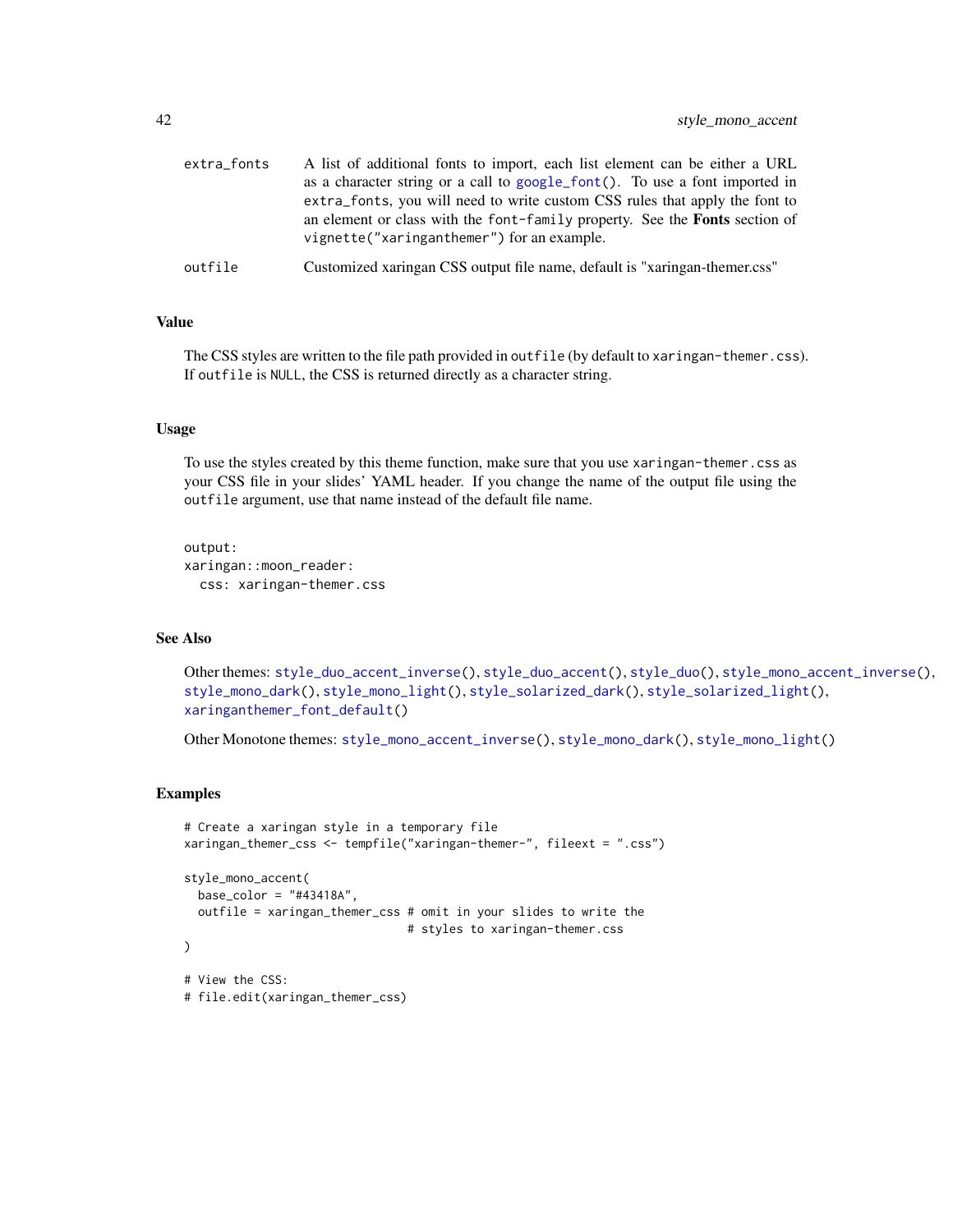<span id="page-42-0"></span>style\_mono\_accent\_inverse

*Monotone Accent Inverse Theme*

### **Description**

An "inverted" default xaringan theme with a single color used for color accents on select elements (headers, bold text, etc.).

#### Usage

```
style_mono_accent_inverse(
  base\_color = "#3C989E",white_color = "#FFFFFF",
 black_color = darken_color(base_color, 0.9),
  text_color = white_color,
  header_color = base_color,
  background_color = black_color,
  link_color = base_color,
  text_bold_color = base_color,
  text_slide_number_color = base_color,
  padding = "16px 64px 16px 64px",background_image = NULL,
  background_size = NULL,
  background_position = NULL,
  code_highlight\_color = "rgba(255, 255, 0, 0.5)code_inline_color = base_color,
  code_inline_background_color = NULL,
  code_inline_font_size = "1em",
  inverse_background_color = base_color,
  inverse_text_color = black_color,
  inverse_text_shadow = FALSE,
  inverse_header_color = black_color,
  inverse_link_color = link_color,
  title_slide_text_color = inverse_text_color,
  title_slide_background_color = inverse_background_color,
  title_slide_background_image = NULL,
  title_slide_background_size = NULL,
  title_slide_background_position = NULL,
  footnote_color = NULL,
  footnote_font_size = "0.9em",
  footnote_position_bottom = "60px",
  left_column_subtle_color = apply_alpha(base_color, 0.6),
  left_column_selected_color = base_color,
  blockquote_left_border_color = apply_alpha(base_color, 0.5),
  table_border_color = "#666",
  table_row_border_color = "#ddd",
```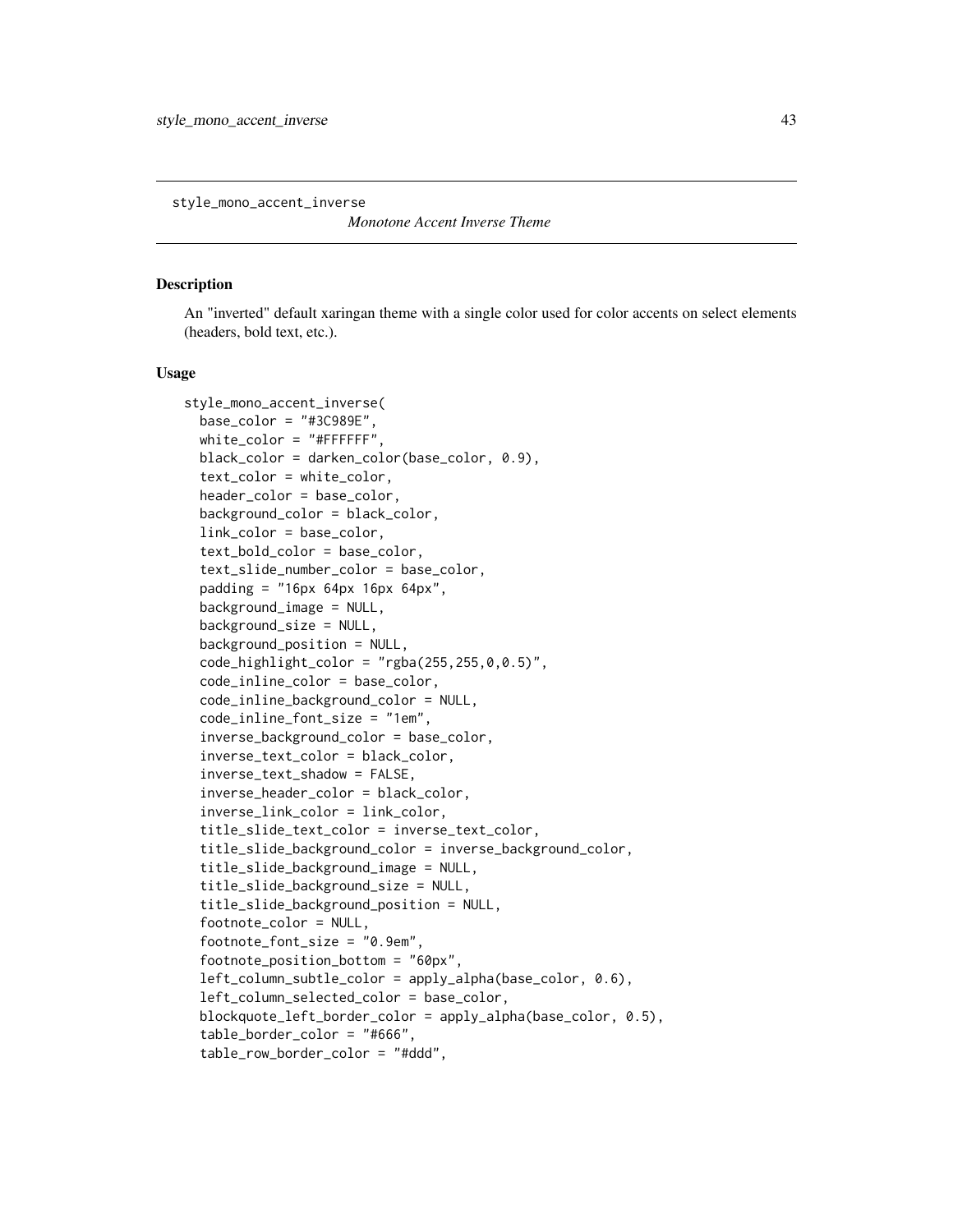```
table_row_even_background_color = darken_color(base_color, 0.8),
base_font_size = "20px".text_font_size = "1rem",
header_h1_font_size = "2.75rem",
header_h2_font_size = "2.25rem",
header_h3_font_size = "1.75rem",
header_background_auto = FALSE,
header_background_color = header_color,
header_background_text_color = background_color,
header_background_padding = NULL,
header_background_content_padding_top = "7rem",
header_background_ignore_classes = c("normal", "inverse", "title", "middle",
  "bottom"),
text_slide_number_font_size = "0.9rem",
text_font_google = NULL,
text_font_family = xaringanthemer_font_default("text_font_family"),
text_font_weight = xaringanthemer_font_default("text_font_weight"),
text_bold_font_weight = "bold",
text_font_url = xaringanthemer_font_default("text_font_url"),
text_font_family_fallback = xaringanthemer_font_default("text_font_family_fallback"),
text_font_base = "sans-serif",
header_font_google = NULL,
header_font_family = xaringanthemer_font_default("header_font_family"),
header_font_weight = xaringanthemer_font_default("header_font_weight"),
header_font_family_fallback = "Georgia, serif",
header_font_url = xaringanthemer_font_default("header_font_url"),
code_font_google = NULL,
code_font_family = xaringanthemer_font_default("code_font_family"),
code_font_size = "0.9rem",
code_font_url = xaringanthemer_font_default("code_font_url"),
code_font_family_fallback = xaringanthemer_font_default("code_font_family_fallback"),
link_decoration = "none",
colors = NULL,
extra_css = NULL,
extra_fonts = NULL,
outfile = "xaringan-themer.css"
```
#### Arguments

)

| base color  | Monotone Base Color, works best with a light color. Defaults to #3C989E. Used<br>in multiple CSS rules. The value of this variable is also stored as a CSS variable<br>that can be referenced with var $(-$ -base) in any argument of a style function or<br>in custom CSS.                        |
|-------------|----------------------------------------------------------------------------------------------------------------------------------------------------------------------------------------------------------------------------------------------------------------------------------------------------|
| white_color | Brightest color used, default is a very light version of base_color. Defaults to<br>#FFFFFF. Used in multiple CSS rules. The value of this variable is also stored<br>as a CSS variable that can be referenced with $var(-\text{-white})$ in any argument<br>of a style function or in custom CSS. |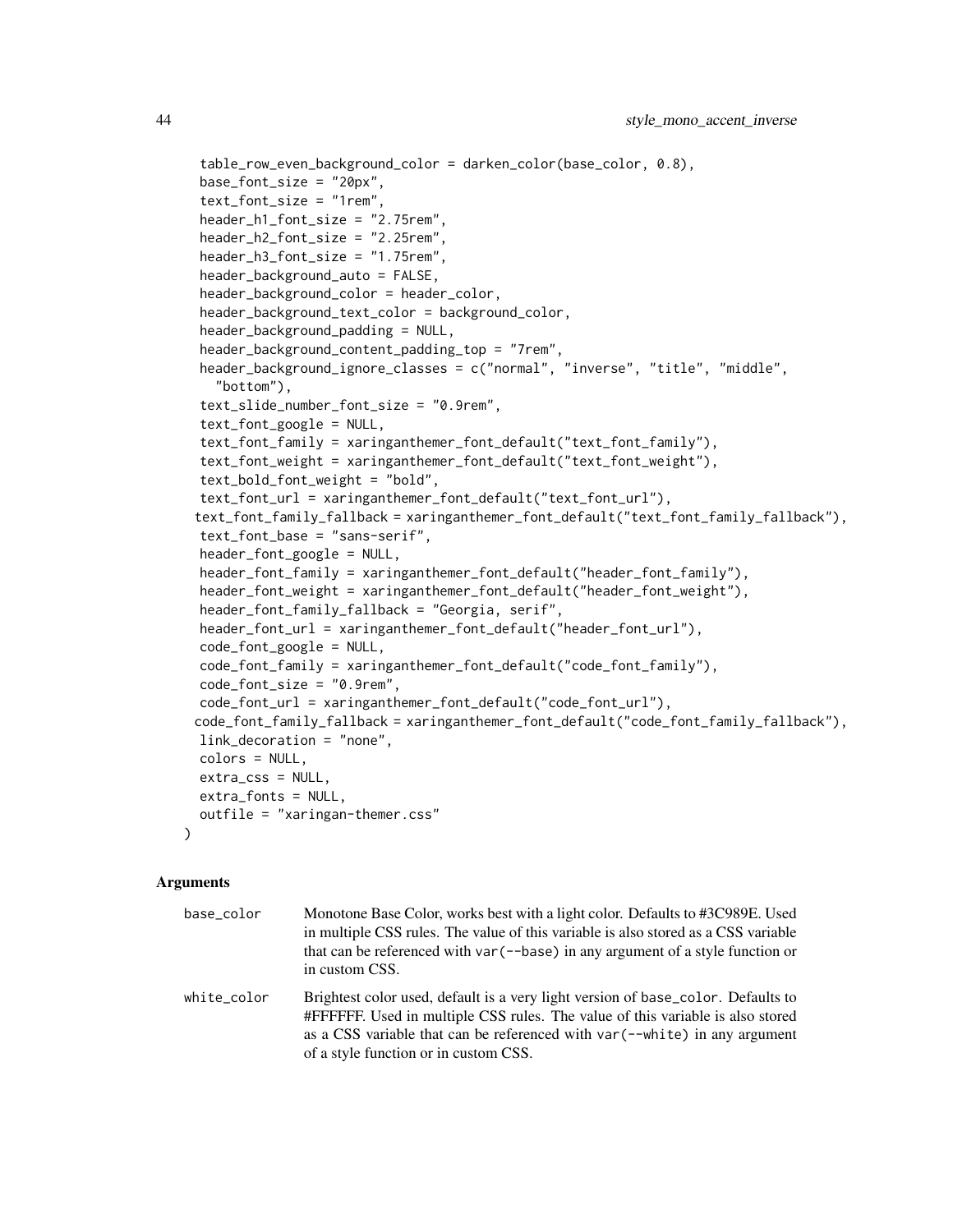| black_color             | Darkest color used, default is a very dark, version of base_color. Defaults<br>to darken_color(base_color, 0.9). Used in multiple CSS rules. The value<br>of this variable is also stored as a CSS variable that can be referenced with<br>var (--black) in any argument of a style function or in custom CSS.                                                                |
|-------------------------|-------------------------------------------------------------------------------------------------------------------------------------------------------------------------------------------------------------------------------------------------------------------------------------------------------------------------------------------------------------------------------|
| text_color              | Text Color. Defaults to white_color. Modifies the body element. The value<br>of this variable is also stored as a CSS variable that can be referenced with<br>var (--text_color) in any argument of a style function or in custom CSS.                                                                                                                                        |
| header_color            | Header Color. Defaults to base_color. Modifies the h1, h2, h3 elements. The<br>value of this variable is also stored as a CSS variable that can be referenced with<br>var (--header-color) in any argument of a style function or in custom CSS.                                                                                                                              |
| background_color        |                                                                                                                                                                                                                                                                                                                                                                               |
|                         | Slide Background Color. Defaults to black_color. Modifies the .remark-slide-content<br>class. The value of this variable is also stored as a CSS variable that can be ref-<br>erenced with var (--background-color) in any argument of a style function<br>or in custom CSS.                                                                                                  |
| link_color              | Link Color. Defaults to base_color. Modifies the $a$ , $a >$ code elements. The<br>value of this variable is also stored as a CSS variable that can be referenced with<br>var (--link-color) in any argument of a style function or in custom CSS.                                                                                                                            |
| text_bold_color         |                                                                                                                                                                                                                                                                                                                                                                               |
|                         | Bold Text Color. Defaults to base_color. Modifies the strong element. The<br>value of this variable is also stored as a CSS variable that can be referenced with<br>var (--text-bold-color) in any argument of a style function or in custom<br>CSS.                                                                                                                          |
| text_slide_number_color |                                                                                                                                                                                                                                                                                                                                                                               |
|                         | Slide Number Color. Defaults to base_color. Modifies the . remark-slide-number<br>class.                                                                                                                                                                                                                                                                                      |
| padding                 | Slide Padding in top right [bottom left] format. Defaults to 16px 64px 16px<br>64px. Modifies the .remark-slide-content class. Accepts CSS padding<br>property values.                                                                                                                                                                                                        |
| background_image        |                                                                                                                                                                                                                                                                                                                                                                               |
|                         | Background image applied to each and every slide. Set title_slide_background_image<br>= "none" to remove the background image from the title slide. Defaults to NULL.                                                                                                                                                                                                         |
| background_size         | Modifies the .remark-slide-content class.                                                                                                                                                                                                                                                                                                                                     |
|                         | Background image size, requires background_image to be set. If background_image<br>is set, background_size will default to cover so the background fills the screen.<br>If both background_image and background_position are set, will default to<br>100 percent. Defaults to NULL. Modifies the .remark-slide-content class.<br>Accepts CSS background-size property values. |
| background_position     |                                                                                                                                                                                                                                                                                                                                                                               |
| code_highlight_color    | Background image position, requires background_image to be set, and it is rec-<br>ommended to adjust background_size. Defaults to NULL. Modifies the . remark-slide-content<br>class. Accepts CSS background-position property values.                                                                                                                                        |
|                         | Code Line Highlight. Defaults to rgba(255,255,0,0.5). Modifies the .remark-code-line-highlighted<br>class. The value of this variable is also stored as a CSS variable that can be refer-<br>enced with var (--code-highlight-color) in any argument of a style function<br>or in custom CSS.                                                                                 |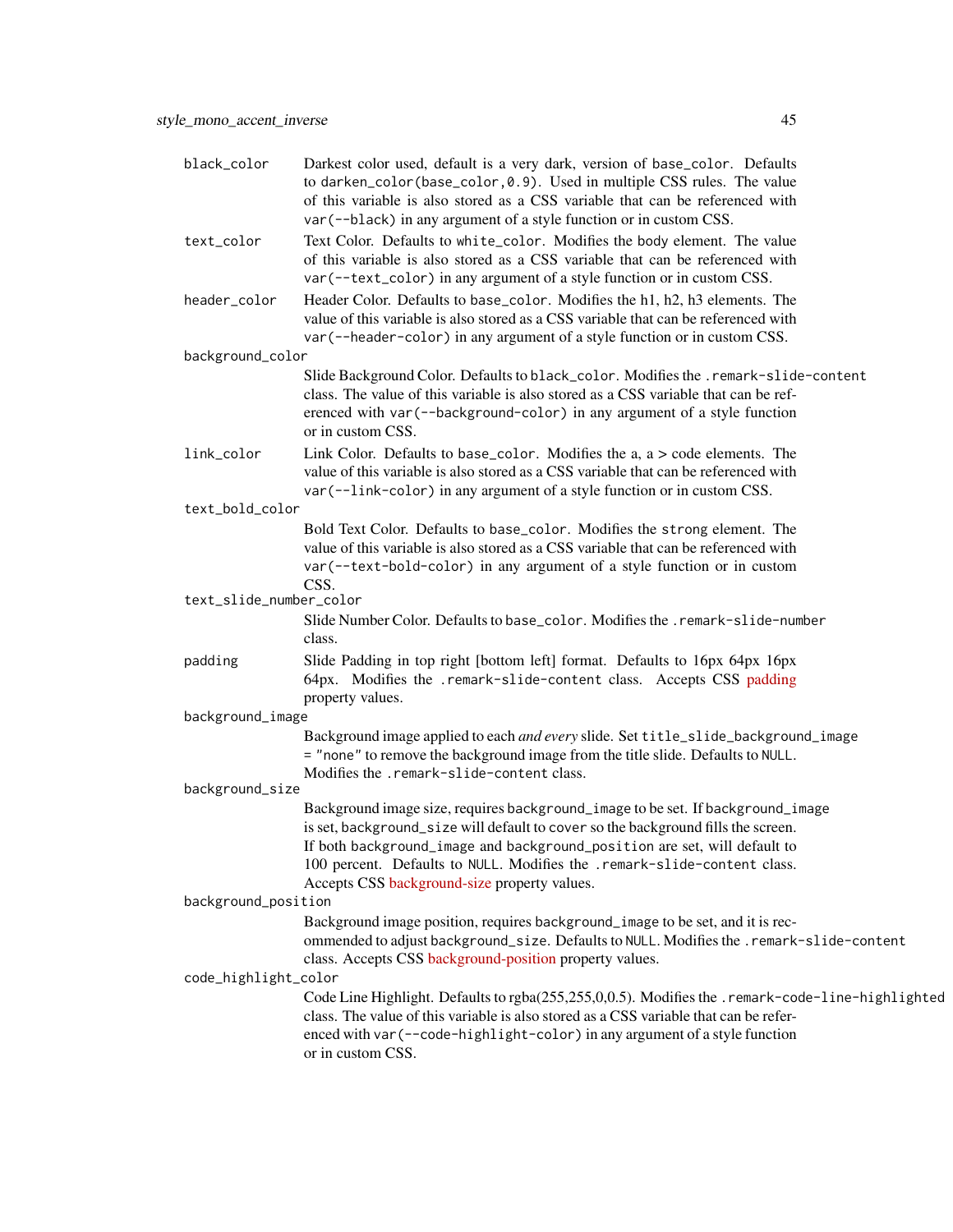#### code\_inline\_color

Inline Code Color. Defaults to base\_color. Modifies the .remark-inline-code class.

#### code\_inline\_background\_color

Inline Code Background Color. Defaults to NULL. Modifies the .remark-inline-code class.

### code\_inline\_font\_size

Inline Code Text Font Size. Defaults to 1em. Modifies the .remark-inline-code class. Accepts CSS [font-size](https://developer.mozilla.org/en-US/docs/Web/CSS/font-size) property values. The value of this variable is also stored as a CSS variable that can be referenced with var(--code-inline-font-size) in any argument of a style function or in custom CSS.

## inverse\_background\_color

Inverse Background Color. Defaults to base\_color. Modifies the .inverse class. The value of this variable is also stored as a CSS variable that can be referenced with var(--inverse-background-color) in any argument of a style function or in custom CSS.

#### inverse\_text\_color

Inverse Text Color. Defaults to black\_color. Modifies the .inverse class. The value of this variable is also stored as a CSS variable that can be referenced with var(--inverse-text-color) in any argument of a style function or in custom CSS.

## inverse\_text\_shadow

Enables Shadow on text of inverse slides. Defaults to FALSE. Modifies the .inverse class.

### inverse\_header\_color

Inverse Header Color. Defaults to black\_color. Modifies the .inverse h1, .inverse h2, .inverse h3 classes. The value of this variable is also stored as a CSS variable that can be referenced with var(--inverse-header-color) in any argument of a style function or in custom CSS.

#### inverse\_link\_color

Inverse Link Color. Defaults to link\_color. Modifies the .inverse a, .inverse a > code classes. The value of this variable is also stored as a CSS variable that can be referenced with var(--inverse-link-color) in any argument of a style function or in custom CSS.

## title\_slide\_text\_color

Title Slide Text Color. Defaults to inverse\_text\_color. Modifies the .title-slide class. The value of this variable is also stored as a CSS variable that can be referenced with var(--title-slide-text-color) in any argument of a style function or in custom CSS.

## title\_slide\_background\_color

Title Slide Background Color. Defaults to inverse\_background\_color. Modifies the .title-slide class. The value of this variable is also stored as a CSS variable that can be referenced with var(--title-slide-background-color) in any argument of a style function or in custom CSS.

### title\_slide\_background\_image

Title Slide Background Image URL. Defaults to NULL. Modifies the .title-slide class.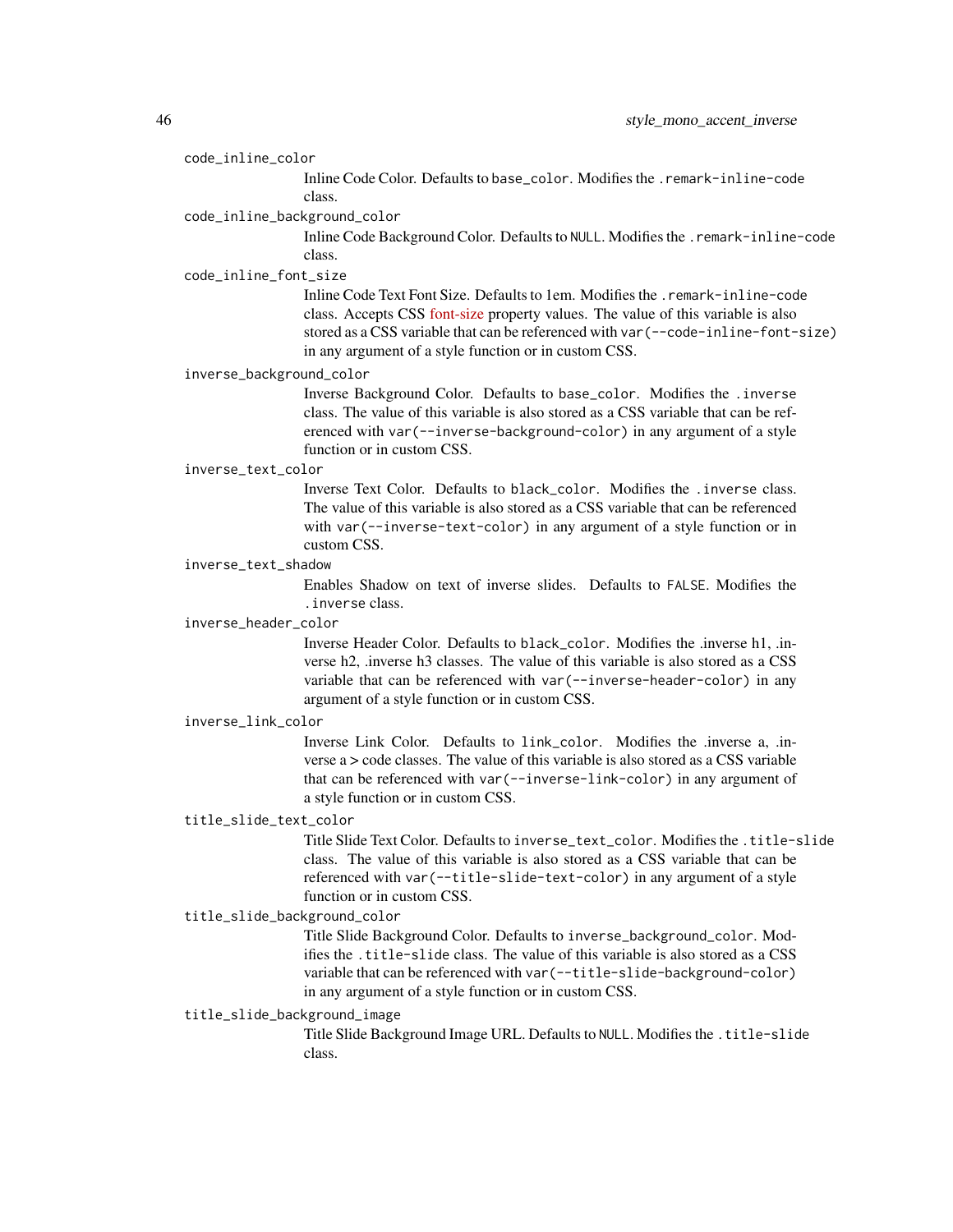title\_slide\_background\_size

Title Slide Background Image Size, defaults to "cover" if background image is set. Defaults to NULL. Modifies the .title-slide class. Accepts CSS [backgroun](https://developer.mozilla.org/en-US/docs/Web/CSS/background-size)d[size](https://developer.mozilla.org/en-US/docs/Web/CSS/background-size) property values.

#### title\_slide\_background\_position

Title Slide Background Image Position. Defaults to NULL. Modifies the .title-slide class. Accepts CSS [background-position](https://developer.mozilla.org/en-US/docs/Web/CSS/background-position) property values.

footnote\_color Footnote text color (if NA, then it will be the same color as text\_color). Defaults to NULL. Modifies the . footnote class.

#### footnote\_font\_size

Footnote font size. Defaults to 0.9em. Modifies the .footnote class. Accepts CSS [font-size](https://developer.mozilla.org/en-US/docs/Web/CSS/font-size) property values.

### footnote\_position\_bottom

Footnote location from bottom of screen. Defaults to 60px. Modifies the . footnote class. Accepts CSS [position](https://developer.mozilla.org/en-US/docs/Web/CSS/position_value) property values.

left\_column\_subtle\_color

Left Column Text (not last). Defaults to apply\_alpha(base\_color, 0.6). Modifies the .left-column h2, .left-column h3 classes.

left\_column\_selected\_color

Left Column Current Selection. Defaults to base\_color. Modifies the .leftcolumn h2:last-of-type, .left-column h3:last-child classes.

blockquote\_left\_border\_color

Blockquote Left Border Color. Defaults to apply\_alpha(base\_color,0.5). Modifies the blockquote element.

table\_border\_color

Table top/bottom border. Defaults to #666. Modifies the table: border-top, border-bottom elements.

table\_row\_border\_color

Table row inner bottom border. Defaults to #ddd. Modifies the table thead th: border-bottom elements.

table\_row\_even\_background\_color

Table Even Row Background Color. Defaults to darken\_color(base\_color,0.8). Modifies the thead, tfoot, tr:nth-child(even) elements.

- base\_font\_size Base Font Size for All Slide Elements (must be px). Defaults to 20px. Modifies the html element. The value of this variable is also stored as a CSS variable that can be referenced with var(--base-font-size) in any argument of a style function or in custom CSS.
- text\_font\_size Slide Body Text Font Size. Defaults to 1rem. Modifies the .remark-slide-content class. Accepts CSS [font-size](https://developer.mozilla.org/en-US/docs/Web/CSS/font-size) property values. The value of this variable is also stored as a CSS variable that can be referenced with var(--text-font-size) in any argument of a style function or in custom CSS.

header\_h1\_font\_size

h1 Header Text Font Size. Defaults to 2.75 rem. Modifies the remark-slidecontent h1 class. Accepts CSS [font-size](https://developer.mozilla.org/en-US/docs/Web/CSS/font-size) property values. The value of this variable is also stored as a CSS variable that can be referenced with var(--header-h1-font-size) in any argument of a style function or in custom CSS.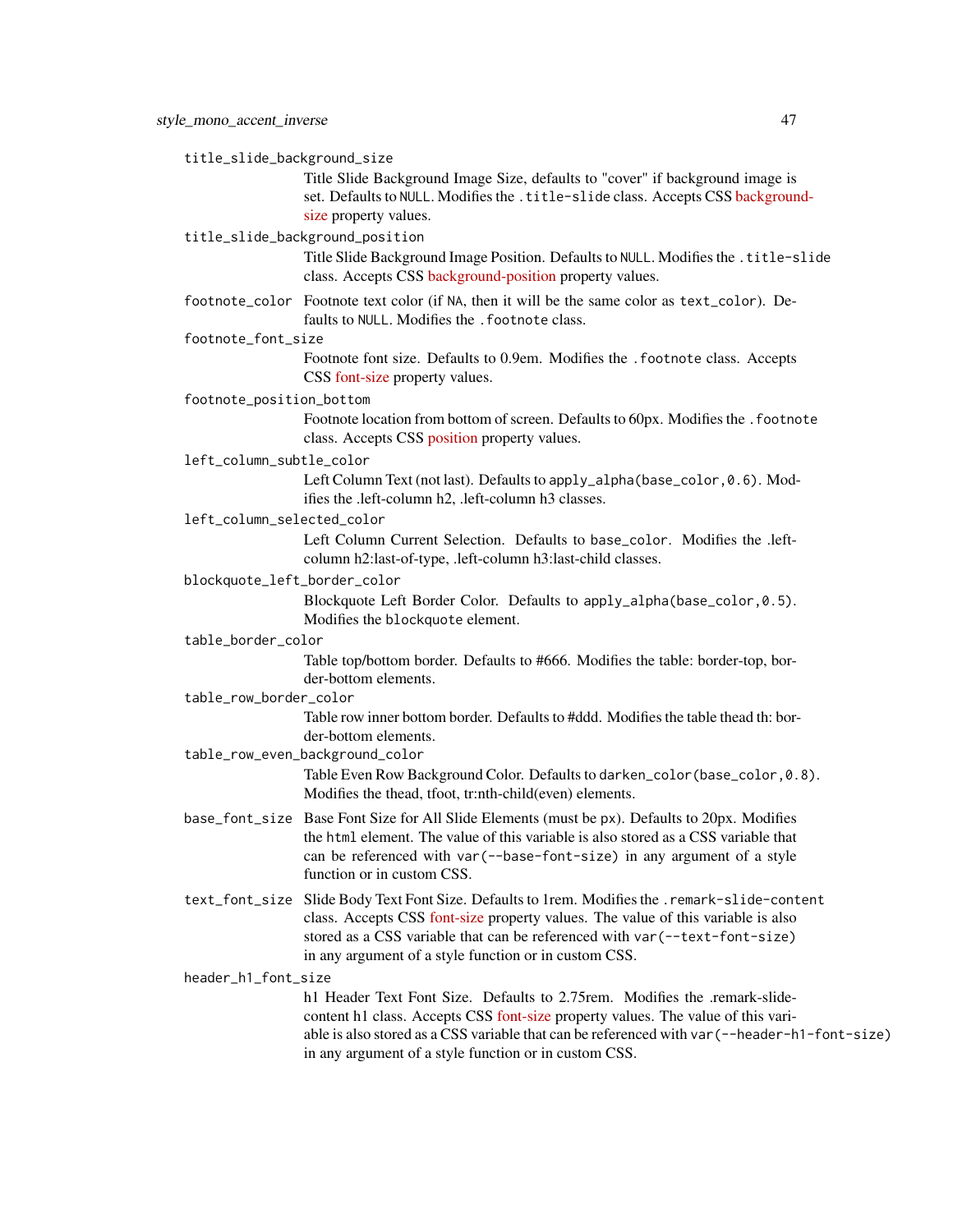#### header\_h2\_font\_size

h<sub>2</sub> Header Text Font Size. Defaults to 2.25rem. Modifies the .remark-slidecontent h2 class. Accepts CSS [font-size](https://developer.mozilla.org/en-US/docs/Web/CSS/font-size) property values. The value of this variable is also stored as a CSS variable that can be referenced with var(--header-h2-font-size) in any argument of a style function or in custom CSS.

## header\_h3\_font\_size

h<sub>3</sub> Header Text Font Size. Defaults to 1.75rem. Modifies the .remark-slidecontent h3 class. Accepts CSS [font-size](https://developer.mozilla.org/en-US/docs/Web/CSS/font-size) property values. The value of this variable is also stored as a CSS variable that can be referenced with var(--header-h3-font-size) in any argument of a style function or in custom CSS.

#### header\_background\_auto

Add background under slide title automatically for h1 header elements. If not enabled, use class: header\_background to enable. Defaults to FALSE.

### header\_background\_color

Background Color for h1 Header with Background. Defaults to header\_color. Modifies the .remark-slide-content h1 class. The value of this variable is also stored as a CSS variable that can be referenced with var(--header-background-color) in any argument of a style function or in custom CSS.

## header\_background\_text\_color

Text Color for h1 Header with Background. Defaults to background\_color. Modifies the .remark-slide-content h1 class. The value of this variable is also stored as a CSS variable that can be referenced with var(--header-background-text-color) in any argument of a style function or in custom CSS.

### header\_background\_padding

Padding for h1 Header with Background. Defaults to NULL. Modifies the .remark-slide-content h1 class. Accepts CSS [padding](https://developer.mozilla.org/en-US/docs/Web/CSS/padding) property values.

## header\_background\_content\_padding\_top

Top Padding for Content in Slide with Header with Background. Defaults to 7rem. Modifies the .remark-slide-content class.

## header\_background\_ignore\_classes

Slide Classes Where Header with Background will not be Applied. Defaults to c('normal','inverse','title','middle','bottom'). Modifies the .remark-slide-content

#### class.

text\_slide\_number\_font\_size

Slide Number Text Font Size. Defaults to 0.9rem. Modifies the .remark-slide-number class. Accepts CSS [font-size](https://developer.mozilla.org/en-US/docs/Web/CSS/font-size) property values.

#### text\_font\_google

Use google\_font() to specify body font. Defaults to NULL. Modifies the body element.

#### text\_font\_family

Body Text Font Family (xaringan default is 'Droid Serif'). Defaults to xaringanthemer\_font\_defaul Modifies the body element. The value of this variable is also stored as a CSS variable that can be referenced with var(--text-font-family) in any argument of a style function or in custom CSS.

### text\_font\_weight

Body Text Font Weight. Defaults to xaringanthemer\_font\_default("text\_font\_weight"). Modifies the body element. Accepts CSS [font-weight](https://developer.mozilla.org/en-US/docs/Web/CSS/font-weight) property values.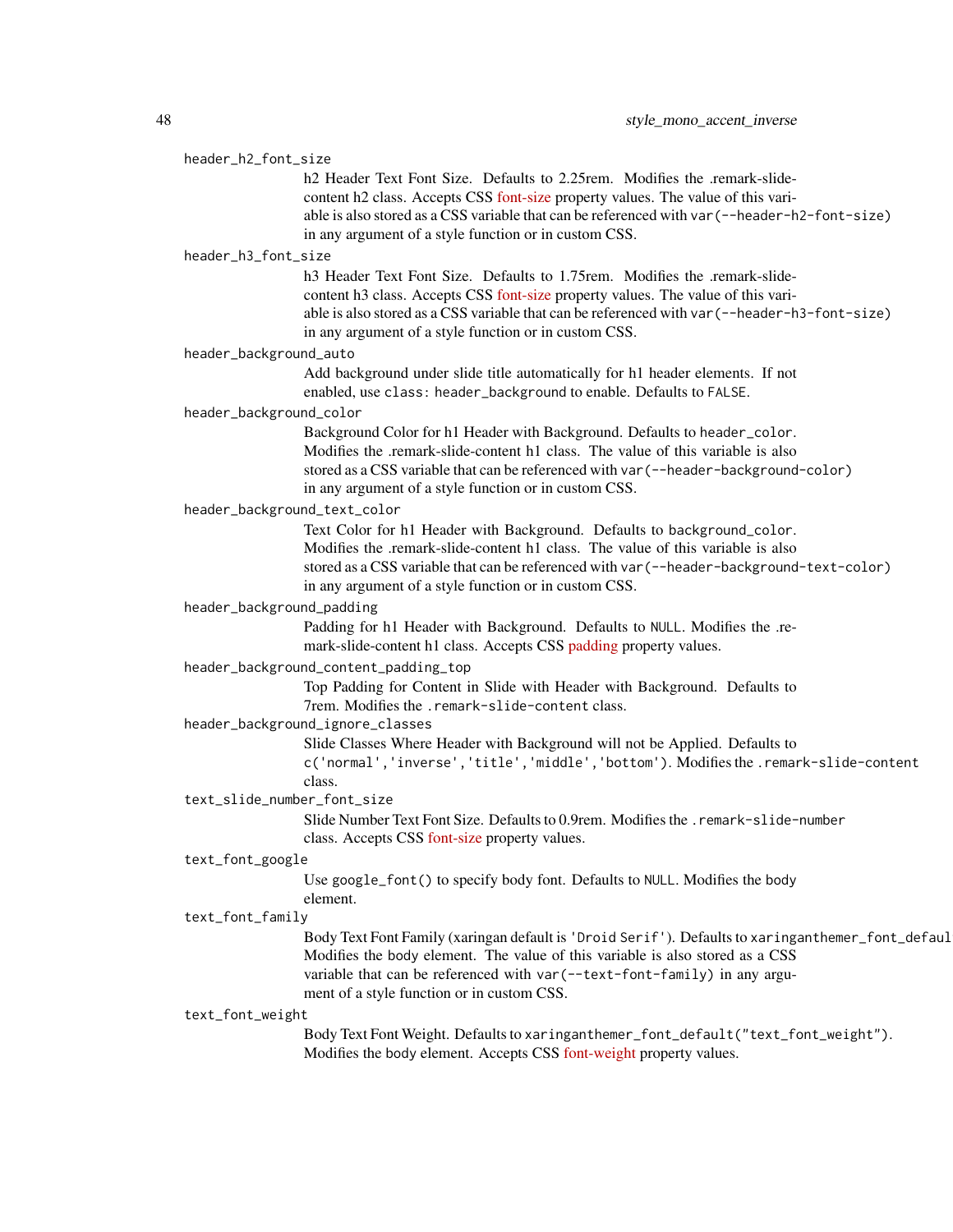| text_bold_font_weight       |                                                                                                                                                                                                                                                                                                                                                       |
|-----------------------------|-------------------------------------------------------------------------------------------------------------------------------------------------------------------------------------------------------------------------------------------------------------------------------------------------------------------------------------------------------|
|                             | Body Bold Text Font Weight. Defaults to bold. Modifies the strong element.                                                                                                                                                                                                                                                                            |
| text_font_url               | Body Text Font URL(s). Defaults to xaringanthemer_font_default("text_font_url").<br>Modifies the @import url() elements.                                                                                                                                                                                                                              |
| text_font_family_fallback   |                                                                                                                                                                                                                                                                                                                                                       |
|                             | Body Text Font Fallbacks. Defaults to xaringanthemer_font_default("text_font_family_fallbac<br>Modifies the body element. The value of this variable is also stored as a CSS<br>variable that can be referenced with var (--text-font-family-fallback) in<br>any argument of a style function or in custom CSS.                                       |
|                             | text_font_base Body Text Base Font (Total Failure Fallback). Defaults to sans-serif. Modifies<br>the body element. The value of this variable is also stored as a CSS variable that<br>can be referenced with var (--text-font-base) in any argument of a style<br>function or in custom CSS.                                                         |
| header_font_google          |                                                                                                                                                                                                                                                                                                                                                       |
|                             | Use google_font() to specify header font. Defaults to NULL. Modifies the body<br>element.                                                                                                                                                                                                                                                             |
| header_font_family          |                                                                                                                                                                                                                                                                                                                                                       |
|                             | Header Font Family (xaringan default is 'Yanone Kaffeesatz'). Defaults to<br>xaringanthemer_font_default("header_font_family"). Modifies the h1, h2, h3<br>elements. The value of this variable is also stored as a CSS variable that can be<br>referenced with var (--header-font-family) in any argument of a style func-<br>tion or in custom CSS. |
| header_font_weight          |                                                                                                                                                                                                                                                                                                                                                       |
|                             | Header Font Weight. Defaults to xaringanthemer_font_default("header_font_weight").<br>Modifies the h1, h2, h3 elements. Accepts CSS font-weight property values.                                                                                                                                                                                      |
| header_font_family_fallback |                                                                                                                                                                                                                                                                                                                                                       |
|                             | Header Font Family Fallback. Defaults to Georgia, serif. Modifies the h1, h2, h3<br>elements. The value of this variable is also stored as a CSS variable that can be<br>referenced with var (--header-font-family-fallback) in any argument of a<br>style function or in custom CSS.                                                                 |
| header_font_url             |                                                                                                                                                                                                                                                                                                                                                       |
|                             | Header Font URL. Defaults to xaringanthemer_font_default("header_font_url").<br>Modifies the @import url elements.                                                                                                                                                                                                                                    |
| code_font_google            |                                                                                                                                                                                                                                                                                                                                                       |
|                             | Use google_font() to specify code font. Defaults to NULL. Modifies the body<br>element.                                                                                                                                                                                                                                                               |
| code_font_family            |                                                                                                                                                                                                                                                                                                                                                       |
|                             | Code Font Family. Defaults to xaringanthemer_font_default("code_font_family").<br>Modifies the .remark-code, .remark-inline-code classes. The value of this vari-<br>able is also stored as a CSS variable that can be referenced with var (--code-font-family)<br>in any argument of a style function or in custom CSS.                              |
|                             | code_font_size Code Text Font Size. Defaults to 0.9rem. Modifies the .remark-inline class.<br>Accepts CSS font-size property values. The value of this variable is also stored<br>as a CSS variable that can be referenced with var (--code-font-size) in any<br>argument of a style function or in custom CSS.                                       |
| code_font_url               | Code Font URL. Defaults to xaringanthemer_font_default("code_font_url").<br>Modifies the @import url elements.                                                                                                                                                                                                                                        |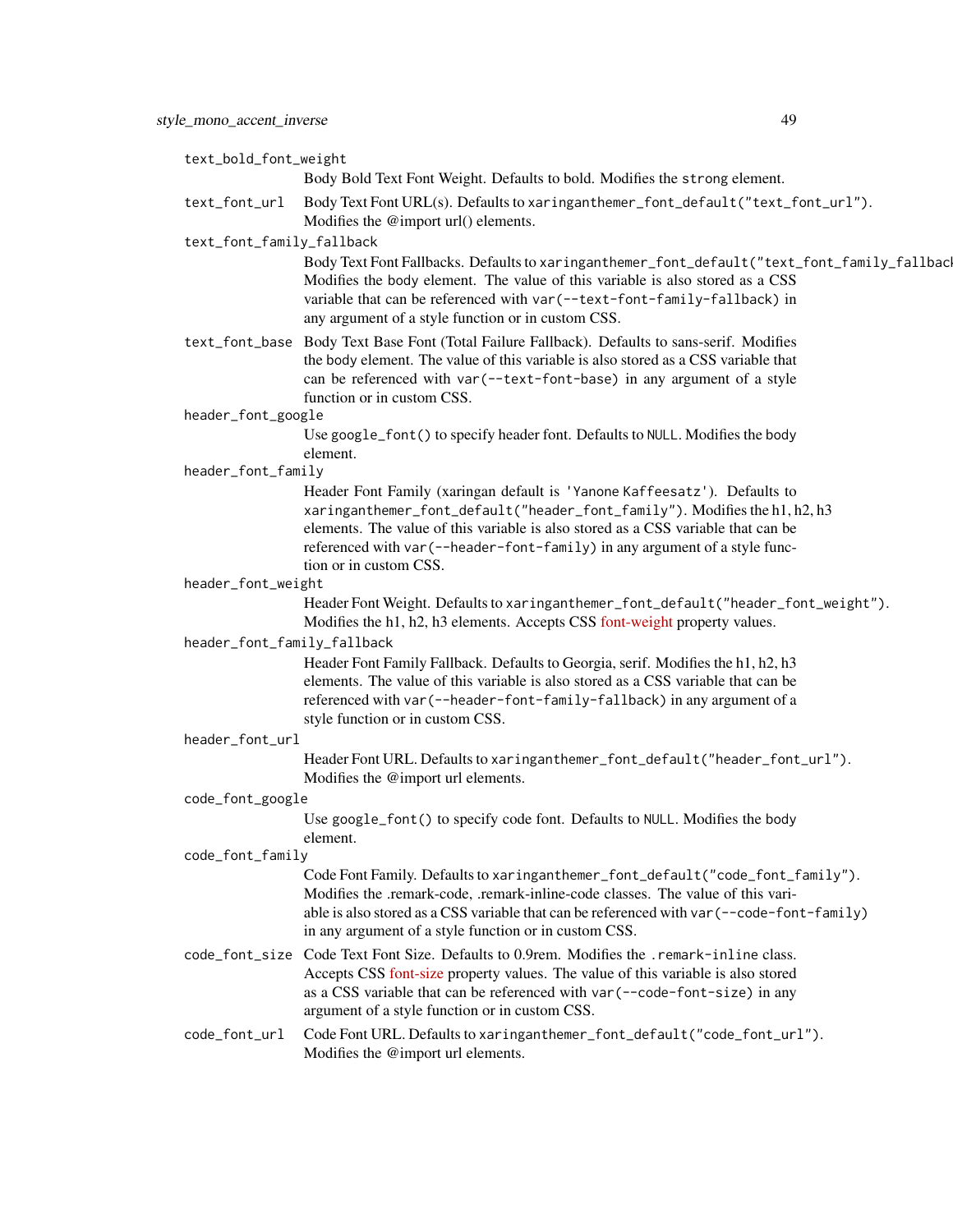| code_font_family_fallback |                                                                                                                                                                                                                                                                                                                                                                               |
|---------------------------|-------------------------------------------------------------------------------------------------------------------------------------------------------------------------------------------------------------------------------------------------------------------------------------------------------------------------------------------------------------------------------|
|                           | Code Font Fallback. Defaults to xaringanthemer_font_default("code_font_family_fallback").<br>Modifies the .remark-code, .remark-inline-code classes.                                                                                                                                                                                                                          |
| link_decoration           |                                                                                                                                                                                                                                                                                                                                                                               |
|                           | Text decoration of links. Defaults to none. Modifies the $a, a > code$ elements.<br>Accepts CSS text-decoration property values.                                                                                                                                                                                                                                              |
| colors                    | A named vector of custom colors. The names of the colors become CSS vari-<br>ables and classes that can be used within your slides. For example, colors =<br>$c(blue = "#bad4ed")$ adds a CSS variable $\neg$ -blue, a .blue CSS class that ap-<br>plies the color to the text or foreground color, and a .bg-blue CSS class that<br>applies the color to the background.     |
| extra_css                 | A named list of CSS definitions each containing a named list of CSS property-<br>value pairs, i.e. $list("class-id" = list("css-property" = "value"))$ .                                                                                                                                                                                                                      |
| extra_fonts               | A list of additional fonts to import, each list element can be either a URL<br>as a character string or a call to google_font(). To use a font imported in<br>extra_fonts, you will need to write custom CSS rules that apply the font to<br>an element or class with the font-family property. See the <b>Fonts</b> section of<br>vignette("xaringanthemer") for an example. |
| outfile                   | Customized xaringan CSS output file name, default is "xaringan-themer.css"                                                                                                                                                                                                                                                                                                    |

## Value

The CSS styles are written to the file path provided in outfile (by default to xaringan-themer.css). If outfile is NULL, the CSS is returned directly as a character string.

## Usage

To use the styles created by this theme function, make sure that you use xaringan-themer.css as your CSS file in your slides' YAML header. If you change the name of the output file using the outfile argument, use that name instead of the default file name.

output: xaringan::moon\_reader: css: xaringan-themer.css

### See Also

Other themes: [style\\_duo\\_accent\\_inverse\(](#page-24-0)), [style\\_duo\\_accent\(](#page-16-0)), [style\\_duo\(](#page-7-0)), [style\\_mono\\_accent\(](#page-33-0)), [style\\_mono\\_dark\(](#page-50-0)), [style\\_mono\\_light\(](#page-58-0)), [style\\_solarized\\_dark\(](#page-66-0)), [style\\_solarized\\_light\(](#page-74-0)), [xaringanthemer\\_font\\_default\(](#page-92-0))

Other Monotone themes: [style\\_mono\\_accent\(](#page-33-0)), [style\\_mono\\_dark\(](#page-50-0)), [style\\_mono\\_light\(](#page-58-0))

## Examples

```
# Create a xaringan style in a temporary file
xaringan_themer_css <- tempfile("xaringan-themer-", fileext = ".css")
```
style\_mono\_accent\_inverse(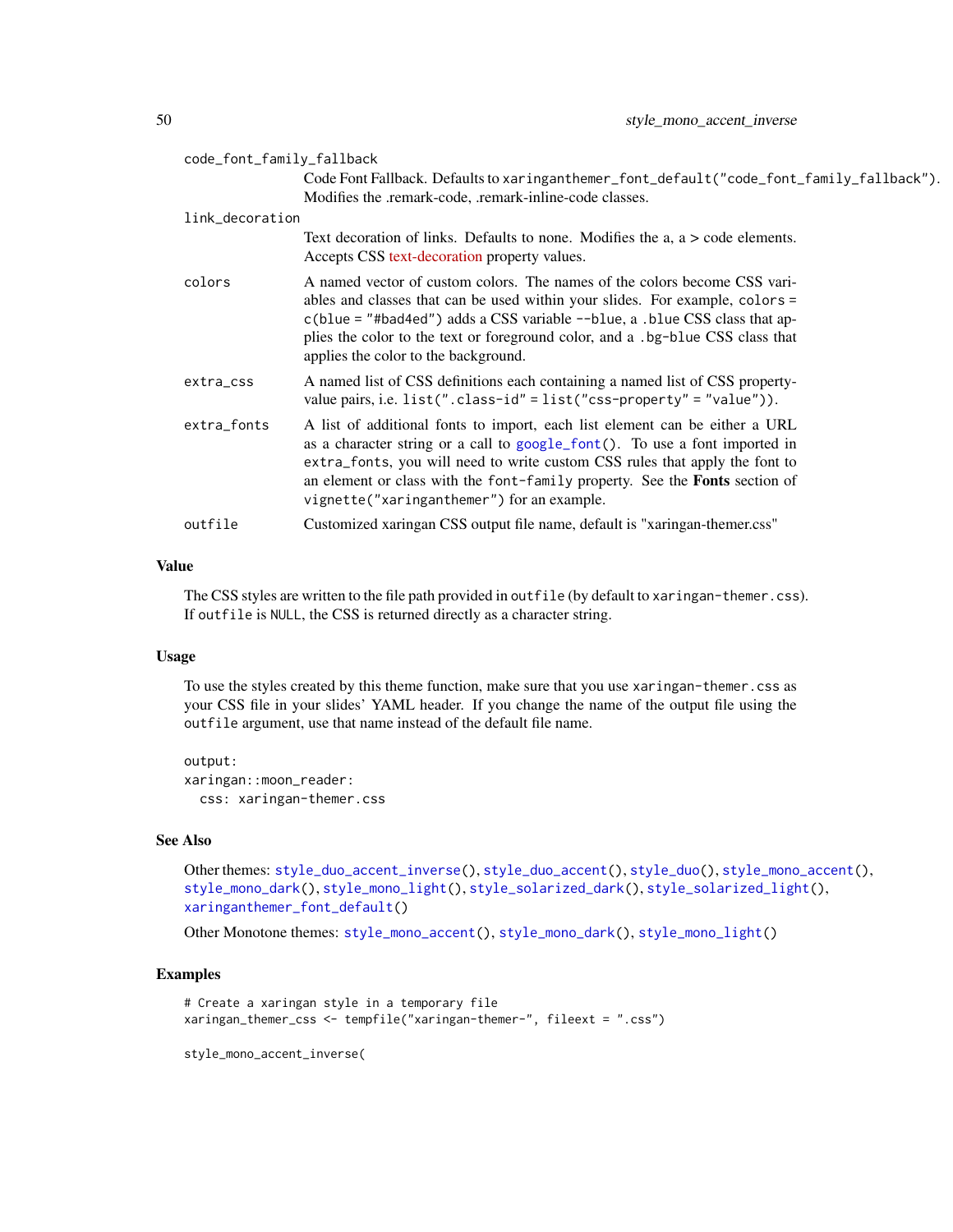## style\_mono\_dark 51

```
base_color = "#3c989e",
 outfile = xaringan_themer_css # omit in your slides to write the
                                 # styles to xaringan-themer.css
\mathcal{L}# View the CSS:
# file.edit(xaringan_themer_css)
```
<span id="page-50-0"></span>style\_mono\_dark *Monotone Dark Theme*

## Description

A dark monotone theme based around a single color.

#### Usage

```
style_mono_dark(
  base_color = "#cbf7ed",
  white_color = lighten_color(base_color, 0.8),
  black_color = darken_color(base_color, 0.85),
  text_color = white_color,
  header_color = base_color,
  background_color = black_color,
  link_color = base_color,
  text_bold_color = base_color,
  text_slide_number_color = base_color,
  padding = "16px 64px 16px 64px",background_image = NULL,
  background_size = NULL,
  background_position = NULL,
  code_highlight\_color = "rgba(255, 255, 0, 0.5)code_inline_color = base_color,
  code_inline_background_color = NULL,
  code_inline_font_size = "1em",
  inverse_background_color = base_color,
  inverse_text_color = black_color,
  inverse_text_shadow = FALSE,
  inverse_header_color = black_color,
  inverse_link_color = link_color,
  title_slide_text_color = inverse_text_color,
  title_slide_background_color = inverse_background_color,
  title_slide_background_image = NULL,
  title_slide_background_size = NULL,
  title_slide_background_position = NULL,
  footnote_color = NULL,
  footnote_font_size = "0.9em",
```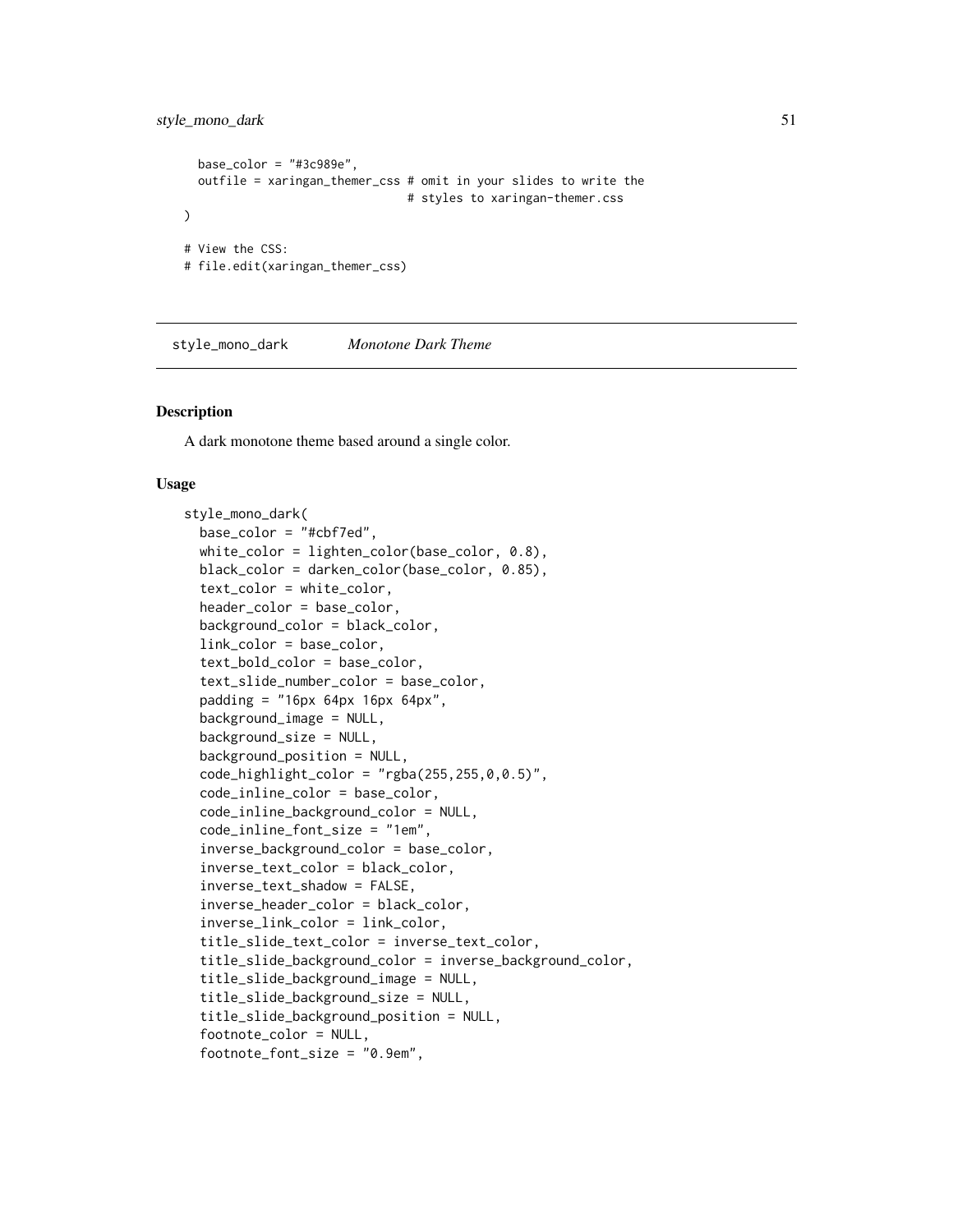```
footnote_position_bottom = "60px",
left_column_subtle_color = apply_alpha(base_color, 0.6),
left_column_selected_color = base_color,
blockquote_left_border_color = apply_alpha(base_color, 0.5),
table_border_color = "#666",
table_row_border_color = "#ddd",
table_row_even_background_color = darken_color(base_color, 0.7),
base_font_size = "20px",
text_font_size = "1rem",header_h1_font_size = "2.75rem",
header_h2_font_size = "2.25rem",
header_h3_font_size = "1.75rem",
header_background_auto = FALSE,
header_background_color = header_color,
header_background_text_color = background_color,
header_background_padding = NULL,
header_background_content_padding_top = "7rem",
header_background_ignore_classes = c("normal", "inverse", "title", "middle",
  "bottom"),
text_slide_number_font_size = "0.9rem",
text_font_google = NULL,
text_font_family = xaringanthemer_font_default("text_font_family"),
text_font_weight = xaringanthemer_font_default("text_font_weight"),
text_bold_font_weight = "bold",
text_font_url = xaringanthemer_font_default("text_font_url"),
text_font_family_fallback = xaringanthemer_font_default("text_font_family_fallback"),
text_font_base = "sans-serif",
header_font_google = NULL,
header_font_family = xaringanthemer_font_default("header_font_family"),
header_font_weight = xaringanthemer_font_default("header_font_weight"),
header_font_family_fallback = "Georgia, serif",
header_font_url = xaringanthemer_font_default("header_font_url"),
code_font_google = NULL,
code_font_family = xaringanthemer_font_default("code_font_family"),
code_font_size = "0.9rem",
code_font_url = xaringanthemer_font_default("code_font_url"),
code_font_family_fallback = xaringanthemer_font_default("code_font_family_fallback"),
link_decoration = "none",
colors = NULL,
extra_css = NULL,
extra_fonts = NULL,
outfile = "xaringan-themer.css"
```
#### Arguments

)

base\_color Monotone Base Color, works best with a light color.. Defaults to #cbf7ed. Used in multiple CSS rules. The value of this variable is also stored as a CSS variable that can be referenced with var(--base) in any argument of a style function or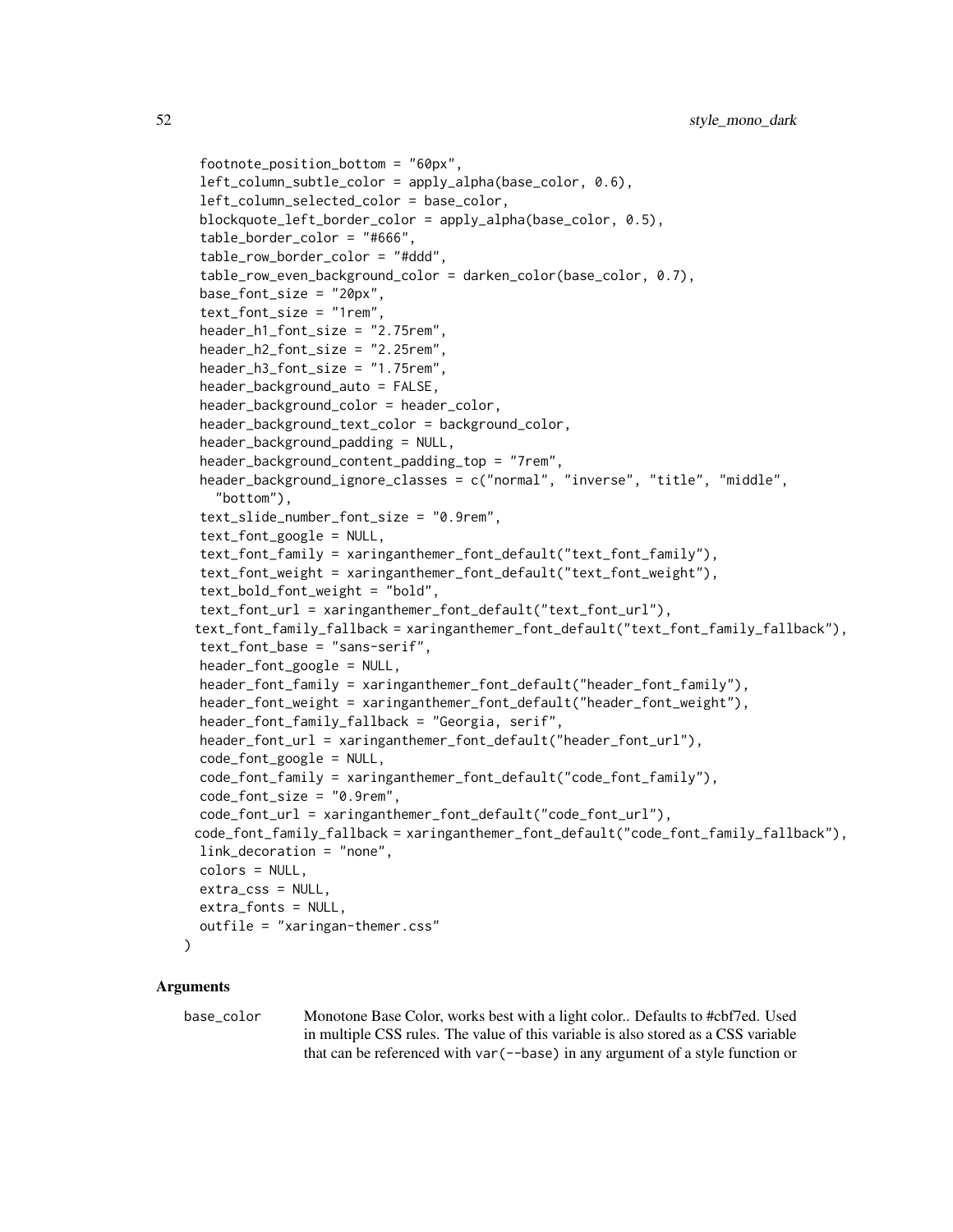in custom CSS.

| white_color             | Brightest color used, default is a very light version of base_color. Defaults<br>to lighten_color(base_color,0.8). Used in multiple CSS rules. The value<br>of this variable is also stored as a CSS variable that can be referenced with<br>var (--white) in any argument of a style function or in custom CSS.                                                              |
|-------------------------|-------------------------------------------------------------------------------------------------------------------------------------------------------------------------------------------------------------------------------------------------------------------------------------------------------------------------------------------------------------------------------|
| black_color             | Darkest color used, default is a very dark, version of base_color. Defaults to<br>darken_color(base_color,0.85). Used in multiple CSS rules. The value<br>of this variable is also stored as a CSS variable that can be referenced with<br>var (--black) in any argument of a style function or in custom CSS.                                                                |
| text_color              | Text Color. Defaults to white_color. Modifies the body element. The value<br>of this variable is also stored as a CSS variable that can be referenced with<br>var (--text_color) in any argument of a style function or in custom CSS.                                                                                                                                        |
| header_color            | Header Color. Defaults to base_color. Modifies the h1, h2, h3 elements. The<br>value of this variable is also stored as a CSS variable that can be referenced with<br>var (--header-color) in any argument of a style function or in custom CSS.                                                                                                                              |
| background_color        |                                                                                                                                                                                                                                                                                                                                                                               |
|                         | Slide Background Color. Defaults to black_color. Modifies the .remark-slide-content<br>class. The value of this variable is also stored as a CSS variable that can be ref-<br>erenced with var (--background-color) in any argument of a style function<br>or in custom CSS.                                                                                                  |
| link_color              | Link Color. Defaults to base_color. Modifies the $a, a > code$ elements. The<br>value of this variable is also stored as a CSS variable that can be referenced with<br>var (--link-color) in any argument of a style function or in custom CSS.                                                                                                                               |
| text_bold_color         |                                                                                                                                                                                                                                                                                                                                                                               |
|                         | Bold Text Color. Defaults to base_color. Modifies the strong element. The<br>value of this variable is also stored as a CSS variable that can be referenced with<br>var (--text-bold-color) in any argument of a style function or in custom<br>CSS.                                                                                                                          |
| text_slide_number_color |                                                                                                                                                                                                                                                                                                                                                                               |
|                         | Slide Number Color. Defaults to base_color. Modifies the . remark-slide-number<br>class.                                                                                                                                                                                                                                                                                      |
| padding                 | Slide Padding in top right [bottom left] format. Defaults to 16px 64px 16px<br>64px. Modifies the .remark-slide-content class. Accepts CSS padding<br>property values.                                                                                                                                                                                                        |
| background_image        |                                                                                                                                                                                                                                                                                                                                                                               |
|                         | Background image applied to each and every slide. Set title_slide_background_image<br>= "none" to remove the background image from the title slide. Defaults to NULL.<br>Modifies the .remark-slide-content class.                                                                                                                                                            |
| background_size         |                                                                                                                                                                                                                                                                                                                                                                               |
|                         | Background image size, requires background_image to be set. If background_image<br>is set, background_size will default to cover so the background fills the screen.<br>If both background_image and background_position are set, will default to<br>100 percent. Defaults to NULL. Modifies the .remark-slide-content class.<br>Accepts CSS background-size property values. |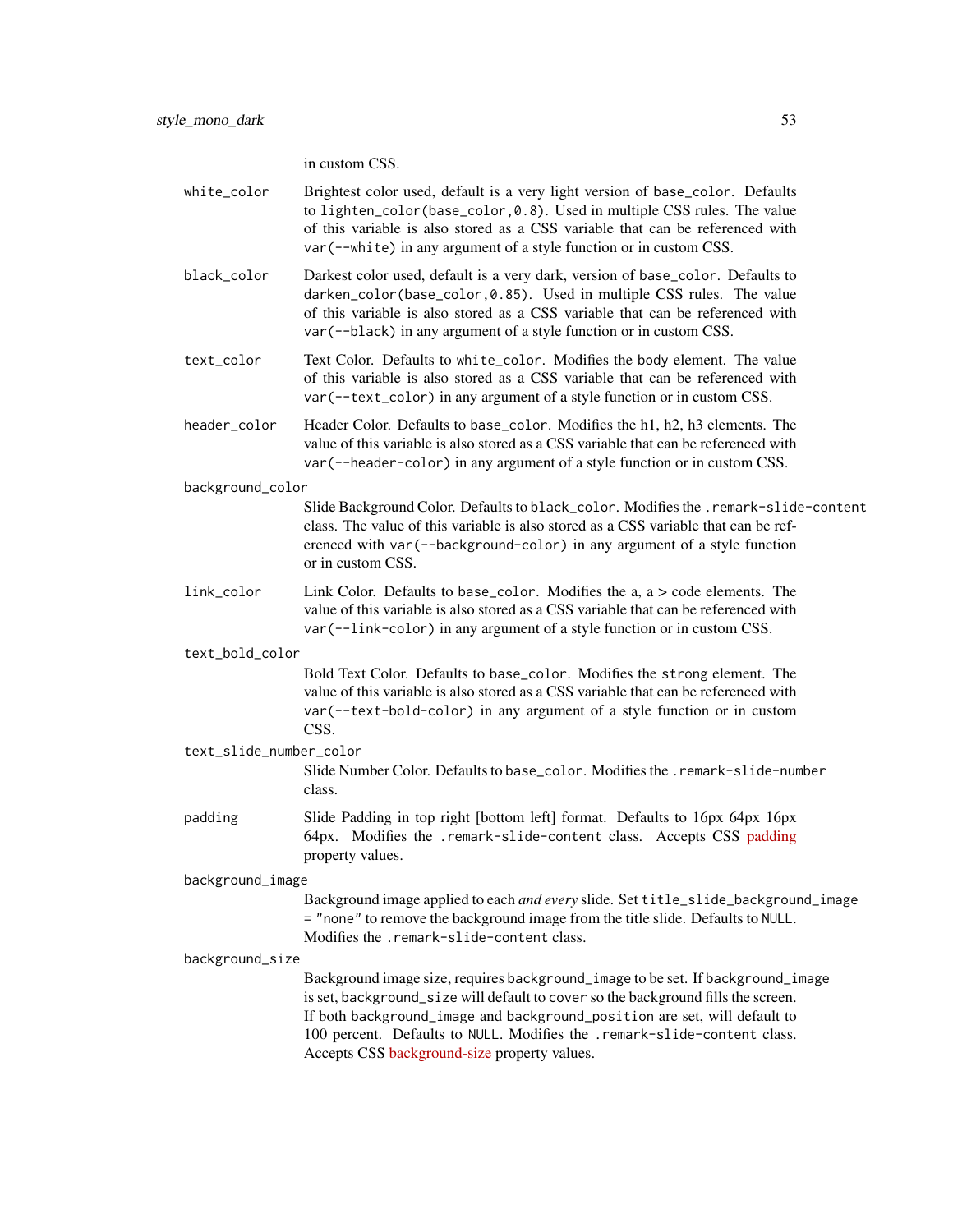#### background\_position

Background image position, requires background\_image to be set, and it is recommended to adjust background\_size. Defaults to NULL. Modifies the .remark-slide-content class. Accepts CSS [background-position](https://developer.mozilla.org/en-US/docs/Web/CSS/background-position) property values.

#### code\_highlight\_color

Code Line Highlight. Defaults to rgba(255,255,0,0.5). Modifies the .remark-code-line-highlighted class. The value of this variable is also stored as a CSS variable that can be referenced with var(--code-highlight-color) in any argument of a style function or in custom CSS.

## code\_inline\_color

Inline Code Color. Defaults to base\_color. Modifies the .remark-inline-code class.

### code\_inline\_background\_color

Inline Code Background Color. Defaults to NULL. Modifies the .remark-inline-code class.

### code\_inline\_font\_size

Inline Code Text Font Size. Defaults to 1em. Modifies the .remark-inline-code class. Accepts CSS [font-size](https://developer.mozilla.org/en-US/docs/Web/CSS/font-size) property values. The value of this variable is also stored as a CSS variable that can be referenced with var(--code-inline-font-size) in any argument of a style function or in custom CSS.

## inverse\_background\_color

Inverse Background Color. Defaults to base\_color. Modifies the .inverse class. The value of this variable is also stored as a CSS variable that can be referenced with var(--inverse-background-color) in any argument of a style function or in custom CSS.

#### inverse\_text\_color

Inverse Text Color. Defaults to black\_color. Modifies the .inverse class. The value of this variable is also stored as a CSS variable that can be referenced with var(--inverse-text-color) in any argument of a style function or in custom CSS.

#### inverse\_text\_shadow

Enables Shadow on text of inverse slides. Defaults to FALSE. Modifies the .inverse class.

#### inverse\_header\_color

Inverse Header Color. Defaults to black\_color. Modifies the .inverse h1, .inverse h2, .inverse h3 classes. The value of this variable is also stored as a CSS variable that can be referenced with var(--inverse-header-color) in any argument of a style function or in custom CSS.

## inverse\_link\_color

Inverse Link Color. Defaults to link\_color. Modifies the .inverse a, .inverse  $a > \text{code classes}$ . The value of this variable is also stored as a CSS variable that can be referenced with var(--inverse-link-color) in any argument of a style function or in custom CSS.

### title\_slide\_text\_color

Title Slide Text Color. Defaults to inverse\_text\_color. Modifies the .title-slide class. The value of this variable is also stored as a CSS variable that can be referenced with var(--title-slide-text-color) in any argument of a style function or in custom CSS.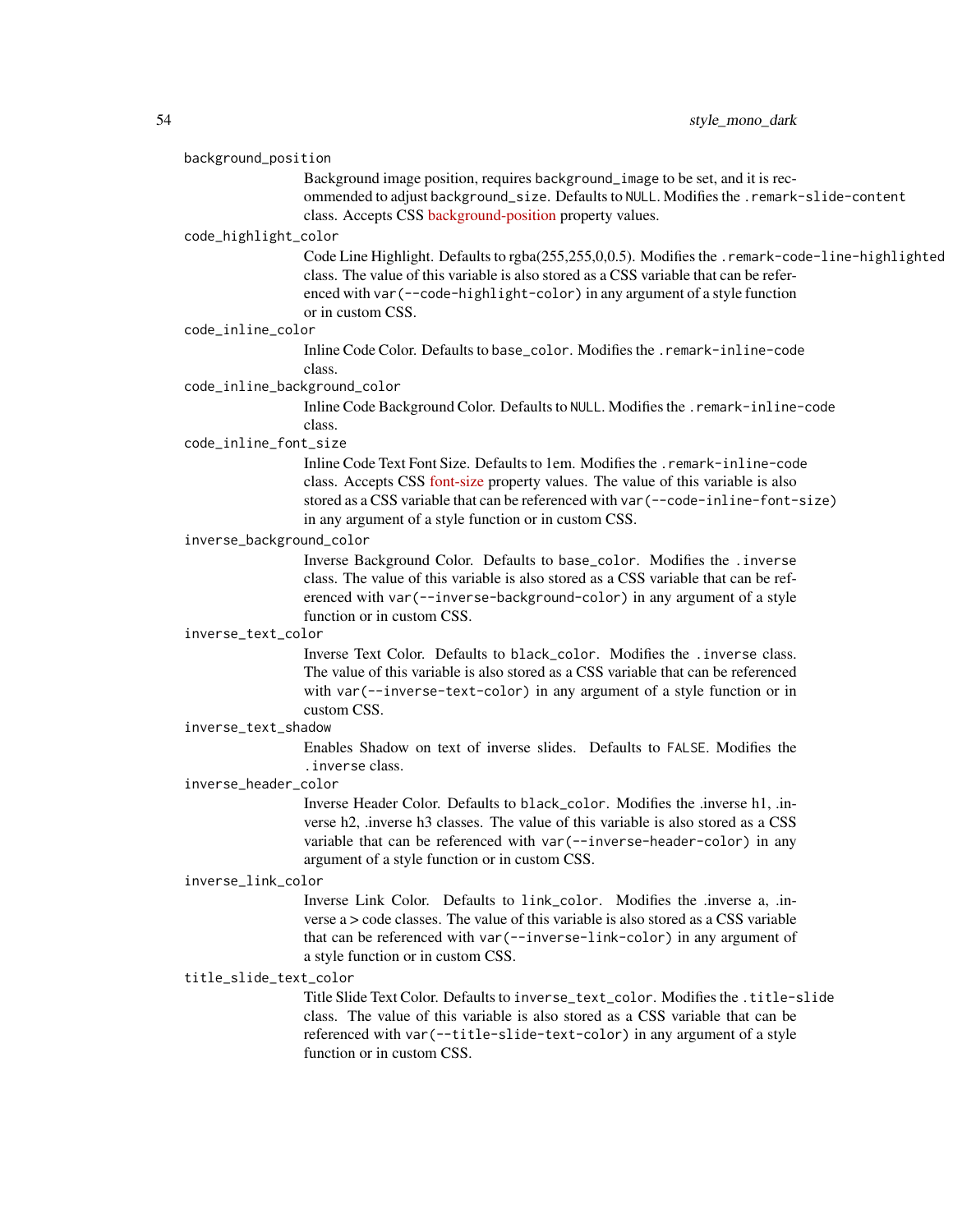title\_slide\_background\_color

Title Slide Background Color. Defaults to inverse\_background\_color. Modifies the .title-slide class. The value of this variable is also stored as a CSS variable that can be referenced with var(--title-slide-background-color) in any argument of a style function or in custom CSS.

## title\_slide\_background\_image

Title Slide Background Image URL. Defaults to NULL. Modifies the .title-slide class.

title\_slide\_background\_size

Title Slide Background Image Size, defaults to "cover" if background image is set. Defaults to NULL. Modifies the .title-slide class. Accepts CSS [backgroun](https://developer.mozilla.org/en-US/docs/Web/CSS/background-size)d[size](https://developer.mozilla.org/en-US/docs/Web/CSS/background-size) property values.

title\_slide\_background\_position

Title Slide Background Image Position. Defaults to NULL. Modifies the .title-slide class. Accepts CSS [background-position](https://developer.mozilla.org/en-US/docs/Web/CSS/background-position) property values.

footnote\_color Footnote text color (if NA, then it will be the same color as text\_color). Defaults to NULL. Modifies the . footnote class.

footnote\_font\_size

Footnote font size. Defaults to 0.9em. Modifies the .footnote class. Accepts CSS [font-size](https://developer.mozilla.org/en-US/docs/Web/CSS/font-size) property values.

## footnote\_position\_bottom

Footnote location from bottom of screen. Defaults to 60px. Modifies the .footnote class. Accepts CSS [position](https://developer.mozilla.org/en-US/docs/Web/CSS/position_value) property values.

### left\_column\_subtle\_color

Left Column Text (not last). Defaults to apply\_alpha(base\_color, 0.6). Modifies the .left-column h2, .left-column h3 classes.

#### left\_column\_selected\_color

Left Column Current Selection. Defaults to base\_color. Modifies the .leftcolumn h2:last-of-type, .left-column h3:last-child classes.

## blockquote\_left\_border\_color

Blockquote Left Border Color. Defaults to apply\_alpha(base\_color,0.5). Modifies the blockquote element.

#### table\_border\_color

Table top/bottom border. Defaults to #666. Modifies the table: border-top, border-bottom elements.

## table\_row\_border\_color

Table row inner bottom border. Defaults to #ddd. Modifies the table thead th: border-bottom elements.

### table\_row\_even\_background\_color

Table Even Row Background Color. Defaults to darken\_color(base\_color, 0.7). Modifies the thead, tfoot, tr:nth-child(even) elements.

base\_font\_size Base Font Size for All Slide Elements (must be px). Defaults to 20px. Modifies the html element. The value of this variable is also stored as a CSS variable that can be referenced with var(--base-font-size) in any argument of a style function or in custom CSS.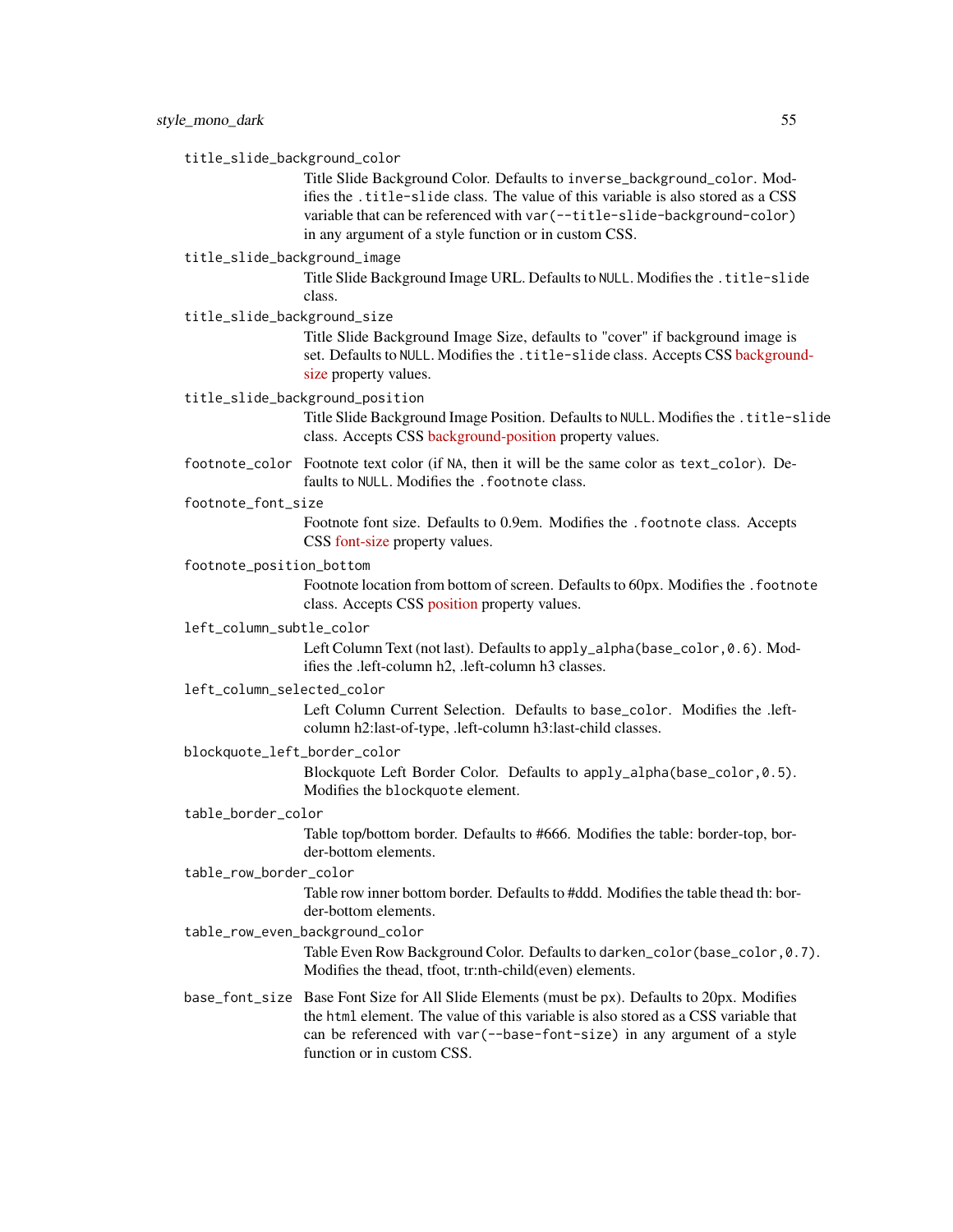|                              | text_font_size Slide Body Text Font Size. Defaults to 1rem. Modifies the .remark-slide-content<br>class. Accepts CSS font-size property values. The value of this variable is also<br>stored as a CSS variable that can be referenced with var (--text-font-size)<br>in any argument of a style function or in custom CSS. |
|------------------------------|----------------------------------------------------------------------------------------------------------------------------------------------------------------------------------------------------------------------------------------------------------------------------------------------------------------------------|
| header_h1_font_size          |                                                                                                                                                                                                                                                                                                                            |
|                              | h 1 Header Text Font Size. Defaults to 2.75 rem. Modifies the .remark-slide-<br>content h1 class. Accepts CSS font-size property values. The value of this vari-<br>able is also stored as a CSS variable that can be referenced with var (--header-h1-font-size)<br>in any argument of a style function or in custom CSS. |
| header_h2_font_size          |                                                                                                                                                                                                                                                                                                                            |
|                              | h2 Header Text Font Size. Defaults to 2.25rem. Modifies the .remark-slide-<br>content h2 class. Accepts CSS font-size property values. The value of this vari-<br>able is also stored as a CSS variable that can be referenced with var (--header-h2-font-size)<br>in any argument of a style function or in custom CSS.   |
| header_h3_font_size          |                                                                                                                                                                                                                                                                                                                            |
|                              | h3 Header Text Font Size. Defaults to 1.75rem. Modifies the .remark-slide-<br>content h3 class. Accepts CSS font-size property values. The value of this vari-<br>able is also stored as a CSS variable that can be referenced with var (--header-h3-font-size)<br>in any argument of a style function or in custom CSS.   |
| header_background_auto       |                                                                                                                                                                                                                                                                                                                            |
|                              | Add background under slide title automatically for h1 header elements. If not<br>enabled, use class: header_background to enable. Defaults to FALSE.                                                                                                                                                                       |
| header_background_color      |                                                                                                                                                                                                                                                                                                                            |
|                              | Background Color for h1 Header with Background. Defaults to header_color.<br>Modifies the .remark-slide-content h1 class. The value of this variable is also<br>stored as a CSS variable that can be referenced with var (--header-background-color)<br>in any argument of a style function or in custom CSS.              |
| header_background_text_color |                                                                                                                                                                                                                                                                                                                            |
|                              | Text Color for h1 Header with Background. Defaults to background_color.<br>Modifies the .remark-slide-content h1 class. The value of this variable is also<br>stored as a CSS variable that can be referenced with var (--header-background-text-color)<br>in any argument of a style function or in custom CSS.           |
| header_background_padding    |                                                                                                                                                                                                                                                                                                                            |
|                              | Padding for h1 Header with Background. Defaults to NULL. Modifies the .re-<br>mark-slide-content h1 class. Accepts CSS padding property values.                                                                                                                                                                            |
|                              | header_background_content_padding_top                                                                                                                                                                                                                                                                                      |
|                              | Top Padding for Content in Slide with Header with Background. Defaults to<br>7rem. Modifies the .remark-slide-content class.                                                                                                                                                                                               |
|                              | header_background_ignore_classes                                                                                                                                                                                                                                                                                           |
|                              | Slide Classes Where Header with Background will not be Applied. Defaults to<br>c('normal','inverse','title','middle','bottom'). Modifies the .remark-slide-content<br>class.                                                                                                                                               |
| text_slide_number_font_size  |                                                                                                                                                                                                                                                                                                                            |
|                              | Slide Number Text Font Size. Defaults to 0.9rem. Modifies the . remark-slide-number<br>class. Accepts CSS font-size property values.                                                                                                                                                                                       |
| text_font_google             |                                                                                                                                                                                                                                                                                                                            |
|                              | Use google_font() to specify body font. Defaults to NULL. Modifies the body<br>element.                                                                                                                                                                                                                                    |
|                              |                                                                                                                                                                                                                                                                                                                            |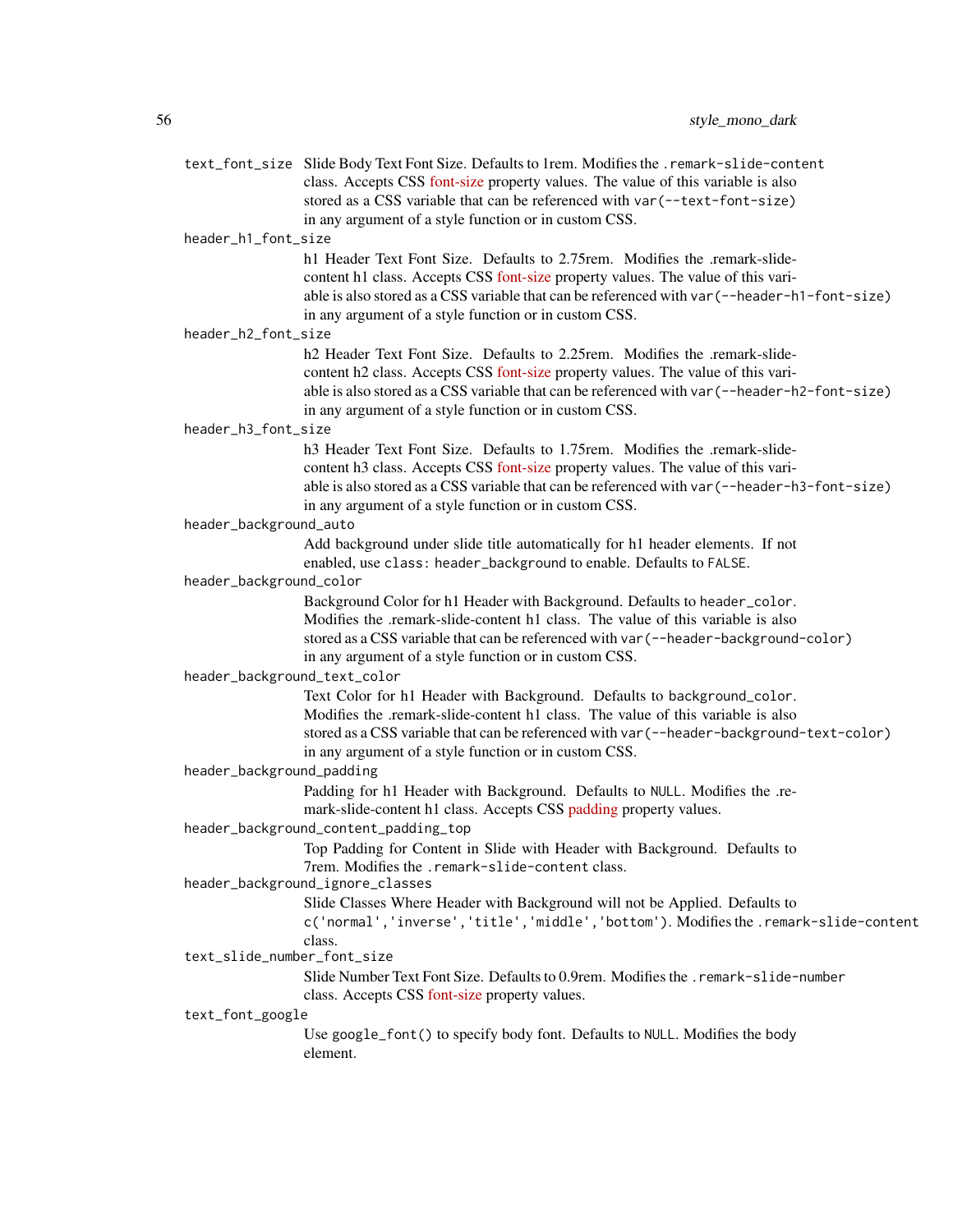| text_font_family            |                                                                                                                                                                              |
|-----------------------------|------------------------------------------------------------------------------------------------------------------------------------------------------------------------------|
|                             | Body Text Font Family (xaringan default is 'Droid Serif'). Defaults to xaringanthemer_font_defaul                                                                            |
|                             | Modifies the body element. The value of this variable is also stored as a CSS<br>variable that can be referenced with var (--text-font-family) in any argu-                  |
|                             | ment of a style function or in custom CSS.                                                                                                                                   |
| text_font_weight            |                                                                                                                                                                              |
|                             | Body Text Font Weight. Defaults to xaringanthemer_font_default("text_font_weight").<br>Modifies the body element. Accepts CSS font-weight property values.                   |
| text_bold_font_weight       |                                                                                                                                                                              |
|                             | Body Bold Text Font Weight. Defaults to bold. Modifies the strong element.                                                                                                   |
| text_font_url               | Body Text Font URL(s). Defaults to xaringanthemer_font_default("text_font_url").<br>Modifies the @import url() elements.                                                     |
| text_font_family_fallback   |                                                                                                                                                                              |
|                             | Body Text Font Fallbacks. Defaults to xaringanthemer_font_default("text_font_family_fallbac<br>Modifies the body element. The value of this variable is also stored as a CSS |
|                             | variable that can be referenced with var (--text-font-family-fallback) in                                                                                                    |
|                             | any argument of a style function or in custom CSS.                                                                                                                           |
|                             | text_font_base Body Text Base Font (Total Failure Fallback). Defaults to sans-serif. Modifies                                                                                |
|                             | the body element. The value of this variable is also stored as a CSS variable that                                                                                           |
|                             | can be referenced with var (--text-font-base) in any argument of a style<br>function or in custom CSS.                                                                       |
| header_font_google          |                                                                                                                                                                              |
|                             | Use google_font() to specify header font. Defaults to NULL. Modifies the body                                                                                                |
|                             | element.                                                                                                                                                                     |
| header_font_family          |                                                                                                                                                                              |
|                             | Header Font Family (xaringan default is 'Yanone Kaffeesatz'). Defaults to<br>xaringanthemer_font_default("header_font_family"). Modifies the h1, h2, h3                      |
|                             | elements. The value of this variable is also stored as a CSS variable that can be                                                                                            |
|                             | referenced with var (--header-font-family) in any argument of a style func-                                                                                                  |
|                             | tion or in custom CSS.                                                                                                                                                       |
| header_font_weight          | Header Font Weight. Defaults to xaringanthemer_font_default("header_font_weight").                                                                                           |
|                             | Modifies the h1, h2, h3 elements. Accepts CSS font-weight property values.                                                                                                   |
| header_font_family_fallback |                                                                                                                                                                              |
|                             | Header Font Family Fallback. Defaults to Georgia, serif. Modifies the h1, h2, h3                                                                                             |
|                             | elements. The value of this variable is also stored as a CSS variable that can be                                                                                            |
|                             | referenced with var (--header-font-family-fallback) in any argument of a<br>style function or in custom CSS.                                                                 |
| header_font_url             |                                                                                                                                                                              |
|                             | Header Font URL. Defaults to xaringanthemer_font_default("header_font_url").                                                                                                 |
|                             | Modifies the @import url elements.                                                                                                                                           |
| code_font_google            |                                                                                                                                                                              |
|                             | Use google_font() to specify code font. Defaults to NULL. Modifies the body<br>element.                                                                                      |
| code_font_family            |                                                                                                                                                                              |
|                             | Code Font Family. Defaults to xaringanthemer_font_default("code_font_family").<br>Modifies the .remark-code, .remark-inline-code classes. The value of this vari-            |
|                             |                                                                                                                                                                              |
|                             |                                                                                                                                                                              |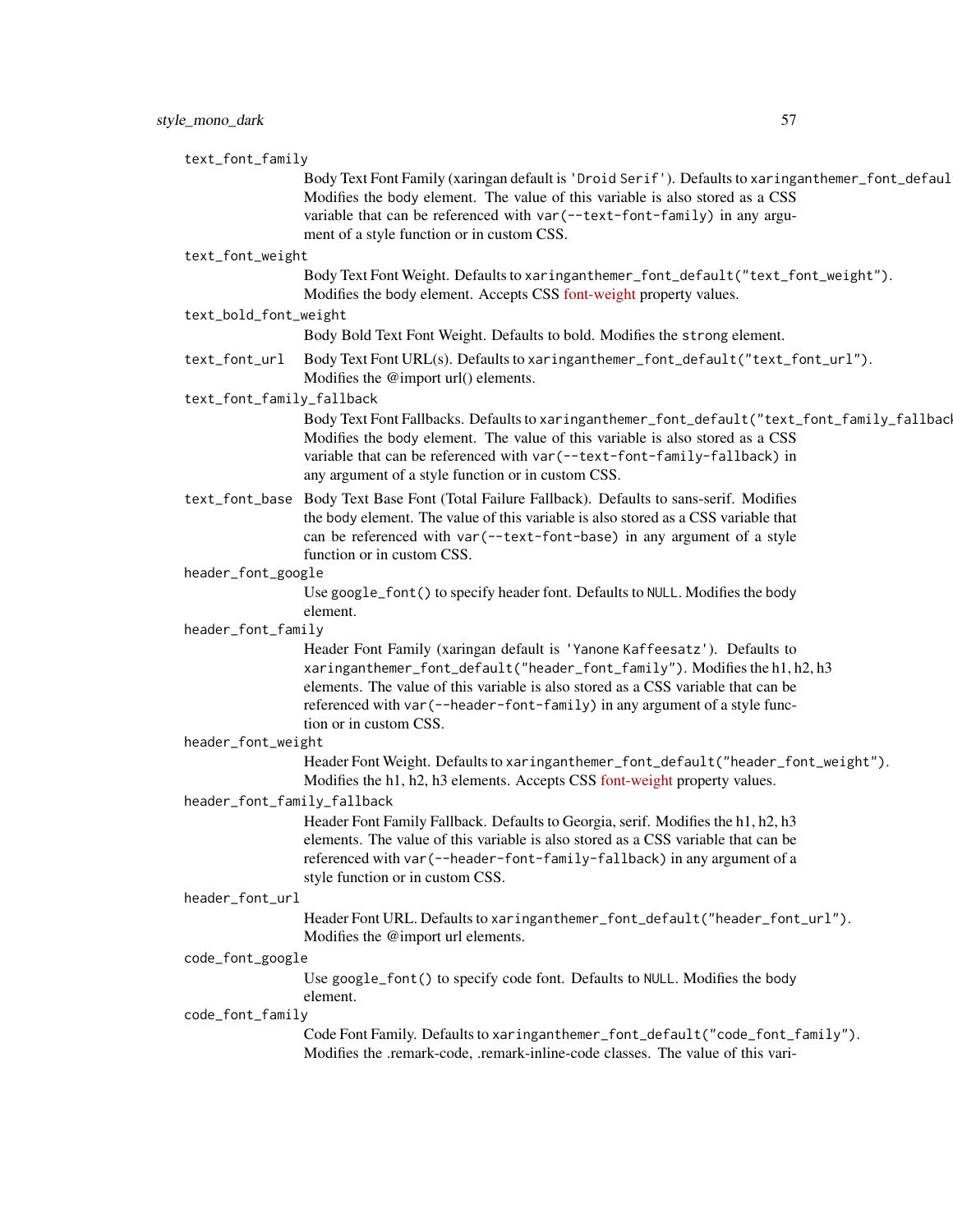|                           | able is also stored as a CSS variable that can be referenced with var (--code-font-family)<br>in any argument of a style function or in custom CSS.                                                                                       |
|---------------------------|-------------------------------------------------------------------------------------------------------------------------------------------------------------------------------------------------------------------------------------------|
|                           | code_font_size Code Text Font Size. Defaults to 0.9rem. Modifies the .remark-inline class.<br>Accepts CSS font-size property values. The value of this variable is also stored                                                            |
|                           | as a CSS variable that can be referenced with var (--code-font-size) in any<br>argument of a style function or in custom CSS.                                                                                                             |
| code_font_url             | Code Font URL. Defaults to xaringanthemer_font_default("code_font_url").<br>Modifies the @import url elements.                                                                                                                            |
| code_font_family_fallback |                                                                                                                                                                                                                                           |
|                           | Code Font Fallback. Defaults to xaringanthemer_font_default("code_font_family_fallback").<br>Modifies the .remark-code, .remark-inline-code classes.                                                                                      |
| link_decoration           |                                                                                                                                                                                                                                           |
|                           | Text decoration of links. Defaults to none. Modifies the $a, a > code$ elements.<br>Accepts CSS text-decoration property values.                                                                                                          |
| colors                    | A named vector of custom colors. The names of the colors become CSS vari-<br>ables and classes that can be used within your slides. For example, colors =                                                                                 |
|                           | c(blue = "#bad4ed") adds a CSS variable --blue, a .blue CSS class that ap-                                                                                                                                                                |
|                           | plies the color to the text or foreground color, and a .bg-blue CSS class that<br>applies the color to the background.                                                                                                                    |
| extra_css                 | A named list of CSS definitions each containing a named list of CSS property-<br>value pairs, i.e. list(".class-id" = list("css-property" = "value")).                                                                                    |
| extra_fonts               | A list of additional fonts to import, each list element can be either a URL<br>as a character string or a call to google_font(). To use a font imported in<br>extra_fonts, you will need to write custom CSS rules that apply the font to |
|                           | an element or class with the font-family property. See the Fonts section of<br>vignette("xaringanthemer") for an example.                                                                                                                 |
| outfile                   | Customized xaringan CSS output file name, default is "xaringan-themer.css"                                                                                                                                                                |
|                           |                                                                                                                                                                                                                                           |

## Value

The CSS styles are written to the file path provided in outfile (by default to xaringan-themer.css). If outfile is NULL, the CSS is returned directly as a character string.

## Usage

To use the styles created by this theme function, make sure that you use xaringan-themer.css as your CSS file in your slides' YAML header. If you change the name of the output file using the outfile argument, use that name instead of the default file name.

```
output:
xaringan::moon_reader:
 css: xaringan-themer.css
```
## See Also

Other themes: [style\\_duo\\_accent\\_inverse\(](#page-24-0)), [style\\_duo\\_accent\(](#page-16-0)), [style\\_duo\(](#page-7-0)), [style\\_mono\\_accent\\_inverse\(](#page-42-0)), [style\\_mono\\_accent\(](#page-33-0)), [style\\_mono\\_light\(](#page-58-0)), [style\\_solarized\\_dark\(](#page-66-0)), [style\\_solarized\\_light\(](#page-74-0)), [xaringanthemer\\_font\\_default\(](#page-92-0))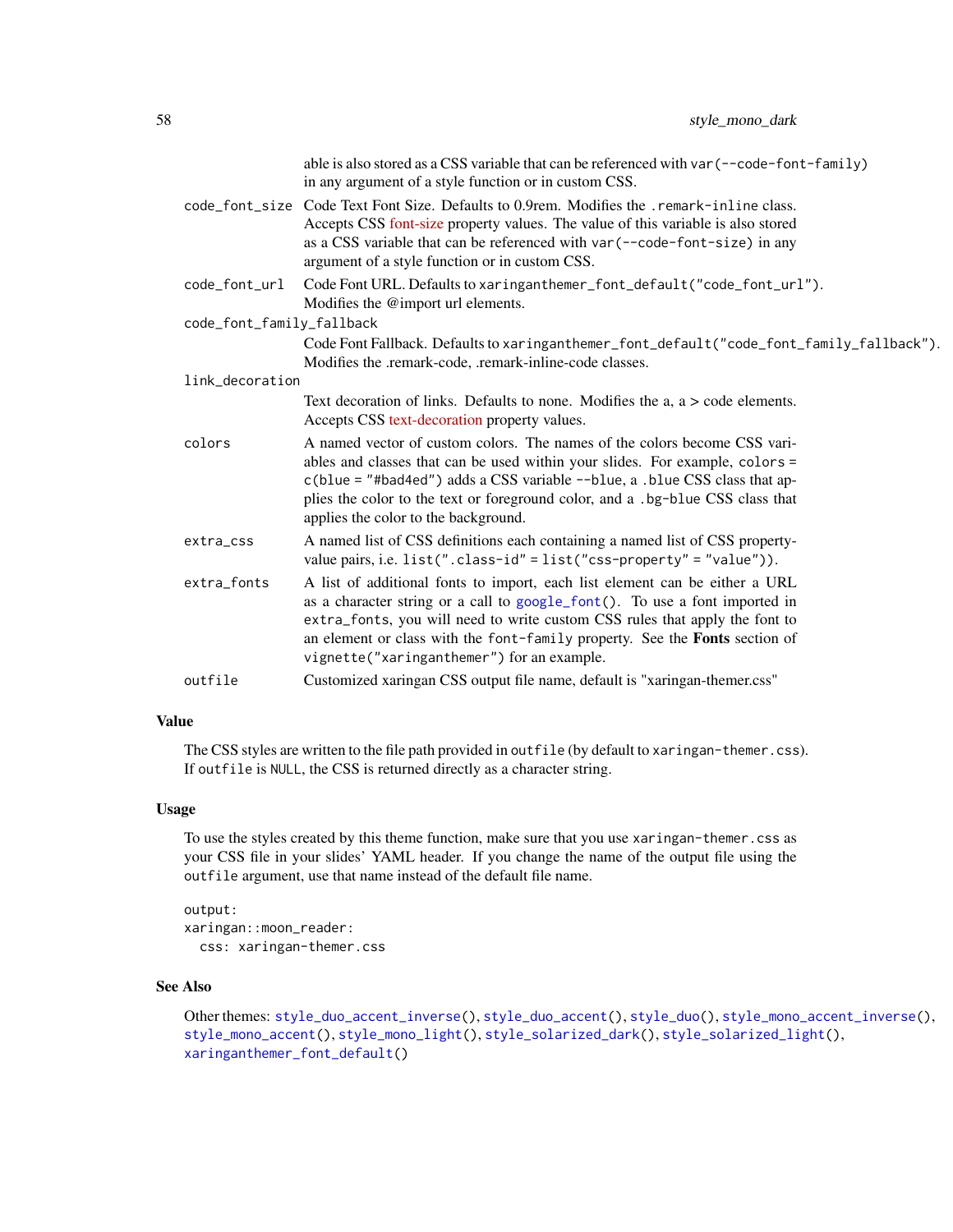## style\_mono\_light 59

Other Monotone themes: [style\\_mono\\_accent\\_inverse\(](#page-42-0)), [style\\_mono\\_accent\(](#page-33-0)), [style\\_mono\\_light\(](#page-58-0))

#### Examples

```
# Create a xaringan style in a temporary file
xaringan_themer_css <- tempfile("xaringan-themer-", fileext = ".css")
style_mono_dark(
 base_color = "#cbf7ed",
 outfile = xaringan_themer_css # omit in your slides to write the
                                # styles to xaringan-themer.css
)
# View the CSS:
# file.edit(xaringan_themer_css)
```
<span id="page-58-0"></span>style\_mono\_light *Monotone Light Theme*

## Description

A light monotone theme based around a single color.

### Usage

```
style_mono_light(
 base_color = "#23395b",
  white_color = lighten_color(base_color, 0.9),
  black_color = darken_color(base_color, 0.3),
  text_color = black_color,
  header_color = base_color,
  background_color = white_color,
  link_color = base_color,
  text_bold_color = base_color,
  text_slide_number_color = base_color,
  padding = "16px 64px 16px 64px",background_image = NULL,
  background_size = NULL,
  background_position = NULL,
  code_highlight\_color = "rgba(255, 255, 0, 0.5)code_inline_color = base_color,
  code_inline_background_color = NULL,
  code_inline_font_size = "1em",
  inverse_background_color = base_color,
  inverse_text_color = white_color,
  inverse_text_shadow = FALSE,
  inverse_header_color = white_color,
  inverse_link_color = link_color,
```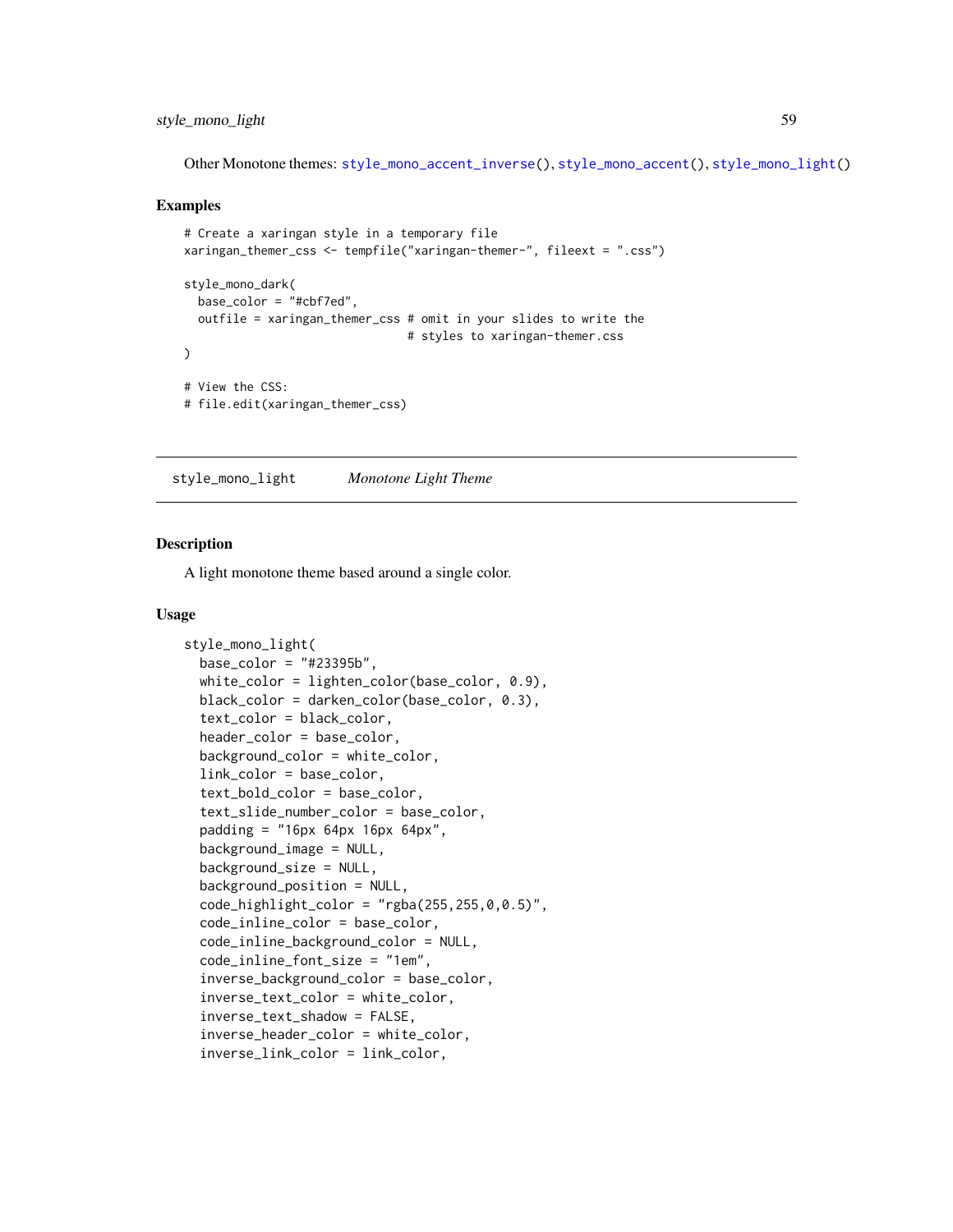```
title_slide_text_color = inverse_text_color,
title_slide_background_color = inverse_background_color,
title_slide_background_image = NULL,
title_slide_background_size = NULL,
title_slide_background_position = NULL,
footnote_color = NULL,
footnote_font_size = "0.9em",
footnote_position_bottom = "60px",
left_column_subtle_color = apply_alpha(base_color, 0.6),
left_column_selected_color = base_color,
blockquote_left_border_color = apply_alpha(base_color, 0.5),
table_border_color = "#666",
table_row_border_color = "#ddd",
table_row_even_background_color = lighten_color(base_color, 0.8),
base_font_size = "20px",
text_font_size = "1rem",
header_h1_font_size = "2.75rem",
header_h2_font_size = "2.25rem",
header_h3_font_size = "1.75rem",
header_background_auto = FALSE,
header_background_color = header_color,
header_background_text_color = background_color,
header_background_padding = NULL,
header_background_content_padding_top = "7rem",
header_background_ignore_classes = c("normal", "inverse", "title", "middle",
  "bottom"),
text_slide_number_font_size = "0.9rem",
text_font_google = NULL,
text_font_family = xaringanthemer_font_default("text_font_family"),
text_font_weight = xaringanthemer_font_default("text_font_weight"),
text_bold_font_weight = "bold",
text_font_url = xaringanthemer_font_default("text_font_url"),
text_font_family_fallback = xaringanthemer_font_default("text_font_family_fallback"),
text_font_base = "sans-serif",
header_font_google = NULL,
header_font_family = xaringanthemer_font_default("header_font_family"),
header_font_weight = xaringanthemer_font_default("header_font_weight"),
header_font_family_fallback = "Georgia, serif",
header_font_url = xaringanthemer_font_default("header_font_url"),
code_font_google = NULL,
code_font_family = xaringanthemer_font_default("code_font_family"),
code_font_size = "0.9rem",
code_font_url = xaringanthemer_font_default("code_font_url"),
code_font_family_fallback = xaringanthemer_font_default("code_font_family_fallback"),
link_decoration = "none",
colors = NULL,
extra_css = NULL,
extra_fonts = NULL,
```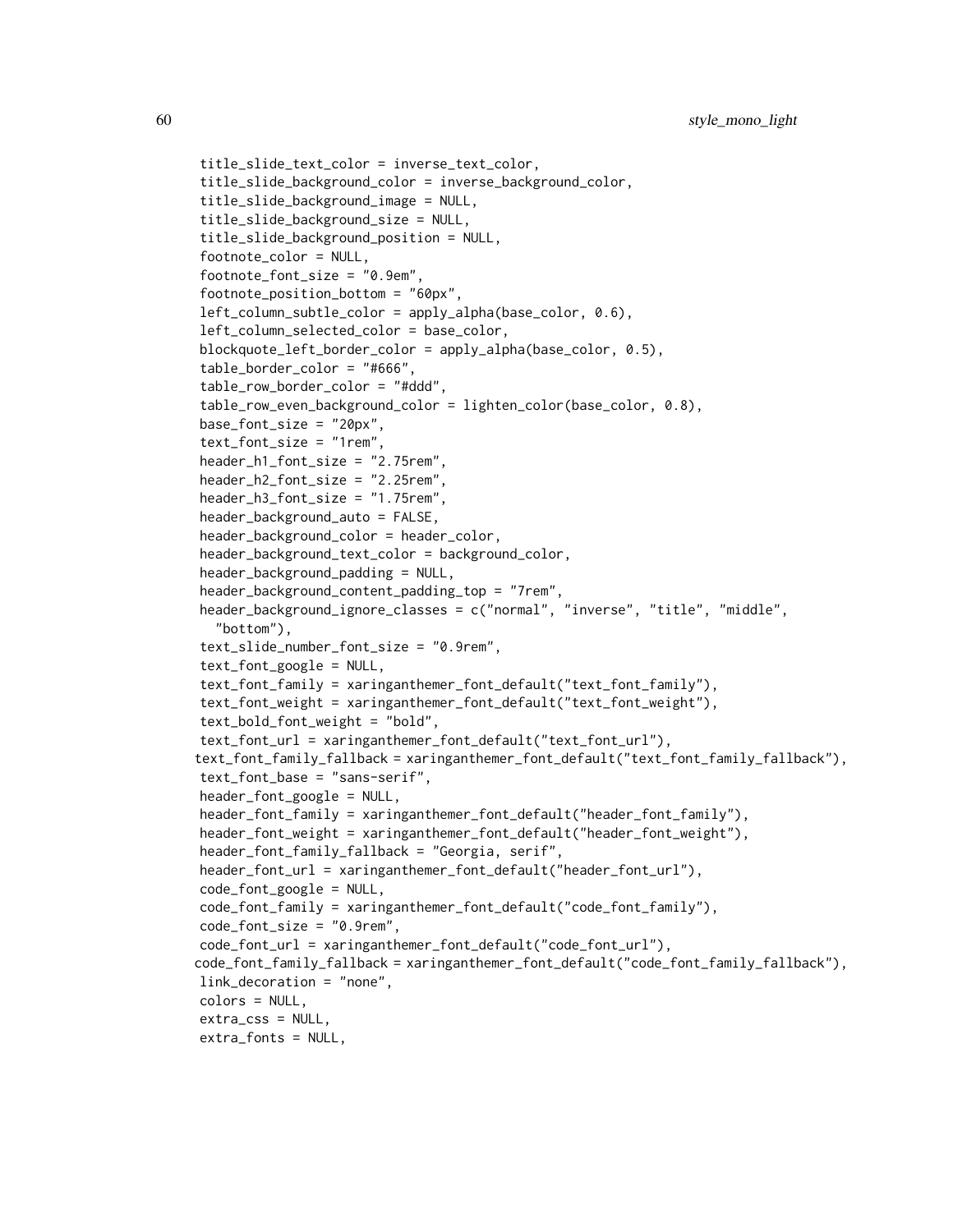```
outfile = "xaringan-themer.css"
\mathcal{L}
```
# Arguments

| base_color              | Monotone base color, works best with a strong color. Defaults to #23395b. Used<br>in multiple CSS rules. The value of this variable is also stored as a CSS variable<br>that can be referenced with var (--base) in any argument of a style function or<br>in custom CSS.                                        |
|-------------------------|------------------------------------------------------------------------------------------------------------------------------------------------------------------------------------------------------------------------------------------------------------------------------------------------------------------|
| white_color             | Brightest color used, default is a very light version of base_color. Defaults<br>to lighten_color(base_color,0.9). Used in multiple CSS rules. The value<br>of this variable is also stored as a CSS variable that can be referenced with<br>var (--white) in any argument of a style function or in custom CSS. |
| black_color             | Darkest color used, default is a very dark, version of base_color. Defaults<br>to darken_color(base_color, 0.3). Used in multiple CSS rules. The value<br>of this variable is also stored as a CSS variable that can be referenced with<br>var (--black) in any argument of a style function or in custom CSS.   |
| text_color              | Text Color. Defaults to black_color. Modifies the body element. The value<br>of this variable is also stored as a CSS variable that can be referenced with<br>var (--text_color) in any argument of a style function or in custom CSS.                                                                           |
| header_color            | Header Color. Defaults to base_color. Modifies the h1, h2, h3 elements. The<br>value of this variable is also stored as a CSS variable that can be referenced with<br>var (--header-color) in any argument of a style function or in custom CSS.                                                                 |
| background_color        |                                                                                                                                                                                                                                                                                                                  |
|                         | Slide Background Color. Defaults to white_color. Modifies the .remark-slide-content<br>class. The value of this variable is also stored as a CSS variable that can be ref-<br>erenced with var (--background-color) in any argument of a style function<br>or in custom CSS.                                     |
| link_color              | Link Color. Defaults to base_color. Modifies the $a, a > code$ elements. The<br>value of this variable is also stored as a CSS variable that can be referenced with<br>var (--link-color) in any argument of a style function or in custom CSS.                                                                  |
| text_bold_color         |                                                                                                                                                                                                                                                                                                                  |
|                         | Bold Text Color. Defaults to base_color. Modifies the strong element. The<br>value of this variable is also stored as a CSS variable that can be referenced with<br>var (--text-bold-color) in any argument of a style function or in custom<br>CSS.                                                             |
| text_slide_number_color |                                                                                                                                                                                                                                                                                                                  |
|                         | Slide Number Color. Defaults to base_color. Modifies the . remark-slide-number<br>class.                                                                                                                                                                                                                         |
| padding                 | Slide Padding in top right [bottom left] format. Defaults to 16px 64px 16px<br>64px. Modifies the .remark-slide-content class. Accepts CSS padding<br>property values.                                                                                                                                           |
| background_image        |                                                                                                                                                                                                                                                                                                                  |
|                         | Background image applied to each and every slide. Set title_slide_background_image<br>= "none" to remove the background image from the title slide. Defaults to NULL.<br>Modifies the .remark-slide-content class.                                                                                               |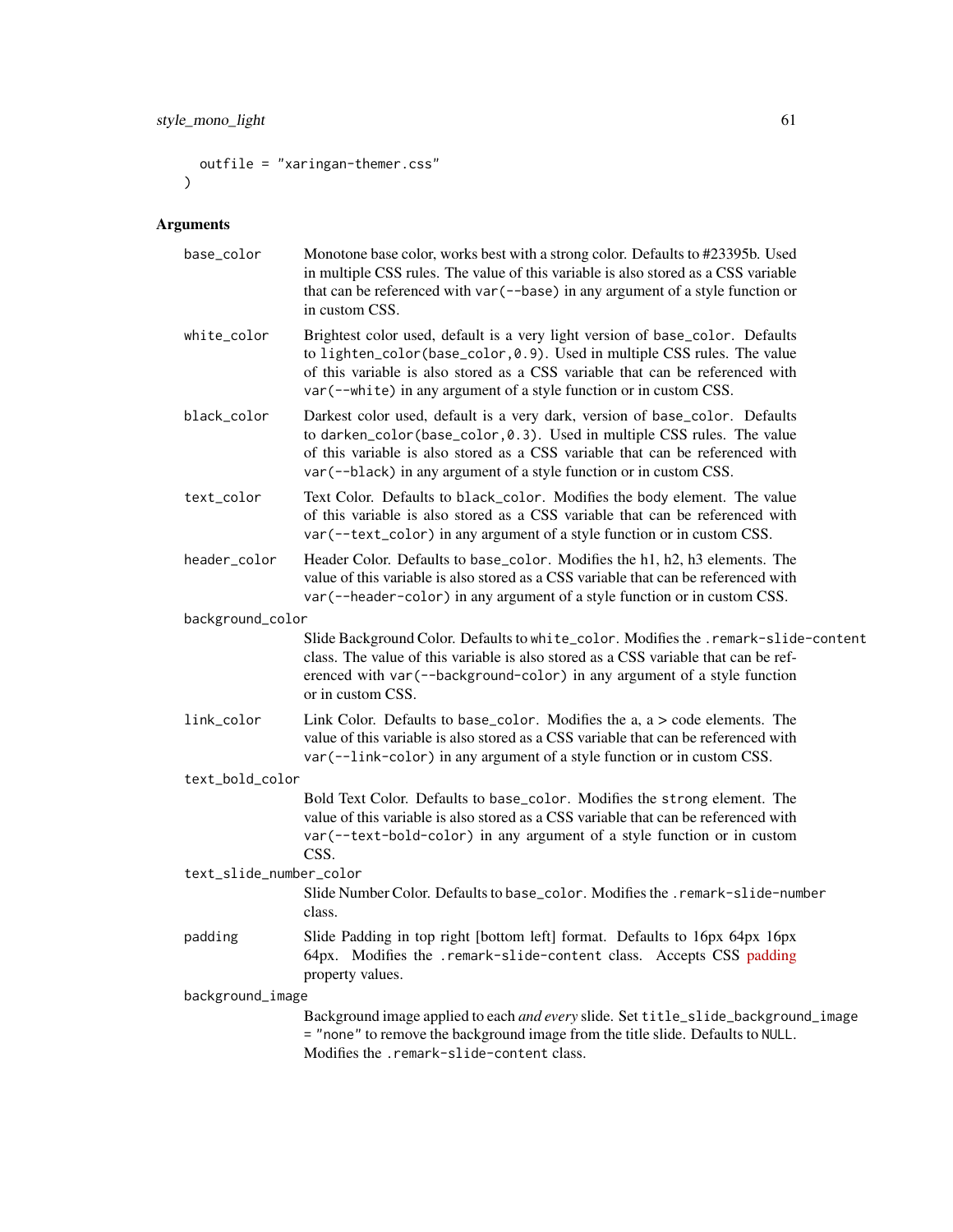| background_size                                  |                                                                                                  |  |
|--------------------------------------------------|--------------------------------------------------------------------------------------------------|--|
|                                                  | Background image size, requires background_image to be set. If background_image                  |  |
|                                                  | is set, background_size will default to cover so the background fills the screen.                |  |
|                                                  | If both background_image and background_position are set, will default to                        |  |
|                                                  | 100 percent. Defaults to NULL. Modifies the .remark-slide-content class.                         |  |
|                                                  | Accepts CSS background-size property values.                                                     |  |
| background_position                              |                                                                                                  |  |
|                                                  | Background image position, requires background_image to be set, and it is rec-                   |  |
|                                                  | ommended to adjust background_size. Defaults to NULL. Modifies the . remark-slide-content        |  |
|                                                  | class. Accepts CSS background-position property values.                                          |  |
| code_highlight_color                             |                                                                                                  |  |
|                                                  |                                                                                                  |  |
|                                                  | Code Line Highlight. Defaults to rgba(255,255,0,0.5). Modifies the .remark-code-line-highlighted |  |
|                                                  | class. The value of this variable is also stored as a CSS variable that can be refer-            |  |
|                                                  | enced with var (--code-highlight-color) in any argument of a style function                      |  |
|                                                  | or in custom CSS.                                                                                |  |
| code_inline_color                                |                                                                                                  |  |
|                                                  | Inline Code Color. Defaults to base_color. Modifies the .remark-inline-code                      |  |
|                                                  | class.<br>code_inline_background_color                                                           |  |
|                                                  |                                                                                                  |  |
|                                                  | Inline Code Background Color. Defaults to NULL. Modifies the .remark-inline-code<br>class.       |  |
| code_inline_font_size                            |                                                                                                  |  |
|                                                  | Inline Code Text Font Size. Defaults to 1em. Modifies the .remark-inline-code                    |  |
|                                                  | class. Accepts CSS font-size property values. The value of this variable is also                 |  |
|                                                  |                                                                                                  |  |
|                                                  | stored as a CSS variable that can be referenced with var (--code-inline-font-size)               |  |
|                                                  | in any argument of a style function or in custom CSS.                                            |  |
| inverse_background_color                         |                                                                                                  |  |
|                                                  | Inverse Background Color. Defaults to base_color. Modifies the .inverse                          |  |
|                                                  | class. The value of this variable is also stored as a CSS variable that can be ref-              |  |
|                                                  | erenced with var (--inverse-background-color) in any argument of a style                         |  |
| function or in custom CSS.<br>inverse_text_color |                                                                                                  |  |
|                                                  |                                                                                                  |  |
|                                                  | Inverse Text Color. Defaults to white_color. Modifies the .inverse class.                        |  |
|                                                  | The value of this variable is also stored as a CSS variable that can be referenced               |  |
|                                                  | with var (--inverse-text-color) in any argument of a style function or in                        |  |
|                                                  | custom CSS.                                                                                      |  |
| inverse_text_shadow                              |                                                                                                  |  |
|                                                  | Enables Shadow on text of inverse slides. Defaults to FALSE. Modifies the<br>. inverse class.    |  |
| inverse_header_color                             |                                                                                                  |  |
|                                                  | Inverse Header Color. Defaults to white_color. Modifies the .inverse h1, .in-                    |  |
|                                                  | verse h2, inverse h3 classes. The value of this variable is also stored as a CSS                 |  |
|                                                  | variable that can be referenced with var (--inverse-header-color) in any                         |  |
|                                                  | argument of a style function or in custom CSS.                                                   |  |
|                                                  |                                                                                                  |  |
| inverse_link_color                               |                                                                                                  |  |
|                                                  | Inverse Link Color. Defaults to link_color. Modifies the .inverse a, .in-                        |  |
|                                                  | verse a > code classes. The value of this variable is also stored as a CSS variable              |  |
|                                                  | that can be referenced with var (--inverse-link-color) in any argument of                        |  |
|                                                  | a style function or in custom CSS.                                                               |  |
|                                                  |                                                                                                  |  |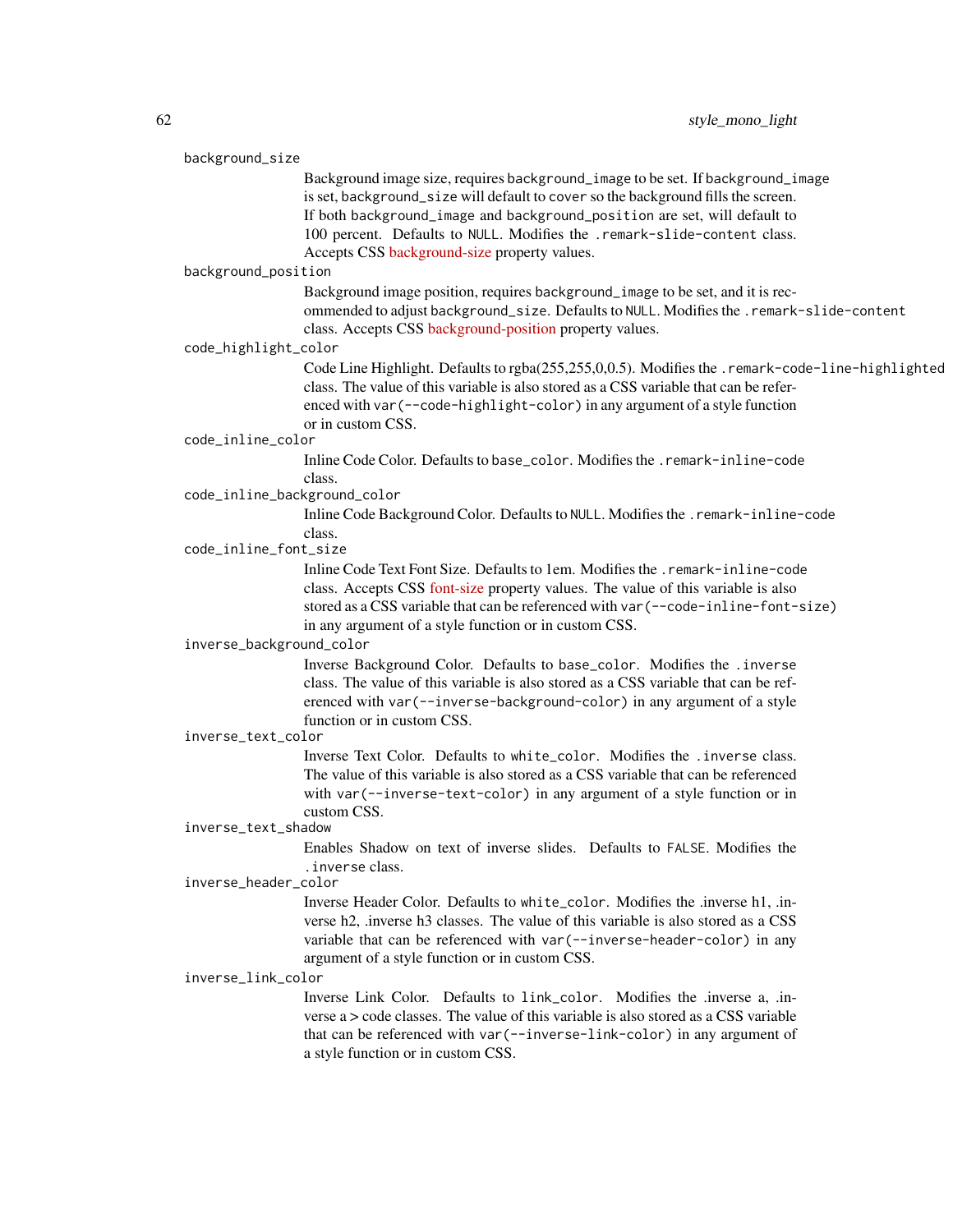### title\_slide\_text\_color

Title Slide Text Color. Defaults to inverse\_text\_color. Modifies the .title-slide class. The value of this variable is also stored as a CSS variable that can be referenced with var(--title-slide-text-color) in any argument of a style function or in custom CSS.

## title\_slide\_background\_color

Title Slide Background Color. Defaults to inverse\_background\_color. Modifies the .title-slide class. The value of this variable is also stored as a CSS variable that can be referenced with var(--title-slide-background-color) in any argument of a style function or in custom CSS.

#### title\_slide\_background\_image

Title Slide Background Image URL. Defaults to NULL. Modifies the .title-slide class.

## title\_slide\_background\_size

Title Slide Background Image Size, defaults to "cover" if background image is set. Defaults to NULL. Modifies the .title-slide class. Accepts CSS [backgroun](https://developer.mozilla.org/en-US/docs/Web/CSS/background-size)d[size](https://developer.mozilla.org/en-US/docs/Web/CSS/background-size) property values.

### title\_slide\_background\_position

Title Slide Background Image Position. Defaults to NULL. Modifies the .title-slide class. Accepts CSS [background-position](https://developer.mozilla.org/en-US/docs/Web/CSS/background-position) property values.

footnote\_color Footnote text color (if NA, then it will be the same color as text\_color). Defaults to NULL. Modifies the . footnote class.

## footnote\_font\_size

Footnote font size. Defaults to 0.9em. Modifies the .footnote class. Accepts CSS [font-size](https://developer.mozilla.org/en-US/docs/Web/CSS/font-size) property values.

#### footnote\_position\_bottom

Footnote location from bottom of screen. Defaults to 60px. Modifies the .footnote class. Accepts CSS [position](https://developer.mozilla.org/en-US/docs/Web/CSS/position_value) property values.

## left\_column\_subtle\_color

Left Column Text (not last). Defaults to apply\_alpha(base\_color, 0.6). Modifies the .left-column h2, .left-column h3 classes.

## left\_column\_selected\_color

Left Column Current Selection. Defaults to base\_color. Modifies the .leftcolumn h2:last-of-type, .left-column h3:last-child classes.

### blockquote\_left\_border\_color

Blockquote Left Border Color. Defaults to apply\_alpha(base\_color,0.5). Modifies the blockquote element.

## table\_border\_color

Table top/bottom border. Defaults to #666. Modifies the table: border-top, border-bottom elements.

## table\_row\_border\_color

Table row inner bottom border. Defaults to #ddd. Modifies the table thead th: border-bottom elements.

#### table\_row\_even\_background\_color

Table Even Row Background Color. Defaults to lighten\_color(base\_color,0.8). Modifies the thead, tfoot, tr:nth-child(even) elements.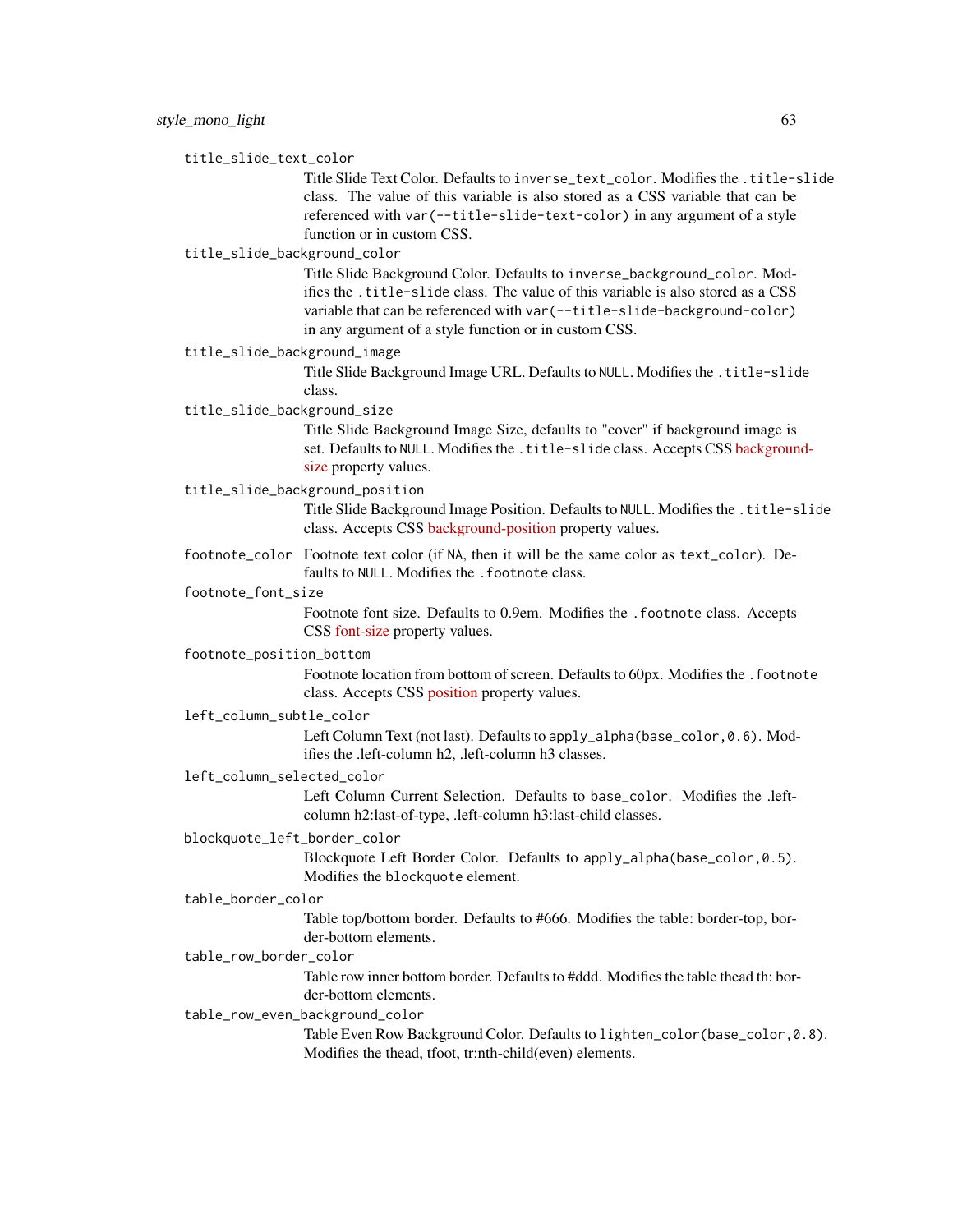- base\_font\_size Base Font Size for All Slide Elements (must be px). Defaults to 20px. Modifies the html element. The value of this variable is also stored as a CSS variable that can be referenced with var(--base-font-size) in any argument of a style function or in custom CSS.
- text\_font\_size Slide Body Text Font Size. Defaults to 1rem. Modifies the .remark-slide-content class. Accepts CSS [font-size](https://developer.mozilla.org/en-US/docs/Web/CSS/font-size) property values. The value of this variable is also stored as a CSS variable that can be referenced with var(--text-font-size) in any argument of a style function or in custom CSS.

### header\_h1\_font\_size

h1 Header Text Font Size. Defaults to 2.75rem. Modifies the .remark-slidecontent h1 class. Accepts CSS [font-size](https://developer.mozilla.org/en-US/docs/Web/CSS/font-size) property values. The value of this variable is also stored as a CSS variable that can be referenced with var(--header-h1-font-size) in any argument of a style function or in custom CSS.

### header\_h2\_font\_size

h<sub>2</sub> Header Text Font Size. Defaults to 2.25rem. Modifies the .remark-slidecontent h2 class. Accepts CSS [font-size](https://developer.mozilla.org/en-US/docs/Web/CSS/font-size) property values. The value of this variable is also stored as a CSS variable that can be referenced with var(--header-h2-font-size) in any argument of a style function or in custom CSS.

## header\_h3\_font\_size

h3 Header Text Font Size. Defaults to 1.75rem. Modifies the .remark-slidecontent h3 class. Accepts CSS [font-size](https://developer.mozilla.org/en-US/docs/Web/CSS/font-size) property values. The value of this variable is also stored as a CSS variable that can be referenced with var(--header-h3-font-size) in any argument of a style function or in custom CSS.

#### header\_background\_auto

Add background under slide title automatically for h1 header elements. If not enabled, use class: header\_background to enable. Defaults to FALSE.

### header\_background\_color

Background Color for h1 Header with Background. Defaults to header\_color. Modifies the .remark-slide-content h1 class. The value of this variable is also stored as a CSS variable that can be referenced with var(--header-background-color) in any argument of a style function or in custom CSS.

## header\_background\_text\_color

Text Color for h1 Header with Background. Defaults to background\_color. Modifies the .remark-slide-content h1 class. The value of this variable is also stored as a CSS variable that can be referenced with var(--header-background-text-color) in any argument of a style function or in custom CSS.

#### header\_background\_padding

Padding for h1 Header with Background. Defaults to NULL. Modifies the .remark-slide-content h1 class. Accepts CSS [padding](https://developer.mozilla.org/en-US/docs/Web/CSS/padding) property values.

#### header\_background\_content\_padding\_top

Top Padding for Content in Slide with Header with Background. Defaults to 7rem. Modifies the .remark-slide-content class.

## header\_background\_ignore\_classes

Slide Classes Where Header with Background will not be Applied. Defaults to c('normal','inverse','title','middle','bottom'). Modifies the .remark-slide-content

class.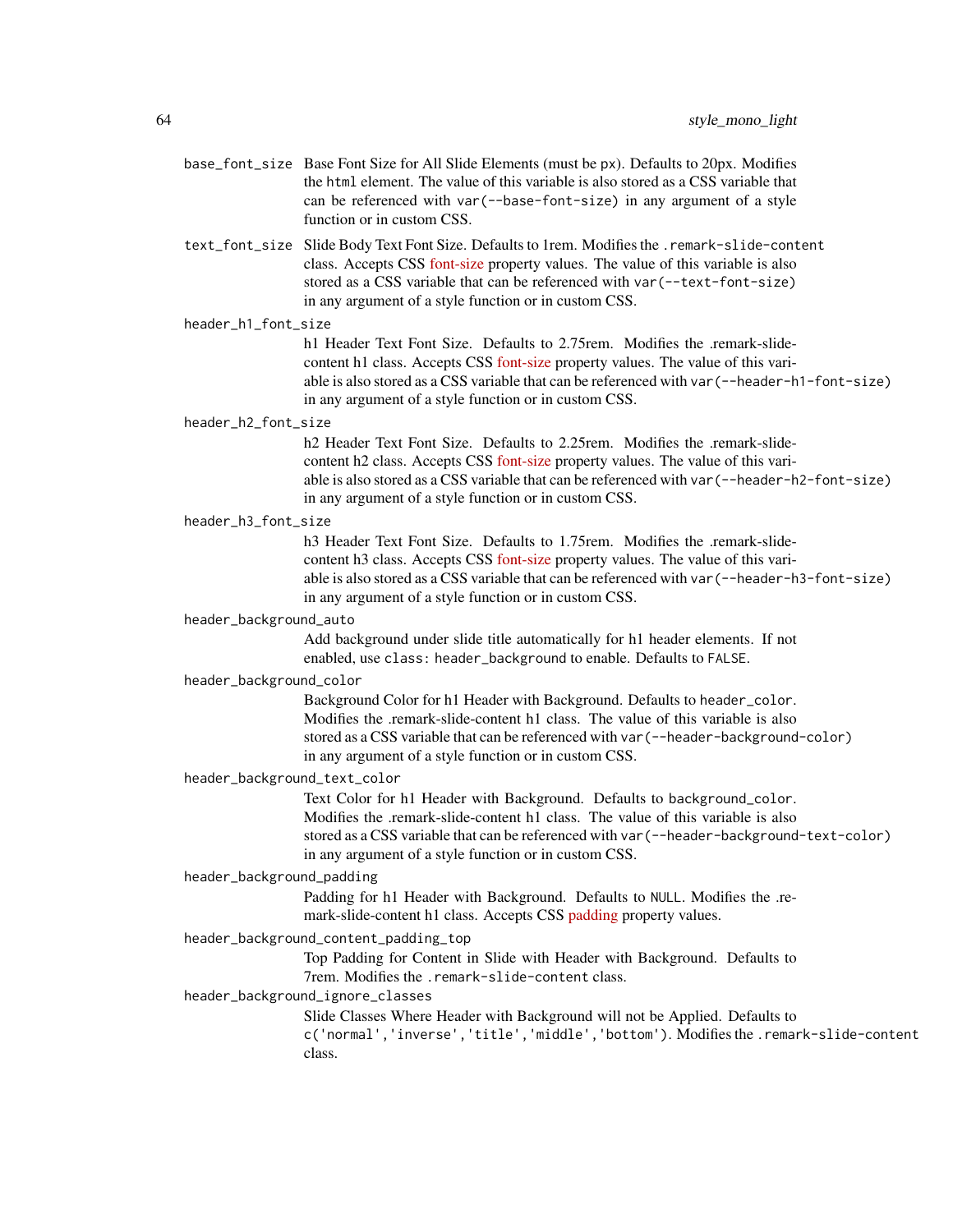text\_slide\_number\_font\_size

Slide Number Text Font Size. Defaults to 0.9rem. Modifies the .remark-slide-number class. Accepts CSS [font-size](https://developer.mozilla.org/en-US/docs/Web/CSS/font-size) property values.

## text\_font\_google

Use google\_font() to specify body font. Defaults to NULL. Modifies the body element.

text\_font\_family

Body Text Font Family (xaringan default is 'Droid Serif'). Defaults to xaringanthemer\_font\_defaul Modifies the body element. The value of this variable is also stored as a CSS variable that can be referenced with var(--text-font-family) in any argument of a style function or in custom CSS.

#### text\_font\_weight

Body Text Font Weight. Defaults to xaringanthemer\_font\_default("text\_font\_weight"). Modifies the body element. Accepts CSS [font-weight](https://developer.mozilla.org/en-US/docs/Web/CSS/font-weight) property values.

## text\_bold\_font\_weight

Body Bold Text Font Weight. Defaults to bold. Modifies the strong element.

text\_font\_url Body Text Font URL(s). Defaults to xaringanthemer\_font\_default("text\_font\_url"). Modifies the @import url() elements.

### text\_font\_family\_fallback

Body Text Font Fallbacks. Defaults to xaringanthemer\_font\_default("text\_font\_family\_fallback"). Modifies the body element. The value of this variable is also stored as a CSS variable that can be referenced with var(--text-font-family-fallback) in any argument of a style function or in custom CSS.

text\_font\_base Body Text Base Font (Total Failure Fallback). Defaults to sans-serif. Modifies the body element. The value of this variable is also stored as a CSS variable that can be referenced with var(--text-font-base) in any argument of a style function or in custom CSS.

header\_font\_google

Use google\_font() to specify header font. Defaults to NULL. Modifies the body element.

### header\_font\_family

Header Font Family (xaringan default is 'Yanone Kaffeesatz'). Defaults to xaringanthemer\_font\_default("header\_font\_family"). Modifies the h1, h2, h3 elements. The value of this variable is also stored as a CSS variable that can be referenced with var(--header-font-family) in any argument of a style function or in custom CSS.

#### header\_font\_weight

Header Font Weight. Defaults to xaringanthemer\_font\_default("header\_font\_weight"). Modifies the h1, h2, h3 elements. Accepts CSS [font-weight](https://developer.mozilla.org/en-US/docs/Web/CSS/font-weight) property values.

## header\_font\_family\_fallback

Header Font Family Fallback. Defaults to Georgia, serif. Modifies the h1, h2, h3 elements. The value of this variable is also stored as a CSS variable that can be referenced with var(--header-font-family-fallback) in any argument of a style function or in custom CSS.

#### header\_font\_url

Header Font URL. Defaults to xaringanthemer\_font\_default("header\_font\_url"). Modifies the @import url elements.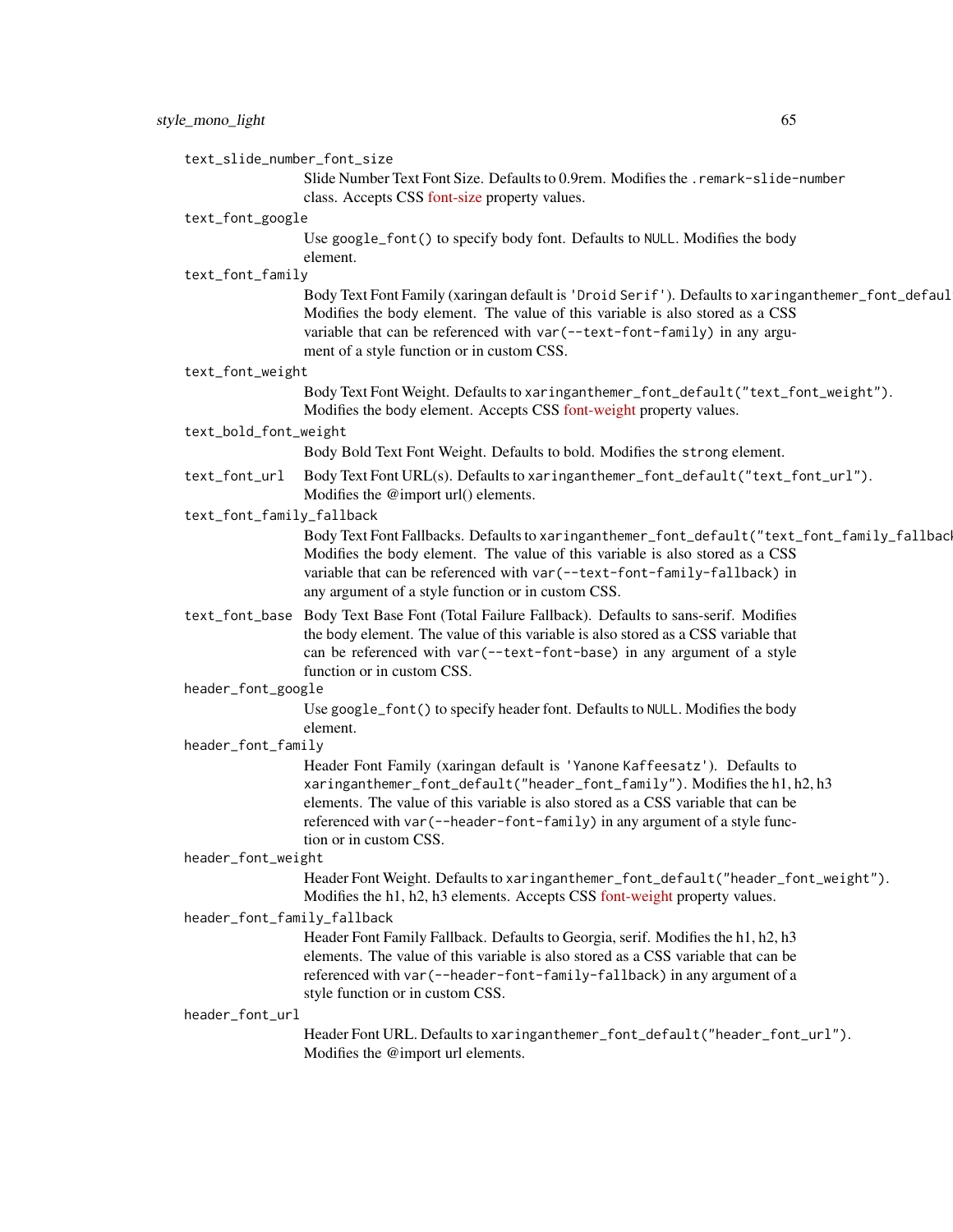| code_font_google          |                                                                                                                                                                                                                                                                                                                                                                        |
|---------------------------|------------------------------------------------------------------------------------------------------------------------------------------------------------------------------------------------------------------------------------------------------------------------------------------------------------------------------------------------------------------------|
|                           | Use google_font() to specify code font. Defaults to NULL. Modifies the body<br>element.                                                                                                                                                                                                                                                                                |
| code_font_family          |                                                                                                                                                                                                                                                                                                                                                                        |
|                           | Code Font Family. Defaults to xaringanthemer_font_default("code_font_family").<br>Modifies the .remark-code, .remark-inline-code classes. The value of this vari-<br>able is also stored as a CSS variable that can be referenced with var (--code-font-family)<br>in any argument of a style function or in custom CSS.                                               |
| code_font_size            | Code Text Font Size. Defaults to 0.9rem. Modifies the .remark-inline class.<br>Accepts CSS font-size property values. The value of this variable is also stored<br>as a CSS variable that can be referenced with var (--code-font-size) in any<br>argument of a style function or in custom CSS.                                                                       |
| code_font_url             | Code Font URL. Defaults to xaringanthemer_font_default("code_font_url").<br>Modifies the @import url elements.                                                                                                                                                                                                                                                         |
| code_font_family_fallback |                                                                                                                                                                                                                                                                                                                                                                        |
|                           | Code Font Fallback. Defaults to xaringanthemer_font_default("code_font_family_fallback").<br>Modifies the .remark-code, .remark-inline-code classes.                                                                                                                                                                                                                   |
| link_decoration           |                                                                                                                                                                                                                                                                                                                                                                        |
|                           | Text decoration of links. Defaults to none. Modifies the a, a > code elements.<br>Accepts CSS text-decoration property values.                                                                                                                                                                                                                                         |
| colors                    | A named vector of custom colors. The names of the colors become CSS vari-<br>ables and classes that can be used within your slides. For example, colors =<br>c(blue = "#bad4ed") adds a CSS variable --blue, a .blue CSS class that ap-<br>plies the color to the text or foreground color, and a .bg-blue CSS class that<br>applies the color to the background.      |
| extra_css                 | A named list of CSS definitions each containing a named list of CSS property-<br>value pairs, i.e. $list("class-id" = list("ess-property" = "value"))$ .                                                                                                                                                                                                               |
| extra_fonts               | A list of additional fonts to import, each list element can be either a URL<br>as a character string or a call to google_font(). To use a font imported in<br>extra_fonts, you will need to write custom CSS rules that apply the font to<br>an element or class with the font-family property. See the Fonts section of<br>vignette("xaringanthemer") for an example. |
| outfile                   | Customized xaringan CSS output file name, default is "xaringan-themer.css"                                                                                                                                                                                                                                                                                             |

## Value

The CSS styles are written to the file path provided in outfile (by default to xaringan-themer.css). If outfile is NULL, the CSS is returned directly as a character string.

## Usage

To use the styles created by this theme function, make sure that you use xaringan-themer.css as your CSS file in your slides' YAML header. If you change the name of the output file using the outfile argument, use that name instead of the default file name.

output: xaringan::moon\_reader: css: xaringan-themer.css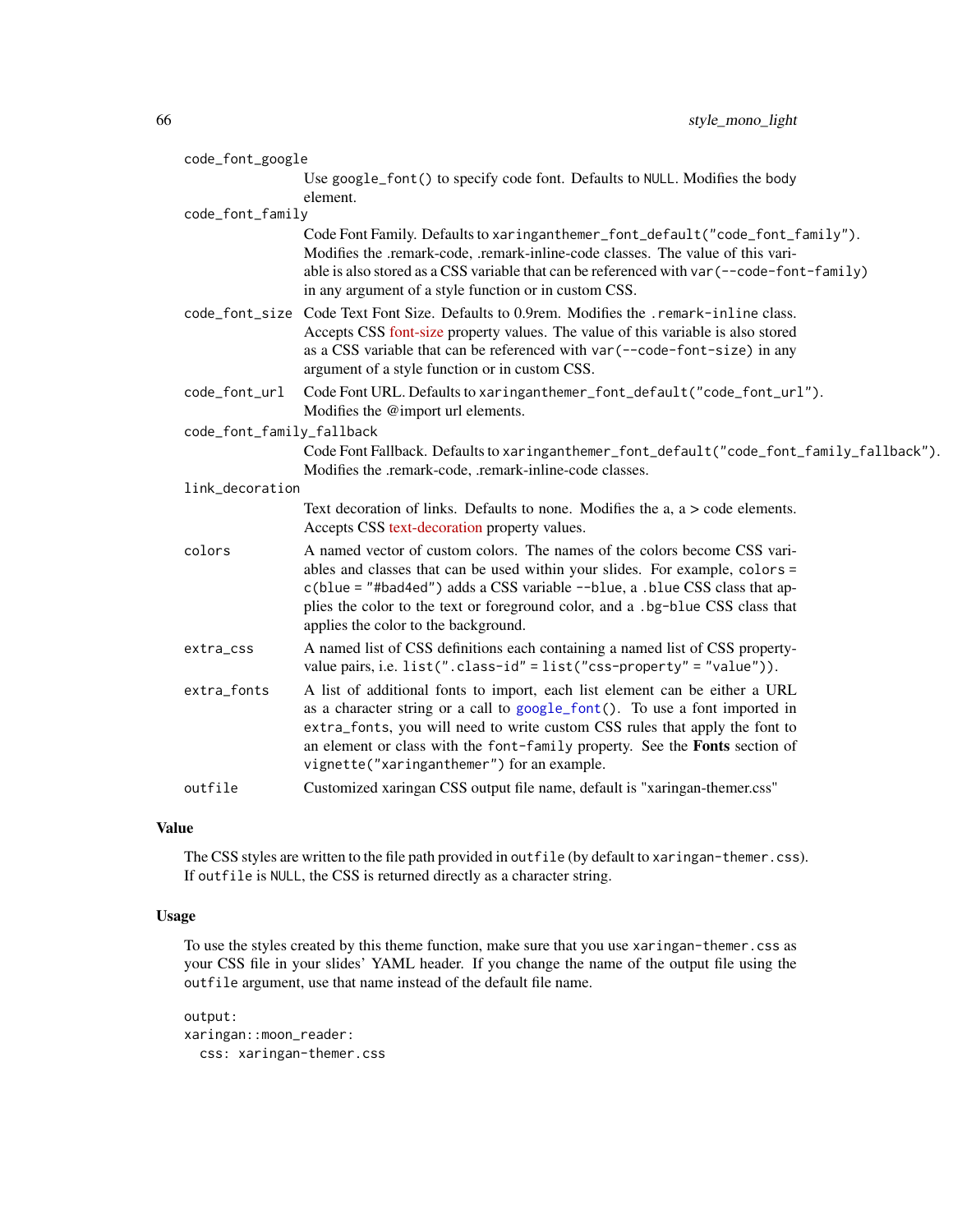## See Also

```
Other themes: style_duo_accent_inverse(), style_duo_accent(), style_duo(), style_mono_accent_inverse(),
style_mono_accent(), style_mono_dark(), style_solarized_dark(), style_solarized_light(),
xaringanthemer_font_default()
```
Other Monotone themes: [style\\_mono\\_accent\\_inverse\(](#page-42-0)), [style\\_mono\\_accent\(](#page-33-0)), [style\\_mono\\_dark\(](#page-50-0))

## Examples

```
# Create a xaringan style in a temporary file
xaringan_themer_css <- tempfile("xaringan-themer-", fileext = ".css")
style_mono_light(
 base_color = "#23395b",
 outfile = xaringan_themer_css # omit in your slides to write the
                                # styles to xaringan-themer.css
\lambda# View the CSS:
# file.edit(xaringan_themer_css)
```
<span id="page-66-0"></span>style\_solarized\_dark *Solarized Dark Theme*

#### Description

A dark theme based around on the solarized color scheme. Works well with "highlightStyle: solarized-dark" or "highlighStyle: solarized-light".

## Usage

```
style_solarized_dark(
  text_color = "#839496",
  header_color = "#dc322f",
  background_color = "#002b36",
  link_color = "#b58900",
  text\_bold\_color = "#d33682",text_slide_number_color = "#586e75",
  padding = "16px 64px 16px 64px",
  background_image = NULL,
  background_size = NULL,
  background_position = NULL,
  code_highlight_color = "#268bd240",
  code_inline_color = "#6c71c4",
  code_inline_background_color = NULL,
  code_inline_font_size = "1em",
  inverse_background_color = "#fdf6e3",
  inverse_text_color = "#002b36",
```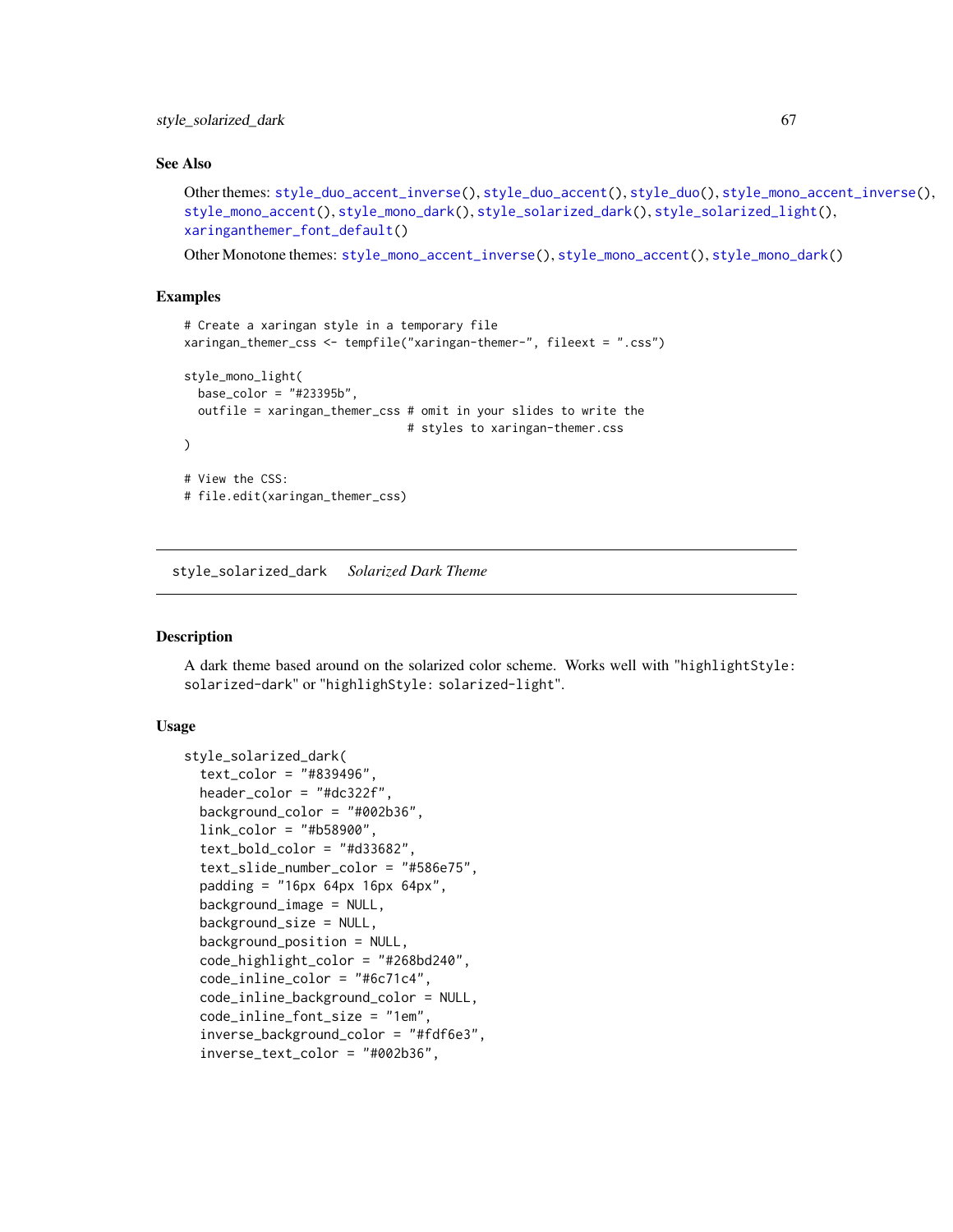```
inverse_text_shadow = FALSE,
inverse_header_color = inverse_text_color,
inverse_link_color = link_color,
title_slide_text_color = inverse_text_color,
title_slide_background_color = inverse_background_color,
title_slide_background_image = NULL,
title_slide_background_size = NULL,
title_slide_background_position = NULL,
footnote_color = NULL,
footnote_font_size = "0.9em",
footnote_position_bottom = "60px",
left_column_subtle_color = "#586e75",
left_column_selected_color = "#93a1a1",
blockquote_left_border_color = "#cb4b16",
table_border_color = "#657b83",
table_row_border_color = "#657b83",
table_row_even_background_color = "#073642",
base_font_size = "20px",
text_font_size = "1rem",
header_h1_font_size = "2.75rem",
header_h2_font_size = "2.25rem",
header_h3_font_size = "1.75rem",
header_background_auto = FALSE,
header_background_color = header_color,
header_background_text_color = background_color,
header_background_padding = NULL,
header_background_content_padding_top = "7rem",
header_background_ignore_classes = c("normal", "inverse", "title", "middle",
  "bottom"),
text_slide_number_font_size = "0.9rem",
text_font_google = NULL,
text_font_family = xaringanthemer_font_default("text_font_family"),
text_font_weight = xaringanthemer_font_default("text_font_weight"),
text_bold_font_weight = "bold",
text_font_url = xaringanthemer_font_default("text_font_url"),
text_font_family_fallback = xaringanthemer_font_default("text_font_family_fallback"),
text_font_base = "sans-serif",
header_font_google = NULL,
header_font_family = xaringanthemer_font_default("header_font_family"),
header_font_weight = xaringanthemer_font_default("header_font_weight"),
header_font_family_fallback = "Georgia, serif",
header_font_url = xaringanthemer_font_default("header_font_url"),
code_font_google = NULL,
code_font_family = xaringanthemer_font_default("code_font_family"),
code_font_size = "0.9rem",
code_font_url = xaringanthemer_font_default("code_font_url"),
code_font_family_fallback = xaringanthemer_font_default("code_font_family_fallback"),
link_decoration = "none",
```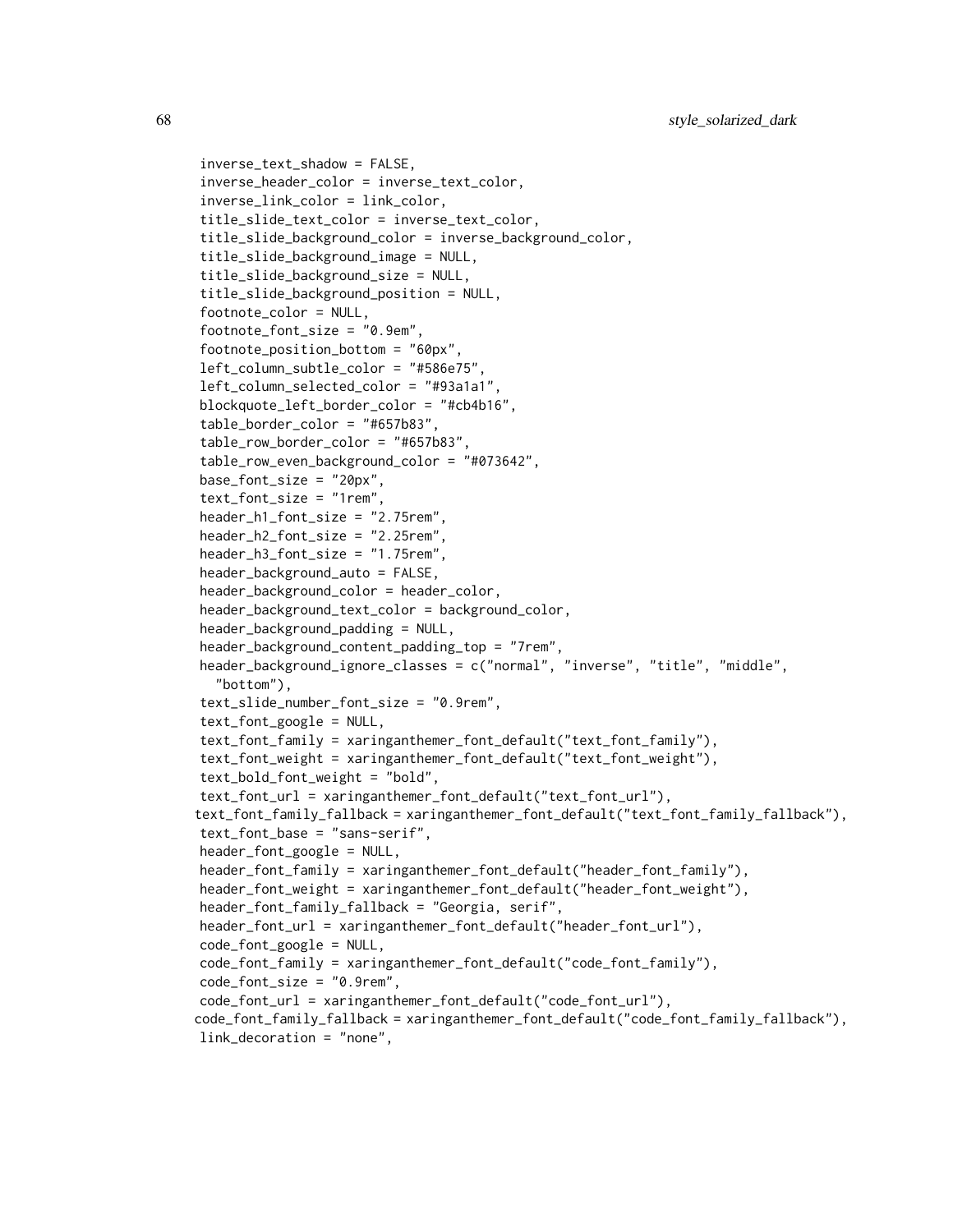```
colors = NULL,
 extra_css = NULL,
 extra_fonts = NULL,
 outfile = "xaringan-themer.css"
\mathcal{L}
```
# Arguments

| text_color              | Text Color. Defaults to #839496. Modifies the body element. The value of this<br>variable is also stored as a CSS variable that can be referenced with var (--text_color)<br>in any argument of a style function or in custom CSS.                                                                                                                                            |
|-------------------------|-------------------------------------------------------------------------------------------------------------------------------------------------------------------------------------------------------------------------------------------------------------------------------------------------------------------------------------------------------------------------------|
| header_color            | Header Color. Defaults to #dc322f. Modifies the h1, h2, h3 elements. The<br>value of this variable is also stored as a CSS variable that can be referenced with<br>var (--header-color) in any argument of a style function or in custom CSS.                                                                                                                                 |
| background_color        |                                                                                                                                                                                                                                                                                                                                                                               |
|                         | Slide Background Color. Defaults to #002b36. Modifies the .remark-slide-content<br>class. The value of this variable is also stored as a CSS variable that can be ref-<br>erenced with var (--background-color) in any argument of a style function<br>or in custom CSS.                                                                                                      |
| link_color              | Link Color. Defaults to #b58900. Modifies the a, $a > \text{code elements}$ . The value<br>of this variable is also stored as a CSS variable that can be referenced with<br>var (--link-color) in any argument of a style function or in custom CSS.                                                                                                                          |
| text_bold_color         |                                                                                                                                                                                                                                                                                                                                                                               |
|                         | Bold Text Color. Defaults to #d33682. Modifies the strong element. The<br>value of this variable is also stored as a CSS variable that can be referenced with<br>var(--text-bold-color) in any argument of a style function or in custom<br>CSS.                                                                                                                              |
| text_slide_number_color |                                                                                                                                                                                                                                                                                                                                                                               |
|                         | Slide Number Color. Defaults to #586e75. Modifies the . remark-slide-number<br>class.                                                                                                                                                                                                                                                                                         |
| padding                 | Slide Padding in top right [bottom left] format. Defaults to 16px 64px 16px<br>64px. Modifies the .remark-slide-content class. Accepts CSS padding<br>property values.                                                                                                                                                                                                        |
| background_image        |                                                                                                                                                                                                                                                                                                                                                                               |
|                         | Background image applied to each and every slide. Set title_slide_background_image<br>= "none" to remove the background image from the title slide. Defaults to NULL.<br>Modifies the .remark-slide-content class.                                                                                                                                                            |
| background_size         |                                                                                                                                                                                                                                                                                                                                                                               |
|                         | Background image size, requires background_image to be set. If background_image<br>is set, background_size will default to cover so the background fills the screen.<br>If both background_image and background_position are set, will default to<br>100 percent. Defaults to NULL. Modifies the .remark-slide-content class.<br>Accepts CSS background-size property values. |
| background_position     |                                                                                                                                                                                                                                                                                                                                                                               |
|                         | Background image position, requires background_image to be set, and it is rec-<br>ommended to adjust background_size. Defaults to NULL. Modifies the .remark-slide-content<br>class. Accepts CSS background-position property values.                                                                                                                                         |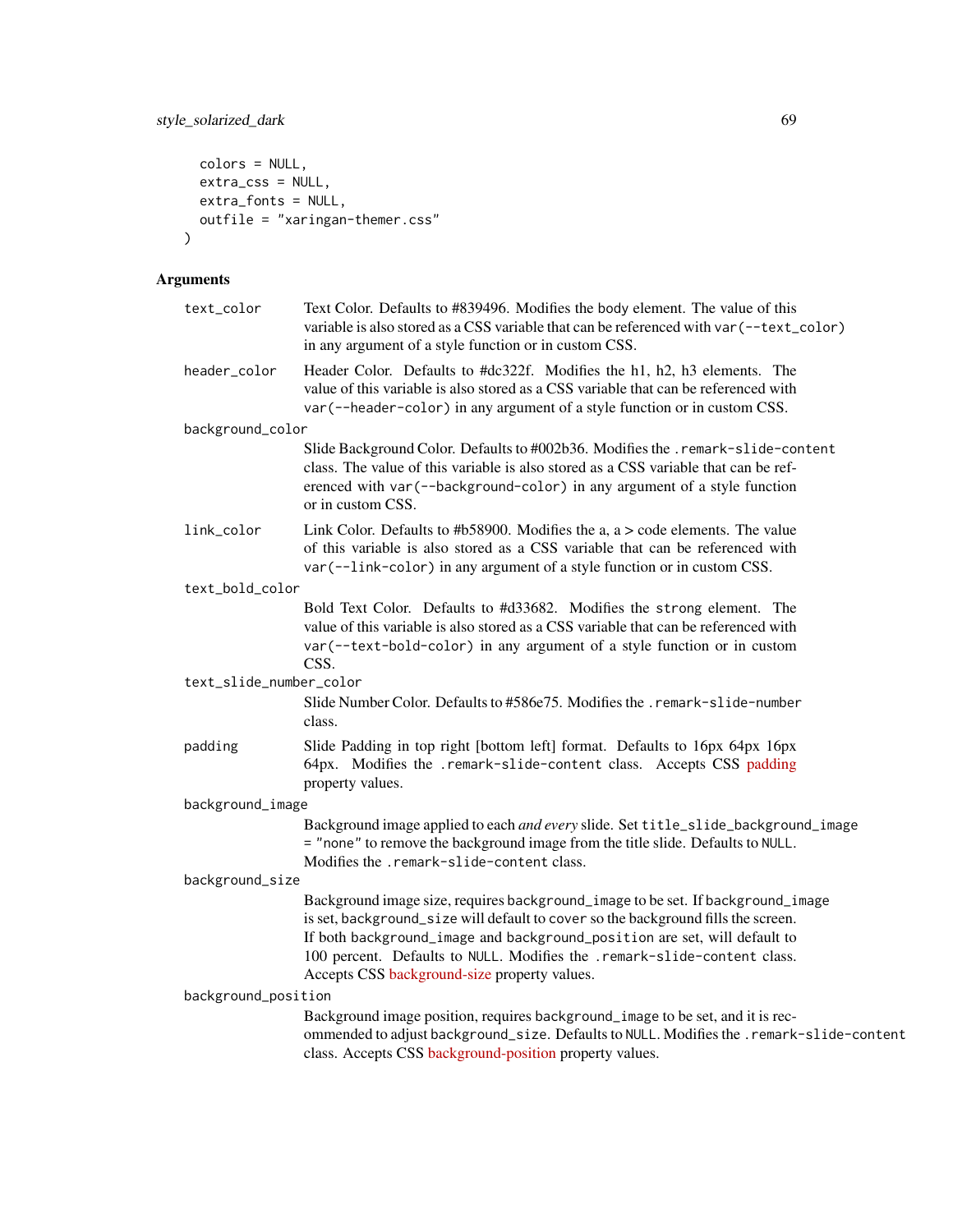## code\_highlight\_color

Code Line Highlight. Defaults to #268bd240. Modifies the .remark-code-line-highlighted class. The value of this variable is also stored as a CSS variable that can be referenced with var(--code-highlight-color) in any argument of a style function or in custom CSS.

#### code\_inline\_color

Inline Code Color. Defaults to #6c71c4. Modifies the .remark-inline-code class.

## code\_inline\_background\_color

Inline Code Background Color. Defaults to NULL. Modifies the .remark-inline-code class.

## code\_inline\_font\_size

Inline Code Text Font Size. Defaults to 1em. Modifies the .remark-inline-code class. Accepts CSS [font-size](https://developer.mozilla.org/en-US/docs/Web/CSS/font-size) property values. The value of this variable is also stored as a CSS variable that can be referenced with var(--code-inline-font-size) in any argument of a style function or in custom CSS.

#### inverse\_background\_color

Inverse Background Color. Defaults to #fdf6e3. Modifies the .inverse class. The value of this variable is also stored as a CSS variable that can be referenced with var(--inverse-background-color) in any argument of a style function or in custom CSS.

### inverse\_text\_color

Inverse Text Color. Defaults to #002b36. Modifies the .inverse class. The value of this variable is also stored as a CSS variable that can be referenced with var(--inverse-text-color) in any argument of a style function or in custom CSS.

## inverse\_text\_shadow

Enables Shadow on text of inverse slides. Defaults to FALSE. Modifies the .inverse class.

#### inverse\_header\_color

Inverse Header Color. Defaults to inverse\_text\_color. Modifies the .inverse h1, .inverse h2, .inverse h3 classes. The value of this variable is also stored as a CSS variable that can be referenced with var(--inverse-header-color) in any argument of a style function or in custom CSS.

#### inverse\_link\_color

Inverse Link Color. Defaults to link\_color. Modifies the .inverse a, .inverse a > code classes. The value of this variable is also stored as a CSS variable that can be referenced with var(--inverse-link-color) in any argument of a style function or in custom CSS.

#### title\_slide\_text\_color

Title Slide Text Color. Defaults to inverse\_text\_color. Modifies the .title-slide class. The value of this variable is also stored as a CSS variable that can be referenced with var(--title-slide-text-color) in any argument of a style function or in custom CSS.

### title\_slide\_background\_color

Title Slide Background Color. Defaults to inverse\_background\_color. Modifies the .title-slide class. The value of this variable is also stored as a CSS variable that can be referenced with var(--title-slide-background-color) in any argument of a style function or in custom CSS.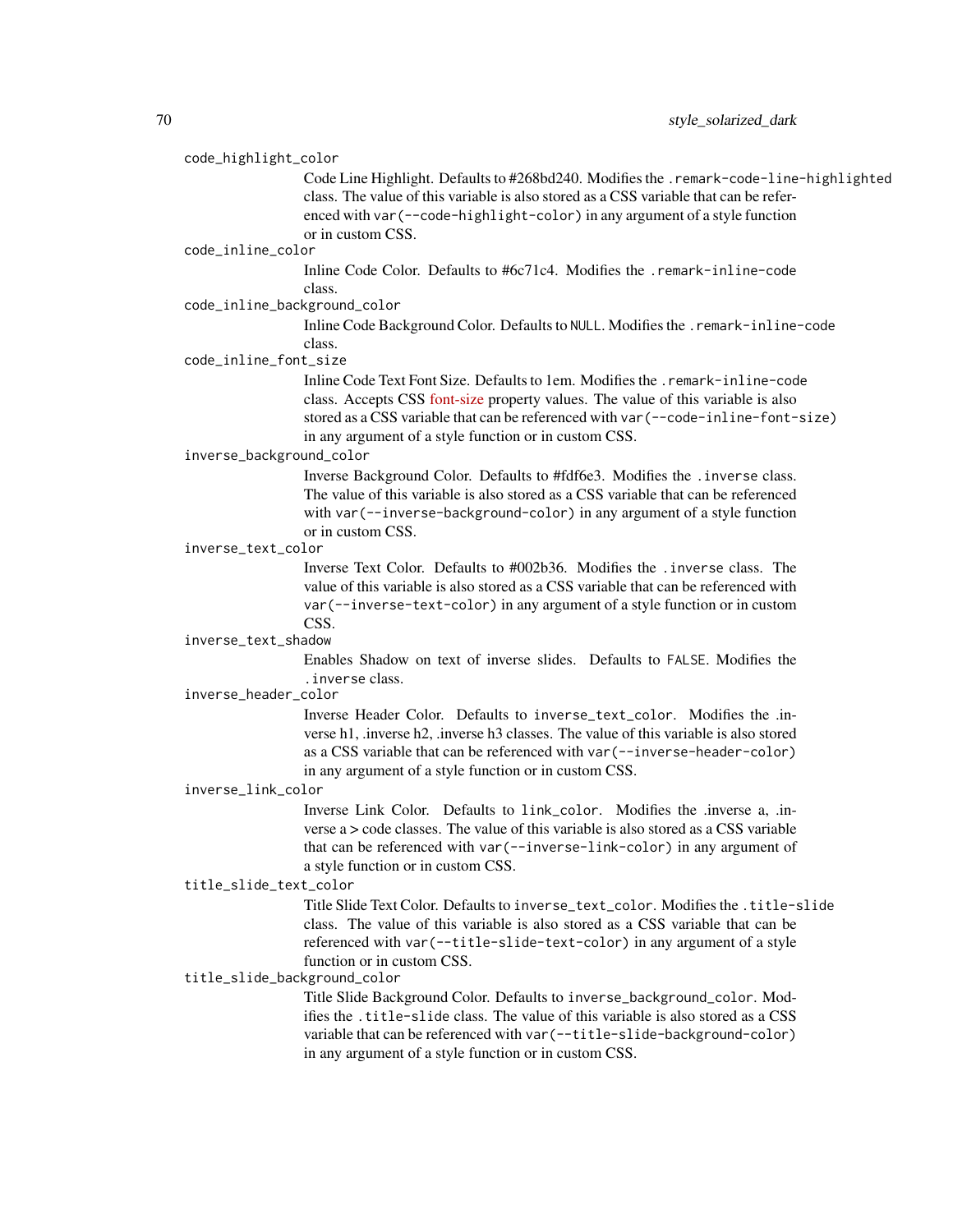title\_slide\_background\_image

Title Slide Background Image URL. Defaults to NULL. Modifies the .title-slide class.

title\_slide\_background\_size

Title Slide Background Image Size, defaults to "cover" if background image is set. Defaults to NULL. Modifies the .title-slide class. Accepts CSS [backgroun](https://developer.mozilla.org/en-US/docs/Web/CSS/background-size)d[size](https://developer.mozilla.org/en-US/docs/Web/CSS/background-size) property values.

title\_slide\_background\_position

Title Slide Background Image Position. Defaults to NULL. Modifies the .title-slide class. Accepts CSS [background-position](https://developer.mozilla.org/en-US/docs/Web/CSS/background-position) property values.

footnote\_color Footnote text color (if NA, then it will be the same color as text\_color). Defaults to NULL. Modifies the . footnote class.

#### footnote\_font\_size

Footnote font size. Defaults to 0.9em. Modifies the .footnote class. Accepts CSS [font-size](https://developer.mozilla.org/en-US/docs/Web/CSS/font-size) property values.

footnote\_position\_bottom

Footnote location from bottom of screen. Defaults to 60px. Modifies the . footnote class. Accepts CSS [position](https://developer.mozilla.org/en-US/docs/Web/CSS/position_value) property values.

left\_column\_subtle\_color

Left Column Text (not last). Defaults to #586e75. Modifies the .left-column h2, .leftcolumn h3 classes.

left\_column\_selected\_color

Left Column Current Selection. Defaults to #93a1a1. Modifies the .left-column h2:lastof-type, .left-column h3:last-child classes.

## blockquote\_left\_border\_color

Blockquote Left Border Color. Defaults to #cb4b16. Modifies the blockquote element.

#### table\_border\_color

Table top/bottom border. Defaults to #657b83. Modifies the table: bordertop, border-bottom elements.

table\_row\_border\_color

Table row inner bottom border. Defaults to #657b83. Modifies the table thead th: border-bottom elements.

table\_row\_even\_background\_color

Table Even Row Background Color. Defaults to #073642. Modifies the thead, tfoot, tr:nthchild(even) elements.

- base\_font\_size Base Font Size for All Slide Elements (must be px). Defaults to 20px. Modifies the html element. The value of this variable is also stored as a CSS variable that can be referenced with var(--base-font-size) in any argument of a style function or in custom CSS.
- text\_font\_size Slide Body Text Font Size. Defaults to 1rem. Modifies the .remark-slide-content class. Accepts CSS [font-size](https://developer.mozilla.org/en-US/docs/Web/CSS/font-size) property values. The value of this variable is also stored as a CSS variable that can be referenced with var(--text-font-size) in any argument of a style function or in custom CSS.

header\_h1\_font\_size

h1 Header Text Font Size. Defaults to 2.75rem. Modifies the .remark-slidecontent h1 class. Accepts CSS [font-size](https://developer.mozilla.org/en-US/docs/Web/CSS/font-size) property values. The value of this vari-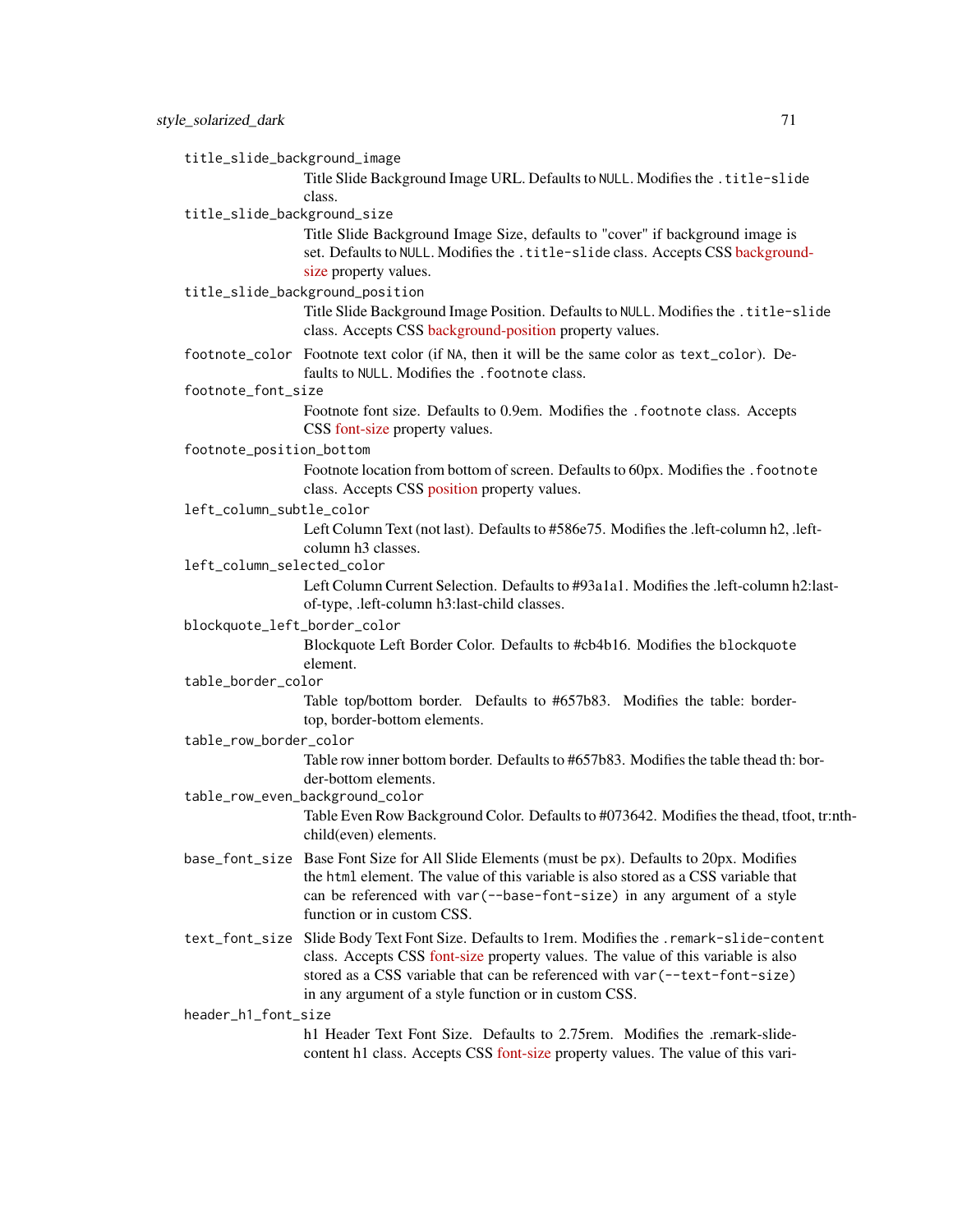able is also stored as a CSS variable that can be referenced with var(--header-h1-font-size) in any argument of a style function or in custom CSS.

## header\_h2\_font\_size

h<sub>2</sub> Header Text Font Size. Defaults to 2.25rem. Modifies the .remark-slidecontent h2 class. Accepts CSS [font-size](https://developer.mozilla.org/en-US/docs/Web/CSS/font-size) property values. The value of this variable is also stored as a CSS variable that can be referenced with var(--header-h2-font-size) in any argument of a style function or in custom CSS.

#### header\_h3\_font\_size

h3 Header Text Font Size. Defaults to 1.75rem. Modifies the .remark-slidecontent h3 class. Accepts CSS [font-size](https://developer.mozilla.org/en-US/docs/Web/CSS/font-size) property values. The value of this variable is also stored as a CSS variable that can be referenced with var(--header-h3-font-size) in any argument of a style function or in custom CSS.

#### header\_background\_auto

Add background under slide title automatically for h1 header elements. If not enabled, use class: header\_background to enable. Defaults to FALSE.

#### header\_background\_color

Background Color for h1 Header with Background. Defaults to header\_color. Modifies the .remark-slide-content h1 class. The value of this variable is also stored as a CSS variable that can be referenced with var(--header-background-color) in any argument of a style function or in custom CSS.

## header\_background\_text\_color

Text Color for h1 Header with Background. Defaults to background\_color. Modifies the .remark-slide-content h1 class. The value of this variable is also stored as a CSS variable that can be referenced with var(--header-background-text-color) in any argument of a style function or in custom CSS.

#### header\_background\_padding

Padding for h1 Header with Background. Defaults to NULL. Modifies the .remark-slide-content h1 class. Accepts CSS [padding](https://developer.mozilla.org/en-US/docs/Web/CSS/padding) property values.

#### header\_background\_content\_padding\_top

Top Padding for Content in Slide with Header with Background. Defaults to 7rem. Modifies the .remark-slide-content class.

#### header\_background\_ignore\_classes

Slide Classes Where Header with Background will not be Applied. Defaults to c('normal','inverse','title','middle','bottom'). Modifies the .remark-slide-content class.

#### text\_slide\_number\_font\_size

Slide Number Text Font Size. Defaults to 0.9rem. Modifies the .remark-slide-number class. Accepts CSS [font-size](https://developer.mozilla.org/en-US/docs/Web/CSS/font-size) property values.

#### text\_font\_google

Use google\_font() to specify body font. Defaults to NULL. Modifies the body element.

## text\_font\_family

Body Text Font Family (xaringan default is 'Droid Serif'). Defaults to xaringanthemer\_font\_defaul Modifies the body element. The value of this variable is also stored as a CSS variable that can be referenced with var (--text-font-family) in any argument of a style function or in custom CSS.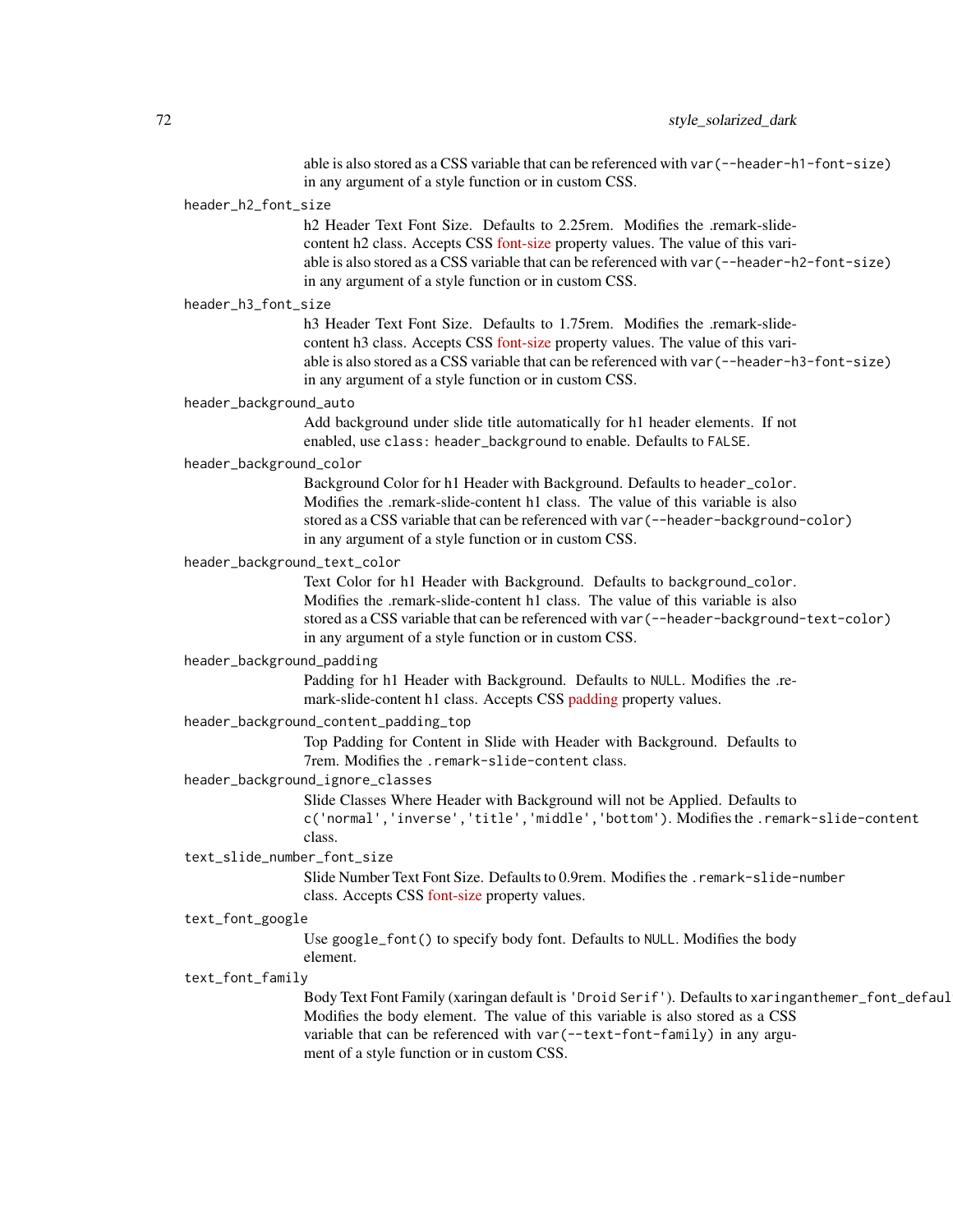| text_font_weight            |                                                                                                                                                                                                                                                                                                                          |  |
|-----------------------------|--------------------------------------------------------------------------------------------------------------------------------------------------------------------------------------------------------------------------------------------------------------------------------------------------------------------------|--|
|                             | Body Text Font Weight. Defaults to xaringanthemer_font_default("text_font_weight").<br>Modifies the body element. Accepts CSS font-weight property values.                                                                                                                                                               |  |
| text_bold_font_weight       |                                                                                                                                                                                                                                                                                                                          |  |
|                             | Body Bold Text Font Weight. Defaults to bold. Modifies the strong element.                                                                                                                                                                                                                                               |  |
| text_font_url               | Body Text Font URL(s). Defaults to xaringanthemer_font_default("text_font_url").<br>Modifies the @import url() elements.                                                                                                                                                                                                 |  |
| text_font_family_fallback   |                                                                                                                                                                                                                                                                                                                          |  |
|                             | Body Text Font Fallbacks. Defaults to xaringanthemer_font_default("text_font_family_fallbac<br>Modifies the body element. The value of this variable is also stored as a CSS<br>variable that can be referenced with var (--text-font-family-fallback) in<br>any argument of a style function or in custom CSS.          |  |
|                             | text_font_base Body Text Base Font (Total Failure Fallback). Defaults to sans-serif. Modifies<br>the body element. The value of this variable is also stored as a CSS variable that<br>can be referenced with var (--text-font-base) in any argument of a style<br>function or in custom CSS.                            |  |
| header_font_google          |                                                                                                                                                                                                                                                                                                                          |  |
|                             | Use google_font() to specify header font. Defaults to NULL. Modifies the body<br>element.                                                                                                                                                                                                                                |  |
| header_font_family          |                                                                                                                                                                                                                                                                                                                          |  |
|                             | Header Font Family (xaringan default is 'Yanone Kaffeesatz'). Defaults to                                                                                                                                                                                                                                                |  |
|                             | xaringanthemer_font_default("header_font_family"). Modifies the h1, h2, h3<br>elements. The value of this variable is also stored as a CSS variable that can be                                                                                                                                                          |  |
|                             | referenced with var (--header-font-family) in any argument of a style func-<br>tion or in custom CSS.                                                                                                                                                                                                                    |  |
| header_font_weight          |                                                                                                                                                                                                                                                                                                                          |  |
|                             | Header Font Weight. Defaults to xaringanthemer_font_default("header_font_weight").<br>Modifies the h1, h2, h3 elements. Accepts CSS font-weight property values.                                                                                                                                                         |  |
| header_font_family_fallback |                                                                                                                                                                                                                                                                                                                          |  |
|                             | Header Font Family Fallback. Defaults to Georgia, serif. Modifies the h1, h2, h3<br>elements. The value of this variable is also stored as a CSS variable that can be<br>referenced with var (--header-font-family-fallback) in any argument of a<br>style function or in custom CSS.                                    |  |
| header_font_url             |                                                                                                                                                                                                                                                                                                                          |  |
|                             | Header Font URL. Defaults to xaringanthemer_font_default("header_font_url").<br>Modifies the @import url elements.                                                                                                                                                                                                       |  |
| code_font_google            |                                                                                                                                                                                                                                                                                                                          |  |
|                             | Use google_font() to specify code font. Defaults to NULL. Modifies the body<br>element.                                                                                                                                                                                                                                  |  |
| code_font_family            |                                                                                                                                                                                                                                                                                                                          |  |
|                             | Code Font Family. Defaults to xaringanthemer_font_default("code_font_family").<br>Modifies the .remark-code, .remark-inline-code classes. The value of this vari-<br>able is also stored as a CSS variable that can be referenced with var (--code-font-family)<br>in any argument of a style function or in custom CSS. |  |
|                             | code_font_size Code Text Font Size. Defaults to 0.9rem. Modifies the .remark-inline class.<br>Accepts CSS font-size property values. The value of this variable is also stored<br>as a CSS variable that can be referenced with var (--code-font-size) in any<br>argument of a style function or in custom CSS.          |  |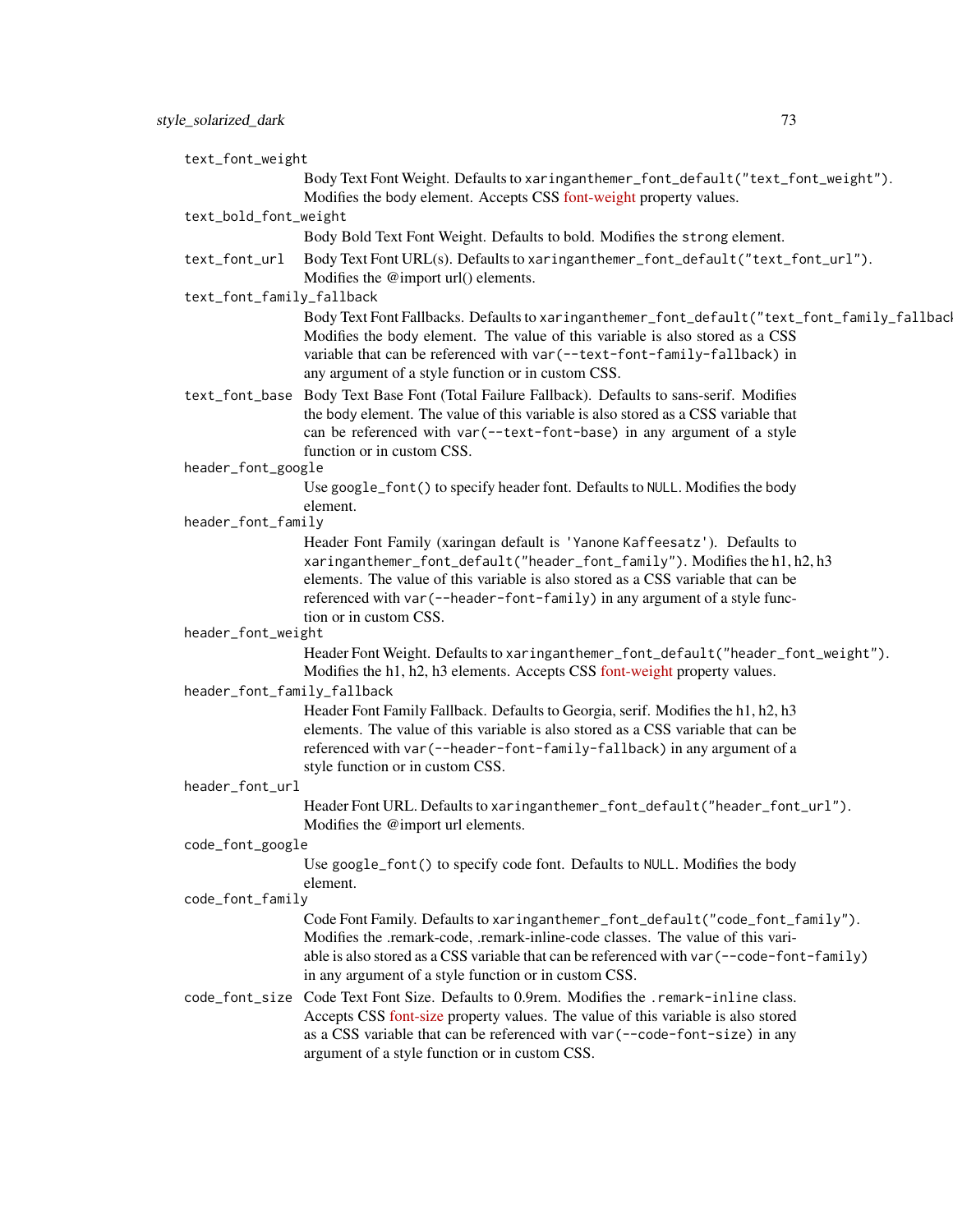<span id="page-73-0"></span>

|                           | code_font_url Code Font URL. Defaults to xaringanthemer_font_default("code_font_url").<br>Modifies the @import url elements.                                                                                                                                                                                                                                                  |
|---------------------------|-------------------------------------------------------------------------------------------------------------------------------------------------------------------------------------------------------------------------------------------------------------------------------------------------------------------------------------------------------------------------------|
| code_font_family_fallback |                                                                                                                                                                                                                                                                                                                                                                               |
|                           | Code Font Fallback. Defaults to xaringanthemer_font_default("code_font_family_fallback").<br>Modifies the .remark-code, .remark-inline-code classes.                                                                                                                                                                                                                          |
| link_decoration           |                                                                                                                                                                                                                                                                                                                                                                               |
|                           | Text decoration of links. Defaults to none. Modifies the a, $a > \text{code elements}$ .<br>Accepts CSS text-decoration property values.                                                                                                                                                                                                                                      |
| colors                    | A named vector of custom colors. The names of the colors become CSS vari-<br>ables and classes that can be used within your slides. For example, colors =<br>$c(blue = "#bad4ed")$ adds a CSS variable $\neg$ -blue, a .blue CSS class that ap-<br>plies the color to the text or foreground color, and a .bg-blue CSS class that<br>applies the color to the background.     |
| extra_css                 | A named list of CSS definitions each containing a named list of CSS property-<br>value pairs, i.e. $list("class-id" = list("cos-property" = "value"))$ .                                                                                                                                                                                                                      |
| extra_fonts               | A list of additional fonts to import, each list element can be either a URL<br>as a character string or a call to google_font(). To use a font imported in<br>extra_fonts, you will need to write custom CSS rules that apply the font to<br>an element or class with the font-family property. See the <b>Fonts</b> section of<br>vignette("xaringanthemer") for an example. |
| outfile                   | Customized xaringan CSS output file name, default is "xaringan-themer.css"                                                                                                                                                                                                                                                                                                    |

The CSS styles are written to the file path provided in outfile (by default to xaringan-themer.css). If outfile is NULL, the CSS is returned directly as a character string.

## Usage

To use the styles created by this theme function, make sure that you use xaringan-themer.css as your CSS file in your slides' YAML header. If you change the name of the output file using the outfile argument, use that name instead of the default file name.

output: xaringan::moon\_reader: css: xaringan-themer.css

## References

<https://ethanschoonover.com/solarized/>

# See Also

```
Other themes: style_duo_accent_inverse(), style_duo_accent(), style_duo(), style_mono_accent_inverse(),
style_mono_accent(), style_mono_dark(), style_mono_light(), style_solarized_light(),
xaringanthemer_font_default()
```
Other Solarized themes: [style\\_solarized\\_light\(](#page-74-0))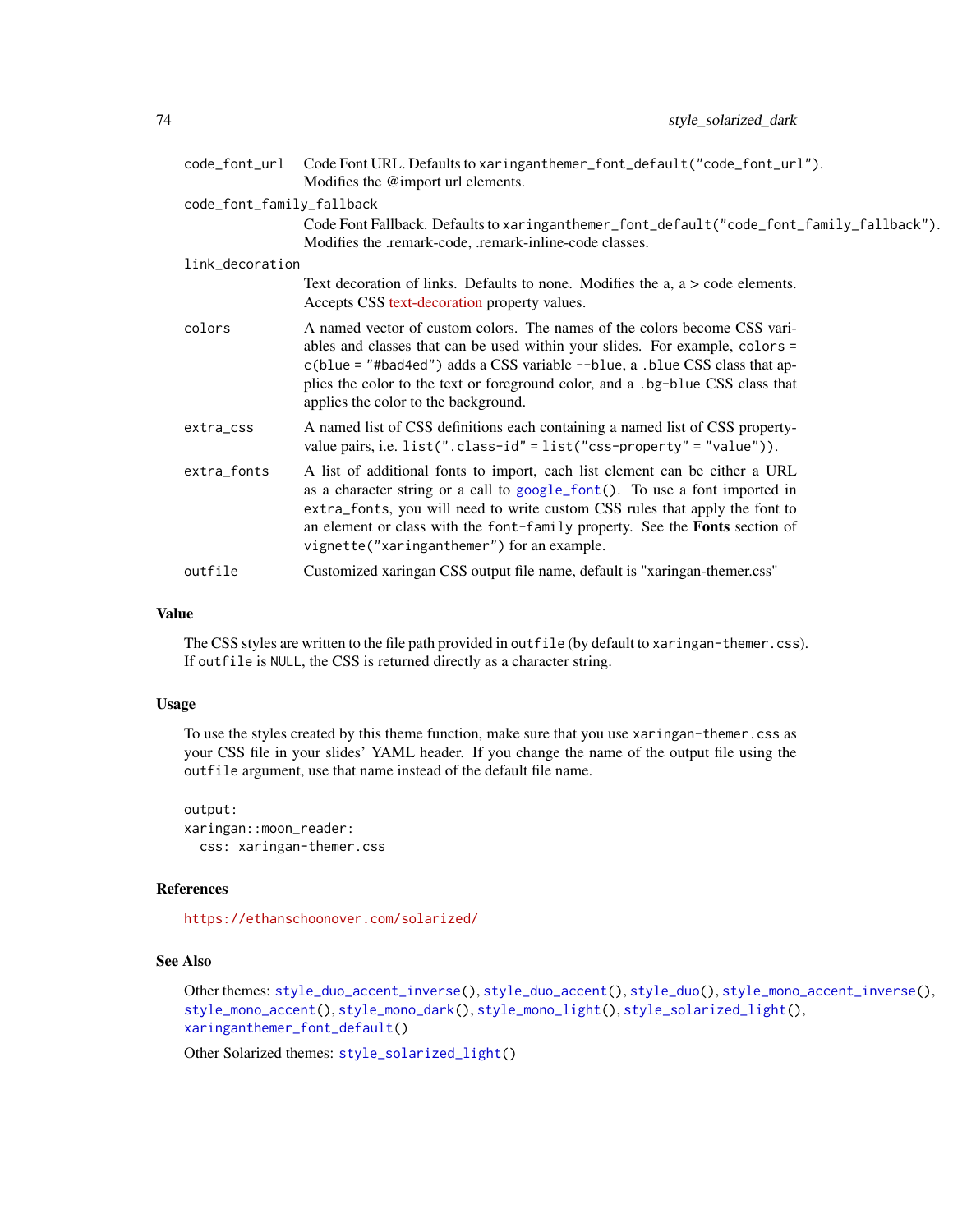## <span id="page-74-1"></span>style\_solarized\_light 75

## Examples

```
# Create a xaringan style in a temporary file
xaringan_themer_css <- tempfile("xaringan-themer-", fileext = ".css")
style_solarized_dark(
 outfile = xaringan_themer_css # omit in your slides to write the
                                # styles to xaringan-themer.css
\lambda# View the CSS:
# file.edit(xaringan_themer_css)
```
<span id="page-74-0"></span>style\_solarized\_light *Solarized Light Theme*

#### Description

A light theme based around on the solarized color scheme. Works well with "highlightStyle: solarized-dark" or "highlighStyle: solarized-light".

#### Usage

```
style_solarized_light(
  text\_color = "#657b83"header\_color = "#dc322f",background_color = "#fdf6e3",
  link\_color = "#b58900".text\_bold\_color = "#d33682",text_slide_number_color = "#93a1a1",
  padding = "16px 64px 16px 64px",
  background_image = NULL,
  background_size = NULL,
  background_position = NULL,
  code_highlight_color = "#268bd240",
  code_inline_color = "#6c71c4",
  code_inline_background_color = NULL,
  code_inline_font_size = "1em",
  inverse_background_color = "#002b36",
  inverse_text_color = "#fdf6e3",
  inverse_text_shadow = FALSE,
  inverse_header_color = inverse_text_color,
  inverse_link_color = link_color,
  title_slide_text_color = inverse_text_color,
  title_slide_background_color = inverse_background_color,
  title_slide_background_image = NULL,
  title_slide_background_size = NULL,
  title_slide_background_position = NULL,
```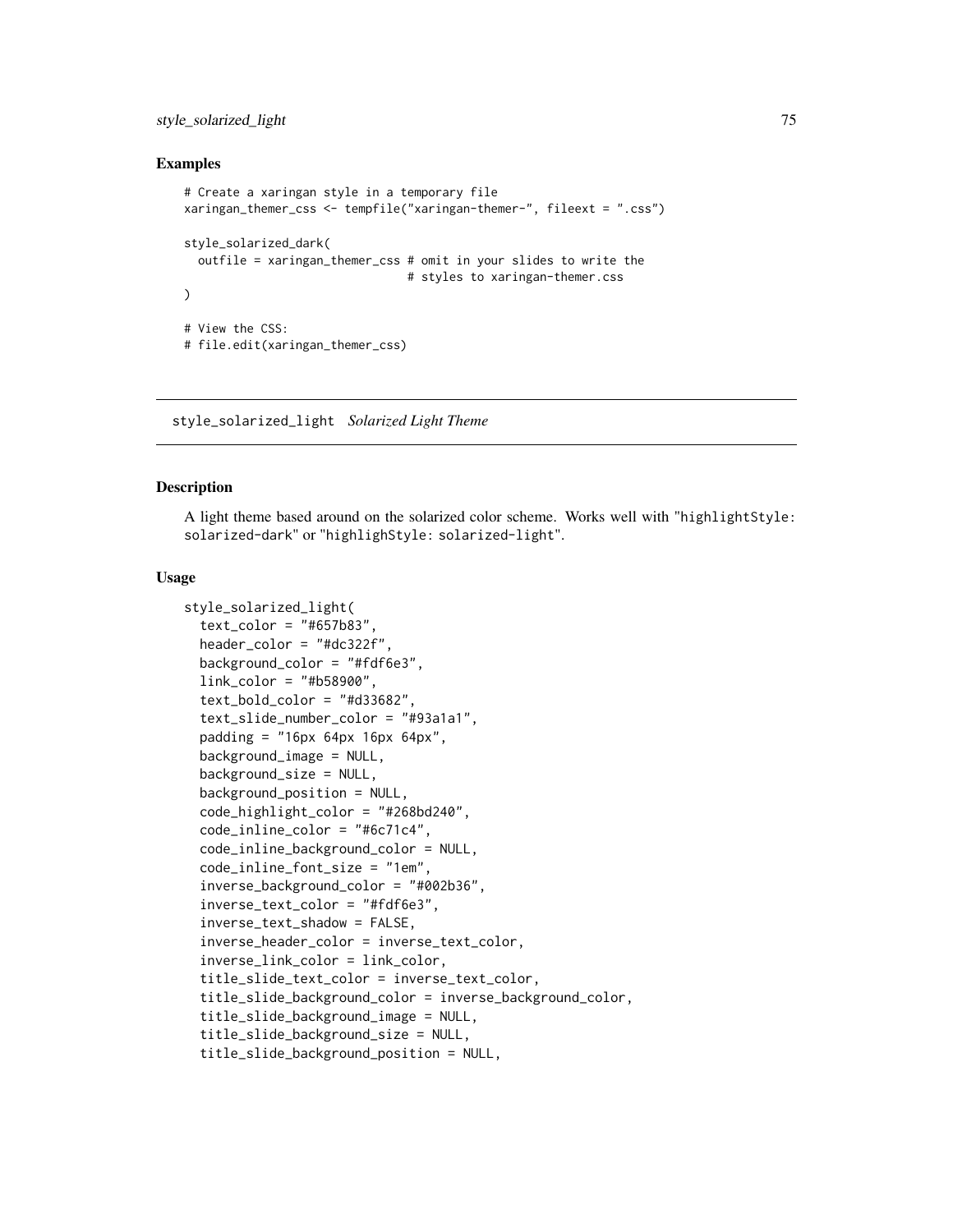```
footnote_color = NULL,
footnote_font_size = "0.9em",
footnote_position_bottom = "60px",
left_column_subtle_color = "#93a1a1",
left_column_selected_color = "#586e75",
blockquote_left_border_color = "#cb4b16",
table_border_color = "#839496",
table_row_border_color = "#839496",
table_row_even_background_color = "#eee8d5",
base_font_size = "20px",
text_font_size = "1rem",
header_h1_font_size = "2.75rem",
header_h2_font_size = "2.25rem",
header_h3_font_size = "1.75rem",
header_background_auto = FALSE,
header_background_color = header_color,
header_background_text_color = background_color,
header_background_padding = NULL,
header_background_content_padding_top = "7rem",
header_background_ignore_classes = c("normal", "inverse", "title", "middle",
  "bottom"),
text_slide_number_font_size = "0.9rem",
text_font_google = NULL,
text_font_family = xaringanthemer_font_default("text_font_family"),
text_font_weight = xaringanthemer_font_default("text_font_weight"),
text_bold_font_weight = "bold",
text_font_url = xaringanthemer_font_default("text_font_url"),
text_font_family_fallback = xaringanthemer_font_default("text_font_family_fallback"),
text_font_base = "sans-serif",
header_font_google = NULL,
header_font_family = xaringanthemer_font_default("header_font_family"),
header_font_weight = xaringanthemer_font_default("header_font_weight"),
header_font_family_fallback = "Georgia, serif",
header_font_url = xaringanthemer_font_default("header_font_url"),
code_font_google = NULL,
code_font_family = xaringanthemer_font_default("code_font_family"),
code_font_size = "0.9rem",
code_font_url = xaringanthemer_font_default("code_font_url"),
code_font_family_fallback = xaringanthemer_font_default("code_font_family_fallback"),
link_decoration = "none",
colors = NULL,
extra_css = NULL,
extra_fonts = NULL,
outfile = "xaringan-themer.css"
```
 $\lambda$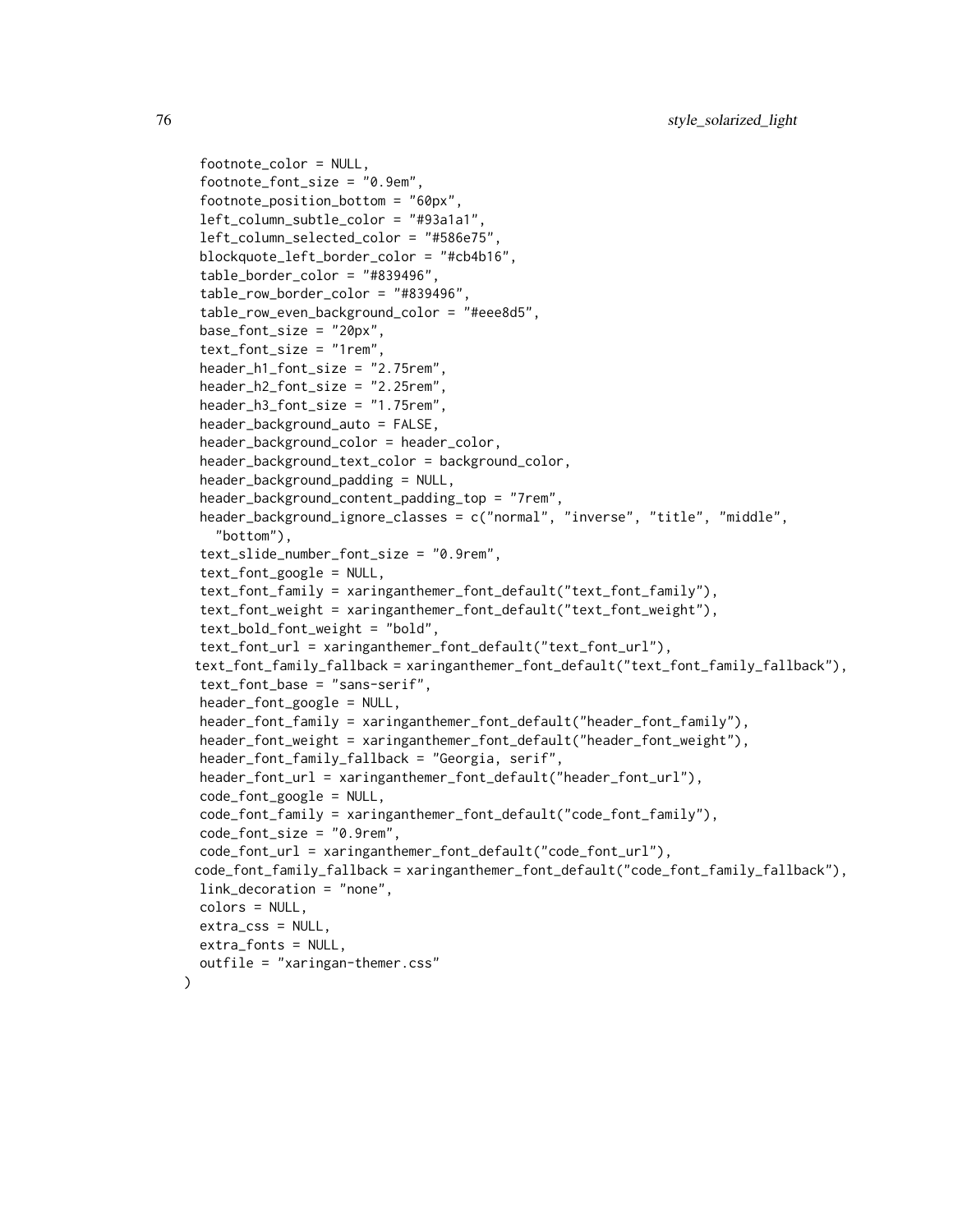# Arguments

| text_color              | Text Color. Defaults to #657b83. Modifies the body element. The value of this<br>variable is also stored as a CSS variable that can be referenced with var (--text_color)<br>in any argument of a style function or in custom CSS.                                                                                                                                            |
|-------------------------|-------------------------------------------------------------------------------------------------------------------------------------------------------------------------------------------------------------------------------------------------------------------------------------------------------------------------------------------------------------------------------|
| header_color            | Header Color. Defaults to #dc322f. Modifies the h1, h2, h3 elements. The<br>value of this variable is also stored as a CSS variable that can be referenced with<br>var (--header-color) in any argument of a style function or in custom CSS.                                                                                                                                 |
| background_color        |                                                                                                                                                                                                                                                                                                                                                                               |
|                         | Slide Background Color. Defaults to #fdf6e3. Modifies the .remark-slide-content<br>class. The value of this variable is also stored as a CSS variable that can be ref-<br>erenced with var (--background-color) in any argument of a style function<br>or in custom CSS.                                                                                                      |
| link_color              | Link Color. Defaults to #b58900. Modifies the $a, a$ > code elements. The value<br>of this variable is also stored as a CSS variable that can be referenced with<br>var (--link-color) in any argument of a style function or in custom CSS.                                                                                                                                  |
| text_bold_color         |                                                                                                                                                                                                                                                                                                                                                                               |
|                         | Bold Text Color. Defaults to #d33682. Modifies the strong element. The<br>value of this variable is also stored as a CSS variable that can be referenced with<br>var (--text-bold-color) in any argument of a style function or in custom<br>CSS.                                                                                                                             |
| text_slide_number_color |                                                                                                                                                                                                                                                                                                                                                                               |
|                         | Slide Number Color. Defaults to #93a1a1. Modifies the . remark-slide-number<br>class.                                                                                                                                                                                                                                                                                         |
| padding                 | Slide Padding in top right [bottom left] format. Defaults to 16px 64px 16px<br>64px. Modifies the .remark-slide-content class. Accepts CSS padding<br>property values.                                                                                                                                                                                                        |
| background_image        |                                                                                                                                                                                                                                                                                                                                                                               |
|                         | Background image applied to each and every slide. Set title_slide_background_image<br>= "none" to remove the background image from the title slide. Defaults to NULL.<br>Modifies the .remark-slide-content class.                                                                                                                                                            |
| background_size         |                                                                                                                                                                                                                                                                                                                                                                               |
|                         | Background image size, requires background_image to be set. If background_image<br>is set, background_size will default to cover so the background fills the screen.<br>If both background_image and background_position are set, will default to<br>100 percent. Defaults to NULL. Modifies the .remark-slide-content class.<br>Accepts CSS background-size property values. |
| background_position     |                                                                                                                                                                                                                                                                                                                                                                               |
|                         | Background image position, requires background_image to be set, and it is rec-<br>ommended to adjust background_size. Defaults to NULL. Modifies the .remark-slide-content<br>class. Accepts CSS background-position property values.                                                                                                                                         |
| code_highlight_color    |                                                                                                                                                                                                                                                                                                                                                                               |
|                         | Code Line Highlight. Defaults to #268bd240. Modifies the .remark-code-line-highlighted<br>class. The value of this variable is also stored as a CSS variable that can be refer-<br>enced with var (--code-highlight-color) in any argument of a style function<br>or in custom CSS.                                                                                           |
|                         |                                                                                                                                                                                                                                                                                                                                                                               |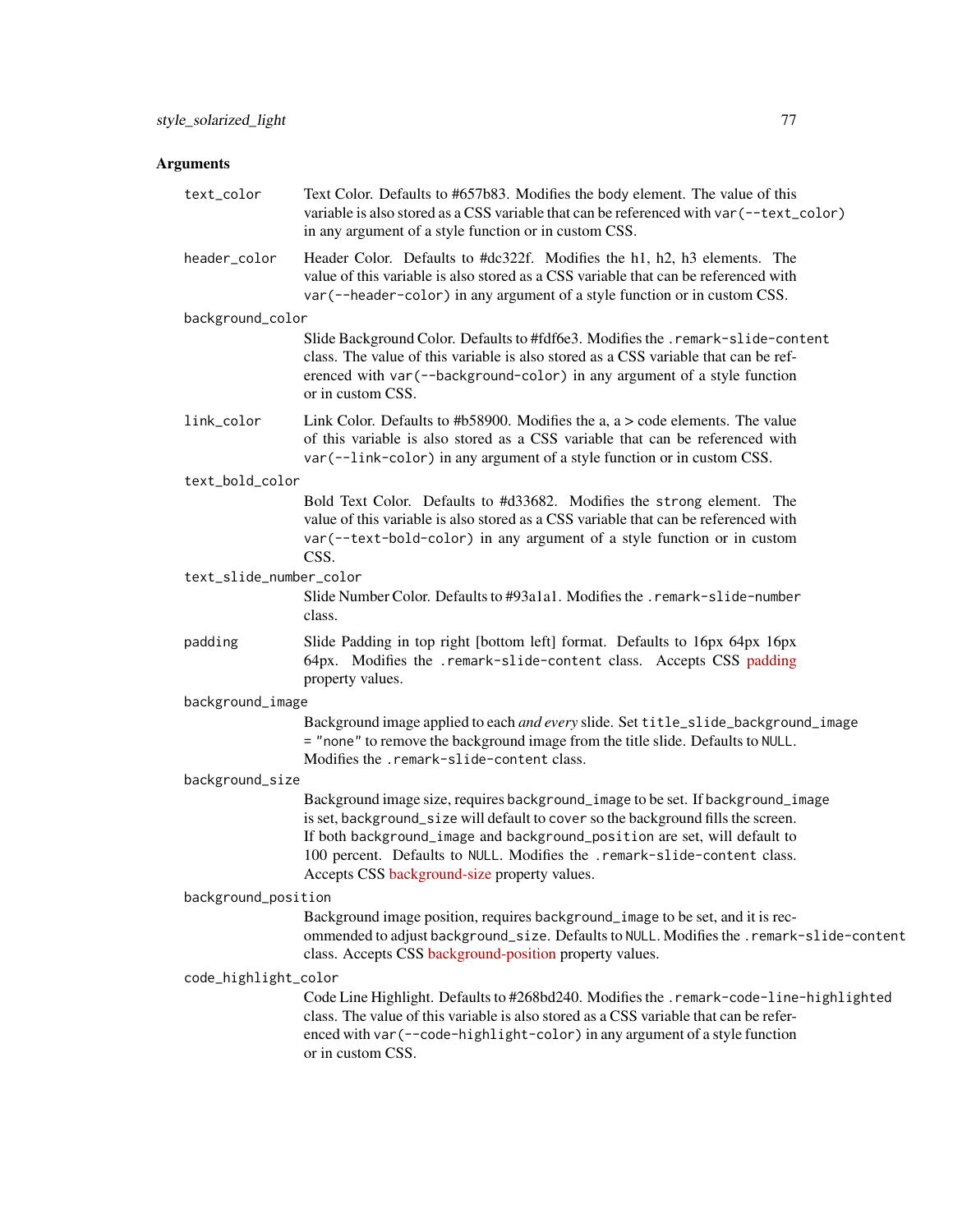#### code\_inline\_color

Inline Code Color. Defaults to #6c71c4. Modifies the .remark-inline-code class.

#### code\_inline\_background\_color

Inline Code Background Color. Defaults to NULL. Modifies the .remark-inline-code class.

#### code\_inline\_font\_size

Inline Code Text Font Size. Defaults to 1em. Modifies the .remark-inline-code class. Accepts CSS [font-size](https://developer.mozilla.org/en-US/docs/Web/CSS/font-size) property values. The value of this variable is also stored as a CSS variable that can be referenced with var(--code-inline-font-size) in any argument of a style function or in custom CSS.

# inverse\_background\_color

Inverse Background Color. Defaults to #002b36. Modifies the .inverse class. The value of this variable is also stored as a CSS variable that can be referenced with var(--inverse-background-color) in any argument of a style function or in custom CSS.

#### inverse\_text\_color

Inverse Text Color. Defaults to #fdf6e3. Modifies the .inverse class. The value of this variable is also stored as a CSS variable that can be referenced with var(--inverse-text-color) in any argument of a style function or in custom CSS.

## inverse\_text\_shadow

Enables Shadow on text of inverse slides. Defaults to FALSE. Modifies the .inverse class.

#### inverse\_header\_color

Inverse Header Color. Defaults to inverse\_text\_color. Modifies the .inverse h1, .inverse h2, .inverse h3 classes. The value of this variable is also stored as a CSS variable that can be referenced with var(--inverse-header-color) in any argument of a style function or in custom CSS.

#### inverse\_link\_color

Inverse Link Color. Defaults to link\_color. Modifies the .inverse a, .inverse a > code classes. The value of this variable is also stored as a CSS variable that can be referenced with var(--inverse-link-color) in any argument of a style function or in custom CSS.

## title\_slide\_text\_color

Title Slide Text Color. Defaults to inverse\_text\_color. Modifies the .title-slide class. The value of this variable is also stored as a CSS variable that can be referenced with var(--title-slide-text-color) in any argument of a style function or in custom CSS.

# title\_slide\_background\_color

Title Slide Background Color. Defaults to inverse\_background\_color. Modifies the .title-slide class. The value of this variable is also stored as a CSS variable that can be referenced with var(--title-slide-background-color) in any argument of a style function or in custom CSS.

#### title\_slide\_background\_image

Title Slide Background Image URL. Defaults to NULL. Modifies the .title-slide class.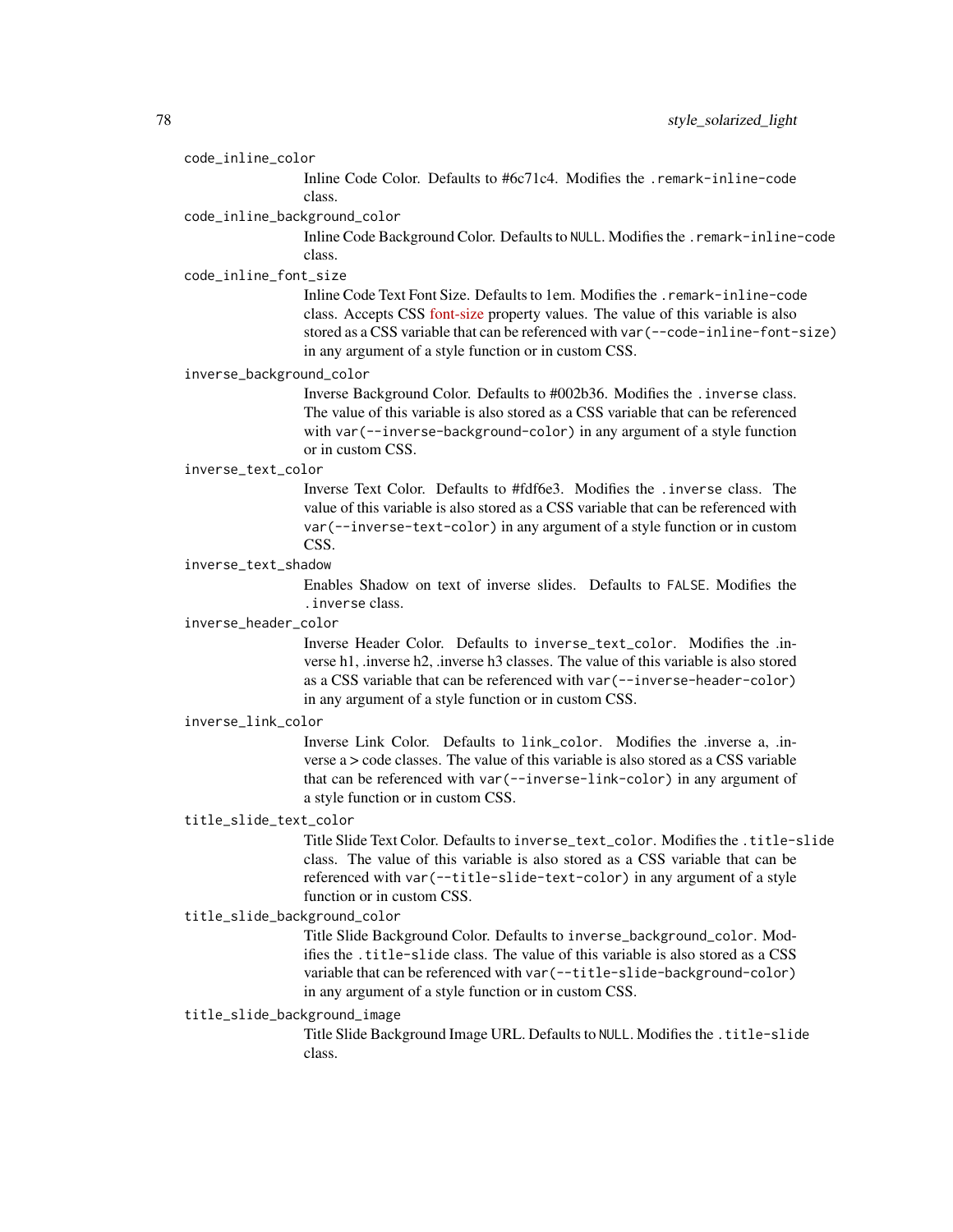title\_slide\_background\_size

Title Slide Background Image Size, defaults to "cover" if background image is set. Defaults to NULL. Modifies the .title-slide class. Accepts CSS [backgroun](https://developer.mozilla.org/en-US/docs/Web/CSS/background-size)d[size](https://developer.mozilla.org/en-US/docs/Web/CSS/background-size) property values.

#### title\_slide\_background\_position

Title Slide Background Image Position. Defaults to NULL. Modifies the .title-slide class. Accepts CSS [background-position](https://developer.mozilla.org/en-US/docs/Web/CSS/background-position) property values.

footnote\_color Footnote text color (if NA, then it will be the same color as text\_color). Defaults to NULL. Modifies the . footnote class.

#### footnote\_font\_size

Footnote font size. Defaults to 0.9em. Modifies the .footnote class. Accepts CSS [font-size](https://developer.mozilla.org/en-US/docs/Web/CSS/font-size) property values.

#### footnote\_position\_bottom

Footnote location from bottom of screen. Defaults to 60px. Modifies the . footnote class. Accepts CSS [position](https://developer.mozilla.org/en-US/docs/Web/CSS/position_value) property values.

#### left\_column\_subtle\_color

Left Column Text (not last). Defaults to #93a1a1. Modifies the .left-column h2, .leftcolumn h3 classes.

## left\_column\_selected\_color

Left Column Current Selection. Defaults to #586e75. Modifies the .left-column h2:lastof-type, .left-column h3:last-child classes.

#### blockquote\_left\_border\_color

Blockquote Left Border Color. Defaults to #cb4b16. Modifies the blockquote element.

#### table\_border\_color

Table top/bottom border. Defaults to #839496. Modifies the table: bordertop, border-bottom elements.

#### table\_row\_border\_color

Table row inner bottom border. Defaults to #839496. Modifies the table thead th: border-bottom elements.

#### table\_row\_even\_background\_color

Table Even Row Background Color. Defaults to #eee8d5. Modifies the thead, tfoot, tr:nthchild(even) elements.

- base\_font\_size Base Font Size for All Slide Elements (must be px). Defaults to 20px. Modifies the html element. The value of this variable is also stored as a CSS variable that can be referenced with var(--base-font-size) in any argument of a style function or in custom CSS.
- text\_font\_size Slide Body Text Font Size. Defaults to 1rem. Modifies the .remark-slide-content class. Accepts CSS [font-size](https://developer.mozilla.org/en-US/docs/Web/CSS/font-size) property values. The value of this variable is also stored as a CSS variable that can be referenced with var(--text-font-size) in any argument of a style function or in custom CSS.

## header\_h1\_font\_size

h1 Header Text Font Size. Defaults to 2.75rem. Modifies the .remark-slidecontent h1 class. Accepts CSS [font-size](https://developer.mozilla.org/en-US/docs/Web/CSS/font-size) property values. The value of this variable is also stored as a CSS variable that can be referenced with var(--header-h1-font-size) in any argument of a style function or in custom CSS.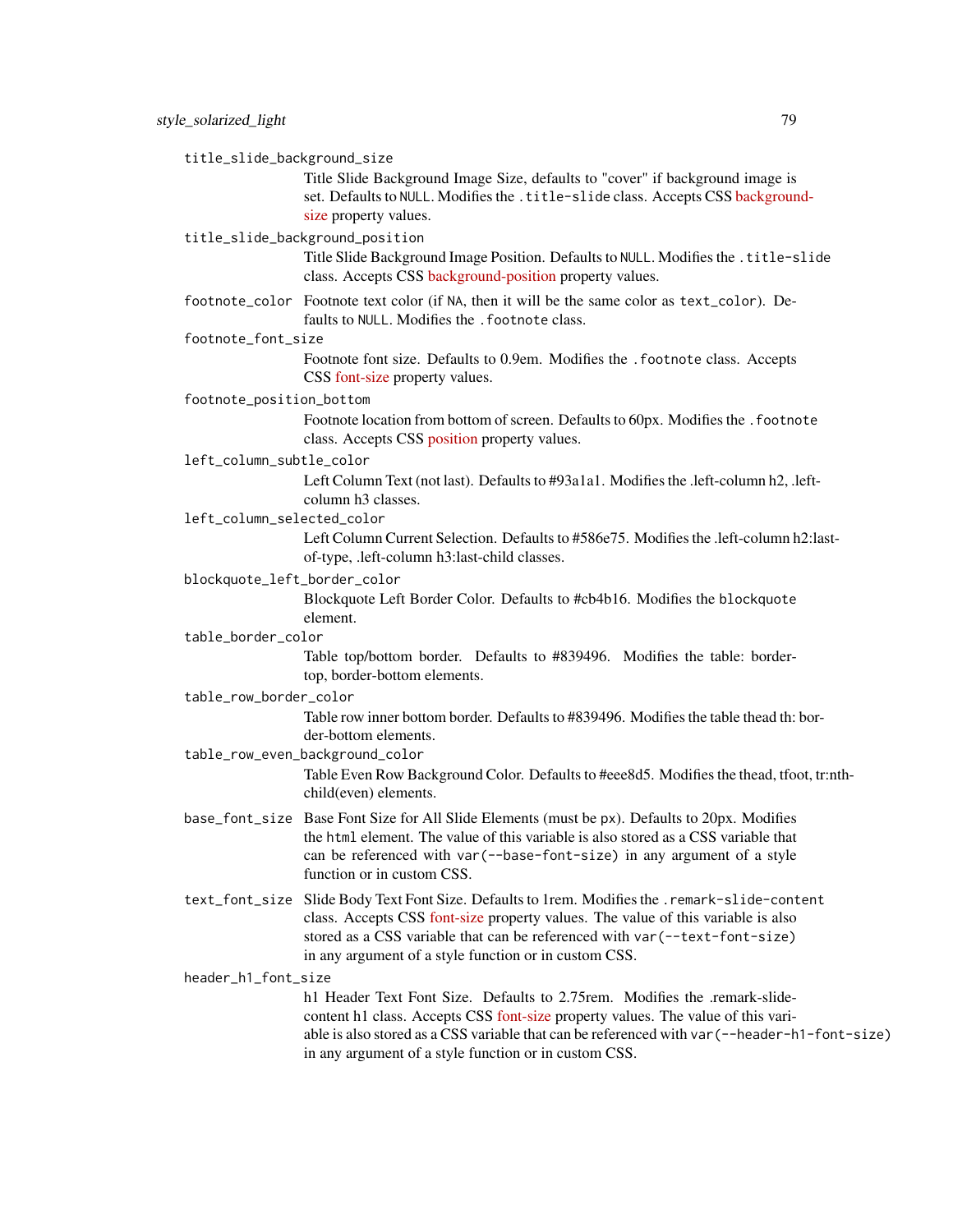#### header\_h2\_font\_size

h<sub>2</sub> Header Text Font Size. Defaults to 2.25rem. Modifies the .remark-slidecontent h2 class. Accepts CSS [font-size](https://developer.mozilla.org/en-US/docs/Web/CSS/font-size) property values. The value of this variable is also stored as a CSS variable that can be referenced with var(--header-h2-font-size) in any argument of a style function or in custom CSS.

## header\_h3\_font\_size

h<sub>3</sub> Header Text Font Size. Defaults to 1.75rem. Modifies the .remark-slidecontent h3 class. Accepts CSS [font-size](https://developer.mozilla.org/en-US/docs/Web/CSS/font-size) property values. The value of this variable is also stored as a CSS variable that can be referenced with var(--header-h3-font-size) in any argument of a style function or in custom CSS.

#### header\_background\_auto

Add background under slide title automatically for h1 header elements. If not enabled, use class: header\_background to enable. Defaults to FALSE.

#### header\_background\_color

Background Color for h1 Header with Background. Defaults to header\_color. Modifies the .remark-slide-content h1 class. The value of this variable is also stored as a CSS variable that can be referenced with var(--header-background-color) in any argument of a style function or in custom CSS.

# header\_background\_text\_color

Text Color for h1 Header with Background. Defaults to background\_color. Modifies the .remark-slide-content h1 class. The value of this variable is also stored as a CSS variable that can be referenced with var(--header-background-text-color) in any argument of a style function or in custom CSS.

#### header\_background\_padding

Padding for h1 Header with Background. Defaults to NULL. Modifies the .remark-slide-content h1 class. Accepts CSS [padding](https://developer.mozilla.org/en-US/docs/Web/CSS/padding) property values.

## header\_background\_content\_padding\_top

Top Padding for Content in Slide with Header with Background. Defaults to 7rem. Modifies the .remark-slide-content class.

#### header\_background\_ignore\_classes

Slide Classes Where Header with Background will not be Applied. Defaults to c('normal','inverse','title','middle','bottom'). Modifies the .remark-slide-content

#### class.

text\_slide\_number\_font\_size

Slide Number Text Font Size. Defaults to 0.9rem. Modifies the .remark-slide-number class. Accepts CSS [font-size](https://developer.mozilla.org/en-US/docs/Web/CSS/font-size) property values.

#### text\_font\_google

Use google\_font() to specify body font. Defaults to NULL. Modifies the body element.

#### text\_font\_family

Body Text Font Family (xaringan default is 'Droid Serif'). Defaults to xaringanthemer\_font\_defaul Modifies the body element. The value of this variable is also stored as a CSS variable that can be referenced with var(--text-font-family) in any argument of a style function or in custom CSS.

#### text\_font\_weight

Body Text Font Weight. Defaults to xaringanthemer\_font\_default("text\_font\_weight"). Modifies the body element. Accepts CSS [font-weight](https://developer.mozilla.org/en-US/docs/Web/CSS/font-weight) property values.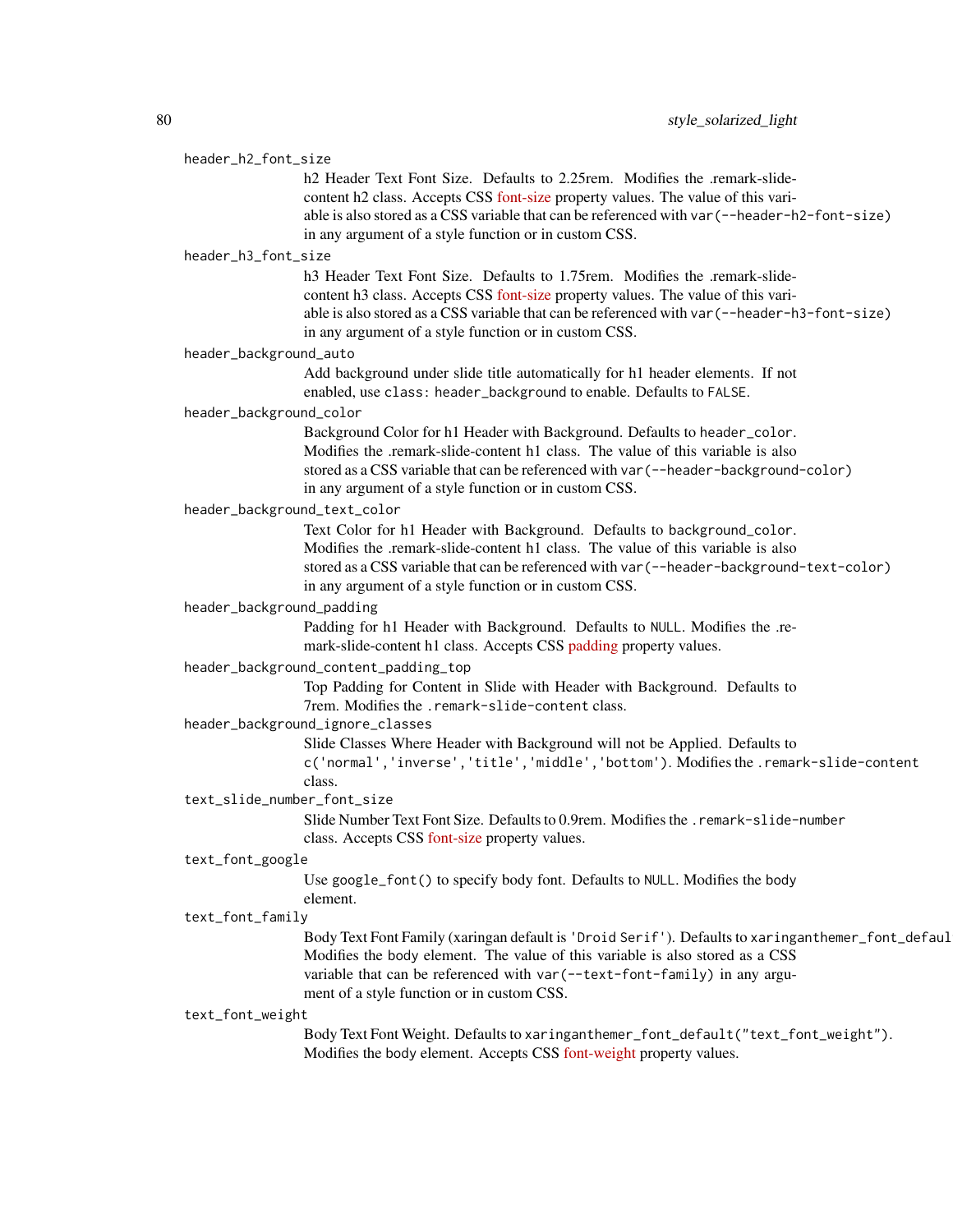| text_bold_font_weight       |                                                                                                                                                                                                                                                                                                                                                       |
|-----------------------------|-------------------------------------------------------------------------------------------------------------------------------------------------------------------------------------------------------------------------------------------------------------------------------------------------------------------------------------------------------|
|                             | Body Bold Text Font Weight. Defaults to bold. Modifies the strong element.                                                                                                                                                                                                                                                                            |
| text_font_url               | Body Text Font URL(s). Defaults to xaringanthemer_font_default("text_font_url").<br>Modifies the @import url() elements.                                                                                                                                                                                                                              |
| text_font_family_fallback   |                                                                                                                                                                                                                                                                                                                                                       |
|                             | Body Text Font Fallbacks. Defaults to xaringanthemer_font_default("text_font_family_fallbac<br>Modifies the body element. The value of this variable is also stored as a CSS<br>variable that can be referenced with var (--text-font-family-fallback) in<br>any argument of a style function or in custom CSS.                                       |
|                             | text_font_base Body Text Base Font (Total Failure Fallback). Defaults to sans-serif. Modifies<br>the body element. The value of this variable is also stored as a CSS variable that<br>can be referenced with var (--text-font-base) in any argument of a style<br>function or in custom CSS.                                                         |
| header_font_google          |                                                                                                                                                                                                                                                                                                                                                       |
|                             | Use google_font() to specify header font. Defaults to NULL. Modifies the body<br>element.                                                                                                                                                                                                                                                             |
| header_font_family          |                                                                                                                                                                                                                                                                                                                                                       |
|                             | Header Font Family (xaringan default is 'Yanone Kaffeesatz'). Defaults to<br>xaringanthemer_font_default("header_font_family"). Modifies the h1, h2, h3<br>elements. The value of this variable is also stored as a CSS variable that can be<br>referenced with var (--header-font-family) in any argument of a style func-<br>tion or in custom CSS. |
| header_font_weight          |                                                                                                                                                                                                                                                                                                                                                       |
|                             | Header Font Weight. Defaults to xaringanthemer_font_default("header_font_weight").<br>Modifies the h1, h2, h3 elements. Accepts CSS font-weight property values.                                                                                                                                                                                      |
| header_font_family_fallback |                                                                                                                                                                                                                                                                                                                                                       |
|                             | Header Font Family Fallback. Defaults to Georgia, serif. Modifies the h1, h2, h3<br>elements. The value of this variable is also stored as a CSS variable that can be<br>referenced with var (--header-font-family-fallback) in any argument of a<br>style function or in custom CSS.                                                                 |
| header_font_url             |                                                                                                                                                                                                                                                                                                                                                       |
|                             | Header Font URL. Defaults to xaringanthemer_font_default("header_font_url").<br>Modifies the @import url elements.                                                                                                                                                                                                                                    |
| code_font_google            |                                                                                                                                                                                                                                                                                                                                                       |
|                             | Use google_font() to specify code font. Defaults to NULL. Modifies the body<br>element.                                                                                                                                                                                                                                                               |
| code_font_family            |                                                                                                                                                                                                                                                                                                                                                       |
|                             | Code Font Family. Defaults to xaringanthemer_font_default("code_font_family").<br>Modifies the .remark-code, .remark-inline-code classes. The value of this vari-<br>able is also stored as a CSS variable that can be referenced with var (--code-font-family)<br>in any argument of a style function or in custom CSS.                              |
|                             | code_font_size Code Text Font Size. Defaults to 0.9rem. Modifies the .remark-inline class.<br>Accepts CSS font-size property values. The value of this variable is also stored<br>as a CSS variable that can be referenced with var (--code-font-size) in any<br>argument of a style function or in custom CSS.                                       |
| code_font_url               | Code Font URL. Defaults to xaringanthemer_font_default("code_font_url").<br>Modifies the @import url elements.                                                                                                                                                                                                                                        |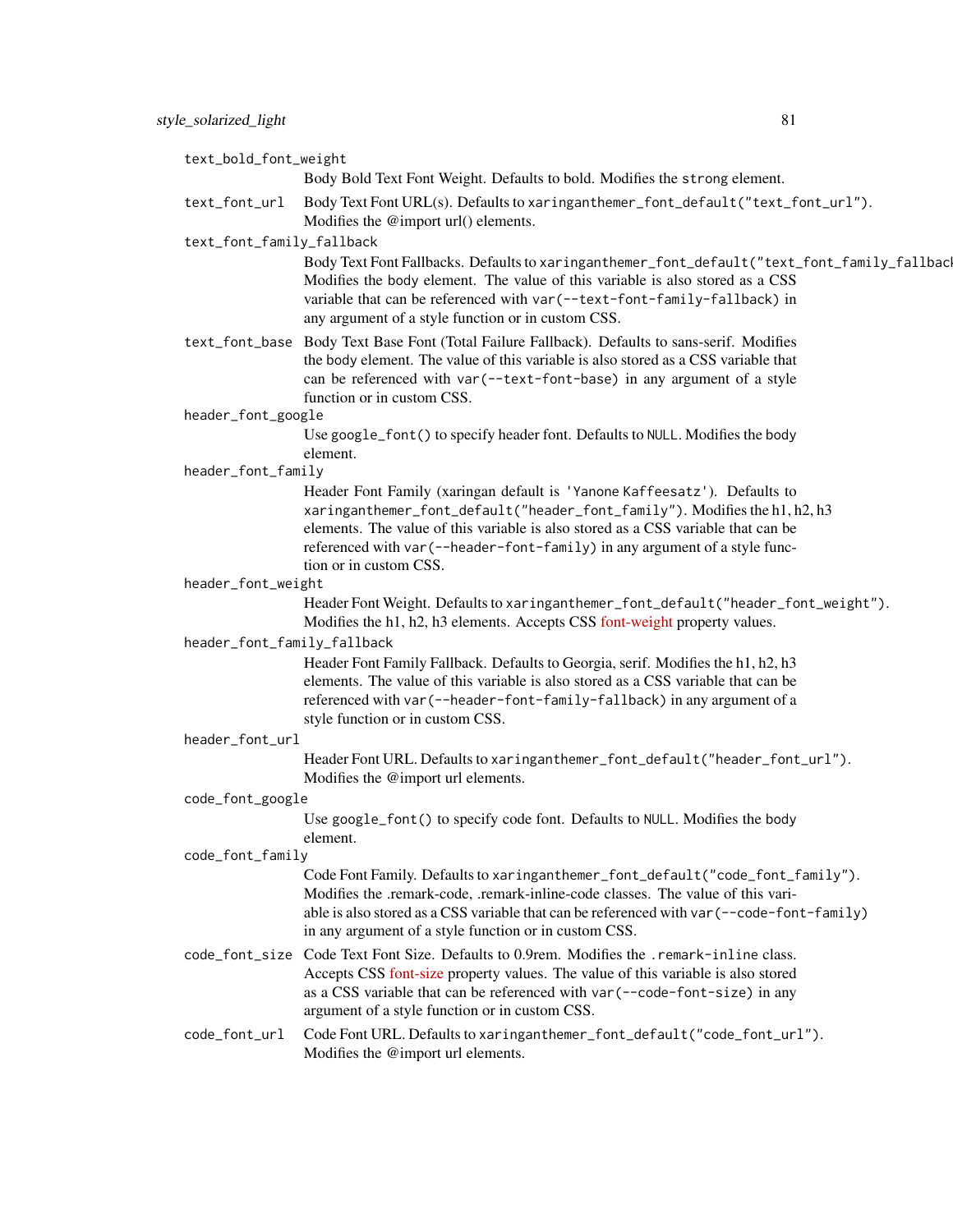<span id="page-81-0"></span>

| code_font_family_fallback |                                                                                                                                                                                                                                                                                                                                                                               |
|---------------------------|-------------------------------------------------------------------------------------------------------------------------------------------------------------------------------------------------------------------------------------------------------------------------------------------------------------------------------------------------------------------------------|
|                           | Code Font Fallback. Defaults to xaringanthemer_font_default("code_font_family_fallback").<br>Modifies the .remark-code, .remark-inline-code classes.                                                                                                                                                                                                                          |
| link_decoration           |                                                                                                                                                                                                                                                                                                                                                                               |
|                           | Text decoration of links. Defaults to none. Modifies the $a, a > code$ elements.<br>Accepts CSS text-decoration property values.                                                                                                                                                                                                                                              |
| colors                    | A named vector of custom colors. The names of the colors become CSS vari-<br>ables and classes that can be used within your slides. For example, colors =<br>$c(blue = "#bad4ed")$ adds a CSS variable $\neg$ -blue, a .blue CSS class that ap-<br>plies the color to the text or foreground color, and a .bg-blue CSS class that<br>applies the color to the background.     |
| extra_css                 | A named list of CSS definitions each containing a named list of CSS property-<br>value pairs, i.e. $list("class-id" = list("css-property" = "value"))$ .                                                                                                                                                                                                                      |
| extra_fonts               | A list of additional fonts to import, each list element can be either a URL<br>as a character string or a call to google_font(). To use a font imported in<br>extra_fonts, you will need to write custom CSS rules that apply the font to<br>an element or class with the font-family property. See the <b>Fonts</b> section of<br>vignette("xaringanthemer") for an example. |
| outfile                   | Customized xaringan CSS output file name, default is "xaringan-themer.css"                                                                                                                                                                                                                                                                                                    |

The CSS styles are written to the file path provided in outfile (by default to xaringan-themer.css). If outfile is NULL, the CSS is returned directly as a character string.

#### Usage

To use the styles created by this theme function, make sure that you use xaringan-themer.css as your CSS file in your slides' YAML header. If you change the name of the output file using the outfile argument, use that name instead of the default file name.

output: xaringan::moon\_reader: css: xaringan-themer.css

#### References

<https://ethanschoonover.com/solarized/>

# See Also

```
Other themes: style_duo_accent_inverse(), style_duo_accent(), style_duo(), style_mono_accent_inverse(),
style_mono_accent(), style_mono_dark(), style_mono_light(), style_solarized_dark(),
xaringanthemer_font_default()
```
Other Solarized themes: [style\\_solarized\\_dark\(](#page-66-0))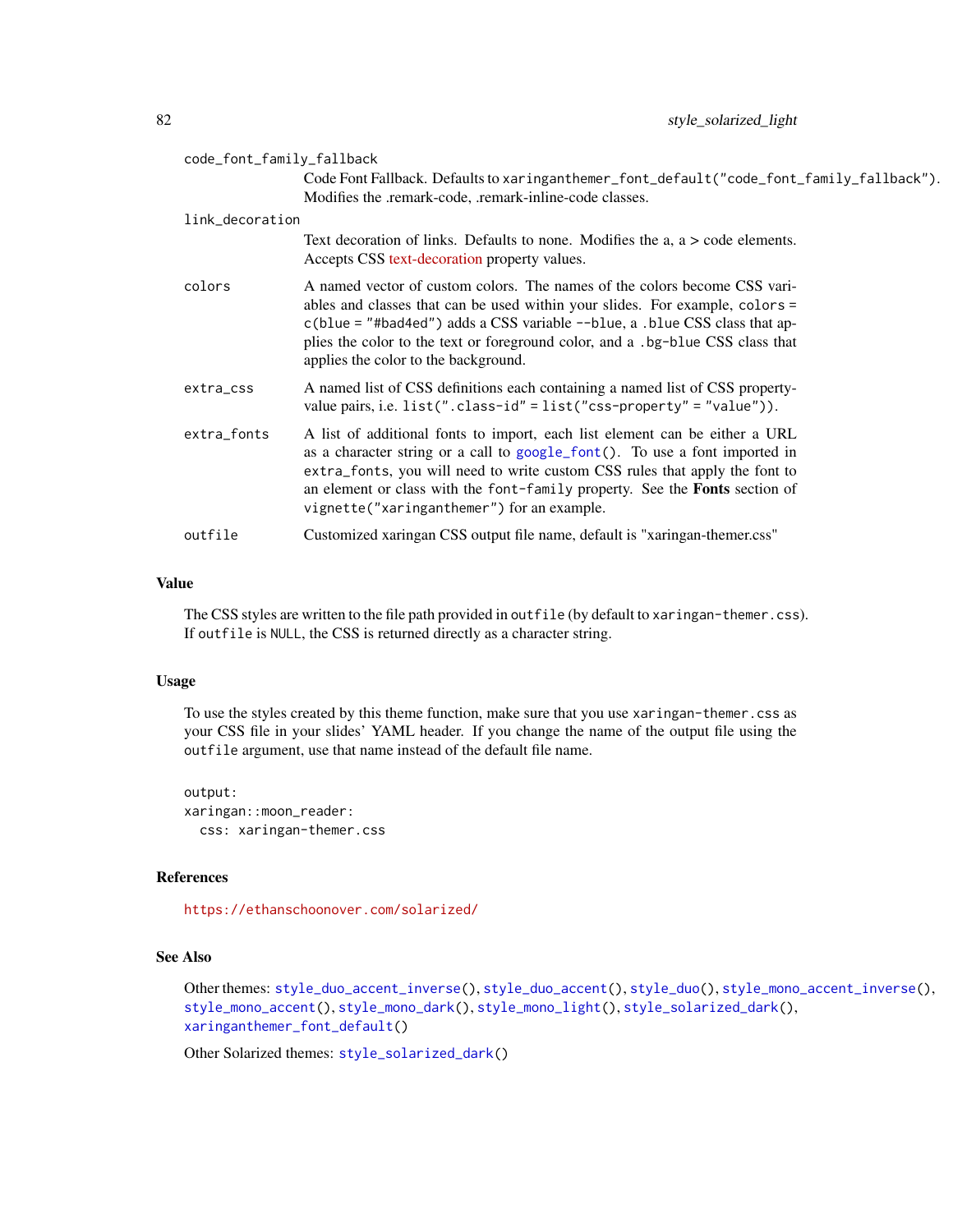# <span id="page-82-1"></span>theme\_xaringan 83

#### Examples

```
# Create a xaringan style in a temporary file
xaringan_themer_css <- tempfile("xaringan-themer-", fileext = ".css")
style_solarized_light(
 outfile = xaringan_themer_css # omit in your slides to write the
                                 # styles to xaringan-themer.css
\mathcal{L}# View the CSS:
# file.edit(xaringan_themer_css)
```
<span id="page-82-0"></span>theme\_xaringan *A Plot Theme for ggplot2 by xaringanthemer*

## Description

# [Maturing]

Creates ggplot2 themes to match the xaringanthemer theme used in the xaringan slides that seamlessly matches the "normal" slide colors and styles. See vignette("ggplot2-themes") for more information and examples.

#### Usage

```
theme_xaringan(
  text_color = NULL,
 background_color = NULL,
  accent_color = NULL,
  accent_secondary_color = NULL,
  css_file = NULL,
  set_ggplot_defaults = TRUE,
  text_font = NULL,text_font_use_google = NULL,
  text_font_size = NULL,
  title_font = NULL,
  title_font_use_google = NULL,
  title_font_size = NULL,
  use_showtext = NULL
)
```
## Arguments

text\_color Color for text and foreground, inherits from text\_color background\_color Color for background, inherits from background\_color accent\_color Color for titles and accents, inherits from header\_color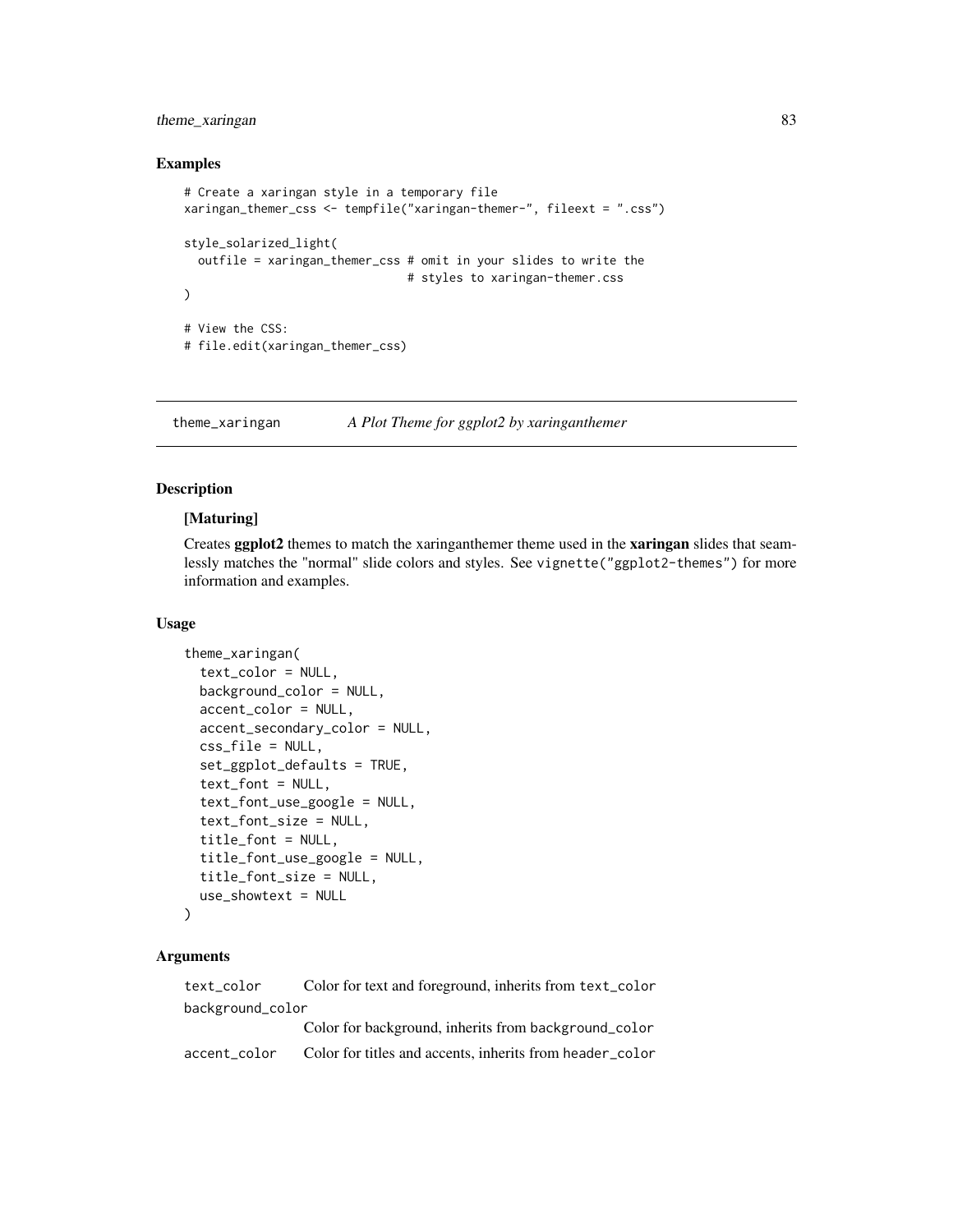<span id="page-83-0"></span>

| accent_secondary_color |                                                                                                                                                                                                                                                                                                                                                                                                                           |  |
|------------------------|---------------------------------------------------------------------------------------------------------------------------------------------------------------------------------------------------------------------------------------------------------------------------------------------------------------------------------------------------------------------------------------------------------------------------|--|
|                        | Color for secondary accents, inherits from text_bold_color                                                                                                                                                                                                                                                                                                                                                                |  |
| css_file               | Path to a <b>xaringanthemer</b> CSS file, from which the theme variables and values<br>will be inferred. In general, if you use the <b>xaringathemer</b> defaults, you will not<br>need to set this. This feature lets you create a ggplot2 theme for your xaringan<br>slides, even if you have only saved your theme CSS file and you aren't creating<br>your CSS theme with xaringanthemer in your slides' source file. |  |
| set_ggplot_defaults    |                                                                                                                                                                                                                                                                                                                                                                                                                           |  |
|                        | Should defaults be set for ggplot2 geoms? Defaults to TRUE. To restore ggplot's<br>defaults, or the previously set geom defaults, see theme_xaringan_restore_defaults().                                                                                                                                                                                                                                                  |  |
| text_font              | Font to use for text elements, passed to sysfonts::font_add_google(), if<br>available and text_font_use_google is TRUE. Inherits from text_font_family.<br>If manually specified, can be a google_font().                                                                                                                                                                                                                 |  |
| text_font_use_google   |                                                                                                                                                                                                                                                                                                                                                                                                                           |  |
|                        | Is text_font available on Google Fonts?                                                                                                                                                                                                                                                                                                                                                                                   |  |
|                        | text_font_size Base text font size, inherits from text_font_size, or defaults to 11.                                                                                                                                                                                                                                                                                                                                      |  |
| title_font             | Font to use for title elements, passed to sysfonts::font_add_google(), if<br>available and title_font_use_google is TRUE. Inherits from title_font_family.<br>If manually specified, can be a google_font().                                                                                                                                                                                                              |  |
| title_font_use_google  |                                                                                                                                                                                                                                                                                                                                                                                                                           |  |
|                        | Is title_font available on Google Fonts?                                                                                                                                                                                                                                                                                                                                                                                  |  |
| title_font_size        |                                                                                                                                                                                                                                                                                                                                                                                                                           |  |
|                        | Base text font size, inherits from title_font_size, or defaults to 14.                                                                                                                                                                                                                                                                                                                                                    |  |
| use_showtext           | If TRUE the showtext package will be used to register Google fonts. Set to FALSE<br>to disable this feature entirely, which may result in errors during plotting if the<br>fonts used are not available locally. The default is TRUE when the showtext<br>package is installed.                                                                                                                                           |  |
|                        |                                                                                                                                                                                                                                                                                                                                                                                                                           |  |

A ggplot2 theme

# See Also

Other xaringanthemer ggplot2 themes: [theme\\_xaringan\\_base\(](#page-84-0)), [theme\\_xaringan\\_inverse\(](#page-89-0)), [theme\\_xaringan\\_set\\_defaults\(](#page-91-1))

# Examples

```
# Requires ggplot2
has_ggplot2 <- requireNamespace("ggplot2", quietly = TRUE)
if (has_ggplot2) {
  # Because this is an example, we'll save the CSS to a temp file
  path_to_css_file <- tempfile(fileext = ".css")
```
# Create the xaringan theme: dark blue background with teal green accents style\_duo(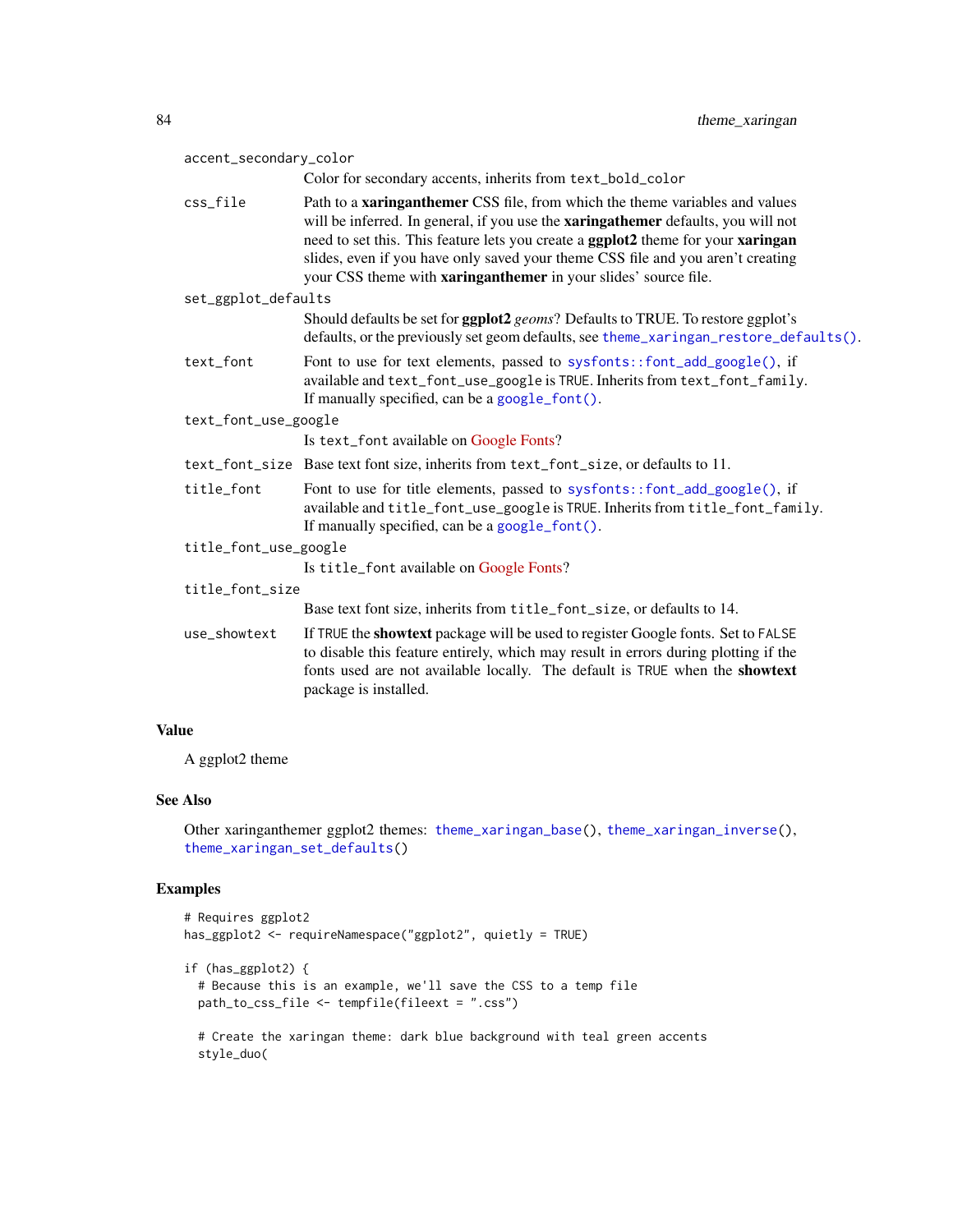```
primary_color = "#002b36",
  secondary_color = "#31b09e",
  # Using basic fonts for this example, but the plot theme will
  # automatically use your theme font if you use Google fonts
  text_font_family = "sans",
 header_font_family = "serif",
  outfile = path_to_css_file
)
library(ggplot2)
ggplot(mpg) +
  aes(cty, hwy) +
  geom_point() +
  ggtitle("Fuel Efficiency of Various Cars") +
  theme_xaringan()
```
<span id="page-84-0"></span>theme\_xaringan\_base *The ggplot2 xaringanthemer base plot theme*

#### Description

}

## [Maturing]

Provides a base plot theme for **ggplot2** to match the **xaringan** slide theme created by [xaringanthe](#page-0-0)[mer.](#page-0-0) The theme is designed to create a general plot style from two colors, a background\_color and a text\_color (or foreground color). Also accepts an accent\_color and an accent\_secondary\_color that are [xaringanthemer](#page-0-0) is not required for the base theme. Use [theme\\_xaringan\(\)](#page-82-0) or [theme\\_xaringan\\_inverse\(\)](#page-89-0) in xaringan slides styled by xaringanthemer for a plot theme that matches the slide style. See vignette("ggplot2-themes") for more information and examples.

#### Usage

```
theme_xaringan_base(
  text_color,
 background_color,
  ...,
  set_ggplot_defaults = TRUE,
  accent_color = NULL,
  accent_secondary_color = NULL,
  text_font = NULL,
  text_font_use_google = NULL,
  text_font_size = NULL,
  title_font = NULL,
  title_font_use_google = NULL,
  title_font_size = NULL,
  use_showtext = NULL
)
```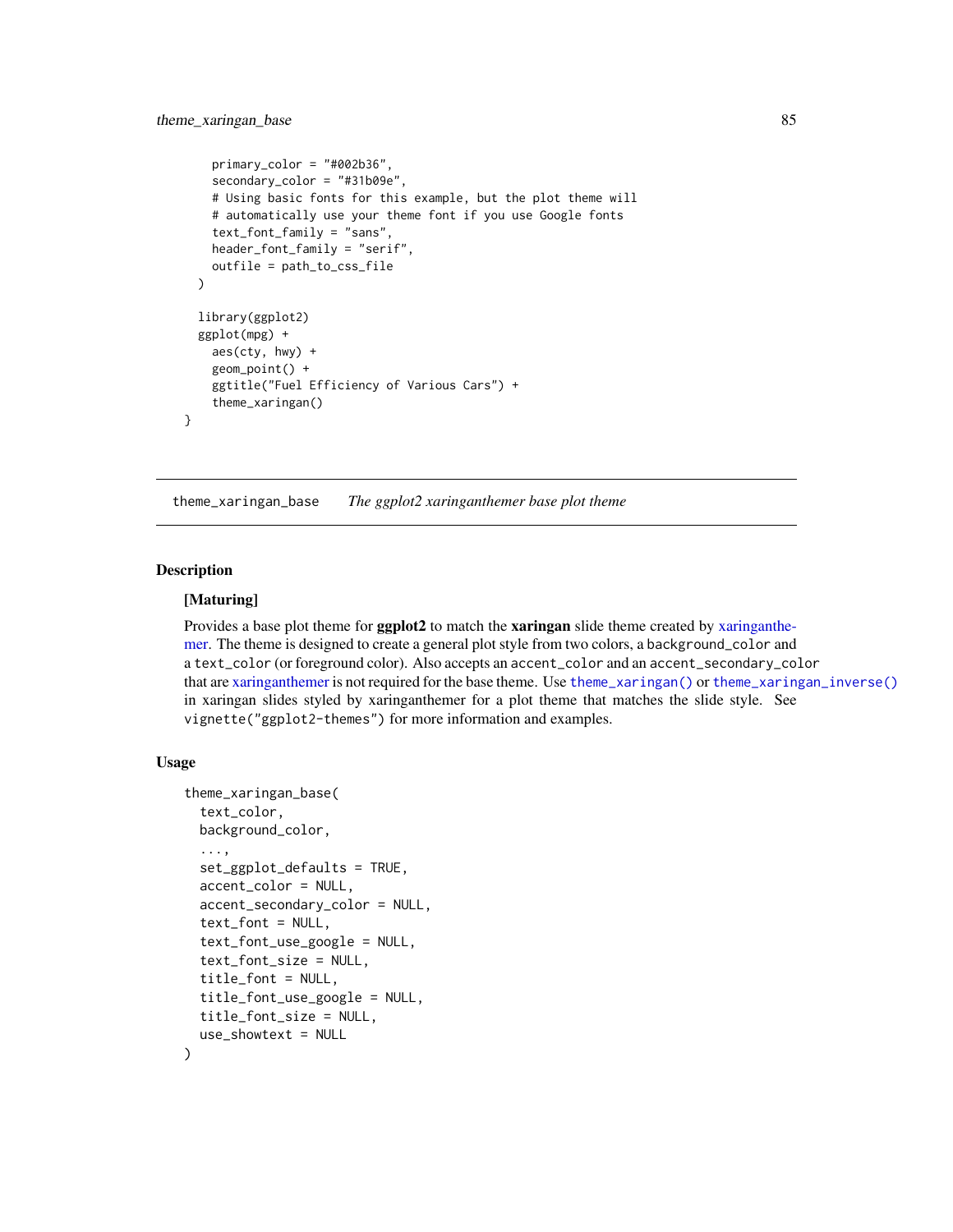# <span id="page-85-0"></span>Arguments

| text_color             | Color for text and foreground                                                                                                                                                                                                                                                   |  |
|------------------------|---------------------------------------------------------------------------------------------------------------------------------------------------------------------------------------------------------------------------------------------------------------------------------|--|
| background_color       |                                                                                                                                                                                                                                                                                 |  |
|                        | Color for background                                                                                                                                                                                                                                                            |  |
|                        | Ignored                                                                                                                                                                                                                                                                         |  |
| set_ggplot_defaults    |                                                                                                                                                                                                                                                                                 |  |
|                        | Should defaults be set for ggplot2 geoms? Defaults to TRUE. To restore ggplot's<br>defaults, or the previously set geom defaults, see theme_xaringan_restore_defaults().                                                                                                        |  |
| accent_color           | Color for titles and accents, inherits from header_color or text_color. Used<br>for the title base setting in ggplot2:: theme(), and additionally for setting<br>the color or fill of ggplot2 geom defaults.                                                                    |  |
| accent_secondary_color |                                                                                                                                                                                                                                                                                 |  |
|                        | Color for secondary accents, inherits from text_bold_color or accent_color.<br>Used only when setting ggplot2 geom defaults.                                                                                                                                                    |  |
| text_font              | Font to use for text elements, passed to sysfonts::font_add_google(), if<br>available and text_font_use_google is TRUE. Inherits from text_font_family.<br>If manually specified, can be a google_font().                                                                       |  |
| text_font_use_google   |                                                                                                                                                                                                                                                                                 |  |
|                        | Is text_font available on Google Fonts?                                                                                                                                                                                                                                         |  |
|                        | text_font_size Base text font size, inherits from text_font_size, or defaults to 11.                                                                                                                                                                                            |  |
| title_font             | Font to use for title elements, passed to sysfonts::font_add_google(), if<br>available and title_font_use_google is TRUE. Inherits from title_font_family.<br>If manually specified, can be a google_font().                                                                    |  |
| title_font_use_google  |                                                                                                                                                                                                                                                                                 |  |
|                        | Is title_font available on Google Fonts?                                                                                                                                                                                                                                        |  |
| title_font_size        |                                                                                                                                                                                                                                                                                 |  |
|                        | Base text font size, inherits from title_font_size, or defaults to 14.                                                                                                                                                                                                          |  |
| use_showtext           | If TRUE the showtext package will be used to register Google fonts. Set to FALSE<br>to disable this feature entirely, which may result in errors during plotting if the<br>fonts used are not available locally. The default is TRUE when the showtext<br>package is installed. |  |

# Value

A ggplot2 theme

# See Also

Other xaringanthemer ggplot2 themes: [theme\\_xaringan\\_inverse\(](#page-89-0)), [theme\\_xaringan\\_set\\_defaults\(](#page-91-1)), [theme\\_xaringan\(](#page-82-0))

# Examples

```
# Requires ggplot2
has_ggplot2 <- requireNamespace("ggplot2", quietly = TRUE)
```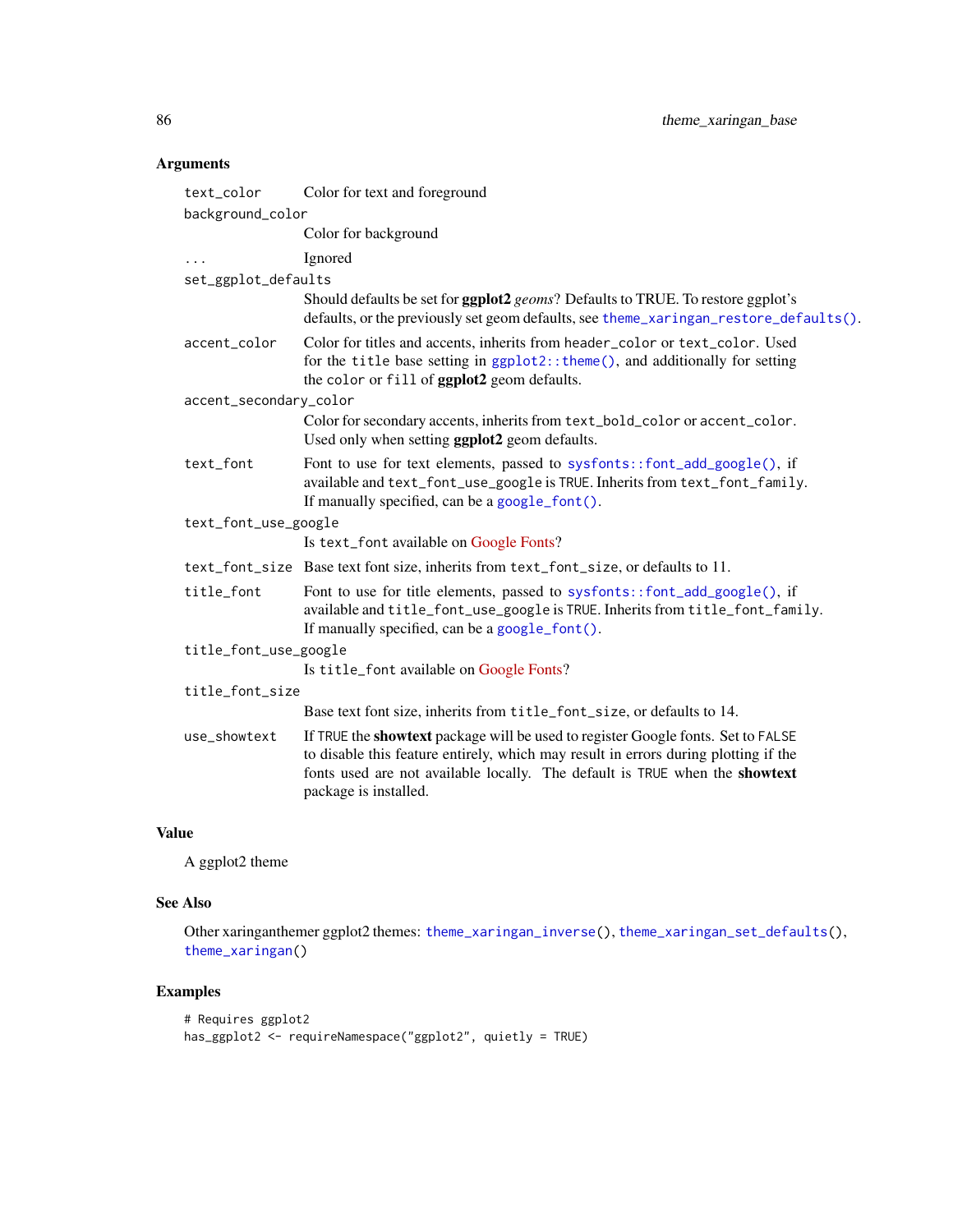```
if (has_ggplot2) {
 library(ggplot2)
 plot1 <- ggplot(mpg) +
   aes(cty, hwy) +
   geom_point() +
    theme_xaringan_base(
     text\_color = "#602f6b", # imperialbackground_color = "#f8f8f8", # light gray
     \text{accept\_color} = "#317873", # myrtle greentitle_font = "sans",
     text_font = "serif",
     set_ggplot_defaults = TRUE
   ) +
   labs(
     title = "Fuel Efficiency of Various Cars",
     subtitle = "+ theme_xaringan_base()",
     caption = "xaringanthemer"
    )
 print(plot1)
 plot2 <- ggplot(mpg) +
   aes(hwy) +
    geom_histogram(binwidth = 2) +
    theme_xaringan_base(
     text_{color} = "#a8a9c8", # light purplebackground_color = "#303163", # deep slate purple
     accent_color = "#ffff99", # canary yellow
     title_font = "sans",
     text_font = "serif",
     set_ggplot_defaults = TRUE
   ) +
   labs(
     title = "Highway Fuel Efficiency",
     subtitle = "+ theme_xaringan_base()",
     caption = "xaringanthemer"
   \lambdaprint(plot2)
}
```
theme\_xaringan\_get\_value

*Get the Value of xaringanthemer Style Setting*

#### Description

A helper function to retrieve the value of style settings as set by a xaringanthemer style function, for use in plotting and other circumstances.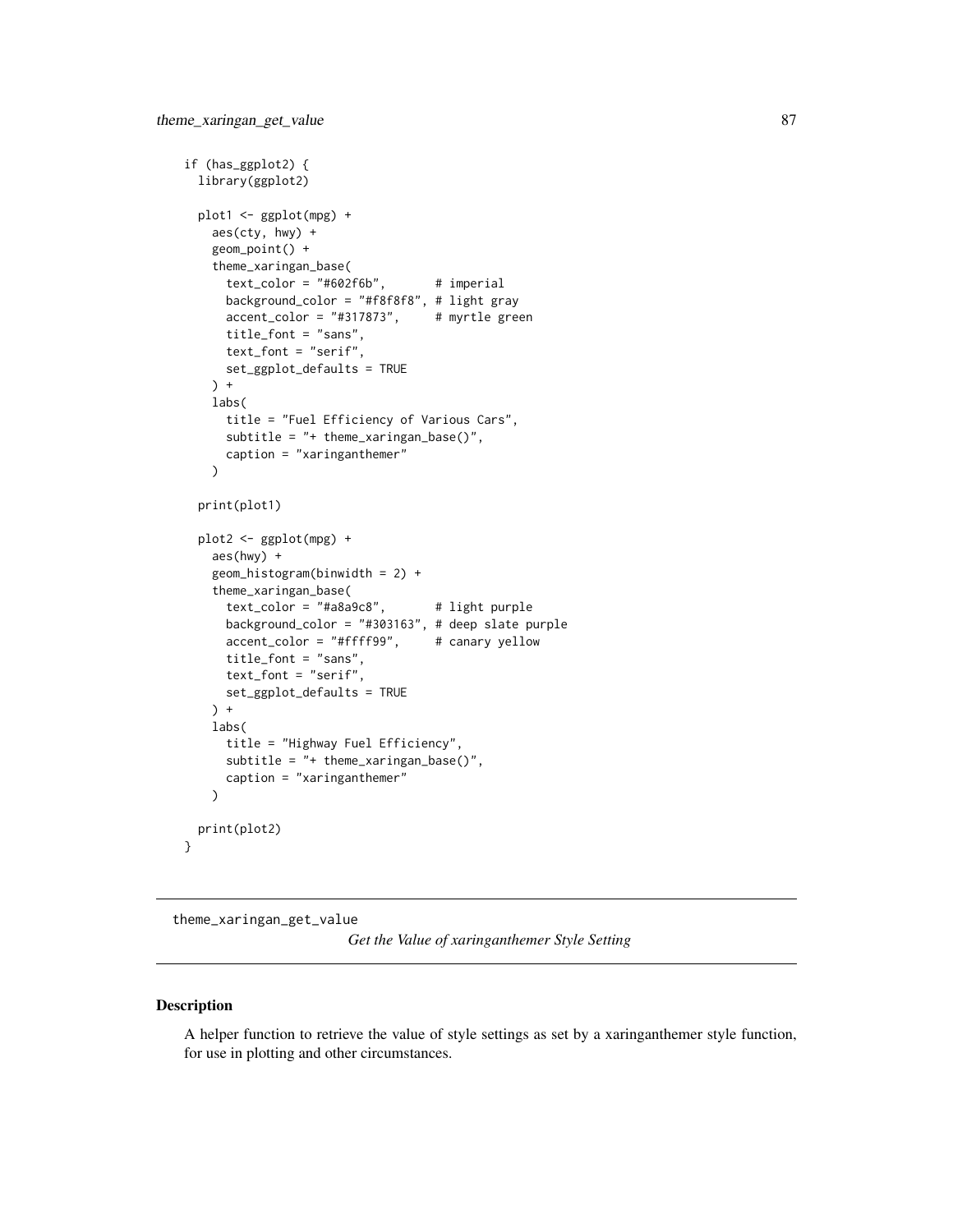## Usage

theme\_xaringan\_get\_value(setting, css\_file = NULL)

#### Arguments

| setting  | A xaringanthemer style setting                                                                                                                                                                                                                                                                                                                                                                                                                 |
|----------|------------------------------------------------------------------------------------------------------------------------------------------------------------------------------------------------------------------------------------------------------------------------------------------------------------------------------------------------------------------------------------------------------------------------------------------------|
| css file | Path to a <b>xaringanthemer</b> CSS file, from which the theme variables and values<br>will be inferred. In general, if you use the <b>xaringathemer</b> defaults, you will not<br>need to set this. This feature lets you create a <b>ggplot2</b> theme for your <b>xaringan</b><br>slides, even if you have only saved your theme CSS file and you aren't creating<br>your CSS theme with <b>xaringanthemer</b> in your slides' source file. |

# Value

The value of the xaringanthemer style parameter.

# Style Settings

Style settings used by xaringanthemer include:

- background\_color
- background\_image
- background\_position
- background\_size
- blockquote\_left\_border\_color
- code\_font\_family
- code\_font\_family\_fallback
- code\_font\_google
- code\_font\_is\_google
- code\_font\_size
- code\_font\_url
- code\_highlight\_color
- code\_inline\_background\_color
- code\_inline\_color
- code\_inline\_font\_size
- extra\_css
- extra\_fonts
- footnote\_color
- footnote\_font\_size
- footnote\_position\_bottom
- header\_background\_auto
- header\_background\_color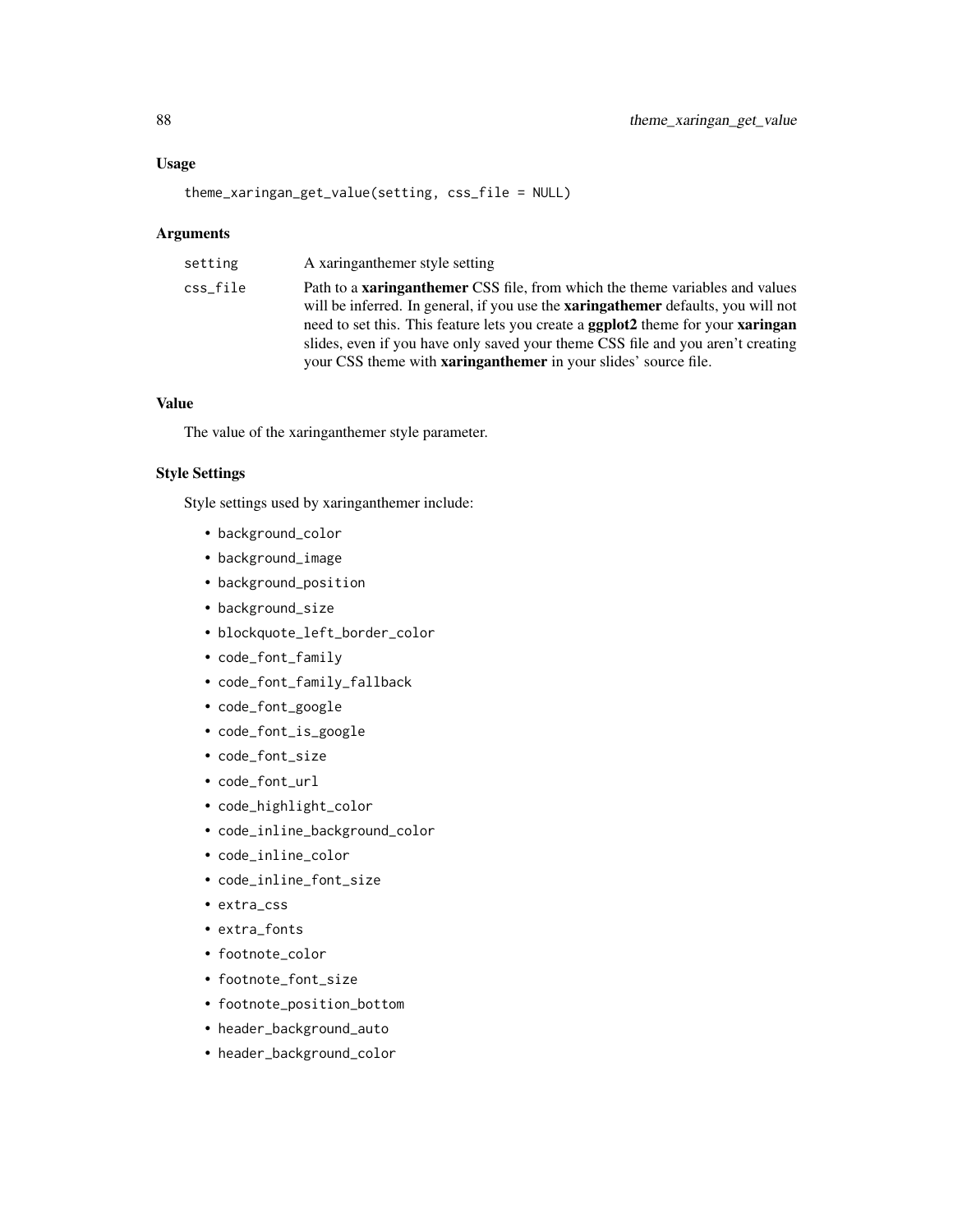- header\_background\_content\_padding\_top
- header\_background\_ignore\_classes
- header\_background\_padding
- header\_background\_text\_color
- header\_color
- header\_font\_family
- header\_font\_google
- header\_font\_is\_google
- header\_font\_url
- header\_font\_weight
- header\_h1\_font\_size
- header\_h2\_font\_size
- header\_h3\_font\_size
- inverse\_background\_color
- inverse\_header\_color
- inverse\_text\_color
- inverse\_text\_shadow
- left\_column\_selected\_color
- left\_column\_subtle\_color
- link\_color
- padding
- table\_border\_color
- table\_row\_border\_color
- table\_row\_even\_background\_color
- text\_bold\_color
- text\_color
- text\_font\_base
- text\_font\_family
- text\_font\_family\_fallback
- text\_font\_google
- text\_font\_is\_google
- text\_font\_size
- text\_font\_url
- text\_font\_weight
- text\_slide\_number\_color
- text\_slide\_number\_font\_size
- title\_slide\_background\_color
- title\_slide\_background\_image
- title\_slide\_background\_position
- title\_slide\_background\_size
- title\_slide\_text\_color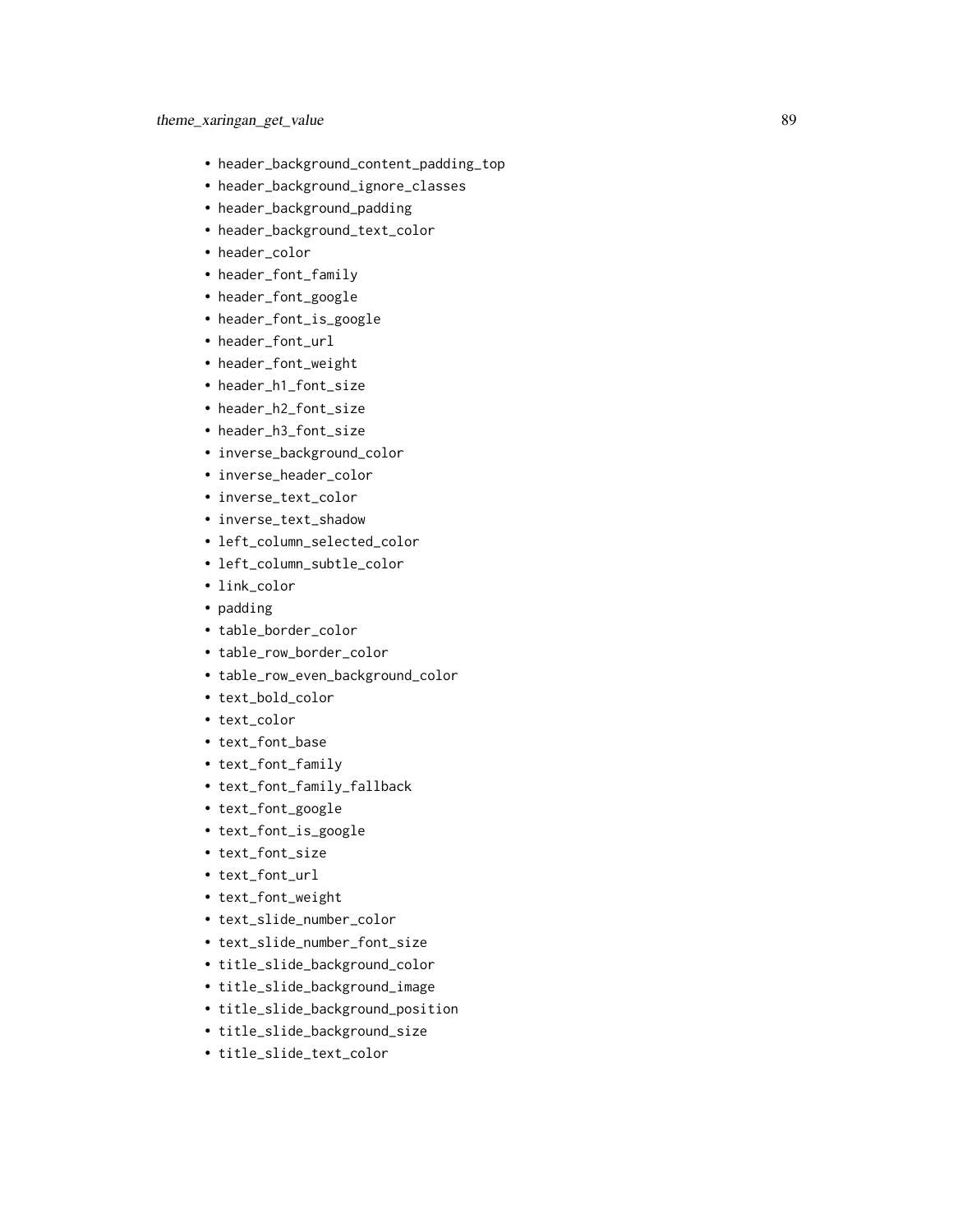#### Examples

```
# Create a xaringanthemer style in a temporary file for this example
xaringan_themer_css <- tempfile("xaringan-themer", fileext = ".css")
style_solarized_light(outfile = xaringan_themer_css)
theme_xaringan_get_value("text_color")
theme_xaringan_get_value("background_color")
theme_xaringan_get_value("header_color")
```
theme\_xaringan\_get\_value("text\_bold\_color")

<span id="page-89-0"></span>theme\_xaringan\_inverse

*An Inverse Plot Theme for ggplot2 by xaringanthemer*

## Description

# [Maturing]

A ggplot2 xaringanthemer plot theme to seamlessly match the "inverse" xaringan slide colors and styles as styled by [xaringanthemer.](#page-0-0) See vignette("ggplot2-themes") for more information and examples.

#### Usage

```
theme_xaringan_inverse(
  text_color = NULL,
 background_color = NULL,
  accent_color = NULL,
  accent_secondary_color = NULL,
  css_file = NULL,
  set_ggplot_defaults = TRUE,
  text_font = NULL,
  text_font_use_google = NULL,
  text_font_size = NULL,
  title_font = NULL,
  title_font_use_google = NULL,
  title_font_size = NULL,
  use_showtext = NULL
)
```
#### Arguments

text\_color Color for text and foreground, inherits from text\_color background\_color Color for background, inherits from background\_color accent\_color Color for titles and accents, inherits from header\_color

<span id="page-89-1"></span>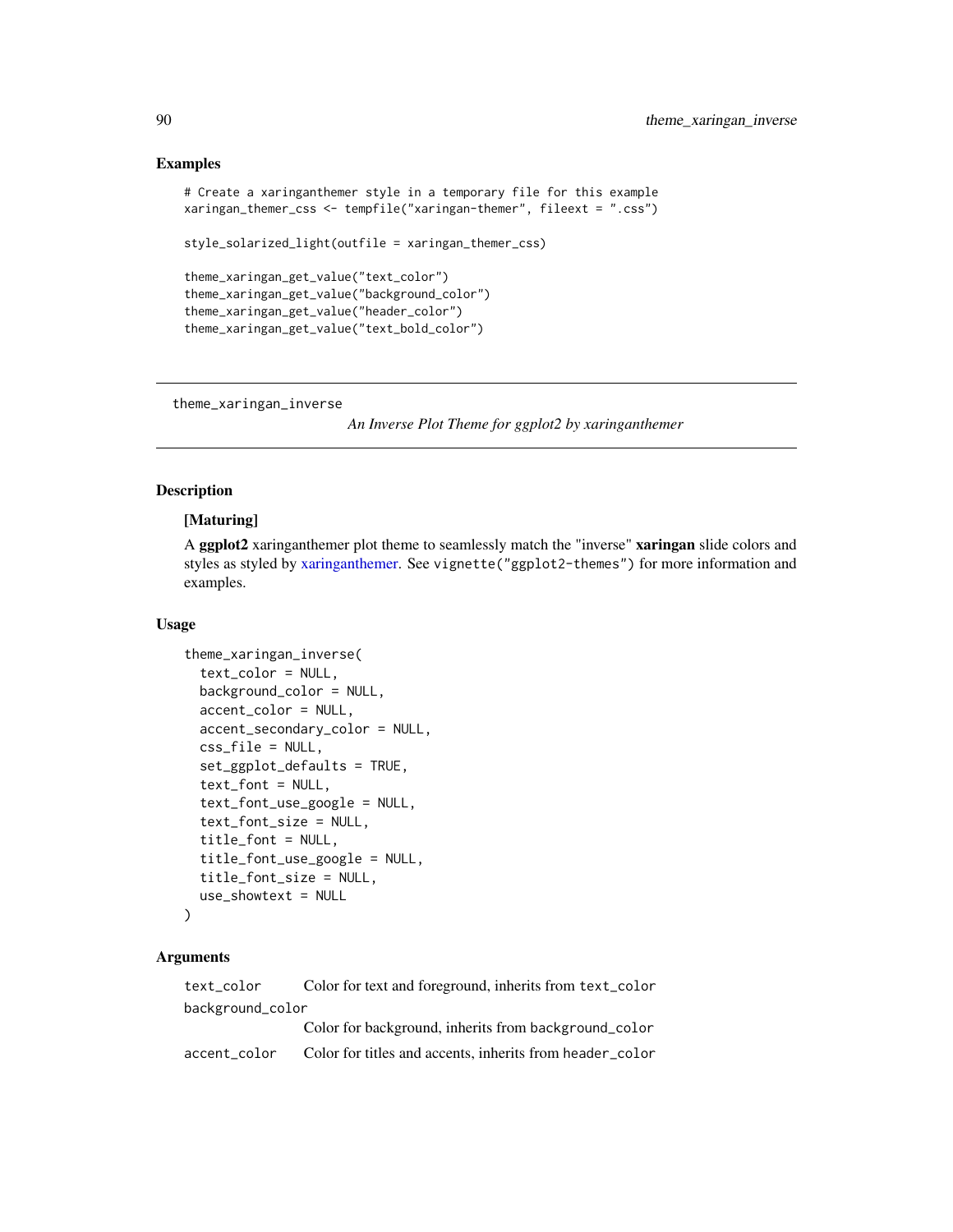<span id="page-90-0"></span>

| accent_secondary_color |                                                                                                                                                                                                                                                                                                                                                                                                                           |  |
|------------------------|---------------------------------------------------------------------------------------------------------------------------------------------------------------------------------------------------------------------------------------------------------------------------------------------------------------------------------------------------------------------------------------------------------------------------|--|
|                        | Color for secondary accents, inherits from text_bold_color                                                                                                                                                                                                                                                                                                                                                                |  |
| css_file               | Path to a <b>xaringanthemer</b> CSS file, from which the theme variables and values<br>will be inferred. In general, if you use the <b>xaringathemer</b> defaults, you will not<br>need to set this. This feature lets you create a ggplot2 theme for your xaringan<br>slides, even if you have only saved your theme CSS file and you aren't creating<br>your CSS theme with xaringanthemer in your slides' source file. |  |
| set_ggplot_defaults    |                                                                                                                                                                                                                                                                                                                                                                                                                           |  |
|                        | Should defaults be set for ggplot2 geoms? Defaults to TRUE. To restore ggplot's<br>defaults, or the previously set geom defaults, see theme_xaringan_restore_defaults().                                                                                                                                                                                                                                                  |  |
| text_font              | Font to use for text elements, passed to sysfonts::font_add_google(), if<br>available and text_font_use_google is TRUE. Inherits from text_font_family.<br>If manually specified, can be a google_font().                                                                                                                                                                                                                 |  |
| text_font_use_google   |                                                                                                                                                                                                                                                                                                                                                                                                                           |  |
|                        | Is text_font available on Google Fonts?                                                                                                                                                                                                                                                                                                                                                                                   |  |
|                        | text_font_size Base text font size, inherits from text_font_size, or defaults to 11.                                                                                                                                                                                                                                                                                                                                      |  |
| title_font             | Font to use for title elements, passed to sysfonts::font_add_google(), if<br>available and title_font_use_google is TRUE. Inherits from title_font_family.<br>If manually specified, can be a google_font().                                                                                                                                                                                                              |  |
| title_font_use_google  |                                                                                                                                                                                                                                                                                                                                                                                                                           |  |
|                        | Is title_font available on Google Fonts?                                                                                                                                                                                                                                                                                                                                                                                  |  |
| title_font_size        |                                                                                                                                                                                                                                                                                                                                                                                                                           |  |
|                        | Base text font size, inherits from title_font_size, or defaults to 14.                                                                                                                                                                                                                                                                                                                                                    |  |
| use_showtext           | If TRUE the showtext package will be used to register Google fonts. Set to FALSE<br>to disable this feature entirely, which may result in errors during plotting if the<br>fonts used are not available locally. The default is TRUE when the showtext<br>package is installed.                                                                                                                                           |  |

A ggplot2 theme

# Requires ggplot2

# See Also

Other xaringanthemer ggplot2 themes: [theme\\_xaringan\\_base\(](#page-84-0)), [theme\\_xaringan\\_set\\_defaults\(](#page-91-1)), [theme\\_xaringan\(](#page-82-0))

# Examples

```
has_ggplot2 <- requireNamespace("ggplot2", quietly = TRUE)
if (has_ggplot2) {
  # Because this is an example, we'll save the CSS to a temp file
  path_to_css_file <- tempfile(fileext = ".css")
  # Create the xaringan theme: dark blue background with teal green accents
  style_duo(
```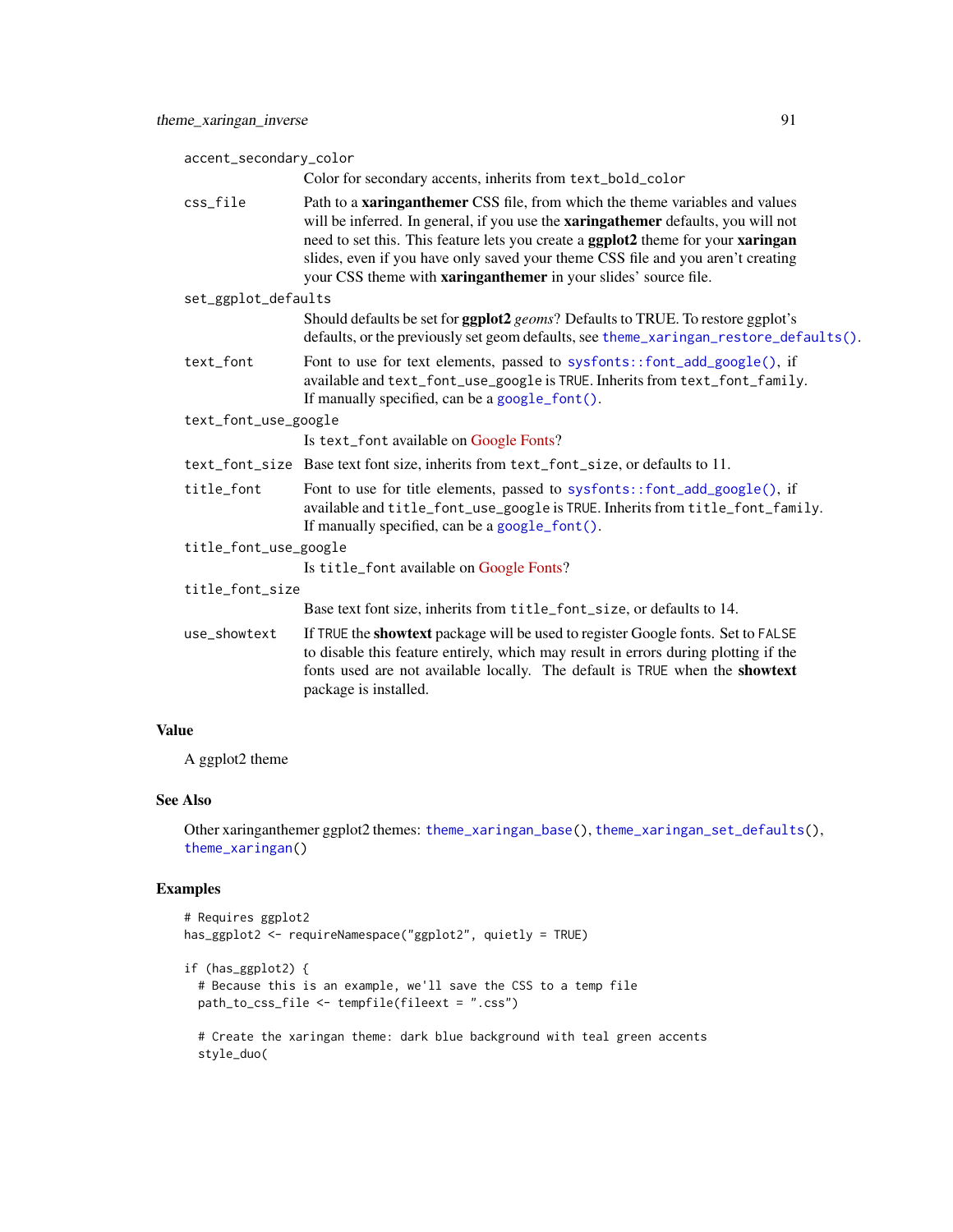```
primary_color = "#002b36",
  secondary_color = "#31b09e",
  # Using basic fonts for this example, but the plot theme will
  # automatically use your theme font if you use Google fonts
  text_font_family = "sans",
 header_font_family = "serif",
  outfile = path_to_css_file
\lambdalibrary(ggplot2)
ggplot(mpg) +
  aes(cty, hwy) +
  geom_point() +
  ggtitle("Fuel Efficiency of Various Cars") +
  # themed to match the inverse slides: teal background with dark blue text
  theme_xaringan_inverse()
```
<span id="page-91-1"></span>theme\_xaringan\_set\_defaults *Set and Restore ggplot2 geom Defaults*

# <span id="page-91-0"></span>Description

}

## [Maturing]

Set ggplot2 *geom* defaults to match [theme\\_xaringan\(\)](#page-82-0) with theme\_xaringan\_set\_defaults() and restore the standard or previously-set defaults with theme\_xaringan\_restore\_defaults(). By default, theme\_xaringan\_set\_defaults() is run with [theme\\_xaringan\(\)](#page-82-0) or [theme\\_xaringan\\_inverse\(\)](#page-89-0).

# Usage

```
theme_xaringan_set_defaults(
  text_color = NULL,
 background_color = NULL,
  accent_color = text_color,
  accent_secondary_color = accent_color,
  text_font = NULL
)
```
theme\_xaringan\_restore\_defaults()

## Arguments

| text color       | Color for text and foreground, inherits from text_color  |
|------------------|----------------------------------------------------------|
| background_color |                                                          |
|                  | Color for background, inherits from background_color     |
| accent color     | Color for titles and accents, inherits from header_color |

<span id="page-91-2"></span>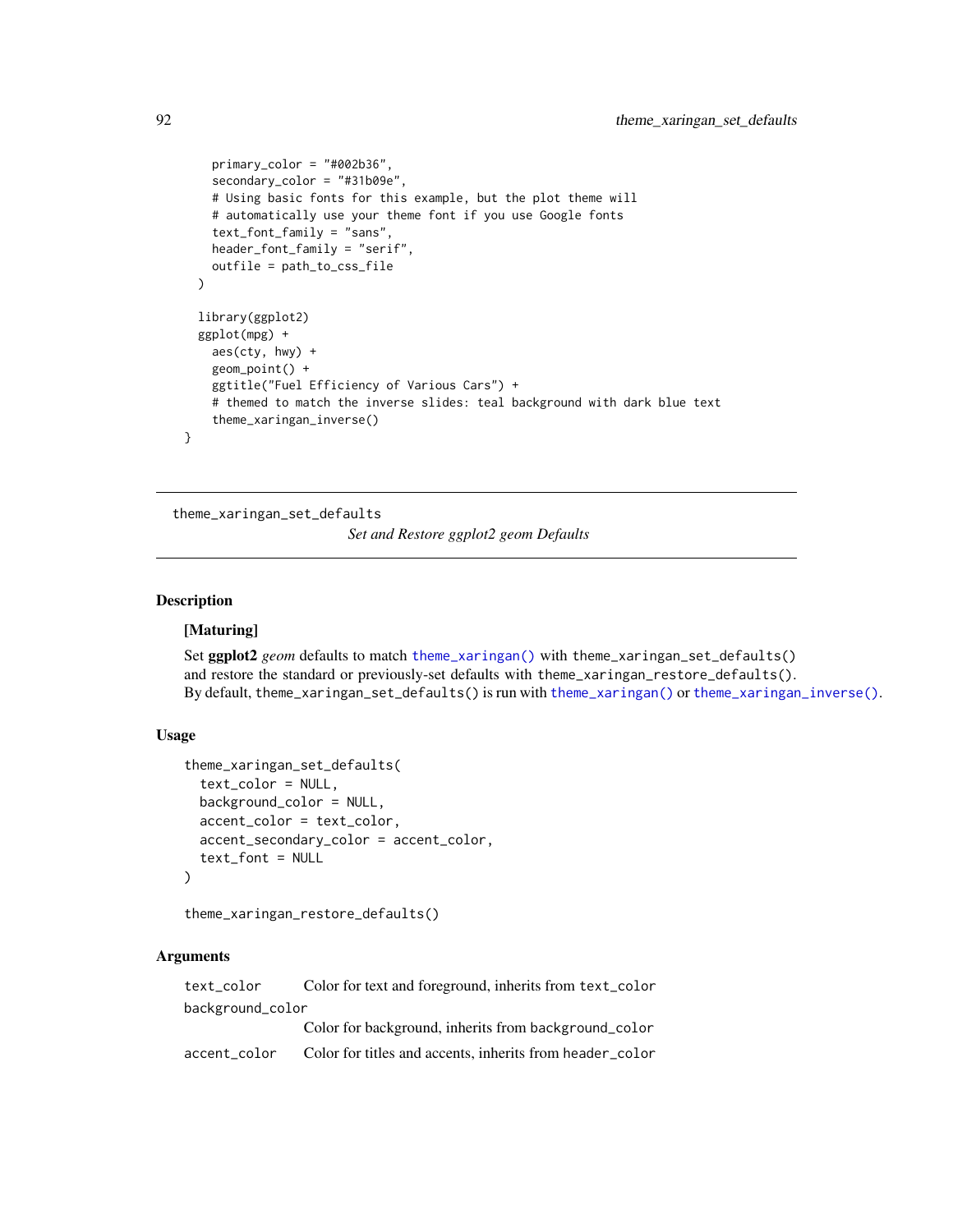<span id="page-92-1"></span>

| accent_secondary_color |                                                                                                                                                                                            |
|------------------------|--------------------------------------------------------------------------------------------------------------------------------------------------------------------------------------------|
|                        | Color for secondary accents, inherits from text_bold_color                                                                                                                                 |
| text_font              | Font to use for text elements, passed to sysfonts::font_add_google(), if<br>available and text_font_use_google is TRUE. Inherits from text_font_family.<br>Must be a length-one character. |

Invisibly returns a list of the current ggplot2 geom defaults Invisibly returns a list of the current ggplot2 geom defaults

## Functions

• theme\_xaringan\_restore\_defaults: Restore previous or standard ggplot2 *geom* defaults.

#### See Also

Other xaringanthemer ggplot2 themes: [theme\\_xaringan\\_base\(](#page-84-0)), [theme\\_xaringan\\_inverse\(](#page-89-0)), [theme\\_xaringan\(](#page-82-0))

<span id="page-92-0"></span>xaringanthemer\_font\_default

*Write A Customized Xaringan Theme*

## Description

Creates a customized Xaringan theme CSS file.

## Usage

```
xaringanthemer_font_default(font_arg)
```

```
style_xaringan(
  text\_color = "#000",header_color = "#000",
 background_color = "#FFF",
  link_color = "rgb(249, 38, 114)",
  text_bold_color = NULL,
  text_slide_number_color = inverse_background_color,
  padding = "16px 64px 16px 64px",
  background_image = NULL,
  background_size = NULL,
  background_position = NULL,
  code_highlight\_color = "rgba(255, 255, 0, 0.5)code_inline_color = "#000",
  code_inline_background_color = NULL,
  code_inline_font_size = "1em",
```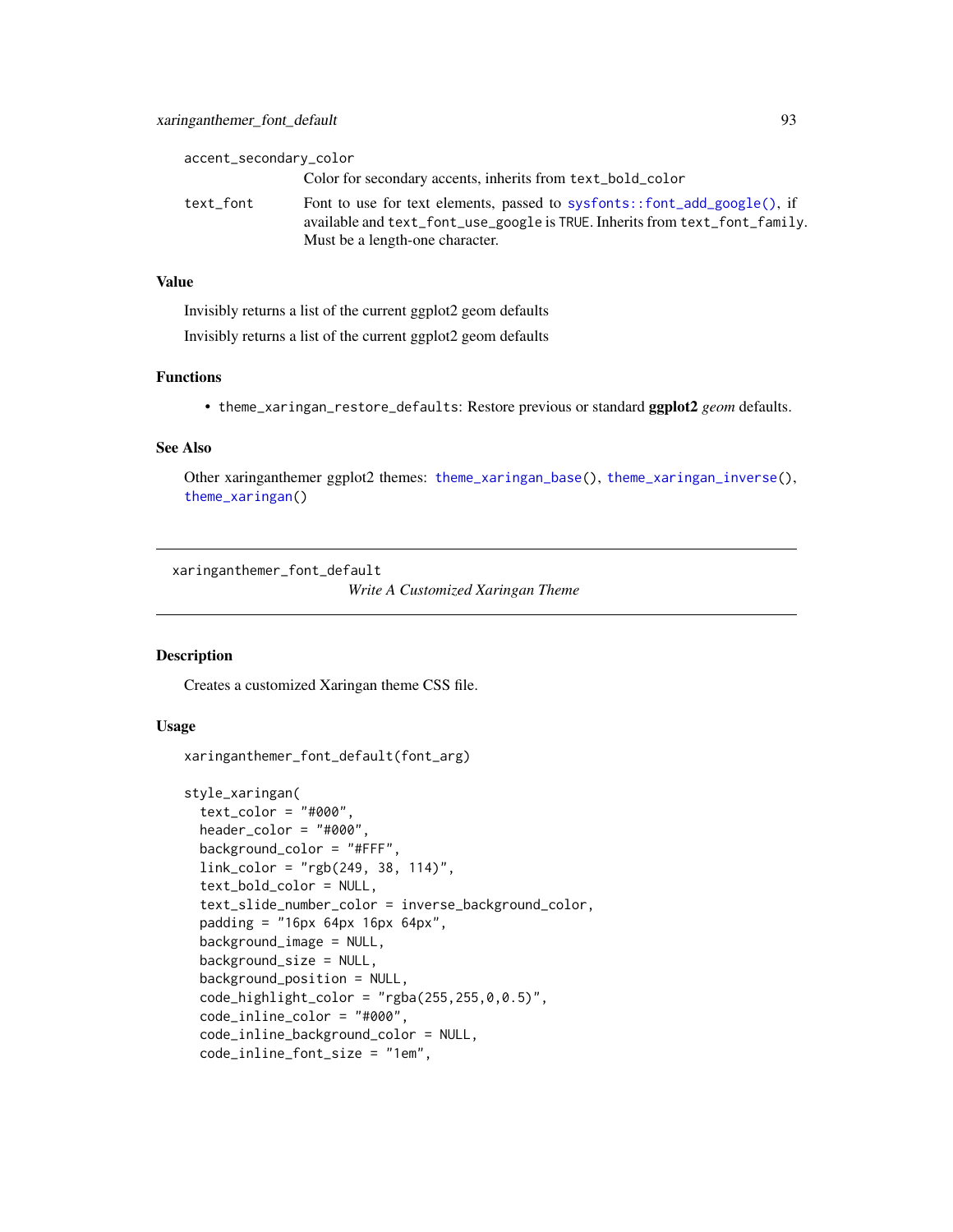```
inverse_background_color = "#272822",
inverse_text_color = "#d6d6d6",
inverse_text_shadow = FALSE,
inverse_header_color = "#f3f3f3",
inverse_link_color = link_color,
title_slide_text_color = inverse_text_color,
title_slide_background_color = inverse_background_color,
title_slide_background_image = NULL,
title_slide_background_size = NULL,
title_slide_background_position = NULL,
footnote_color = NULL,
footnote_font_size = "0.9em",
footnote_position_bottom = "60px",
left_column_subtle_color = "#777",
left_column_selected_color = "#000",
blockquote_left_border_color = "lightgray",
table_border_color = "#666",
table_row_border_color = "#ddd",
table_row_even_background_color = "#eee",
base_font_size = "20px",text_font_size = "1rem",
header_h1_font_size = "2.75rem",
header_h2_font_size = "2.25rem",
header_h3_font_size = "1.75rem",
header_background_auto = FALSE,
header_background_color = header_color,
header_background_text_color = background_color,
header_background_padding = NULL,
header_background_content_padding_top = "7rem",
header_background_ignore_classes = c("normal", "inverse", "title", "middle",
  "bottom"),
text_slide_number_font_size = "0.9rem",
text_font_google = NULL,
text_font_family = xaringanthemer_font_default("text_font_family"),
text_font_weight = xaringanthemer_font_default("text_font_weight"),
text_bold_font_weight = "bold",
text_font_url = xaringanthemer_font_default("text_font_url"),
text_font_family_fallback = xaringanthemer_font_default("text_font_family_fallback"),
text_font_base = "sans-serif",
header_font_google = NULL,
header_font_family = xaringanthemer_font_default("header_font_family"),
header_font_weight = xaringanthemer_font_default("header_font_weight"),
header_font_family_fallback = "Georgia, serif",
header_font_url = xaringanthemer_font_default("header_font_url"),
code_font_google = NULL,
code_font_family = xaringanthemer_font_default("code_font_family"),
code_font_size = "0.9rem",
code_font_url = xaringanthemer_font_default("code_font_url"),
```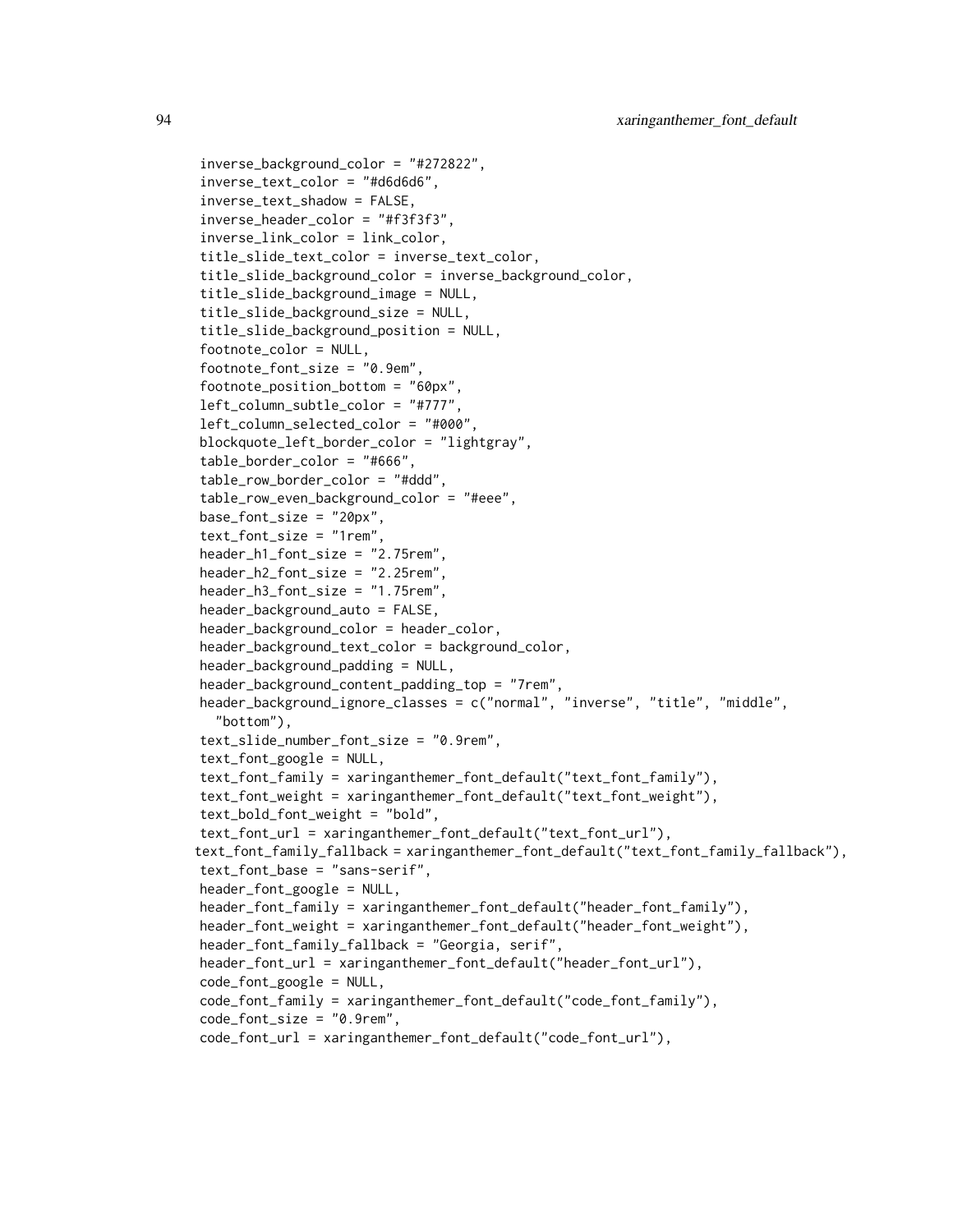# xaringanthemer\_font\_default 95

```
code_font_family_fallback = xaringanthemer_font_default("code_font_family_fallback"),
 link_decoration = "none",
 colors = NULL,
 extra_css = NULL,
 extra_fonts = NULL,
 outfile = "xaringan-themer.css"
\mathcal{L}
```
# Arguments

| font_arg                | A font argument from the xaringanthemer style_function family.                                                                                                                                                                                                                                                                                                                |
|-------------------------|-------------------------------------------------------------------------------------------------------------------------------------------------------------------------------------------------------------------------------------------------------------------------------------------------------------------------------------------------------------------------------|
| text_color              | Text Color. Defaults to #000. Modifies the body element. The value of this vari-<br>able is also stored as a CSS variable that can be referenced with var (--text_color)<br>in any argument of a style function or in custom CSS.                                                                                                                                             |
| header_color            | Header Color. Defaults to #000. Modifies the h1, h2, h3 elements. The value<br>of this variable is also stored as a CSS variable that can be referenced with<br>var (--header-color) in any argument of a style function or in custom CSS.                                                                                                                                    |
| background_color        |                                                                                                                                                                                                                                                                                                                                                                               |
|                         | Slide Background Color. Defaults to #FFF. Modifies the . remark-slide-content<br>class. The value of this variable is also stored as a CSS variable that can be ref-<br>erenced with var (--background-color) in any argument of a style function<br>or in custom CSS.                                                                                                        |
| link_color              | Link Color. Defaults to $rgb(249, 38, 114)$ . Modifies the a, a $>$ code elements.<br>The value of this variable is also stored as a CSS variable that can be referenced<br>with var (--link-color) in any argument of a style function or in custom CSS.                                                                                                                     |
| text_bold_color         |                                                                                                                                                                                                                                                                                                                                                                               |
|                         | Bold Text Color. Defaults to NULL. Modifies the strong element. The value<br>of this variable is also stored as a CSS variable that can be referenced with<br>var (--text-bold-color) in any argument of a style function or in custom<br>CSS.                                                                                                                                |
| text_slide_number_color |                                                                                                                                                                                                                                                                                                                                                                               |
|                         | Slide Number Color. Defaults to inverse_background_color. Modifies the<br>.remark-slide-number class.                                                                                                                                                                                                                                                                         |
| padding                 | Slide Padding in top right [bottom left] format. Defaults to 16px 64px 16px<br>64px. Modifies the .remark-slide-content class. Accepts CSS padding<br>property values.                                                                                                                                                                                                        |
| background_image        |                                                                                                                                                                                                                                                                                                                                                                               |
|                         | Background image applied to each and every slide. Set title_slide_background_image<br>= "none" to remove the background image from the title slide. Defaults to NULL.<br>Modifies the .remark-slide-content class.                                                                                                                                                            |
| background_size         |                                                                                                                                                                                                                                                                                                                                                                               |
|                         | Background image size, requires background_image to be set. If background_image<br>is set, background_size will default to cover so the background fills the screen.<br>If both background_image and background_position are set, will default to<br>100 percent. Defaults to NULL. Modifies the .remark-slide-content class.<br>Accepts CSS background-size property values. |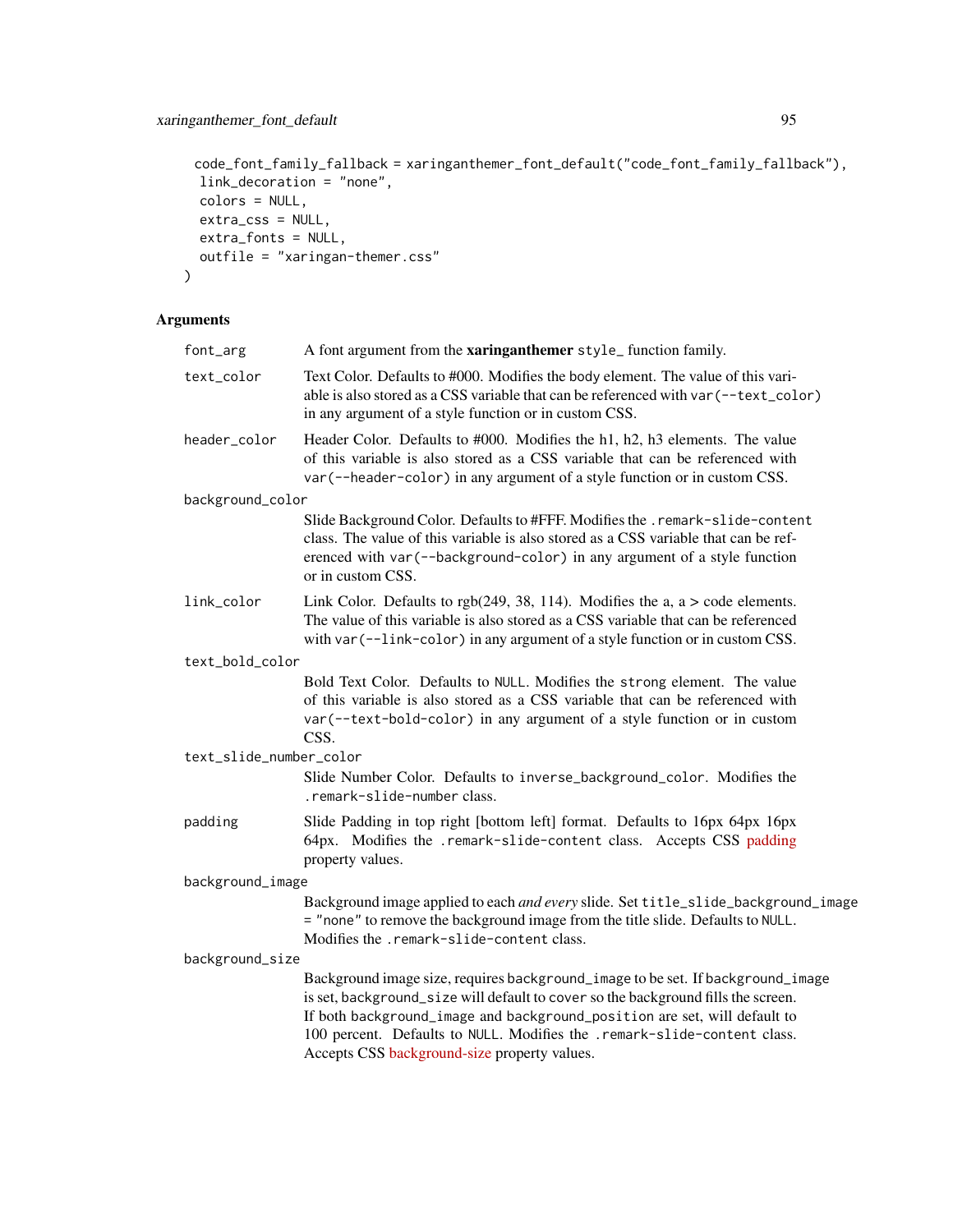#### background\_position

Background image position, requires background\_image to be set, and it is recommended to adjust background\_size. Defaults to NULL. Modifies the .remark-slide-content class. Accepts CSS [background-position](https://developer.mozilla.org/en-US/docs/Web/CSS/background-position) property values.

#### code\_highlight\_color

Code Line Highlight. Defaults to rgba(255,255,0,0.5). Modifies the .remark-code-line-highlighted class. The value of this variable is also stored as a CSS variable that can be referenced with var(--code-highlight-color) in any argument of a style function or in custom CSS.

## code\_inline\_color

Inline Code Color. Defaults to #000. Modifies the .remark-inline-code class. code\_inline\_background\_color

> Inline Code Background Color. Defaults to NULL. Modifies the .remark-inline-code class.

## code\_inline\_font\_size

Inline Code Text Font Size. Defaults to 1em. Modifies the .remark-inline-code class. Accepts CSS [font-size](https://developer.mozilla.org/en-US/docs/Web/CSS/font-size) property values. The value of this variable is also stored as a CSS variable that can be referenced with var(--code-inline-font-size) in any argument of a style function or in custom CSS.

#### inverse\_background\_color

Inverse Background Color. Defaults to #272822. Modifies the .inverse class. The value of this variable is also stored as a CSS variable that can be referenced with var (--inverse-background-color) in any argument of a style function or in custom CSS.

#### inverse\_text\_color

Inverse Text Color. Defaults to #d6d6d6. Modifies the .inverse class. The value of this variable is also stored as a CSS variable that can be referenced with var(--inverse-text-color) in any argument of a style function or in custom CSS.

#### inverse\_text\_shadow

Enables Shadow on text of inverse slides. Defaults to FALSE. Modifies the .inverse class.

#### inverse\_header\_color

Inverse Header Color. Defaults to #f3f3f3. Modifies the .inverse h1, .inverse h2, .inverse h3 classes. The value of this variable is also stored as a CSS variable that can be referenced with var(--inverse-header-color) in any argument of a style function or in custom CSS.

#### inverse\_link\_color

Inverse Link Color. Defaults to link\_color. Modifies the .inverse a, .inverse a > code classes. The value of this variable is also stored as a CSS variable that can be referenced with var(--inverse-link-color) in any argument of a style function or in custom CSS.

## title\_slide\_text\_color

Title Slide Text Color. Defaults to inverse\_text\_color. Modifies the .title-slide class. The value of this variable is also stored as a CSS variable that can be referenced with var(--title-slide-text-color) in any argument of a style function or in custom CSS.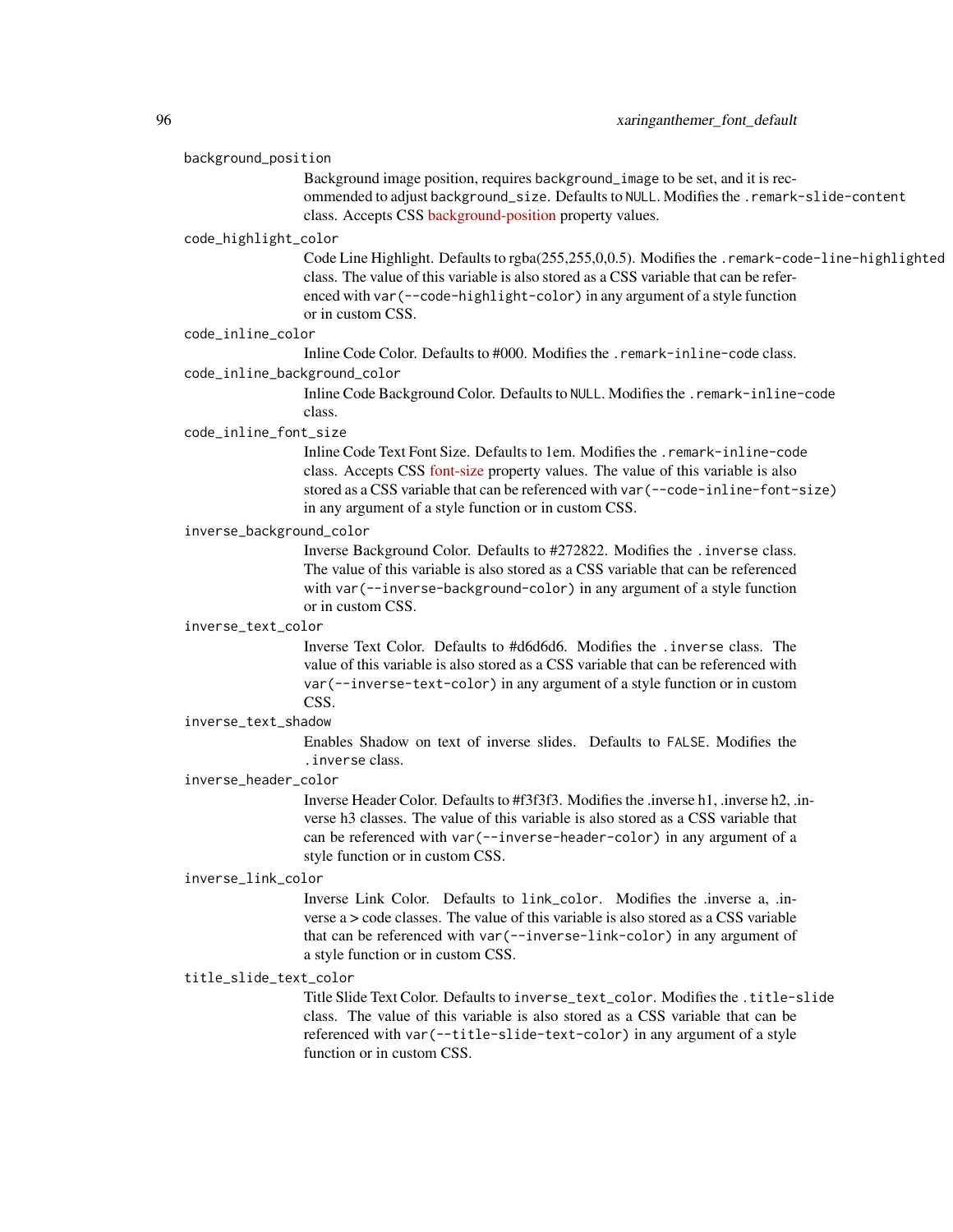title\_slide\_background\_color

Title Slide Background Color. Defaults to inverse\_background\_color. Modifies the .title-slide class. The value of this variable is also stored as a CSS variable that can be referenced with var(--title-slide-background-color) in any argument of a style function or in custom CSS.

# title\_slide\_background\_image

Title Slide Background Image URL. Defaults to NULL. Modifies the .title-slide class.

title\_slide\_background\_size

Title Slide Background Image Size, defaults to "cover" if background image is set. Defaults to NULL. Modifies the .title-slide class. Accepts CSS [backgroun](https://developer.mozilla.org/en-US/docs/Web/CSS/background-size)d[size](https://developer.mozilla.org/en-US/docs/Web/CSS/background-size) property values.

#### title\_slide\_background\_position

Title Slide Background Image Position. Defaults to NULL. Modifies the .title-slide class. Accepts CSS [background-position](https://developer.mozilla.org/en-US/docs/Web/CSS/background-position) property values.

footnote\_color Footnote text color (if NA, then it will be the same color as text\_color). Defaults to NULL. Modifies the . footnote class.

#### footnote\_font\_size

Footnote font size. Defaults to 0.9em. Modifies the .footnote class. Accepts CSS [font-size](https://developer.mozilla.org/en-US/docs/Web/CSS/font-size) property values.

#### footnote\_position\_bottom

Footnote location from bottom of screen. Defaults to 60px. Modifies the .footnote class. Accepts CSS [position](https://developer.mozilla.org/en-US/docs/Web/CSS/position_value) property values.

#### left\_column\_subtle\_color

Left Column Text (not last). Defaults to #777. Modifies the .left-column h2, .leftcolumn h3 classes.

# left\_column\_selected\_color

Left Column Current Selection. Defaults to #000. Modifies the .left-column h2:lastof-type, .left-column h3:last-child classes.

#### blockquote\_left\_border\_color

Blockquote Left Border Color. Defaults to lightgray. Modifies the blockquote element.

## table\_border\_color

Table top/bottom border. Defaults to #666. Modifies the table: border-top, border-bottom elements.

# table\_row\_border\_color

Table row inner bottom border. Defaults to #ddd. Modifies the table thead th: border-bottom elements.

## table\_row\_even\_background\_color

Table Even Row Background Color. Defaults to #eee. Modifies the thead, tfoot, tr:nthchild(even) elements.

base\_font\_size Base Font Size for All Slide Elements (must be px). Defaults to 20px. Modifies the html element. The value of this variable is also stored as a CSS variable that can be referenced with var(--base-font-size) in any argument of a style function or in custom CSS.

# text\_font\_size Slide Body Text Font Size. Defaults to 1rem. Modifies the .remark-slide-content class. Accepts CSS [font-size](https://developer.mozilla.org/en-US/docs/Web/CSS/font-size) property values. The value of this variable is also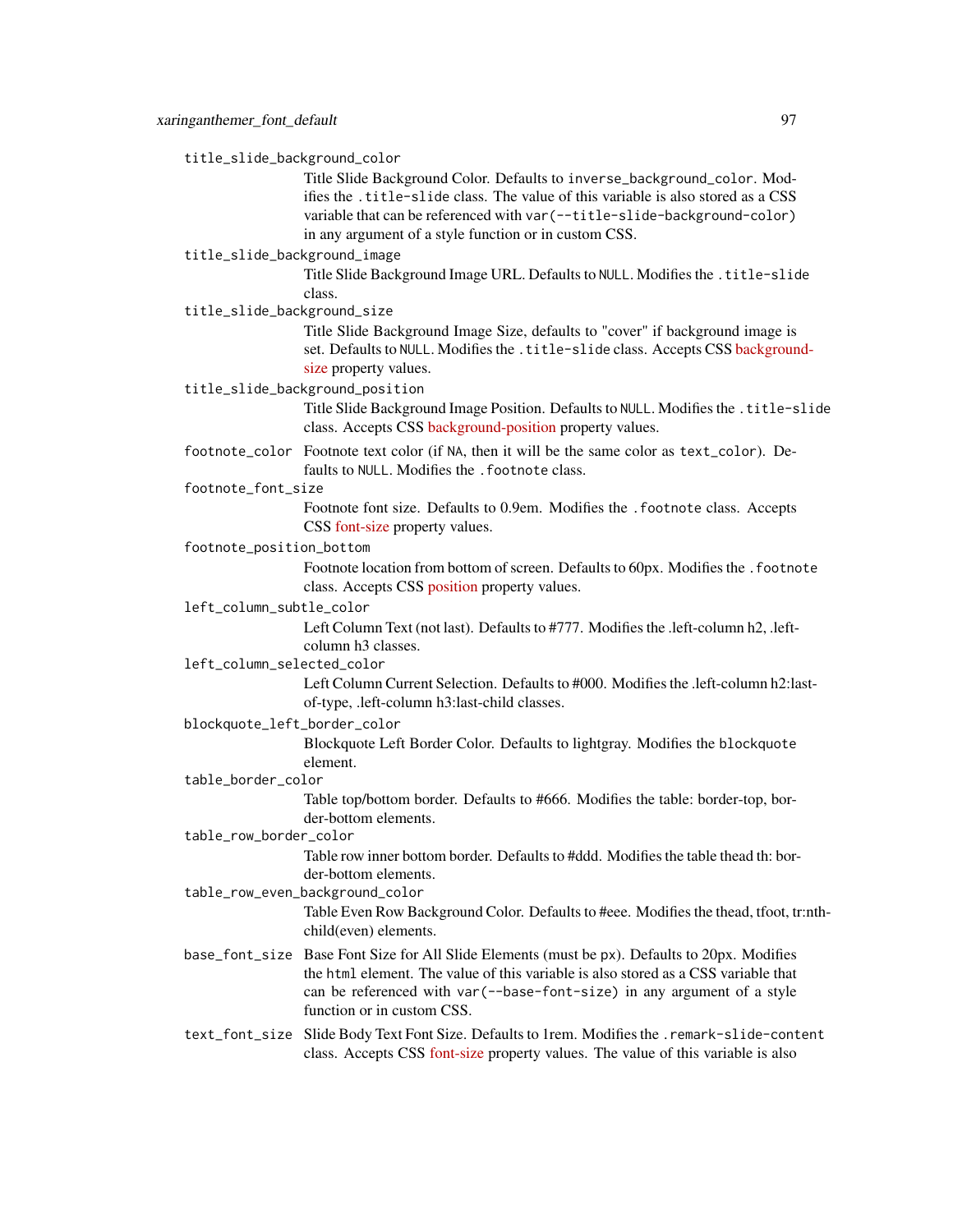stored as a CSS variable that can be referenced with var(--text-font-size) in any argument of a style function or in custom CSS.

## header\_h1\_font\_size

h1 Header Text Font Size. Defaults to 2.75rem. Modifies the .remark-slidecontent h1 class. Accepts CSS [font-size](https://developer.mozilla.org/en-US/docs/Web/CSS/font-size) property values. The value of this variable is also stored as a CSS variable that can be referenced with var(--header-h1-font-size) in any argument of a style function or in custom CSS.

#### header\_h2\_font\_size

h2 Header Text Font Size. Defaults to 2.25rem. Modifies the .remark-slidecontent h2 class. Accepts CSS [font-size](https://developer.mozilla.org/en-US/docs/Web/CSS/font-size) property values. The value of this variable is also stored as a CSS variable that can be referenced with var(--header-h2-font-size) in any argument of a style function or in custom CSS.

#### header\_h3\_font\_size

h<sub>3</sub> Header Text Font Size. Defaults to 1.75rem. Modifies the .remark-slidecontent h3 class. Accepts CSS [font-size](https://developer.mozilla.org/en-US/docs/Web/CSS/font-size) property values. The value of this variable is also stored as a CSS variable that can be referenced with var(--header-h3-font-size) in any argument of a style function or in custom CSS.

#### header\_background\_auto

Add background under slide title automatically for h1 header elements. If not enabled, use class: header\_background to enable. Defaults to FALSE.

#### header\_background\_color

Background Color for h1 Header with Background. Defaults to header\_color. Modifies the .remark-slide-content h1 class. The value of this variable is also stored as a CSS variable that can be referenced with var(--header-background-color) in any argument of a style function or in custom CSS.

## header\_background\_text\_color

Text Color for h1 Header with Background. Defaults to background\_color. Modifies the .remark-slide-content h1 class. The value of this variable is also stored as a CSS variable that can be referenced with var(--header-background-text-color) in any argument of a style function or in custom CSS.

#### header\_background\_padding

Padding for h1 Header with Background. Defaults to NULL. Modifies the .remark-slide-content h1 class. Accepts CSS [padding](https://developer.mozilla.org/en-US/docs/Web/CSS/padding) property values.

## header\_background\_content\_padding\_top

Top Padding for Content in Slide with Header with Background. Defaults to 7rem. Modifies the .remark-slide-content class.

## header\_background\_ignore\_classes

Slide Classes Where Header with Background will not be Applied. Defaults to

c('normal','inverse','title','middle','bottom'). Modifies the .remark-slide-content class.

#### text slide number font size

Slide Number Text Font Size. Defaults to 0.9rem. Modifies the .remark-slide-number class. Accepts CSS [font-size](https://developer.mozilla.org/en-US/docs/Web/CSS/font-size) property values.

#### text\_font\_google

Use google\_font() to specify body font. Defaults to NULL. Modifies the body element.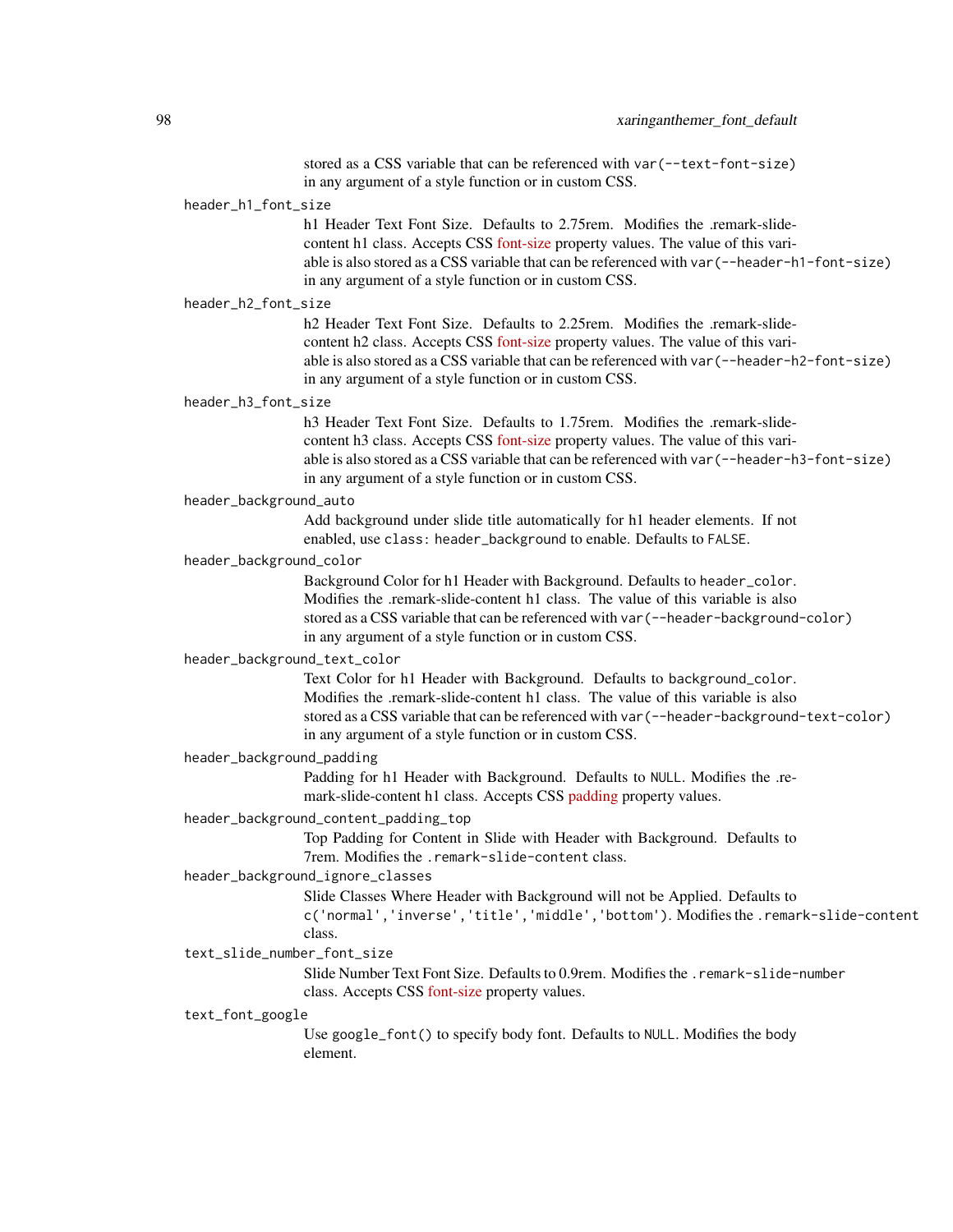| text_font_family            |                                                                                                                                                                                                                                                                                                                                                       |
|-----------------------------|-------------------------------------------------------------------------------------------------------------------------------------------------------------------------------------------------------------------------------------------------------------------------------------------------------------------------------------------------------|
|                             | Body Text Font Family (xaringan default is 'Droid Serif'). Defaults to xaringanthemer_font_defaul<br>Modifies the body element. The value of this variable is also stored as a CSS<br>variable that can be referenced with var (--text-font-family) in any argu-<br>ment of a style function or in custom CSS.                                        |
| text_font_weight            |                                                                                                                                                                                                                                                                                                                                                       |
|                             | Body Text Font Weight. Defaults to xaringanthemer_font_default("text_font_weight").<br>Modifies the body element. Accepts CSS font-weight property values.                                                                                                                                                                                            |
| text_bold_font_weight       |                                                                                                                                                                                                                                                                                                                                                       |
|                             | Body Bold Text Font Weight. Defaults to bold. Modifies the strong element.                                                                                                                                                                                                                                                                            |
| text_font_url               | Body Text Font URL(s). Defaults to xaringanthemer_font_default("text_font_url").<br>Modifies the @import url() elements.                                                                                                                                                                                                                              |
| text_font_family_fallback   |                                                                                                                                                                                                                                                                                                                                                       |
|                             | Body Text Font Fallbacks. Defaults to xaringanthemer_font_default("text_font_family_fallbac<br>Modifies the body element. The value of this variable is also stored as a CSS<br>variable that can be referenced with var (--text-font-family-fallback) in<br>any argument of a style function or in custom CSS.                                       |
|                             | text_font_base Body Text Base Font (Total Failure Fallback). Defaults to sans-serif. Modifies<br>the body element. The value of this variable is also stored as a CSS variable that<br>can be referenced with var (--text-font-base) in any argument of a style<br>function or in custom CSS.                                                         |
| header_font_google          |                                                                                                                                                                                                                                                                                                                                                       |
|                             | Use google_font() to specify header font. Defaults to NULL. Modifies the body<br>element.                                                                                                                                                                                                                                                             |
| header_font_family          |                                                                                                                                                                                                                                                                                                                                                       |
|                             | Header Font Family (xaringan default is 'Yanone Kaffeesatz'). Defaults to<br>xaringanthemer_font_default("header_font_family"). Modifies the h1, h2, h3<br>elements. The value of this variable is also stored as a CSS variable that can be<br>referenced with var (--header-font-family) in any argument of a style func-<br>tion or in custom CSS. |
| header_font_weight          |                                                                                                                                                                                                                                                                                                                                                       |
|                             | Header Font Weight. Defaults to xaringanthemer_font_default("header_font_weight").                                                                                                                                                                                                                                                                    |
|                             | Modifies the h1, h2, h3 elements. Accepts CSS font-weight property values.                                                                                                                                                                                                                                                                            |
| header_font_family_fallback |                                                                                                                                                                                                                                                                                                                                                       |
|                             | Header Font Family Fallback. Defaults to Georgia, serif. Modifies the h1, h2, h3<br>elements. The value of this variable is also stored as a CSS variable that can be<br>referenced with var (--header-font-family-fallback) in any argument of a<br>style function or in custom CSS.                                                                 |
| header_font_url             |                                                                                                                                                                                                                                                                                                                                                       |
|                             | Header Font URL. Defaults to xaringanthemer_font_default("header_font_url").<br>Modifies the @import url elements.                                                                                                                                                                                                                                    |
| code_font_google            |                                                                                                                                                                                                                                                                                                                                                       |
|                             | Use google_font() to specify code font. Defaults to NULL. Modifies the body<br>element.                                                                                                                                                                                                                                                               |
| code_font_family            |                                                                                                                                                                                                                                                                                                                                                       |
|                             | Code Font Family. Defaults to xaringanthemer_font_default("code_font_family").<br>Modifies the .remark-code, .remark-inline-code classes. The value of this vari-                                                                                                                                                                                     |
|                             |                                                                                                                                                                                                                                                                                                                                                       |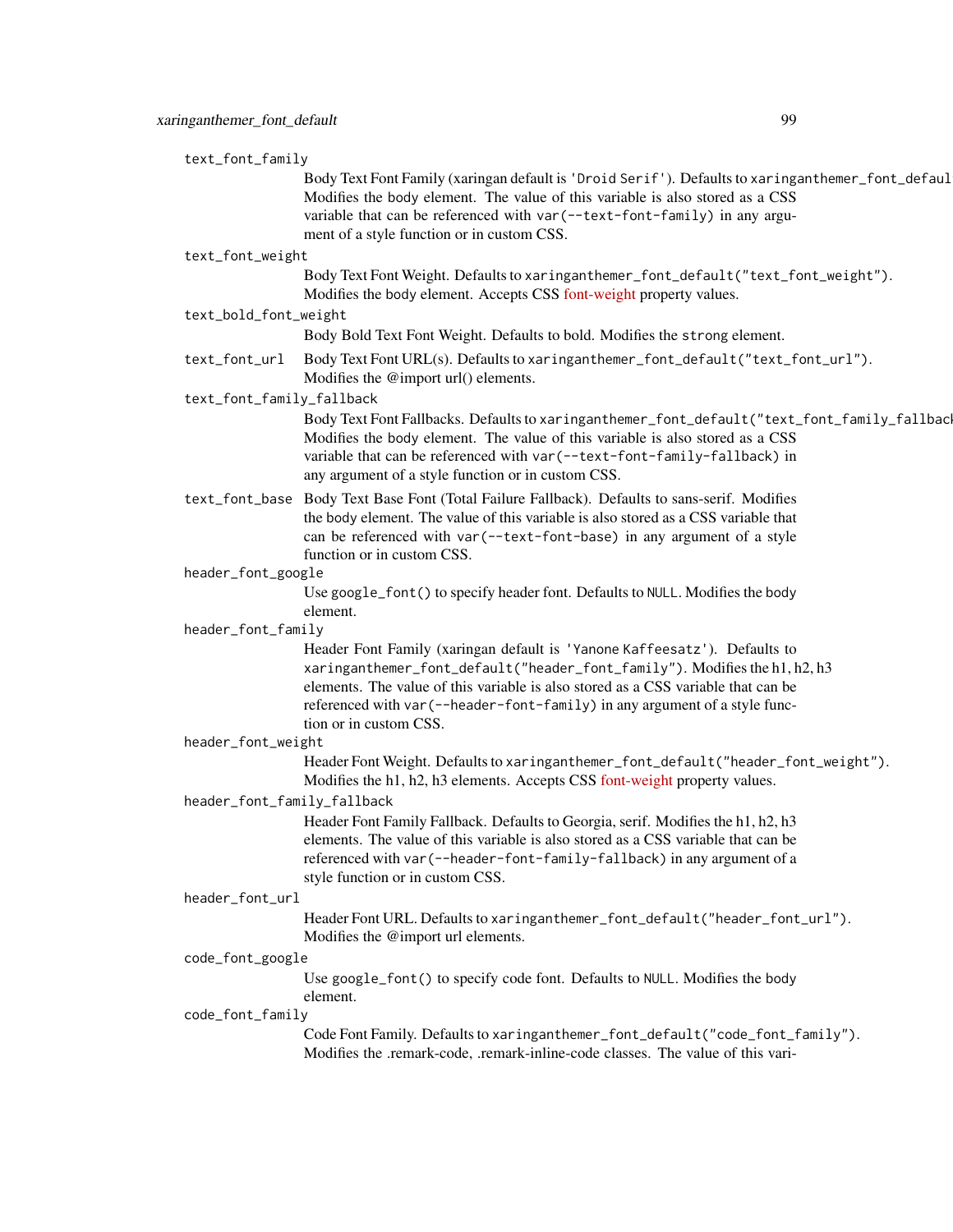<span id="page-99-0"></span>

|                           | able is also stored as a CSS variable that can be referenced with var (--code-font-family)<br>in any argument of a style function or in custom CSS.                                                                                                                                                                                                                    |
|---------------------------|------------------------------------------------------------------------------------------------------------------------------------------------------------------------------------------------------------------------------------------------------------------------------------------------------------------------------------------------------------------------|
|                           | code_font_size Code Text Font Size. Defaults to 0.9rem. Modifies the .remark-inline class.<br>Accepts CSS font-size property values. The value of this variable is also stored<br>as a CSS variable that can be referenced with var (--code-font-size) in any<br>argument of a style function or in custom CSS.                                                        |
| code_font_url             | Code Font URL. Defaults to xaringanthemer_font_default("code_font_url").<br>Modifies the @import url elements.                                                                                                                                                                                                                                                         |
| code_font_family_fallback |                                                                                                                                                                                                                                                                                                                                                                        |
|                           | Code Font Fallback. Defaults to xaringanthemer_font_default("code_font_family_fallback").<br>Modifies the .remark-code, .remark-inline-code classes.                                                                                                                                                                                                                   |
| link_decoration           |                                                                                                                                                                                                                                                                                                                                                                        |
|                           | Text decoration of links. Defaults to none. Modifies the $a$ , $a >$ code elements.<br>Accepts CSS text-decoration property values.                                                                                                                                                                                                                                    |
| colors                    | A named vector of custom colors. The names of the colors become CSS vari-<br>ables and classes that can be used within your slides. For example, colors =<br>c(blue = "#bad4ed") adds a CSS variable --blue, a .blue CSS class that ap-<br>plies the color to the text or foreground color, and a .bg-blue CSS class that<br>applies the color to the background.      |
| extra_css                 | A named list of CSS definitions each containing a named list of CSS property-<br>value pairs, i.e. $list("class-id" = list("ess-property" = "value"))$ .                                                                                                                                                                                                               |
| extra_fonts               | A list of additional fonts to import, each list element can be either a URL<br>as a character string or a call to google_font(). To use a font imported in<br>extra_fonts, you will need to write custom CSS rules that apply the font to<br>an element or class with the font-family property. See the Fonts section of<br>vignette("xaringanthemer") for an example. |
| outfile                   | Customized xaringan CSS output file name, default is "xaringan-themer.css"                                                                                                                                                                                                                                                                                             |

The CSS styles are written to the file path provided in outfile (by default to xaringan-themer.css). If outfile is NULL, the CSS is returned directly as a character string.

# Functions

• xaringanthemer\_font\_default: Default values for font family, weight, URLs and font fallbacks.

#### Usage

To use the styles created by this theme function, make sure that you use xaringan-themer.css as your CSS file in your slides' YAML header. If you change the name of the output file using the outfile argument, use that name instead of the default file name.

```
output:
xaringan::moon_reader:
 css: xaringan-themer.css
```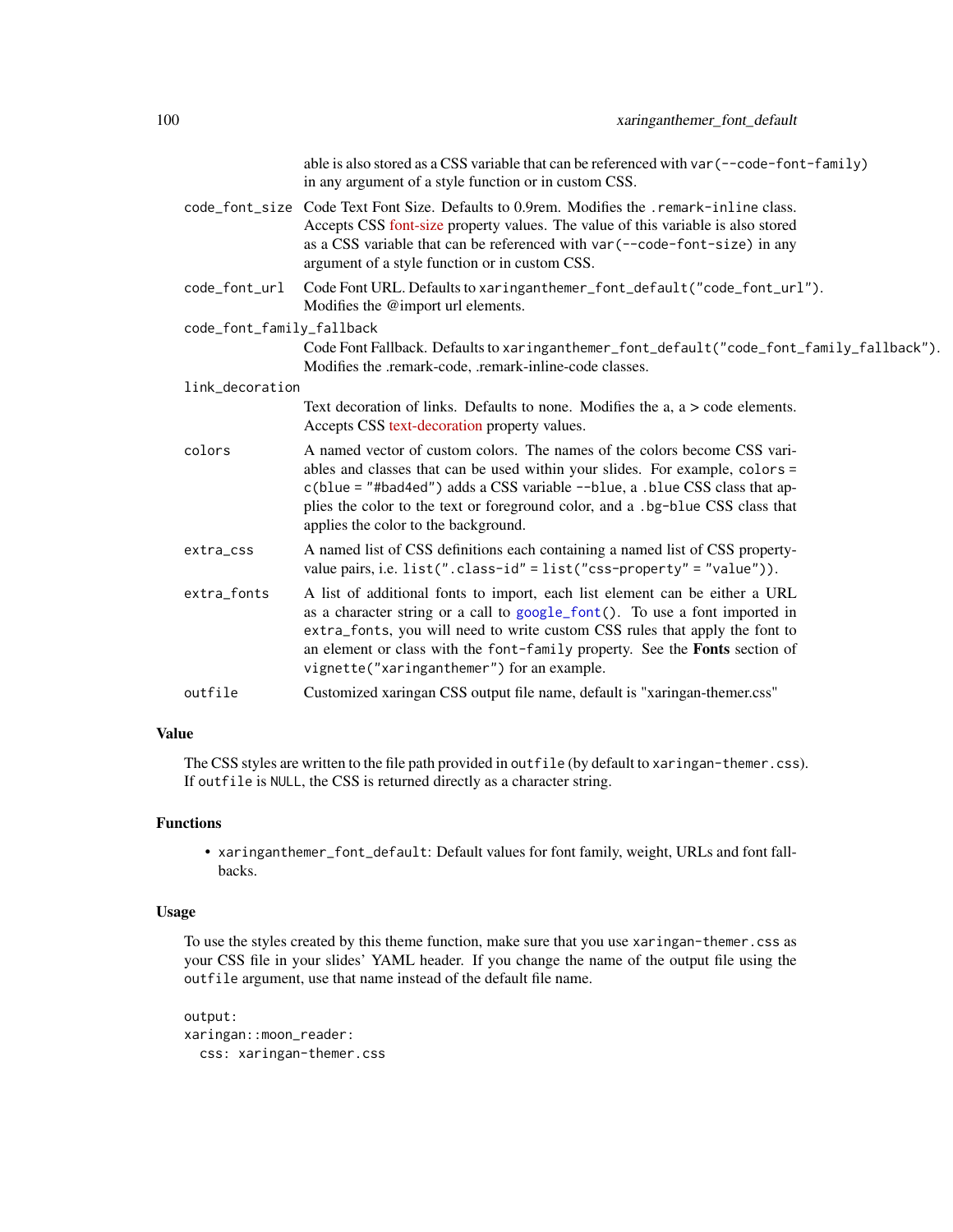# <span id="page-100-0"></span>See Also

```
Other themes: style_duo_accent_inverse(), style_duo_accent(), style_duo(), style_mono_accent_inverse(),
style_mono_accent(), style_mono_dark(), style_mono_light(), style_solarized_dark(),
style_solarized_light()
```
## Examples

```
# Create a xaringan style in a temporary file
xaringan_themer_css <- tempfile("xaringan-themer-", fileext = ".css")
style_xaringan(
  text_color = "#002b3",
  inverse_background_color = "#31b09e",
  inverse_text_color = "#002b3",
  outfile = xaringan_themer_css # omit in your slides to write the
                                # styles to xaringan-themer.css
)
# View the CSS:
# file.edit(xaringan_themer_css)
```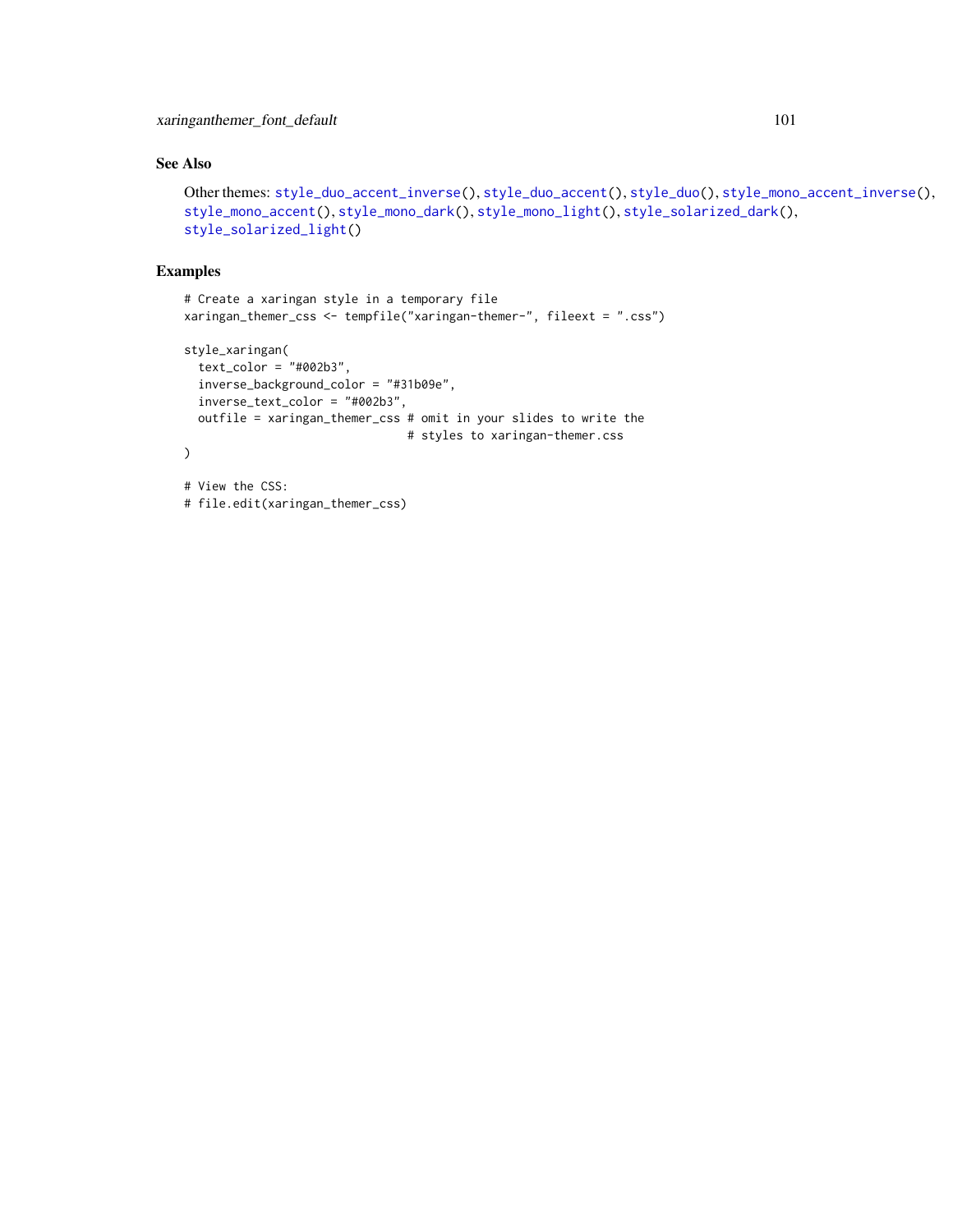# **Index**

*[7](#page-6-0)*

*[7](#page-6-0)*

*[7](#page-6-0)*

∗ Duotone themes style\_duo, [8](#page-7-1) style\_duo\_accent, [17](#page-16-1) style\_duo\_accent\_inverse, [25](#page-24-1) ∗ Monotone themes style\_mono\_accent, [34](#page-33-1) style\_mono\_accent\_inverse, [43](#page-42-1) style\_mono\_dark, [51](#page-50-1) style\_mono\_light, [59](#page-58-1) ∗ Solarized themes style\_solarized\_dark, [67](#page-66-1) style\_solarized\_light, [75](#page-74-1) ∗ themes style\_duo, [8](#page-7-1) style\_duo\_accent, [17](#page-16-1) style\_duo\_accent\_inverse, [25](#page-24-1) style\_mono\_accent, [34](#page-33-1) style\_mono\_accent\_inverse, [43](#page-42-1) style\_mono\_dark, [51](#page-50-1) style\_mono\_light, [59](#page-58-1) style\_solarized\_dark, [67](#page-66-1) style\_solarized\_light, [75](#page-74-1) xaringanthemer\_font\_default, [93](#page-92-1) ∗ xaringanthemer ggplot2 themes theme\_xaringan, [83](#page-82-1) theme\_xaringan\_base, [85](#page-84-1) theme\_xaringan\_inverse, [90](#page-89-1) theme\_xaringan\_set\_defaults, [92](#page-91-2) apply\_alpha, [2](#page-1-0) choose\_dark\_or\_light, [3](#page-2-0) colorspace::scale\_color\_continuous\_sequential(), *[7](#page-6-0)*

colorspace::scale\_color\_discrete\_sequential(), colorspace::scale\_fill\_continuous\_sequential(), colorspace::scale\_fill\_discrete\_sequential(), style\_mono\_accent, *[16](#page-15-0)*, *[24](#page-23-0)*, *[33](#page-32-0)*, [34,](#page-33-1) *[50](#page-49-0)*, *[58,](#page-57-0)* darken\_color *(*lighten\_darken\_color*)*, [5](#page-4-0) ggplot2::continuous\_scale, *[7](#page-6-0)* ggplot2::discrete\_scale, *[7](#page-6-0)* ggplot2::theme(), *[86](#page-85-0)* google\_font, [4,](#page-3-1) *[16](#page-15-0)*, *[24](#page-23-0)*, *[32](#page-31-0)*, *[42](#page-41-0)*, *[50](#page-49-0)*, *[58](#page-57-0)*, *[66](#page-65-0)*, *[74](#page-73-0)*, *[82](#page-81-0)*, *[100](#page-99-0)* google\_font(), *[5](#page-4-0)*, *[84](#page-83-0)*, *[86](#page-85-0)*, *[91](#page-90-0)* google\_language\_codes, [4](#page-3-1) google\_language\_codes(), *[4](#page-3-1)* lighten\_color *(*lighten\_darken\_color*)*, [5](#page-4-0) lighten\_darken\_color, [5](#page-4-0) scale\_xaringan, [6](#page-5-0) scale\_xaringan\_color\_continuous *(*scale\_xaringan*)*, [6](#page-5-0) scale\_xaringan\_color\_discrete *(*scale\_xaringan*)*, [6](#page-5-0) scale\_xaringan\_colour\_continuous *(*scale\_xaringan*)*, [6](#page-5-0) scale\_xaringan\_colour\_discrete *(*scale\_xaringan*)*, [6](#page-5-0) scale\_xaringan\_continuous *(*scale\_xaringan*)*, [6](#page-5-0) scale\_xaringan\_discrete *(*scale\_xaringan*)*, [6](#page-5-0) scale\_xaringan\_fill\_continuous *(*scale\_xaringan*)*, [6](#page-5-0) scale\_xaringan\_fill\_discrete *(*scale\_xaringan*)*, [6](#page-5-0) style\_duo, [8,](#page-7-1) *[24,](#page-23-0) [25](#page-24-1)*, *[33](#page-32-0)*, *[42](#page-41-0)*, *[50](#page-49-0)*, *[58](#page-57-0)*, *[67](#page-66-1)*, *[74](#page-73-0)*, *[82](#page-81-0)*, *[101](#page-100-0)* style\_duo\_accent, *[16](#page-15-0)*, [17,](#page-16-1) *[33](#page-32-0)*, *[42](#page-41-0)*, *[50](#page-49-0)*, *[58](#page-57-0)*, *[67](#page-66-1)*, *[74](#page-73-0)*, *[82](#page-81-0)*, *[101](#page-100-0)* style\_duo\_accent\_inverse, *[16](#page-15-0)*, *[24,](#page-23-0) [25](#page-24-1)*, [25,](#page-24-1) *[42](#page-41-0)*, *[50](#page-49-0)*, *[58](#page-57-0)*, *[67](#page-66-1)*, *[74](#page-73-0)*, *[82](#page-81-0)*, *[101](#page-100-0)* style\_extra\_css, [33](#page-32-0)

*[59](#page-58-1)*, *[67](#page-66-1)*, *[74](#page-73-0)*, *[82](#page-81-0)*, *[101](#page-100-0)*